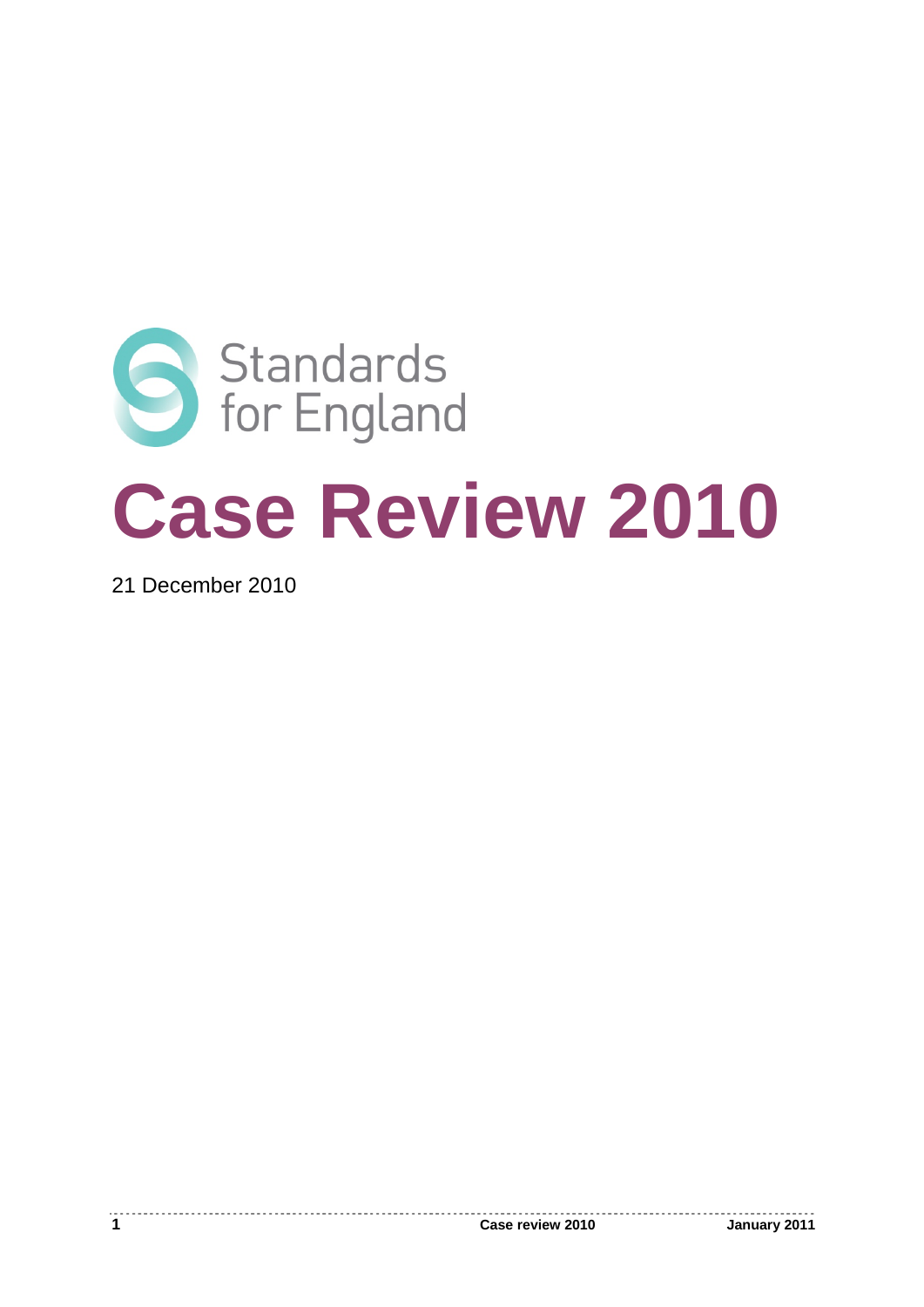# Introduction

This is the third paragraph-by-paragraph analysis of the Code of Conduct issued by Standards have produced this new version at the request of monitoring officers to enable them to have an up-to-date on-line resource. Each paragraph of the revised Code (2007) is explored through a series of questions and answers, followed by tribunal and court case examples wherever possible. It supersedes *The Case Review 2007* and *The Case Review: 2008 Digest* which were sent out in hard copy to all principal authorities. In addition we have added a new section which deals with important cases concerning procedural issues that we hope you will find useful.

And, of course, the law is far from static. Alongside the major shifts resulting from revision of the Code and changes in legislation are the changes which result from case law. It is a consequence of the constantly developing understanding and the evolving interpretation of the Code of Conduct that publications such as this can become outdated. It is our intention to keep *The Case Review*, under constant review to reflect that developing understanding. We will let you know of changes as they are made.

This pdf version is the same as that published on Standards for England's web site on 21 December 2010 and covers cases up to the end of October 2010.

# **How to use the Case Review**

Each of the 14 paragraphs of the Code has introductory information plus Q&As and - for most paragraphs - case examples.

The final 'Procedural issues' section has four sub-sections containing categories of case examples: Investigations, Hearings, Determinations and Sanctions, and Rules and Procedures.

The 'Decision' link below each case example takes you to the Final Full Decision published on the First-Tier Tribunal website.

#### **DISCLAIMER**

The views expressed in this publication are those of the Standards Board for England and should not be treated as formal legal advice. Further guidance on the interpretation of the Code of Conduct will be obtained from the decisions of the former Adjudication Panel for England now the First-tier Tribunal (Local Government Standards in England) and the courts.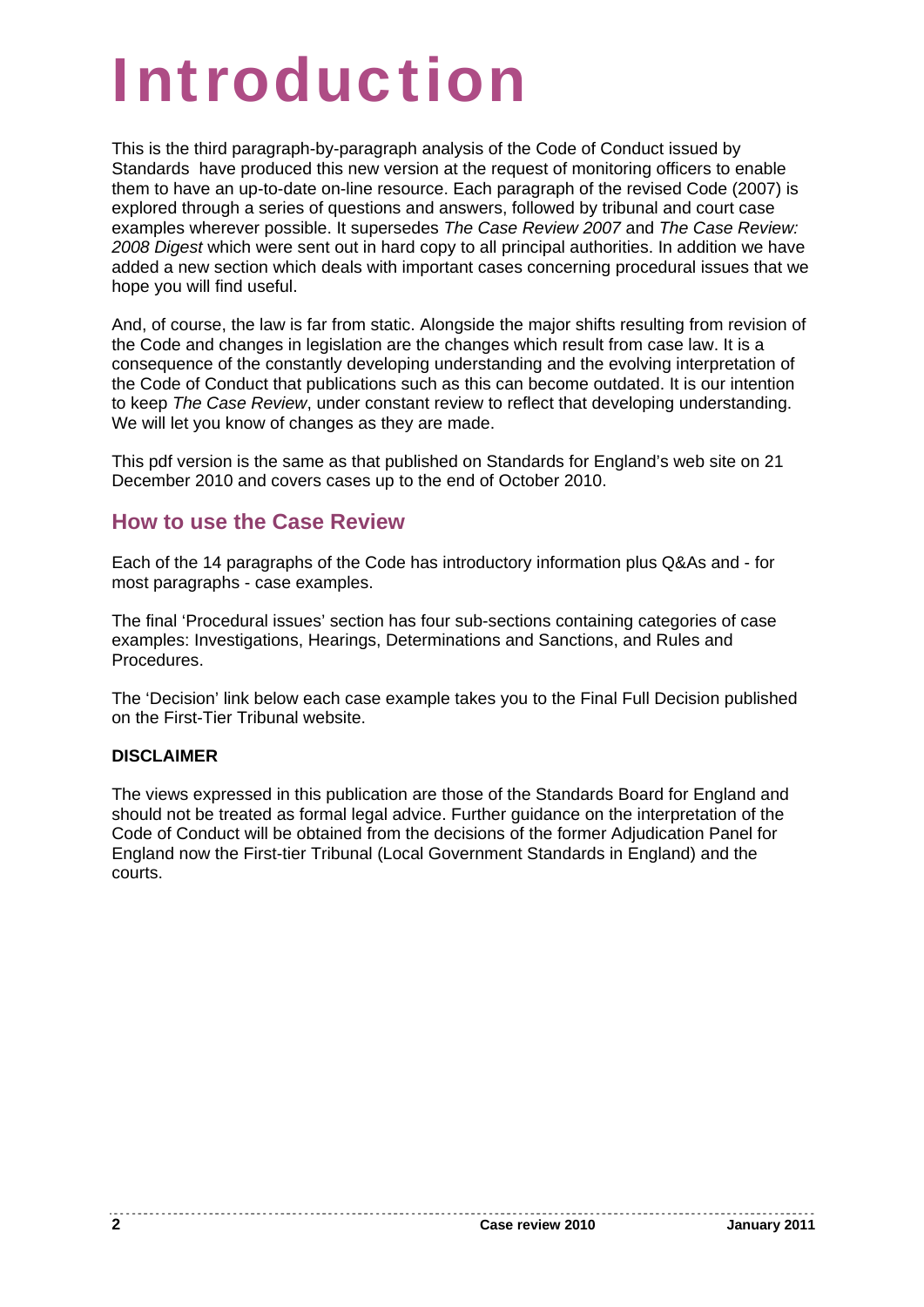# **Contents**

| Paragraph 1 – Introduction to, and interpretation of, the Code of Conduct  4           |  |
|----------------------------------------------------------------------------------------|--|
|                                                                                        |  |
| Paragraph 3 – Respect, equality, bullying, intimidation and impartiality of officers23 |  |
|                                                                                        |  |
|                                                                                        |  |
|                                                                                        |  |
|                                                                                        |  |
|                                                                                        |  |
|                                                                                        |  |
|                                                                                        |  |
|                                                                                        |  |
|                                                                                        |  |
|                                                                                        |  |
|                                                                                        |  |
|                                                                                        |  |
|                                                                                        |  |
|                                                                                        |  |
|                                                                                        |  |
|                                                                                        |  |
|                                                                                        |  |
|                                                                                        |  |
|                                                                                        |  |
|                                                                                        |  |
|                                                                                        |  |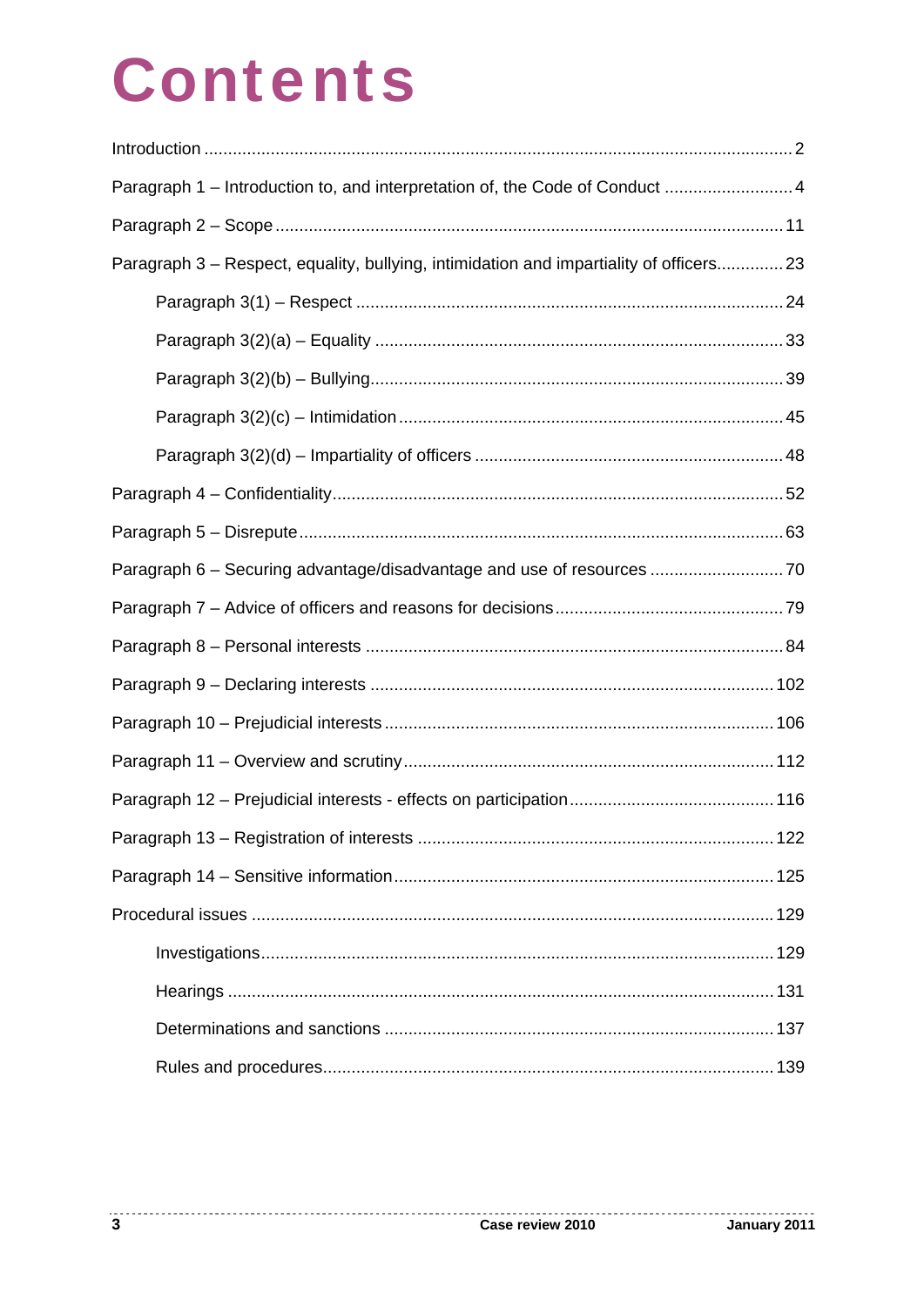# Paragraph 1

# **Introduction to, and interpretation of, the Code of Conduct**

- **1)** This Code applies to **you** as a member of an authority.
- **2)** You should read this Code together with the general principles prescribed by the Secretary of State
- **3)** It is your responsibility to comply with the provisions of this Code.
- **4)** In this Code: "meeting" means any meeting of
	- **a)** the authority;
	- **b)** the executive of the authority;
	- **c)** any of the authority's or its executive's committees, subcommittees, joint committees, joint sub-committees, or area committees;
	- **d)** "member" includes a co-opted member and an appointed member.
- **5)** In relation to a parish council, references to an authority's monitoring officer and an authority's standards committee shall be read, respectively, as references to the monitoring officer and the standards committee of the district council or unitary county council which has functions in relation to the parish council for which it is responsible under section 55(12) of the Local Government Act 2000.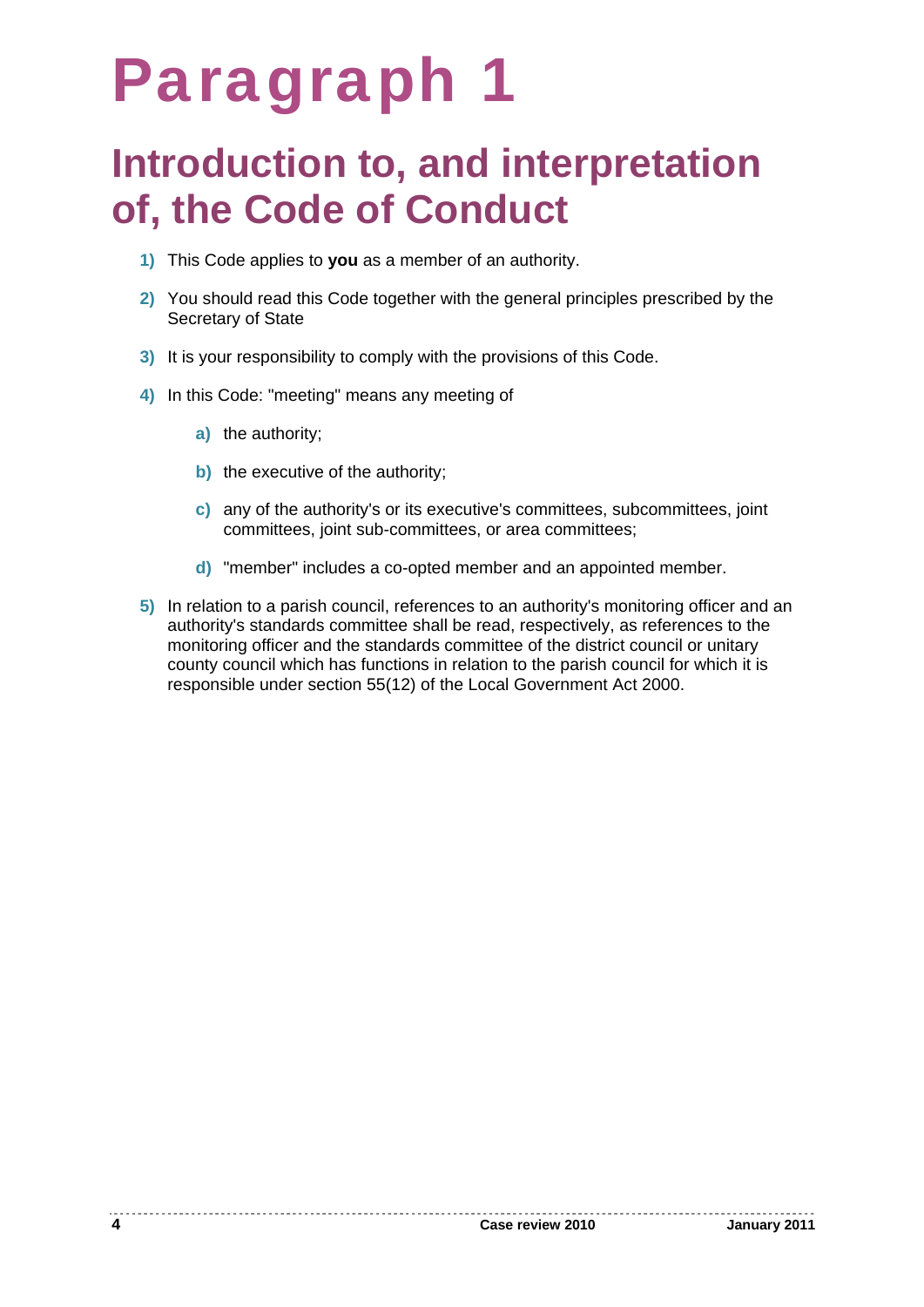

# **Q1: What is the Code of Conduct?**

The Code of Conduct is the Model Code of Conduct that appears in the schedule of the statutory instrument known as The Local Authorities (Model Code of Conduct) Order 2007 (SI 2007/1159), ("the Order"). It replaces the Model Code of Conduct in The Local Authorities (Model Code of Conduct) (England) Order 2001 (SI 2001/3575).

The Code of Conduct consolidates previous codes for the different types of authority in local government into one document governing the conduct of their members. Unless stated otherwise, references to "members" throughout this publication should always be taken to include co-opted and appointed members as well.

## **Q2: Which authorities does the Code of Conduct apply to?**

All authorities listed in paragraph 1(2) of the Order described above. The authorities consist of all English and Welsh police authorities and the following English authorities:

- county councils
- **district councils**
- London borough councils
- parish councils
- the Greater London Authority
- the Metropolitan Police Authority
- the London Fire and Emergency
- Planning Authority
- the Common Council of the City of
- London
- the Council of the Isles of Scilly
- fire and rescue authorities
- $\bullet$  joint authorities
- the Broads Authority
- national park authorities

Members should also note that not every part of the Code applies to every listed authority. It is recommended that members check with their monitoring officers and legal advisers to see if there are any exceptions that apply.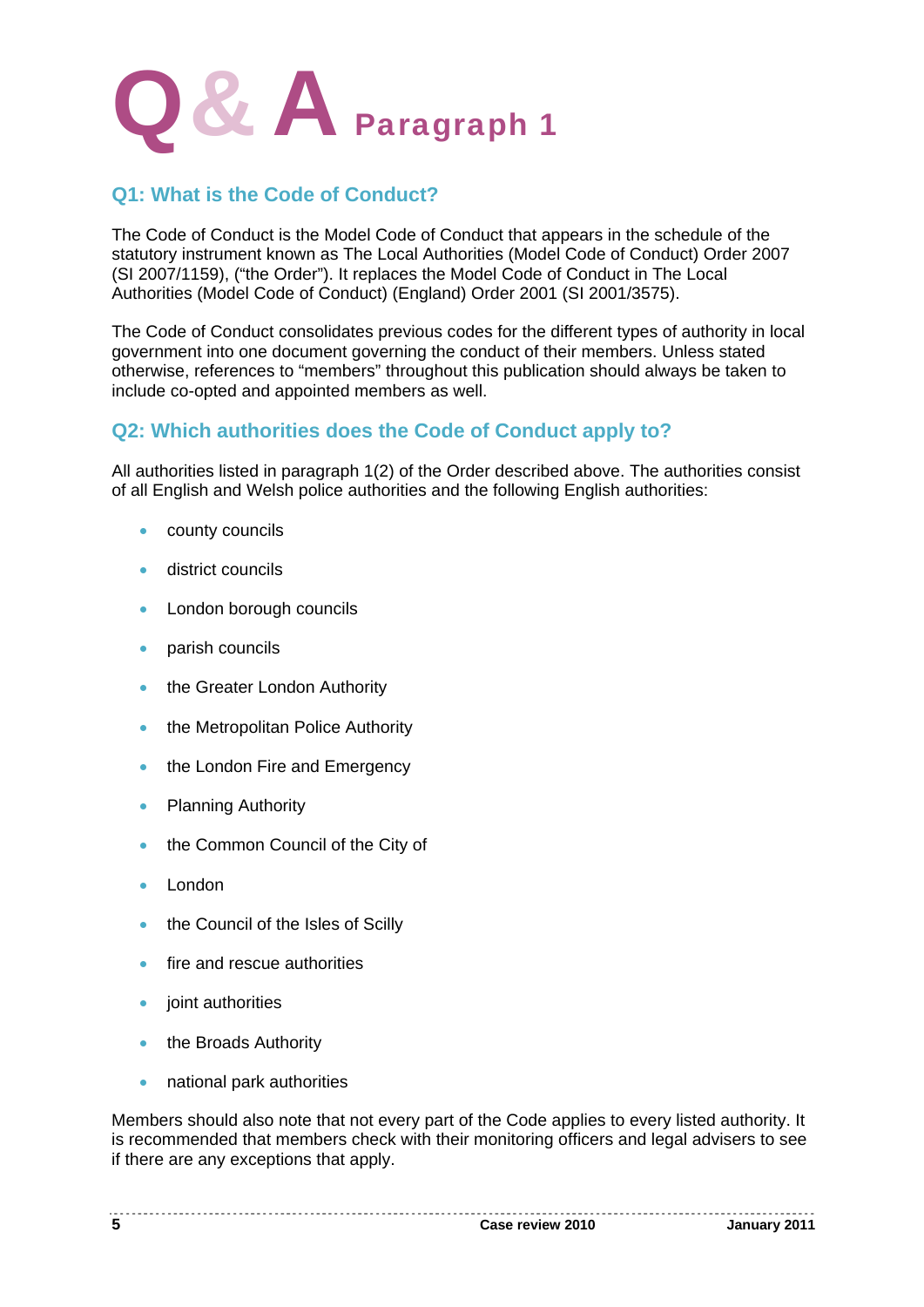

In particular please note the exceptions in the following paragraphs:

Paragraph 6(c) of the Code is not compulsory for police authorities, the Greater London Authority, the Metropolitan Police Authority, the London Fire and Emergency Planning Authority, fire rescue authorities and joint authorities. This refers to the Local Authority Code of Publicity which does not apply to these types of authorities unless they choose to adopt it.

Paragraph 7 of the Code, which refers to taking account of advice from statutory officers does not apply to parish councils.

Paragraph 12, which refers to prejudicial interests, does not apply to parish councils unless they choose to adopt it. Also, some paragraphs of the Code only apply to those authorities operating executive arrangements See Paragraph 2(6) of the Local Authorities (Model Code of Conduct) order 2007.

## **Q3: From what date does the Code of Conduct apply?**

Authorities were required to adopt the Code, with or without modifications, by 1 October 2007. If an authority has not adopted the Code by this date they must do so as soon as practicable. In any event, after 1 October 2007 members will automatically be bound by the compulsory provisions of the Code which apply to the type of authority they belong to.

## **Q4: Does the term "meeting" apply to informal meetings?**

No. This term only applies to meetings of the authority, its executive or its committees or sub-committees. Informal meetings between members and officers, and political group meetings, are not covered by the requirement to declare interests (see APE 0355). However, see APE 0440 where an informal meeting of an authority was held to be a "meeting" for the purposes of the code. The position seems to be that you need to establish whether or not the meeting was of a body set out in paragraph 1(4)(a) to (c) of the Code. Once this is done it does not matter if the meeting is formal or informal. The requirements about declaring interests appear to apply to it.

However, paragraph 6(a) of the Code, which prevents members from using their position improperly, applies at all times. A member who uses pre-meetings or informal meetings to influence a matter in which they have a prejudicial interest will probably fail to comply with paragraph 12(1)(c) of the Code by improperly seeking to influence a decision.

Also a tribunal is unlikely to look into whether or not a meeting has been validly called in accordance with the statutory requirements for doing so. See APE 0402 where the tribunal concluded that the code would apply to members in that situation in any event.

# **Q4A: What is the definition of a member?**

A member within the meaning of the Code includes members who are elected and co-opted. It will also apply to some appointed members (see question 7).

# **Q5: What is the definition of a "co-opted member"?**

-----------------------------

A co-opted member is defined by Section 49(7) of the Local Government Act 2000 as: any person who is not a member of an authority, but who is a voting member of a committee or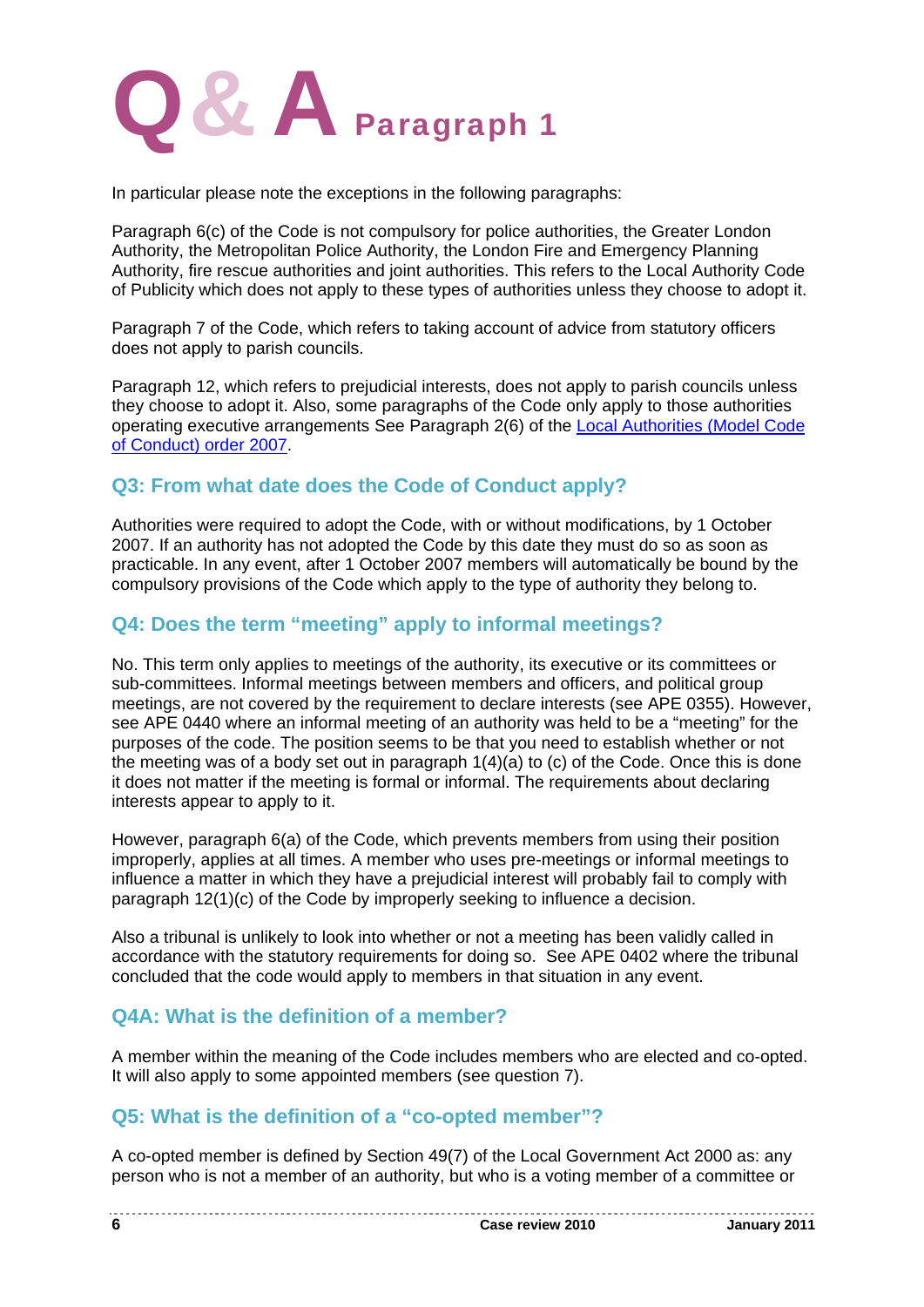

sub-committee of that authority. This includes independent members of standards committees (see question 6).

Not every member of a committee or subcommittee is entitled to vote. Section 13 of the Local Government and Housing Act 1989 establishes the general principle that members of committees appointed under section 102 of the Local Government Act 1972, who are not members of the local authority, do not generally have any voting rights.

However, a number of exceptions are specified under this rule:

Church and parent governor members of education overview and scrutiny committees have voting rights, as do all members of advisory committees appointed under Section 102(4) of the Local Government Act 1972. They therefore fall within the definition of a co-opted member.

Independent remuneration panels established under Part 4 of the Local Authorities (Members' Allowances) (England) Regulations 2003 (SI 2003/1021) are not considered to be committees or sub-committees of the authority that establishes them. Accordingly, members of an independent remuneration panel fall outside the definition of a co-opted member.

### **Q6: Are independent members of standards committees co-opted?**

Yes. The term 'independent member' of a standards committee is used as shorthand for those members who are appointed under Section 53(4)(b) of the Local Government Act 2000. All standards committees must include at least one member who is not a member or officer of any relevant authority. Also, where the total number of committee members exceeds three, at least 25% of the committee should be independent members. Further information about the role and make up of standards committees can be found at: http://www.standardsforengland.gov.uk/Guidance/Thelocalstandardsframework/Standardsco mmittees/Theroleandmake-upofstandardscommittees/

Standards for England recommends that standards committees should appoint more than one independent member and section 53(4)(b) states that an independent member must chair the committee. Additional restrictions are imposed by the Standards Committee (England) Regulations 2008 (SI 2008/1085).

The term 'independent member' is sometimes used to refer to politically independent elected members. Therefore there is the potential for the two meanings to become confused. However, for the purposes of the Case Review the expression refers to members of a standards committee who meet the requirements of section 53(4)(b) above and regulation 5 of the Standards Committee (England) Regulations 2008 (SI 2008/1085).

Some relevant authorities include appointed as well as elected members of local authorities. For example, police authorities have independent members who are not elected but appointed through a local selection process.

Standards committee independent members can be independent members of more than one authority's standards committee. Paragraph 5(3) of the Standards Committee (England) Regulations 2008 (SI 2008/1085) specifically allows independent members of one authority to be appointed as independent members of another as long as they meet the requirements of the regulations.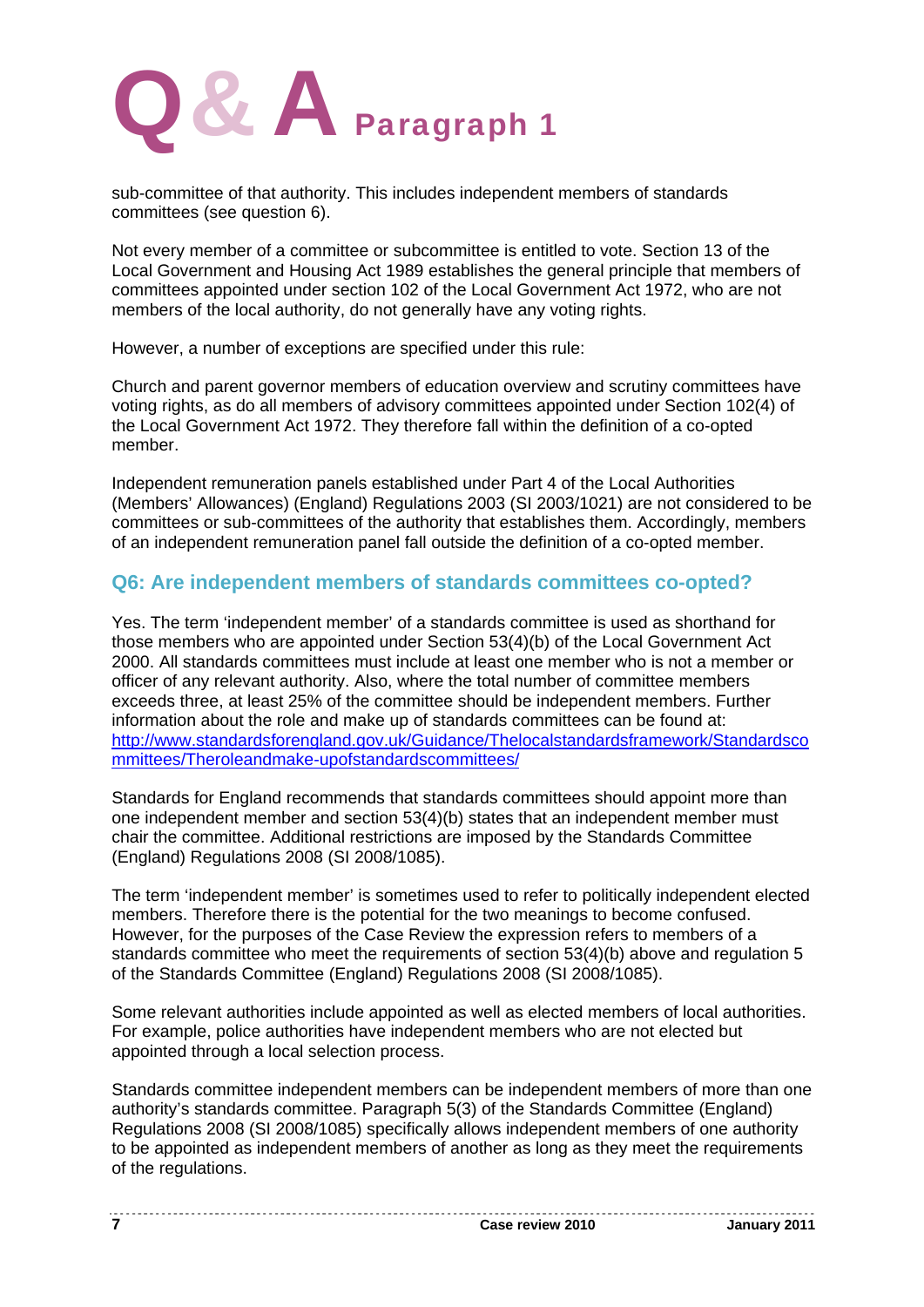

## **Q7: What is the definition of an "appointed member"?**

An appointed member is generally anyone who is not subject to the requirements of Section 83 of the Local Government Act 1972. This section states that people who have been elected must make a declaration accepting the office to which they have been elected, in addition to giving a written undertaking to observe the Code.

Appointed members fall within Section 52(3) of the Local Government Act 2000, an example being a member who is appointed to a police authority. Appointed members may also fall within the definition of a co-opted member.

The terms 'appointment' and 'co-option' should be used carefully when referring to parish councils, as they may carry different meanings under the Local Government Act 2000 and election legislation (see Question 8). While some appointments to parish councils may be covered by Section 83 of the Local Government Act 1972, some may not.

Under section 76 of the Local Government and Public Involvement in Health Act 2007, a new power for parish councils to "appoint persons to be councillors of the council" exists but is not yet in force. The section allows the Secretary of State to make regulations about whether or not the Code would apply to these councillors.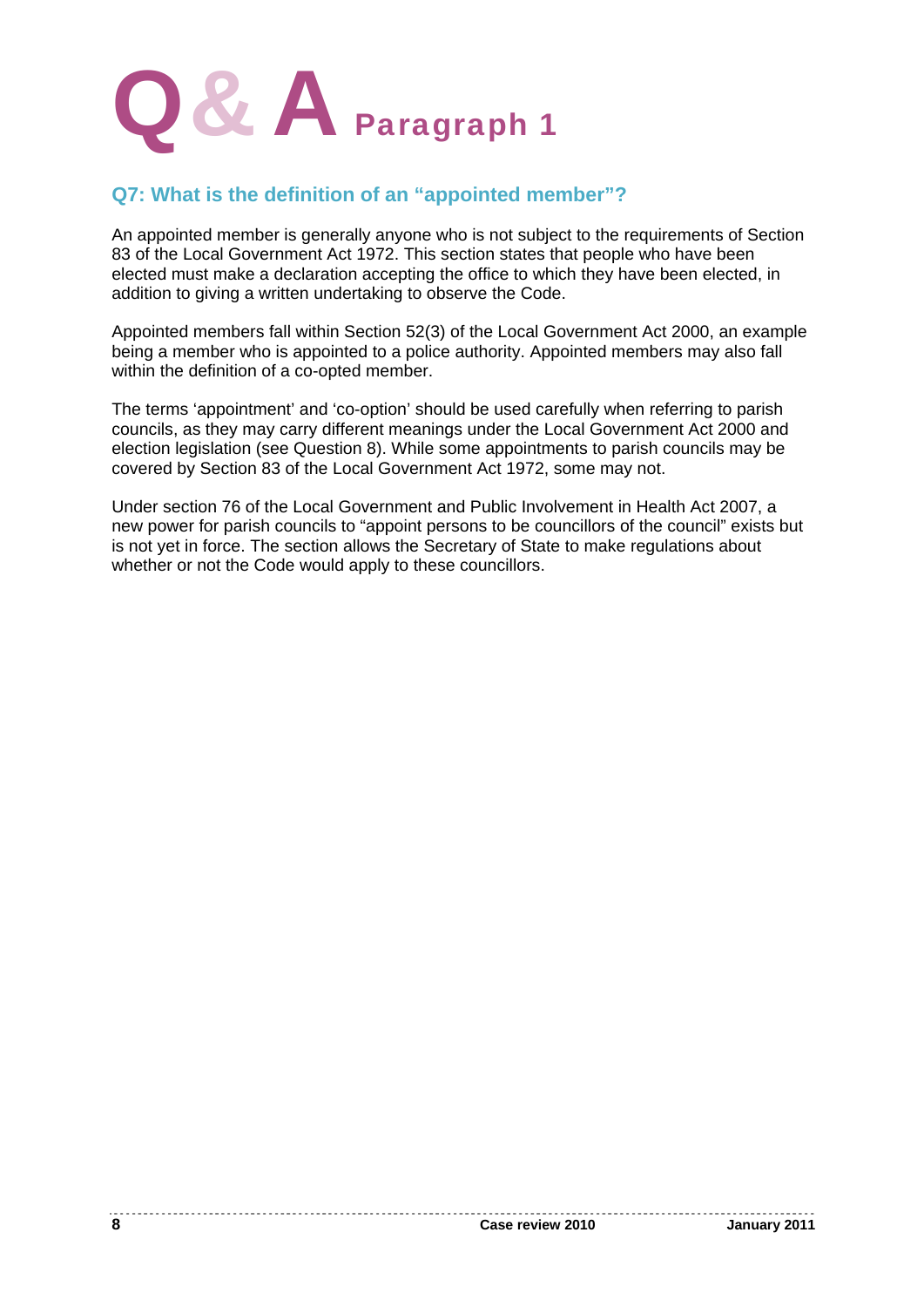# Case examples

# Paragraph 1

# **APE 0355**

The Adjudication Panel for England (APE), as a preliminary issue, had to decide if meetings of the "Development Plans Policy Project Group" were meetings for the purposes of the code. The APE decided that they were not.

The Tribunal reasoned that it was perfectly proper for an authority to set up either a working party or committee or sub-committee to advise it on any matter it saw fit. Generally the authority's subjective intention would determine the issue:

"Where the manifest intention of the local authority was to create a working party that should be decisive unless there was something unlawful behind the intention." – R. v Warwickshire District Council ex p Bailey [1991] COD 284.

#### Decision

#### **APE 0402**

The appellants questioned whether the town council meetings at which they were accused of breaching the Code complied with the statutory requirements for the calling of such meetings and thus whether the meetings can be considered meetings of the council. In the view of the appeals tribunal, it was irrelevant to the issues before them whether the meetings were properly called. Those attending thought that the meetings were properly called and business of the council was being transacted. In their view, even if it had been clear to all that the meetings were not official council meetings it would not have affected the application of the Code which applies to councillors when carrying out their role as councillors. There was no doubt that the appellants' actions were seen by them and the others involved as directly about Council business and the running of the Council.

#### **Decision**

## **APE 0440**

This case suggests that the need to declare interests may apply at informal meetings of an authority or its committees. A planning application was to be discussed at a meeting called by the parish council to which the public were specifically invited.

The following factors led the Tribunal to the conclusion that this was a correctly constituted meeting of the council to discuss council business. It was, therefore, properly described as falling within the definition of "any meeting of the authority" in paragraph 1(4)(a) of the code. Therefore, members were required to consider whether or not they had any interests that needed to be declared.

- **1)** The chairman of the parish instructed the parish clerk to call the meeting.
- **2)** Acting upon that instruction the parish clerk drew up a notice to be displayed publicly on two parish notice boards and in the village shop.
- **3)** This notice was also sent to all elected members.
- **4)** As well as referring to a "Parish Council Public Meeting" it also said that the council was holding a public meeting to "discuss and hear residents opinions" about a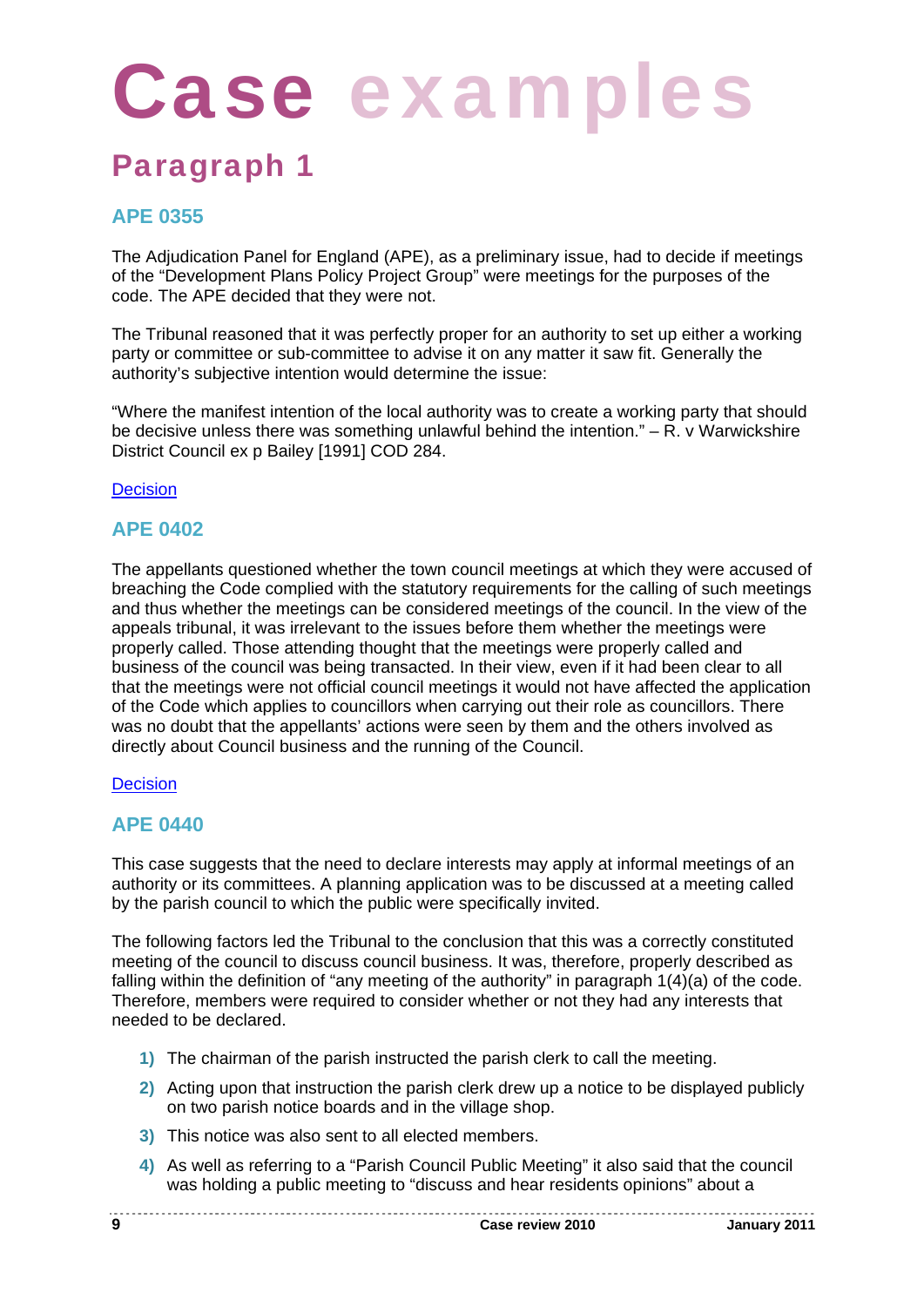# Paragraph 1

planning application to build a new town of 2600 dwellings for 6000 people and to expand a business park to 2000 workers.

- **5)** Inclusion of the wording 'to discuss' the application makes it clear to the public that this meeting was to conduct the business of the council rather than have a public, non-council led, meeting.
- **6)** That notice had the name and designation of the Chairman at the bottom as the person calling the meeting.
- **7)** The fact that it was displayed on the official parish notice boards, gave further credence to this being an official notification from the parish council to members of the local community as a council-led meeting.
- **8)** Legislation does not allow the chairman to convene a non-council led public meeting of her own accord. A resolution of the parish council would be required beforehand to give authority for such a meeting. [Note: However, Para 15, Sch. 12 Local Government Act 1972 allows the chairman of a parish council to call a parish meeting].
- **9)** All councillors chose to attend. The chairman and parish clerk were seated at a table at the front of the hall with the councillors sat in a 'U' shape either side, facing the audience. Moreover, councillors responded to questions from the public. This gave further support to the impression that this was a meeting discussing council business.
- **10)** The notice of the meeting was dated so as to meet the legislative requirements for notice of a parish council meeting.

**Decision**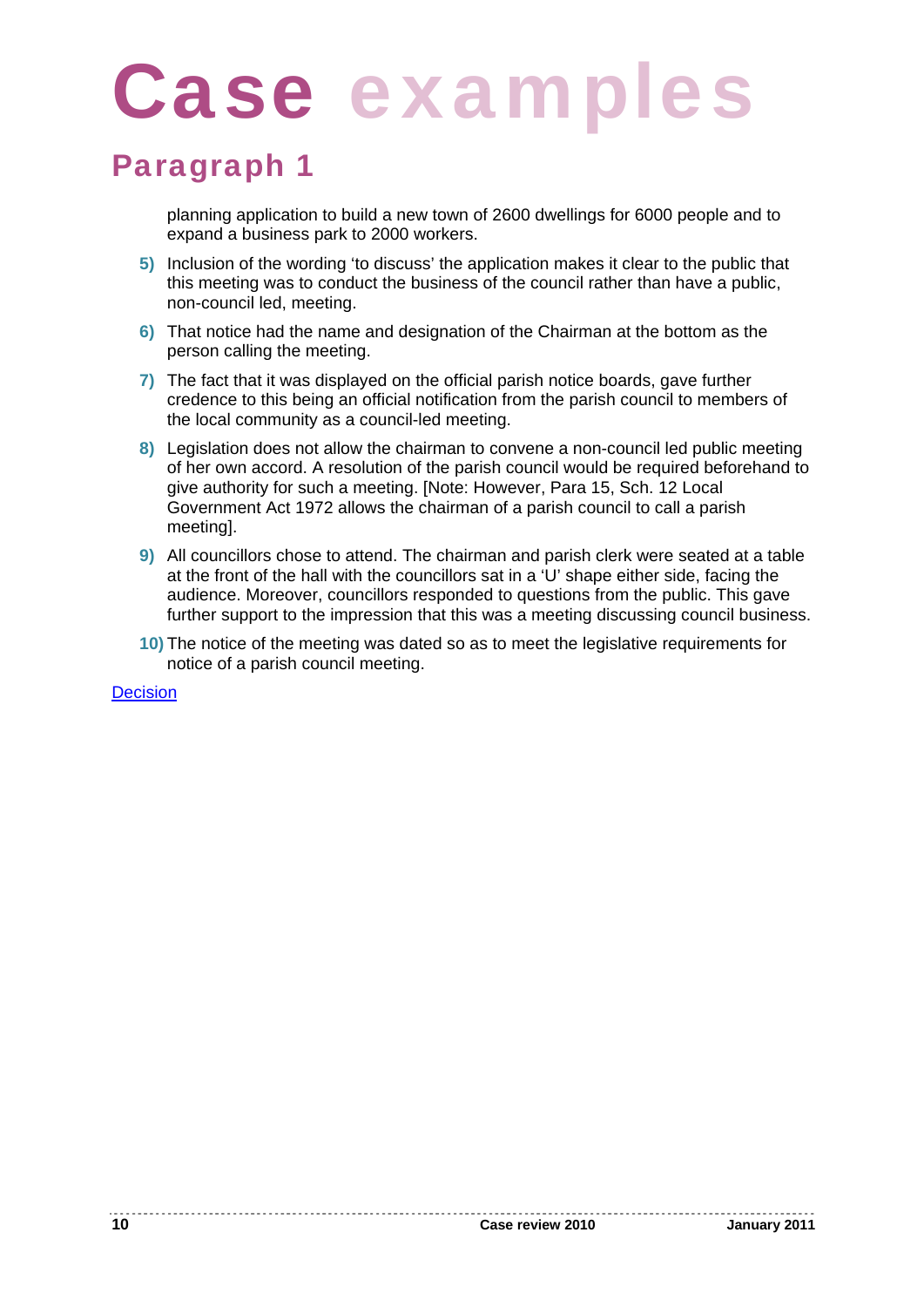# Paragraph 2

# **Scope**

- **1)** Subject to sub-paragraphs (2) to (5), you must comply with this Code whenever you:
	- **a)** conduct the business of your authority (which, in this Code, includes the business of the office to which you are elected or appointed); or
	- **b)** act, claim to act or give the impression you are acting as a representative of your authority,

and references to your official capacity are construed accordingly.

- **2)** Subject to sub-paragraphs (3) and (4), this Code does not have effect in relation to your conduct other than where it is in your official capacity.
- **3)** In addition to having effect in relation to conduct in your official capacity, paragraphs 3(2)(c), 5 and 6(a) also have effect, at any other time, where that conduct constitutes a criminal offence for which you have been convicted.
- **4)** Conduct to which this Code applies (whether that is conduct in your official capacity or conduct mentioned in sub-paragraph (3)) includes a criminal offence for which you are convicted (including an offence you committed before the date you took office, but for which you are convicted after that date).
- **5)** Where you act as a representative of your authority:
	- **a)** on another relevant authority, you must, when acting for that other authority, comply with that other authority's Code of Conduct; or
	- **b)** on any other body, you must, when acting for that other body, comply with your authority's Code of Conduct, except and insofar as it conflicts with any other lawful obligations to which that other body may be subject.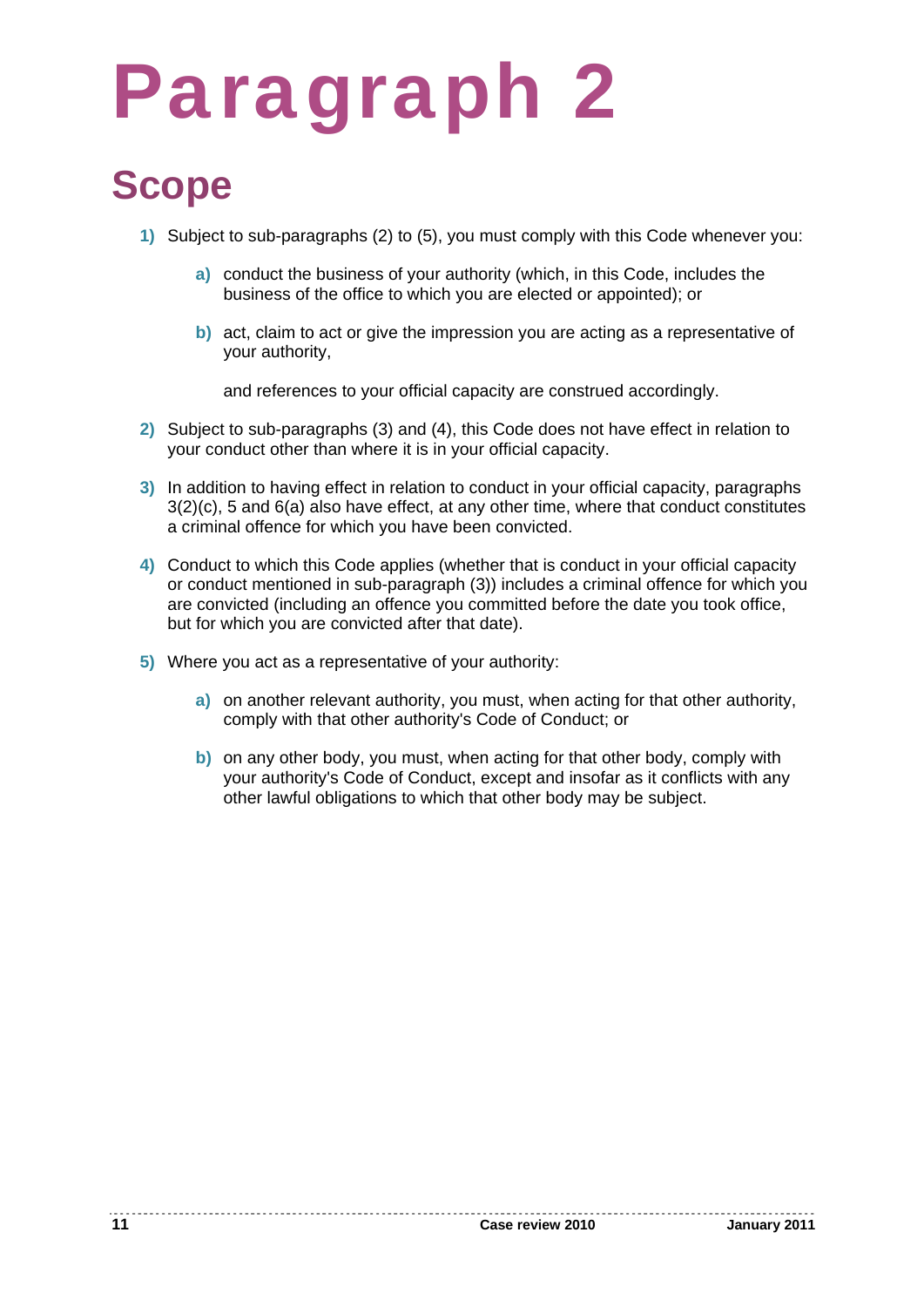

# **Q8: Who does the Code of Conduct apply to?**

The Code applies to all members including co-opted members and appointed members of relevant authorities if either one of the following applies:

- They are elected members and so have signed their declaration of office, which incorporates a written undertaking to observe the Code.
- They are not elected but are co-opted members or appointed members who have given a written undertaking to observe the Code and who are allowed to vote on issues.

This is due to the combined effect of Section 52 of the Local Government Act 2000 and Section 83 of the Local Government Act 1972, and any orders made under those acts. Failure to follow the requirements of this legislation creates either a vacancy in office for elected members or an inability to act in office for other members.

Even if an authority fails to adopt a code of conduct within the six month statutory time-limit for doing so the mandatory provisions of the model code will apply to its members by virtue of section 51(5)(b) of the Local Government Act 2000.

# **Q9: When does the Code of Conduct apply?**

Most of the Code's provisions only apply to activities performed whenever members act in an official capacity. This means whenever members conduct the business of their authority, or act, claim to act or give the impression they are acting in their official capacity or are representing their authority.

However, three paragraphs also apply at any time where their behaviour has led to a criminal conviction (but see the note below):

- Paragraph 3(2)(c) (intimidation of certain persons in relation to an allegation under the Code).
- Paragraph 5 (disrepute).
- Paragraph 6(a) (improperly confer or secure an advantage or disadvantage).

Otherwise the Code does not affect a member's private life.

Whether a member has been representing an authority or acting in a private capacity is something which must be established because it is crucial to whether or not the code applies at all. Ideally this will be established when assessing a complaint. However, sometimes it will only become clear during an investigation.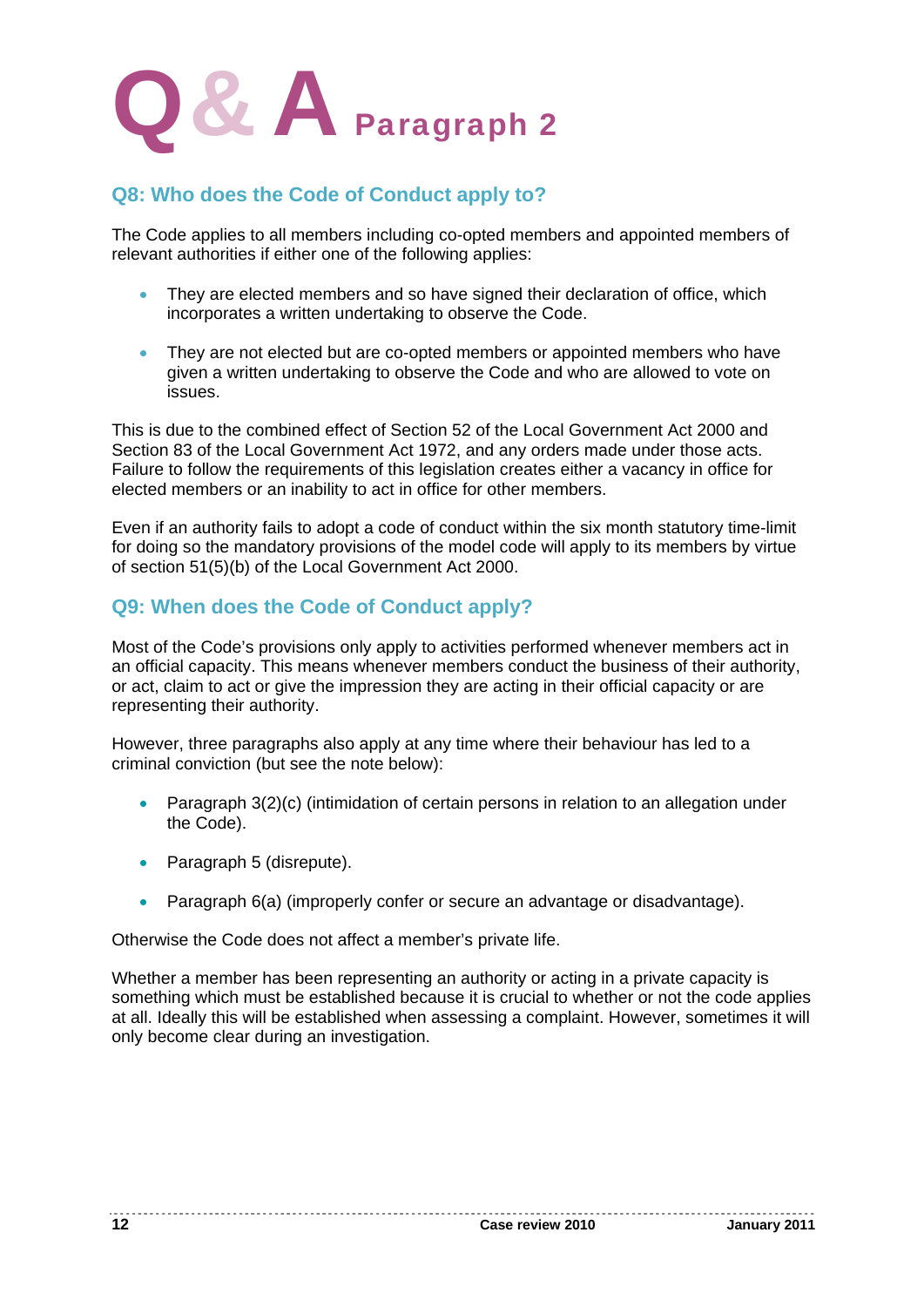

**Note:** unless there is Parliamentary approval for amendments to Section 52 of the Local Government Act 2000, the Code does not apply to conduct outside of the functions performed as a member. Only activities linked to the functions of a member's office will be covered by the Code. Only if legislative amendments are passed, will the Code also apply to criminal activity which has led to a conviction, whether or not it is linked to a member's office.

Although only activities linked to the functions of a member's office are covered by the Code if what they do is disreputable a member cannot argue that by misusing their office they are not acting as a councillor and are, therefore, not caught by the provisions of the Code. So, a member who uses a council computer provided to him for council use but who uses it to download child pornography during his private time cannot escape the scope of the Code by arguing that he was not acting as a councillor when he did so.

The Code itself does not provide any further guidance on official capacity (but see development in case decisions in this area referred to below). However, there are circumstances when it is clear that the Code operates. These include any meetings of the authority, its executive or any of its committees or sub-committees. Participating in such meetings plainly involves carrying out the business of the authority. When an elected member exercises powers delegated to them as a member of the authority's executive, or holds a surgery for residents of their ward, the member is clearly performing the business of the office to which they have been elected. Members' face-to-face dealings with officers about the business of the authority will almost always mean they are conducting the business of their office under paragraph 2(1)(a) of the Code.

Similarly, members of police or fire authorities will be conducting the business of their office when they attend formal meetings with police or fire officers, or make formal visits to police or fire stations.

The scope of representing an authority is potentially very wide. Standards for England believes that this will cover situations where a member is appointed or nominated by their authority to another body, such as a board of directors or trustees.

Members will need to distinguish between occasions where they are invited to a meeting or function as an individual, and those where they are invited because of their position as a member of the authority.

In the latter situation, they will be acting as a representative of the authority. Borderline situations may arise in relation to political events, where it might not be clear whether a member's presence relates to their position within a political party or to their membership of the authority.

Any investigation will need to establish who invited a member to be there, in what capacity that invitation was extended and for what purpose. The view of the person sending the invitation will be of primary importance but the member's view will also be relevant. It is possible to invite a member to attend an event but that does not necessarily mean that they are being asked to attend as a councillor.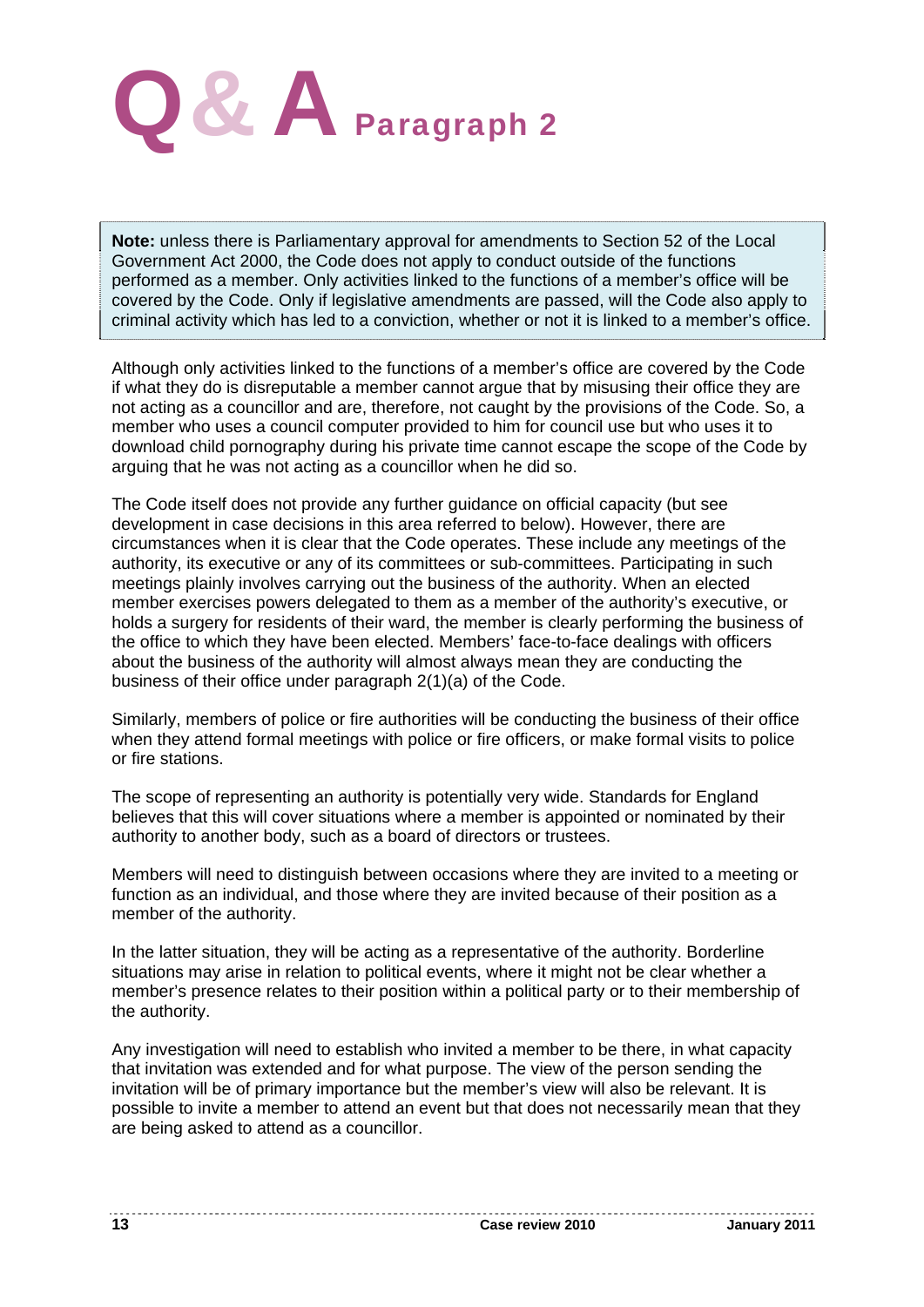

The fact that an invitation is made to a person who is a councillor using that title does not necessarily mean that the invitation is extended to them in that capacity. Often it will. However, it will be important to understand the intentions of the person extending the invitation.

When a member attends training put on by the council the Code will apply to them during the training session.

## **Q9A: Does the Code apply to a member when they are suspended?**

A suspended member continues to be a member of the authority. However, they cannot exercise any of the functions or responsibilities of membership.

It is the view of Standards for England that the general rule is that the Code does not normally apply to a member who has been suspended unless they purport to act as a representative of the authority.

The Code will normally apply to a member who has been partially suspended but not for the functions they have been suspended from unless they purport to carry out those functions.

The exceptions to the general rule are paragraphs  $3(2)(c)$ , 5 and  $6(a)$  of the model code which will apply as they do to other members [see Question 9].

#### **Q10: Are criminal offences committed before becoming a member covered by the Code of Conduct?**

Yes, if the member is convicted after they have taken office. However, see the note to Question 9.

### **Q11: Do private discussions about authority business come under "official capacity"?**

Standards for England is likely to view any private discussion of authority business, either with members or with the authority's officers, as carrying out the business of the member's office.

Only where there is very clear evidence that the conversation was not concerned with performing authority business will it fall outside paragraph 2(1) of the Code of Conduct.

### **Q11A: Does the Code apply to blogs, social networking sites, twitter, etc?**

It is unlikely that private blogging will fall within the scope of the Code. However when a member puts content onto a website provided to them by their authority which they would not have got hold of if they had not been a councillor then they will almost always give the impression that they are acting as a councillor when they post information.

Similarly when a member has a personal blog and puts content on there which they could only have obtained as a councillor, again they may give the impression that they are acting as a councillor. Some members seek to put a disclaimer on their blog to the effect that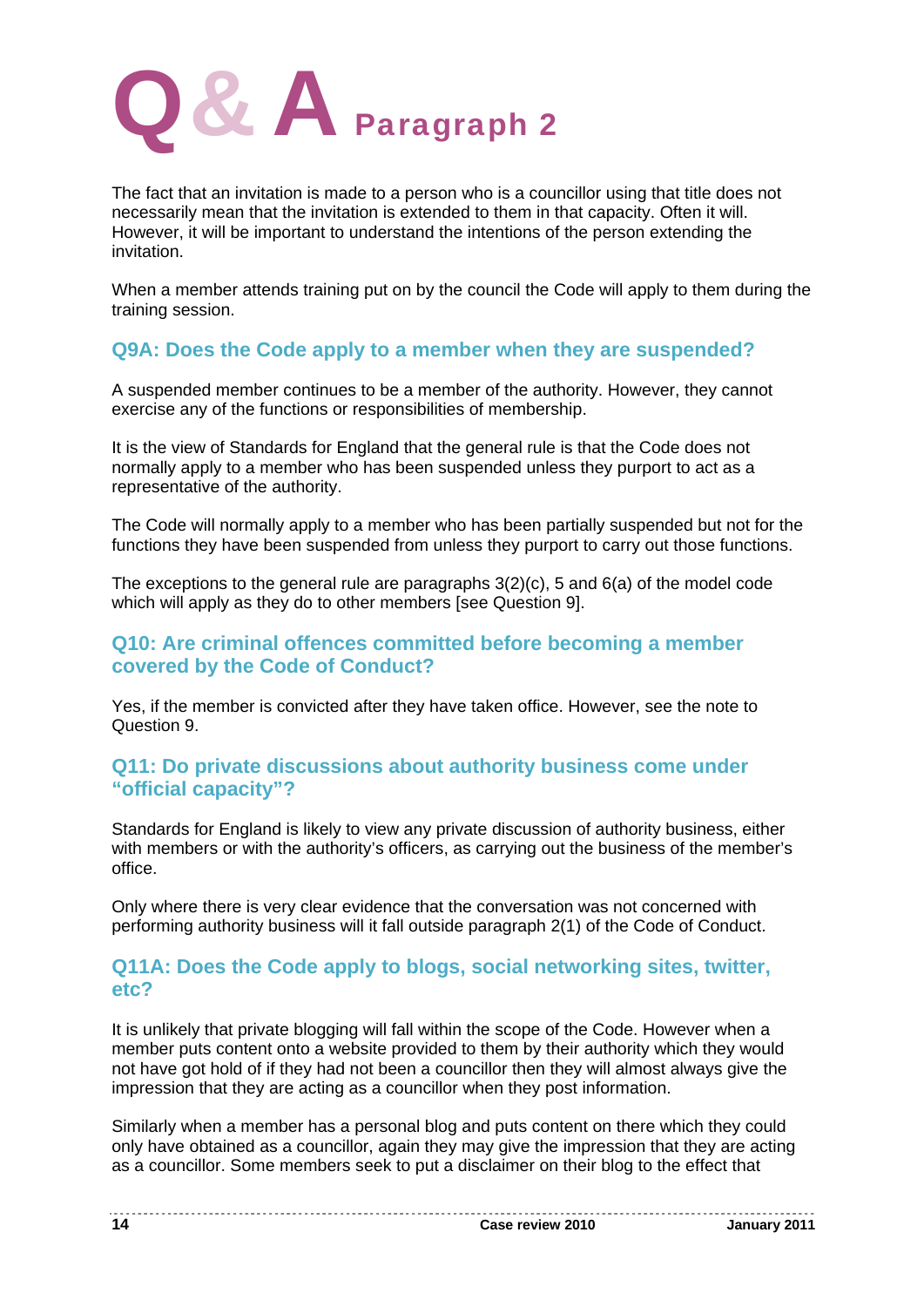

everything on there is put there in a personal capacity. Nevertheless it may be possible in a personal blog to give the impression that they are acting as a councillor. Also, a councillor cannot discuss council business on a personal blog and/or make gratuitously offensive remarks about other councillors and then claim to be doing so in a private capacity.

It is important to draw a distinction between comments on blogs about council business and comments about general political issues. The context is important and the decision as to whether the Code is engaged is fact-sensitive and case-specific. For example calling all members of a particular political party "a bunch of bast\*\*\*s" is likely to be viewed by the SfE as an opinion about the political party which, on a personal blog, would not engage the Code of Conduct. However, saying "all the [name of political party] members on xxxx council are a bunch of bast\*\*\*s" is more likely to engage the Code.

The issue of anonymous satirical websites raises other issues. The first point to consider is whether it can be proved that the site content is put on there by a councillor. Assuming that is established on a balance of probabilities then it is necessary to show that the member acted, claimed to act or gave the impression that they were acting as a councillor when they posted the offending comments. If a member puts content on the site which they could only have obtained as a councillor it may be possible to argue that they have given the impression that they were acting as a councillor.

If councillors go on to a web forum and identify themselves as councillors then it is more likely that the Code will apply to them when they make postings. If they put content on the site which they could only have obtained as a councillor it is possible to argue that they have given the impression that they were acting as a councillor even if they did not identify themselves as such at the time they made the posting.

## **Q11B: Does the Code of Conduct apply when you do not appear to act as a member but do misuse your office?**

Whenever members

- **1)** conduct the business of their authority, or
- **2)** act, claim to act or give the impression they are acting in their official capacity or are representing their authority the Code applies to them.

It is usually fairly easy to spot when the first limb applies. However, the second can be more problematic.

As stated at Question 9, only activities linked to the functions of a member's office are covered by the Code. This is because the effect of section 52 of the Local Government Act 2000 is to restrict the application of the code to members only when they are performing the functions of their office. However, a member cannot argue that by misusing their office they are not performing the functions of their office and therefore, the provisions of the Code do not apply.

In Livingstone v The Adjudication Panel for England [2006] EWHC 2533 (Admin) Mr Justice Collins made the following comments: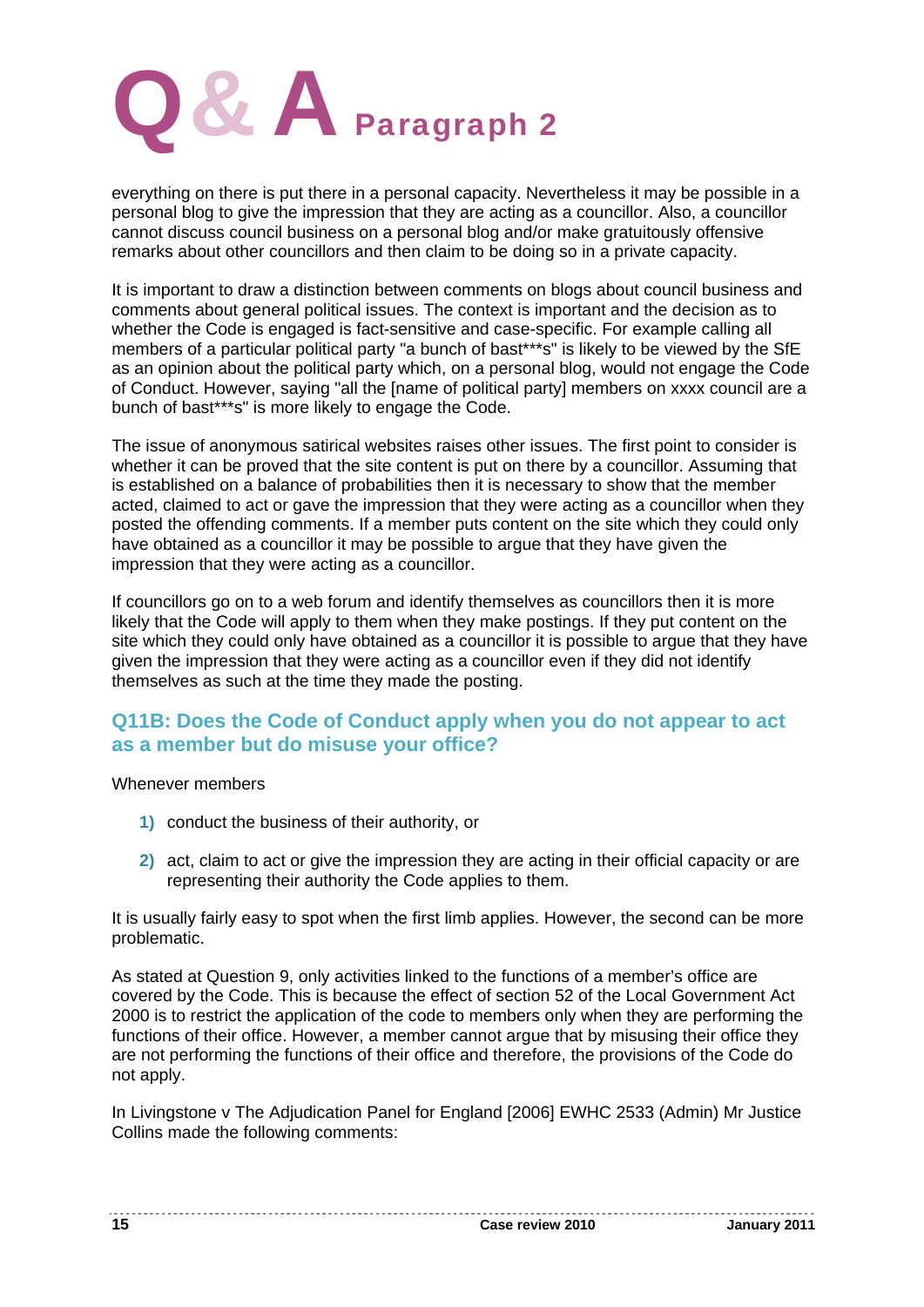

"If the words 'in performing his functions' are applied literally, it may be said that such misuse, and other misconduct which is closely linked to his position as such may not be covered. It seems to me that the expression should be construed so as to apply to a member who is using his position in doing or saying whatever is said to amount to misconduct. It is obviously impossible for a member who was acting in his official capacity to argue that by acting improperly he was not performing his functions. Such a construction would emasculate the system set up by Parliament.

Where a member is not acting in his official capacity (and official capacity will include anything done in dealing with staff, when representing the council, in dealing with constituents' problems and so on), he will still be covered by the Code if he misuses his position as a member. That link with his membership of the authority in question is in my view needed.

It seems to me that unlawful conduct is not necessarily covered. Thus a councillor who shoplifts or is guilty of drunken driving will not if my construction is followed be caught by the Code if the offending had nothing to do with his position as a councillor."

So, a member who is provided with a council computer to use for council business but who uses it to download child pornography during his private time cannot escape the scope of the Code by arguing that he was not acting as a councillor when he did so. Similarly where councillors seek to misuse their status such as, for example, where a councillor in dispute with a neighbour about their planning application threatens to speak to colleagues who control the planning committee this will come within the scope of the Code.

# **Q12: Could the Code of Conduct apply when the member is abroad?**

Yes. It is quite possible that the member could be acting as a representative of the authority on an official visit abroad.

## **Q13: When does the Code of Conduct cease to apply?**

The Code no longer applies when members leave office, either by resignation, disqualification or the expiry of their term of office.

### **Q14: Could a conflict ever arise for members between their duty to comply with the Code and their lawful obligations to a body on which they serve as representatives of the authority?**

In the view of Standards for England this rarely occurs. Members who represent their authority on other bodies – except for relevant authorities – are expected to comply with the general obligations contained in Part 1 of the Code. However, the detailed provisions about the disclosure of interests at authority meetings in Part 2 of the Code (paragraphs 9(1) and 12(1)(a) of the Code) do not apply when members attend meetings of other bodies on which they serve. These bodies are likely to have their own rules about such matters.

Similarly, members are not required to fill out a separate register of interests form for bodies to which they have been appointed. This is unless the body is a "relevant authority" as defined in Section 49(6) of the Local Government Act 2000 or unless that body has its own registration requirements. However, a member who has a prejudicial interest about a matter being considered by another body is still bound by the obligation under paragraph 12(1)(c) of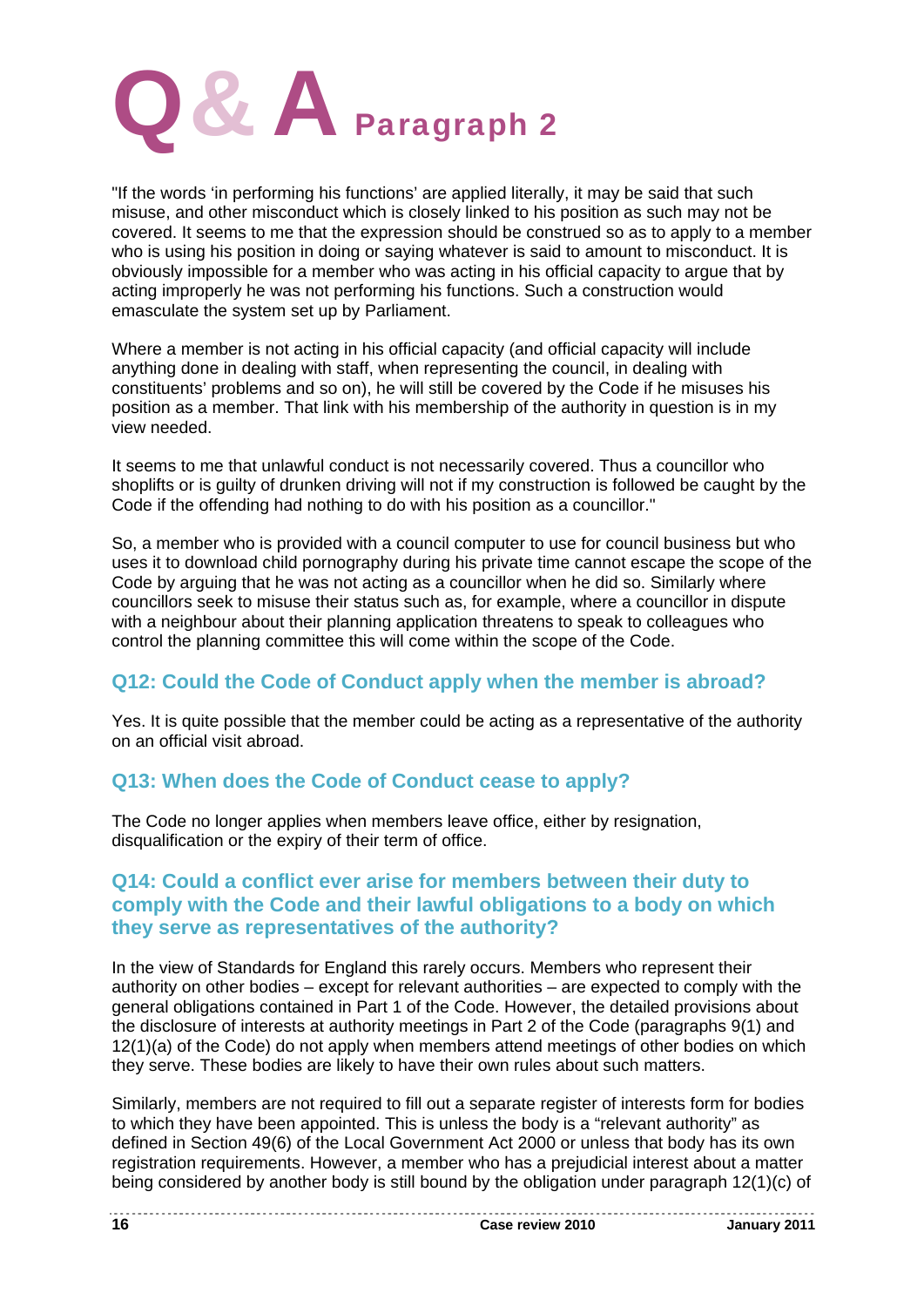

the Code not to "seek improperly to influence a decision about that matter". See Paragraph 12.

Paragraph 2(5)(b) is relevant where the Code's provisions conflict with the legal obligations of company directors or the trustees of charitable trusts. It provides that the legal obligations override the Code. For further information about the meaning of 'representative', please see Question 9.

. . . . . . . . .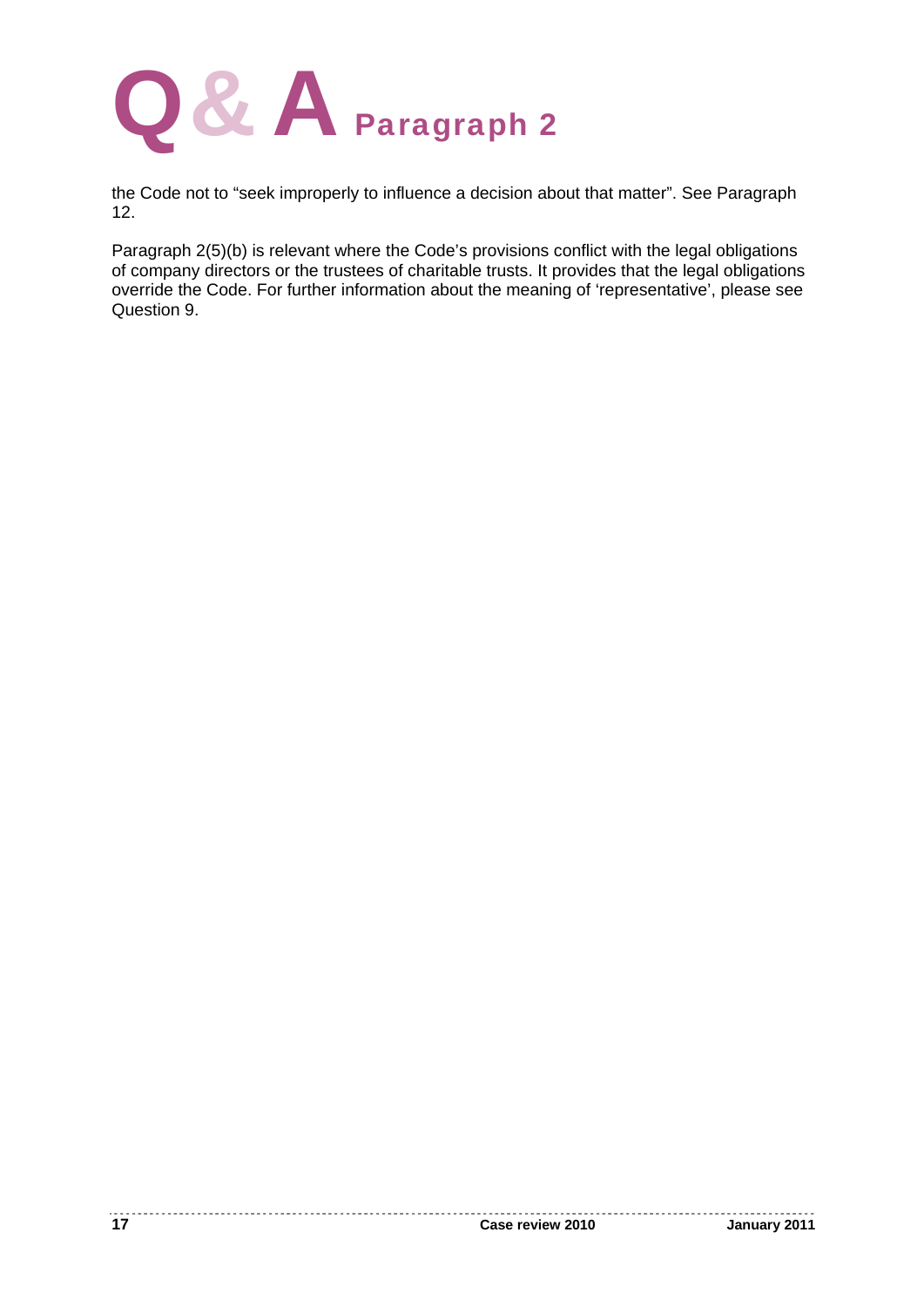# Case examples

# Paragraph 2

# **Within the scope of the Code**

# **APE 0389**

This case illustrated the application of the Code when a member is carrying out an activity, which is not part of their normal duties as a councillor.

In this case, the Adjudication Panel for England had to consider the test previously set out by Mr Justice Collins in the High Court case concerning the former Mayor of London, Ken Livingstone.

The Adjudication Panel decided that the councillor was subject to the Code when he used a council computer to access indecent images of children. This case was considered in the context of paragraphs 4 and 5 of the 2001 Code relating to disrepute and misuse of resources.

#### **Decision**

## **APE 0421**

The Appellant argued that she was not acting in her official capacity as all her comments on an internet newspaper forum were made in her private time and all using the pseudonym of "Indie".

The Appeals Tribunal accepted that even if it became clear from the forum that an individual who was posting on the forum was a councillor, the Code of Conduct would not automatically be engaged. The question was whether in the postings on the forum the councillor was, or gave the impression that she was, "acting in the role of councillor". This was fact-sensitive and would very much depend on the content of the postings.

It was noted that the member had used a pseudonym, and that she stated in at least one of the postings that she was on the forum as a resident who just happened to be a councillor. However, taking the contents of the postings on the forum as a whole the Appeals Tribunal concluded that the Appellant did give the impression that she was acting in the role of councillor and thus representing the council.

#### **Decision**

## **APE 0455**

This case concerned an allegation that the former councillor had failed to comply with paragraphs 5 and 6(b) of the council's Code by improperly using a council laptop supplied to him for the purpose of carrying out his responsibilities as a councillor and that material of a highly offensive nature was discovered on it. Clearly viewing offensive material is not a function of a councillor, nor does doing so give the impression that one is representing the council. Nevertheless the tribunal took the view that the Code applied and that a member of the public knowing that the councillor had not only used, but allowed his family and relatives to use, his council owned laptop and the purpose for which the laptop was used, would have, in the tribunal's opinion, grave concerns about his judgement, honesty and integrity. These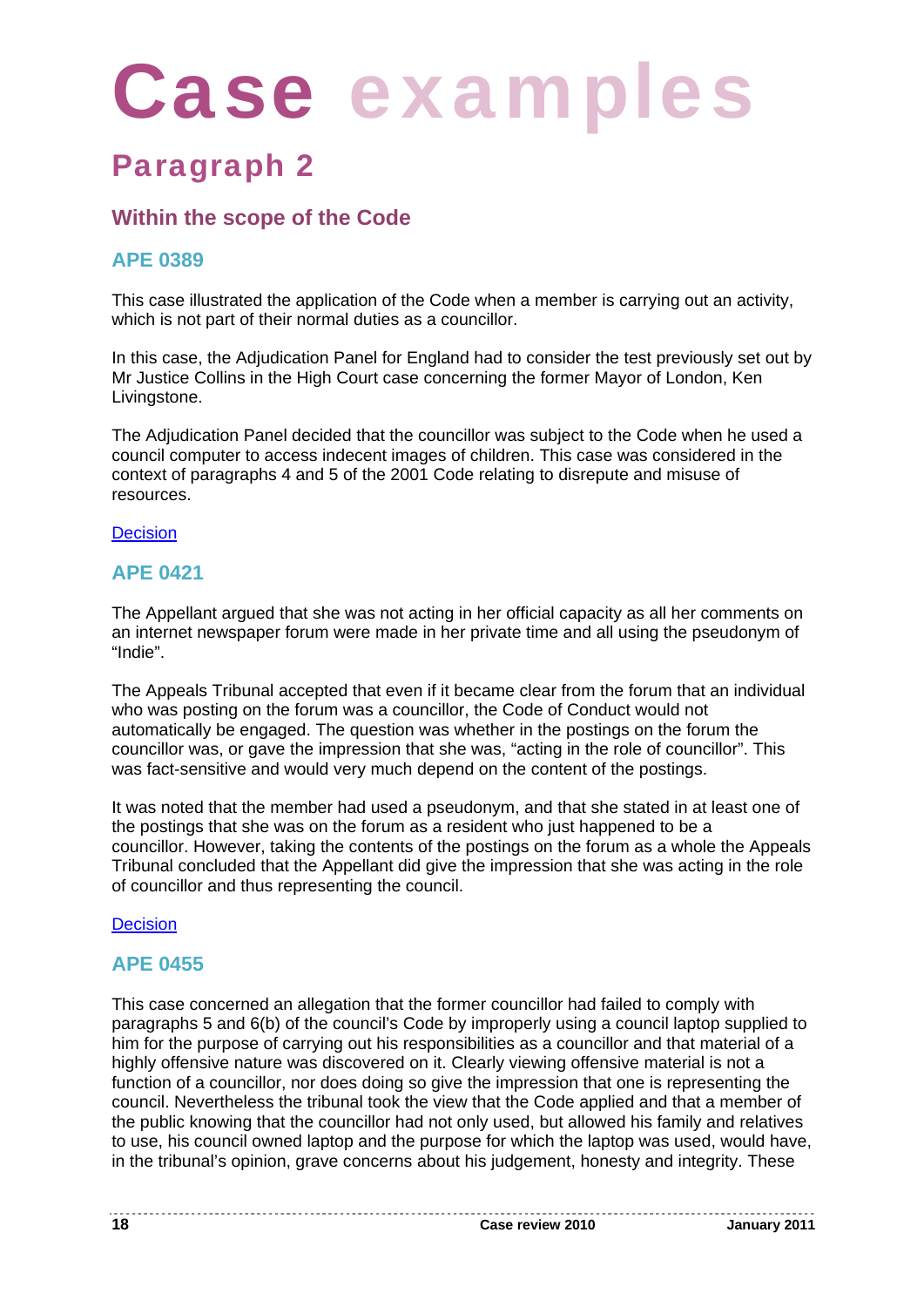# Paragraph 2

are fundamental principles which govern the conduct of all members and which were seriously undermined in this case.

#### **Decision**

### **APE 0503**

In this case the member was taken to task for comments made in a newsletter and on his Twitter site. He claimed that he was not acting in his official capacity when making the comments. The newsletter was described as a community newsletter. It consisted of four pages and was overwhelmingly written in the first person as if by the member. The member operated a 'Twitter' site in which he referred to himself by the title "Councillor" and where he regularly discussed council issues. He also operated a separate site, using his name followed by a number, where the title 'Councillor' did not appear. In both the newsletter content complained about and the Twitter site postings he was found to have been acting in his official capacity. Only part of the newsletter content was found to have constituted a breach of the Code.

#### **Decision**

## **LGS/2010/0513**

One issue considered in this appeal was whether or not the member was acting in his official capacity when the behaviour which led to the complaint occurred. The standards committee found that during, or immediately after, a couple of evening music events about a month apart the member had kicked a youth, used behaviour to him that was inappropriate and irresponsible and engaged in inappropriate 'banter' between a councillor and a 16 year old. He had also slapped another youth on the bottom and made inappropriate comments about tattoos to her.

The tribunal considered the member was acting in his official capacity at the relevant times. As a starting point the tribunal considered the case of Livingstone v APE. The facts there were that the Mayor of London, Ken Livingstone, had been hosting a reception at City Hall. As he left City Hall when the reception was ended, as he was walking away, he was confronted by a reporter and a conversation took place. A key issue in the case was whether at the time the conversation took place he was performing his official functions: the court determined that on the facts he was not.

The Investigating Officer found that in his opinion the member "liked it to be known that he was a Town Councillor/Mayor and repeatedly if not constantly gave the impression that he was acting as a Town Councillor/Mayor". This is also the firm impression that the tribunal gained from the documents before it. The tribunal considered that the facts in this appeal could clearly be distinguished from those in Livingstone. This was a case where the member's public and private life were intertwined, unlike in the Livingstone case where the Mayor had concluded his public function and was walking away.

The tribunal concluded that the member acted or gave the impression that he was acting as a representative of the Town Council when he attended the music events in question. The events affecting the second youth occurred when the group of people running the music event moved on to the pub to have a "debrief" after the event. The question is whether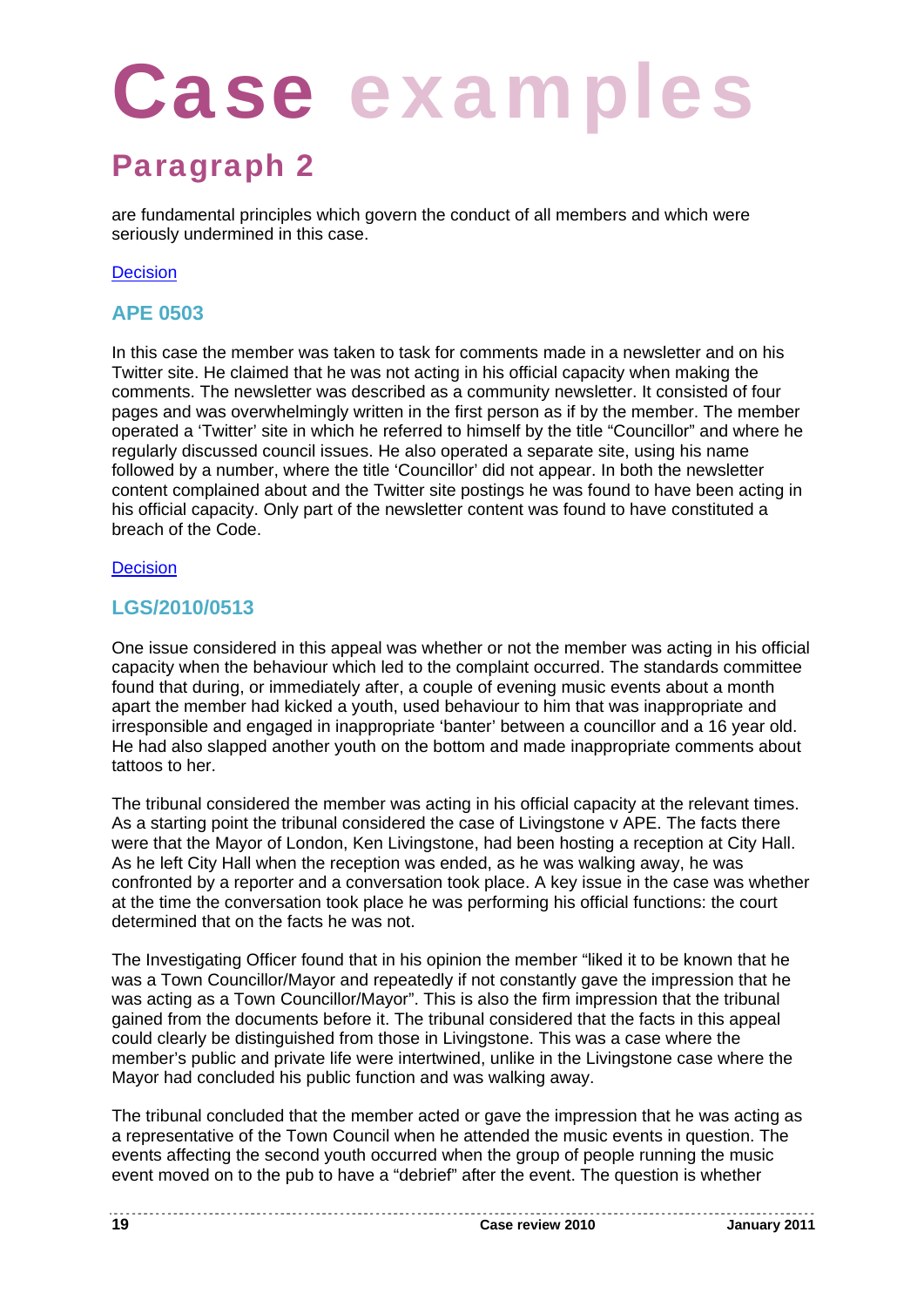# Paragraph 2

moving to the pub was a change of circumstances such that the member was no longer giving the impression that he was a representative of the Council. The tribunal considered this carefully but concluded that the events at the pub could not clearly be separated from the music event. The fact that the discussion about the event had moved from the event hall to the pub was incidental. The same people were involved and the motive and reason for being there were the same. It was not like the facts in the Livingstone case where the councillor had finished official business and was going home. The tribunal therefore considered that the member was acting in his official capacity in relation to the incident. The tribunal confirmed the sanction of suspension for a two month period.

#### **Decision**

# **Outside the scope of the Code**

## **APE 0401**

The member appealed against a standards committee finding under the 2001 Code which does not include the provision about giving the impression of acting as a councillor. The standards committee had found that the member had failed to treat others with respect and brought his office or authority into disrepute. This was by using his position to gain entry to a council-funded organisation and then:

- **•** demanding information from staff
- **•** becoming aggressive
- threatening staff's employment
- refusing to leave until senior staff threatened to call the police

The Adjudication Panel for England decided that the standards committee had failed to address whether the member's conduct was undertaken in an official capacity.

The Tribunal found that the member was not on council business and there was no apparent relationship between the purpose of his visit and any relevant function of the council. However, by so clearly identifying himself as a councillor, his conduct had come within paragraph 4 of the Code [now paragraph 5] and therefore the finding of a breach was upheld.

#### **Decision**

#### **APE 0428**

This was an appeal against the decision of a standards committee which had been predicated on finding that the Appellant had, at the material time been acting in her capacity as a councillor.

Emails passed between the Appellant and the complainant. All of them appeared to have been instigated by the complainant and contained what the tribunal described as "a curious mixture of personal and business issues".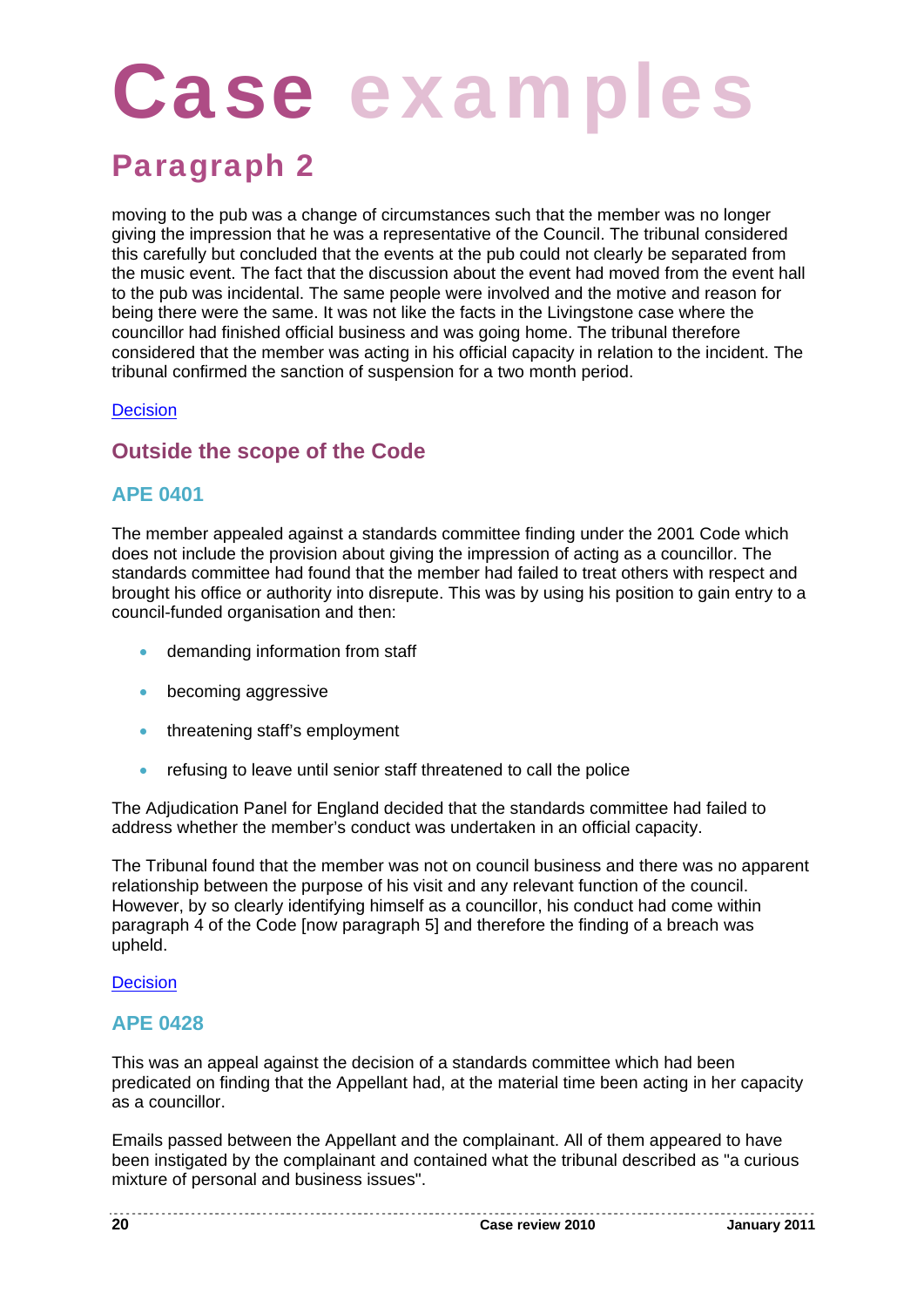# Paragraph 2

Of particular importance in this case were the emails relating to a website and the possibility of setting up an alternative to it. The website appeared not to be published or sanctioned by the council but promoted discussion on matters of local interest which might be about council business and might also be considered to be aspects of local political activism. It is in relation to this publication that the email exchange which led to the complaint related.

The tribunal found that there could be no reasonable finding that correspondence relative to a website which was not produced or sanctioned by the council related to council business.

#### **Decision**

**▶ Back to case examples** 

#### **APE 0458**

The member appealed against a standards committee finding that there had been a breach of paragraphs 3(1) and 5 of the Code of Conduct regarding comments made by the appellant in a newsletter he produced. The newsletter consisted of 24 pages which contained many advertisements and a wide variety of articles, some of which concerned council business.

The Adjudication Panel found in favour of the appellant for the following reasons:

- the appellant is a journalist; the journal, which he publishes and edits, is not part of the business of the borough council
- in the journal the appellant neither claims nor gives the impression of acting as a representative of the council
- while the appellant's name frequently appears within the journal it is (according to its imprint) "Published for fun" and a member of the public would be in no doubt that the publication of the journal was not a matter which was the business of the authority
- the dedication of many councillors to activities in public life means that often their social and professional lives are shaped by their roles as councillors and in turn shape how they approach those activities. However while they may always be conscious of their office as councillor and carry out a wide range of activities in which that is a factor in their thinking, no reasonable observer would conclude that they are carrying out the business of the office of councillor a test which, in the light of the decision in Livingstone, should be narrowly construed.

#### **Decision**

#### **APE 0490**

The member appealed against a standards committee finding that there had been a breach of paragraph 3(1) of the Code of Conduct in the use of the swear word "bloody" in an email. The member appealed on the grounds that he sent the email to the complainant in his private capacity.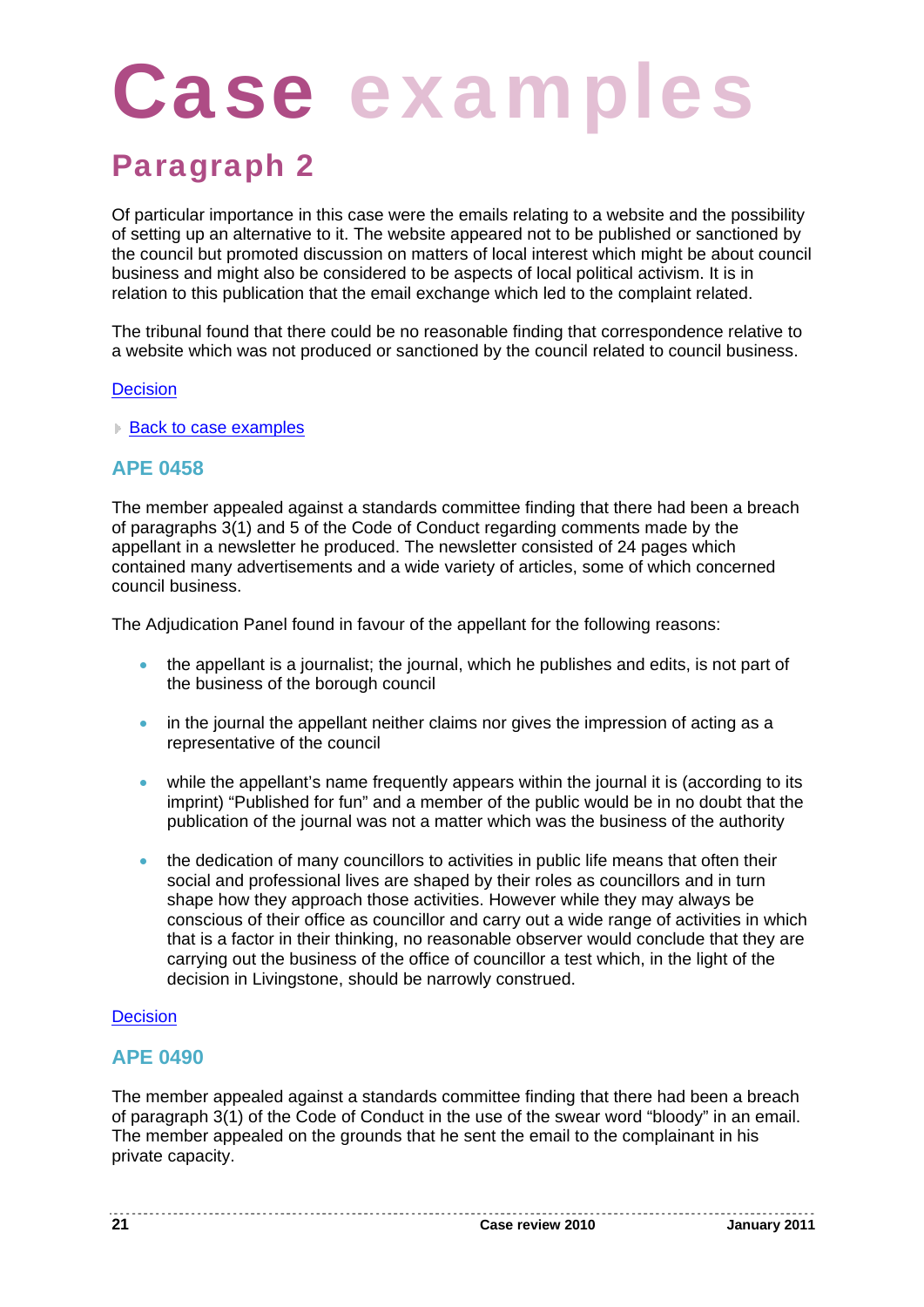# Paragraph 2

The Adjudication Panel found in favour of the appellant.

The Tribunal concluded that the appellant was not conducting the business of the district council or the office of the district council for the following reason:

 The email referred to the publication of a ward magazine which the parish council had no involvement in. Although the district council initially helped fund the printing costs, there is nothing in the magazine suggesting that it is connected to the district council.

The Tribunal concluded that the appellant was not acting, claiming to act or giving the impression that he was acting as a representative of the district council for the following reasons:

- The appellant uses first names in the email
- The main body of the email refers to the distribution of the magazine without reference to the district council
- Although the appellant used his district council email address and copied his response to other district councillors, this, on its own and given the other facts, cannot be considered to give the impression that the appellant was acting as a representative of the council. Although he copied the email to other district councillors, he also copied it to a number of other people who were not district councillors

Although the email included references to funding and the Appellant being the project leader, given the tone and content of the rest of the email it did not give the impression that it was from a district councillor. The content of the email was addressed mainly to delivery of the community magazine and did not lead the reader to consider it was sent on behalf of the district council.

**Decision**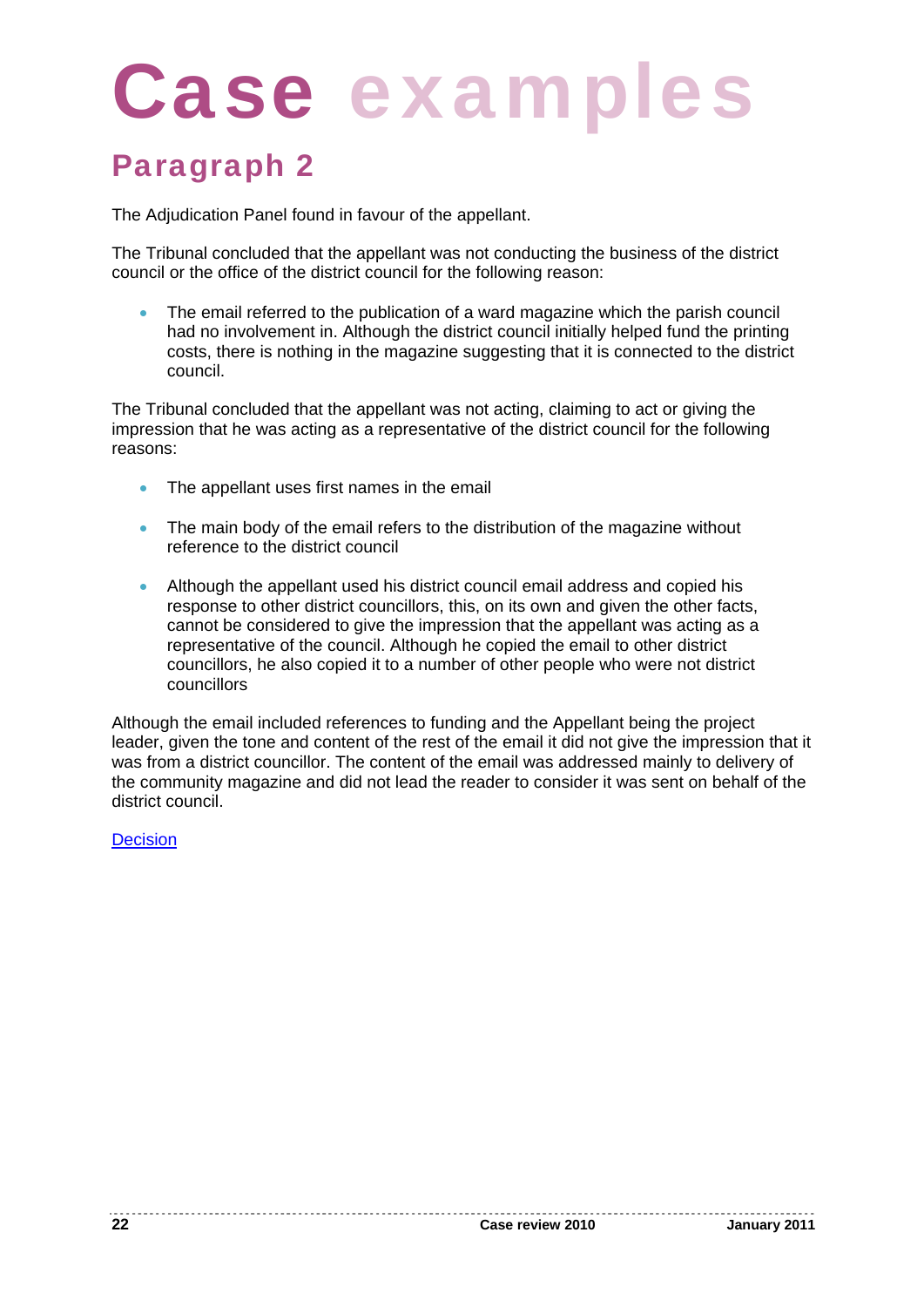# Paragraph 3

# **Respect, equality, bullying, intimidation and impartiality of officers**

- **1)** You must treat others with respect.
- **2)** You must not:
	- **a)** do anything which may cause your authority to breach any of the equality enactments (as defined in section 33 of the Equality Act 2006);
	- **b)** bully any person;
	- **c)** intimidate or attempt to intimidate any person who is or is likely to be:
		- **i)** a complainant,
		- **ii)** a witness, or
		- **iii)** involved in the administration of any investigation or proceedings,

in relation to an allegation that a member (including yourself) has failed to comply with his or her authority's code of conduct; or

- **d)** do anything which compromises or is likely to compromise the impartiality of those who work for, or on behalf of, your authority.
- **3)** In relation to police authorities and the Metropolitan Police Authority, for the purposes of sub-paragraph (2)(d) those who work for, or on behalf of, an authority are deemed to include a police officer.

**Please note:** each point in paragraph 3 is dealt with separately in this section.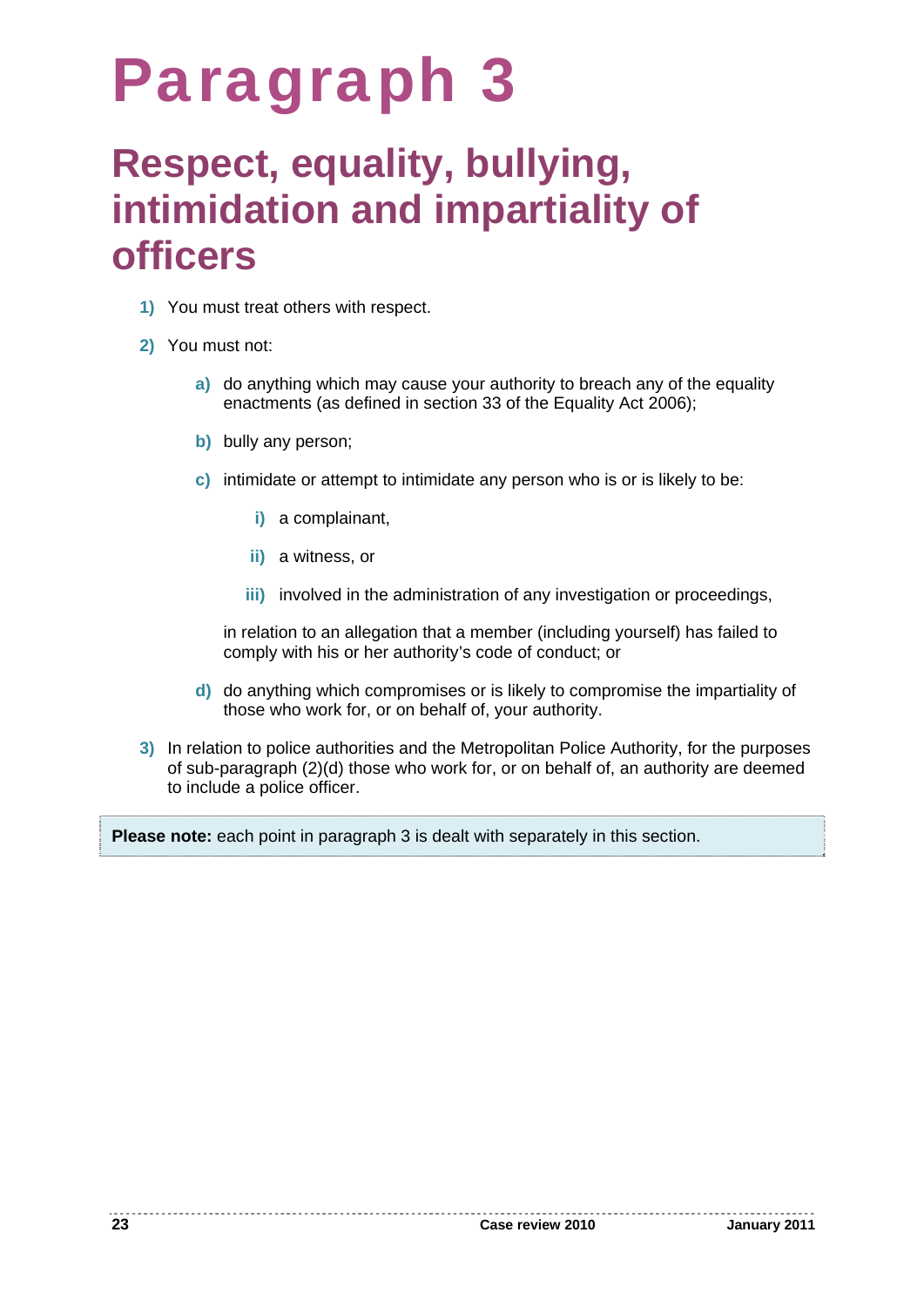# Paragraph 3 (1)

# **Respect**

Paragraph 3(1) You must treat others with respect.

**Note**: Paragraph 3(1) is not intended to stand in the way of lively debate in local authorities. Such discussion is a crucial part of the democratic process. Differences of opinion and the defence of those opinions through members' arguments and public debate are an essential part of the cut and thrust of political life.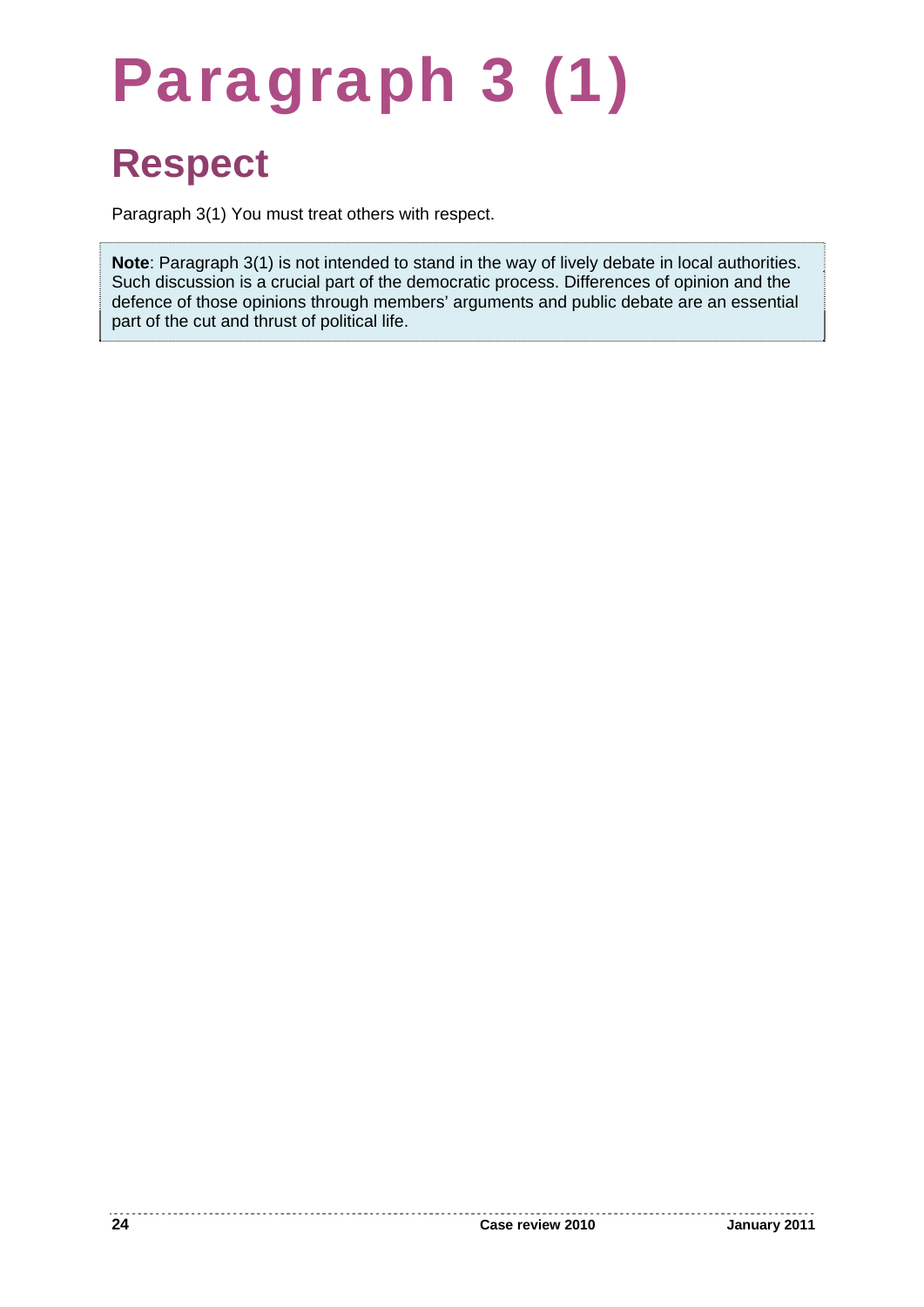

## **Q15: What kinds of conduct are not covered?**

A very clear line has to be drawn between the Code of Conduct's requirement of respect for others, including members of the authority with opposing views, and the freedom to disagree with the views and opinions of others. In a democracy, members of public bodies should be able to express disagreement publicly with each other.

A rule of thumb is expressed in this comparison:

- "You're talking drivel" is likely to be an acceptable expression of disagreement.
- Calling someone a "incompetent moron", on the other hand, is more likely to be a failure to comply with paragraph 3(1).

We can see that the first comment is aimed at the expression of an idea or argument. The second is aimed at the person and their personal characteristics.

Members should note that an Adjudication Panel for England hearing (APE 0419) has decided that you can be the victim of disrespect even if you did not witness the disrespectful behaviour. Therefore a member's disrespectful treatment of an officer who is not present may amount to a failure to comply with the Code.

However, the conduct could be directed against a general class or type of person, none of whom are present to witness it. The same Adjudication Panel hearing decided that in this case, conduct would not be a potential breach of this paragraph of the Code. However, depending on the circumstances, another paragraph of the Code might be engaged.

### **Q16: Does this mean members cannot challenge the views or performance of officers?**

No. See Question 22.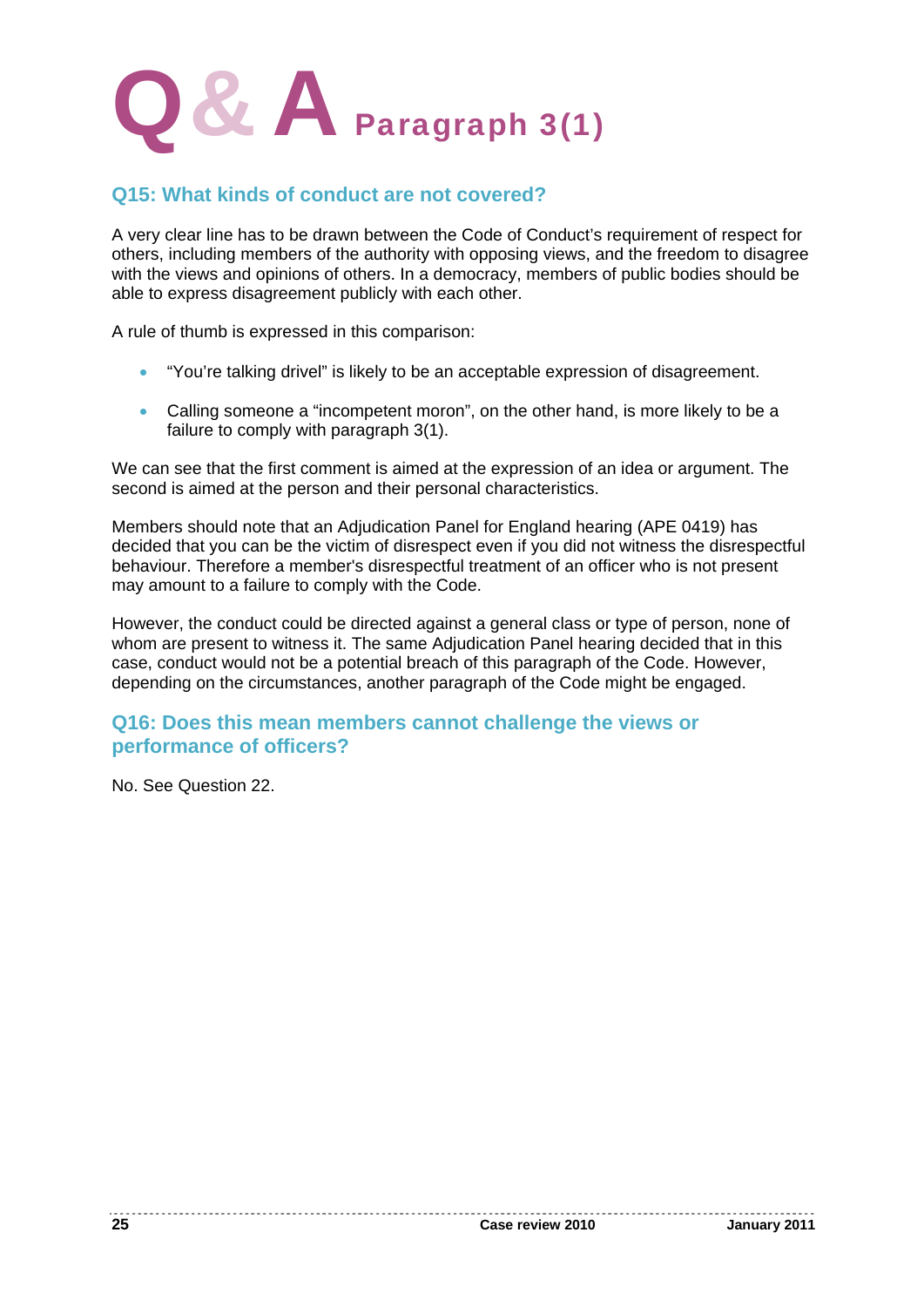# Paragraph 3(1)

# **APE 0281**

A member sent an aggressive and threatening letter about another councillor to members of a rival political group. He did this after a meeting and via the council's email system. He abused and threatened the councillor over the phone two days later, and then assaulted him. He also sent an email in which he referred to councillors as "idiots".

The case tribunal decided that the letter and the email were rude and intemperate and failed to treat others with respect. Also the tribunal decided that the conduct towards the other member was extremely rude and that the threats and violence amounted to failing to treat him with respect. This conduct also brought the member's authority into disrepute.

The case tribunal noted that the member had apologised to the other member and said he had learned from the experience. The tribunal also took into account the fact that the member was a long-serving and committed councillor. He was suspended for a year.

#### **Decision**

### **APE 0326**

A member persistently refused to obey the chair's rulings at meetings, refused to be quiet when asked, and at two meetings of the council had to be asked to leave by the police. The events took place over a three-month period. He was disqualified for a year.

#### **Decision**

#### **APE 0362**

A member interrupted an interview between a reporter and another member during a break in a council meeting. He steered the reporter out of the room and threatened the member using extremely abusive language. This was seen by others including members of the public. The member immediately apologised for his behaviour. He was censured.

#### **Decision**

#### **LGS/2010/0497**

Disrupting a council meeting to the point of causing the sitting to be suspended might not merit a breach of the Code. However, in this case the councillor persisted even after the cooling-off period that was available as a result of the suspension. That then led to the meeting being adjourned and having to be reconvened. The tribunal took a more serious view of persisting in that way and considered that she brought the Council into disrepute. She was censured and warned that if she appeared again before the tribunal as a result of causing a meeting to be abandoned she could expect a less lenient sanction to be applied.

#### **Decision**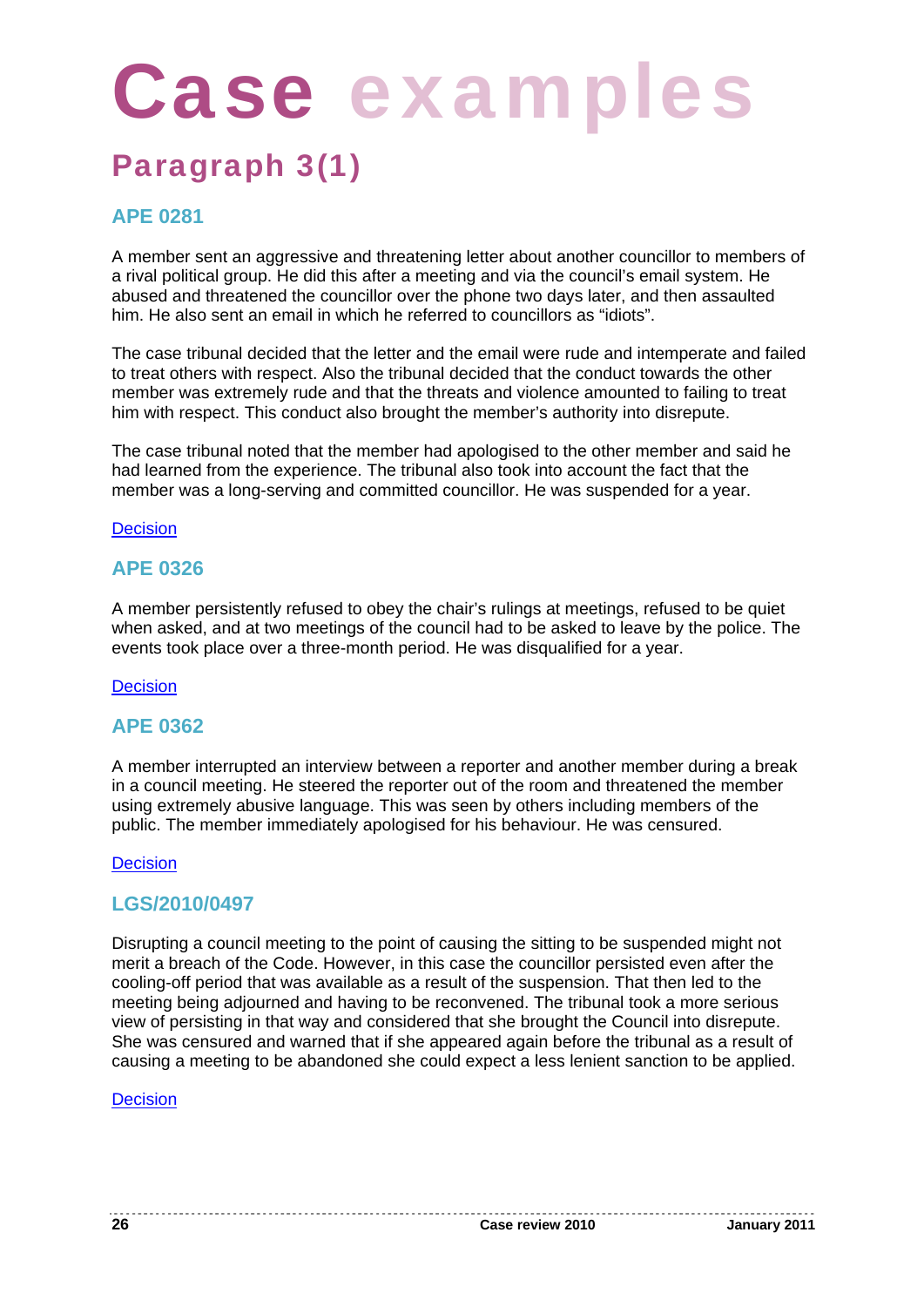# Case examples

# Paragraph 3(1)

# **Freedom of expression:**

# **APE 0414 and LGS/2009/0480**

In these appeals, the tribunal provided a good summary of the High Court decisions on Article 10 of the European Convention on Human Rights (Freedom of Expression), i.e. whether the Article is engaged and if so what might be convincing and compelling reasons to interfere with the right. In the former case the tribunal found no breach of the Code where the councillor had made criticisms of the planning regime at the council. However, in relation to the Councillor's behaviour towards the parish clerk in the latter case it took the view that the higher level of protection afforded to statements of political opinion etc, was not applicable where the nature of the words and the manner in which they were expressed crossed the line into expressions of personal malice /anger or personal abuse.

Decision 0414

Decision 0480

## **Officers:**

## **APE 0415**

The the chairman of the Council introduced a motion to suspend the clerk, without giving 3 clear days notice as required by standing orders, and did not allow a vote as to whether this motion should be dealt with in exempt session. The councillor for this disrespect and other breaches, arising from the same events was suspended from the town council for three months. He was also partially suspended from being a member of the Standards Committee of the responsible authority and from being the town council's Chairman for twelve months.

#### Decision

## **APE 0419**

The councillor was found to have visited the council offices very frequently and at least 15 times in one month. During those visits he became angry and aggressive to the clerk, invading his personal space. He described the clerk as incompetent on several occasions and in public in front of others, and to a member of staff the clerk managed. The councillor also challenged the clerk's efficiency and effectiveness in public meetings where the press and public were present. The clerk attributed his period of four weeks sickness absence directly to his treatment by the councillor, which the tribunal found was disrespectful. For this and disrespect to other members and bringing the council and his office into disrepute the councillor was disqualified for three years.

#### **Decision**

## **LGS/2009/0483**

The councillor had on a number of occasions, both in emails and at council meetings, referred to the chief executive as a liar, a cheat and a hypocrite. He also emailed the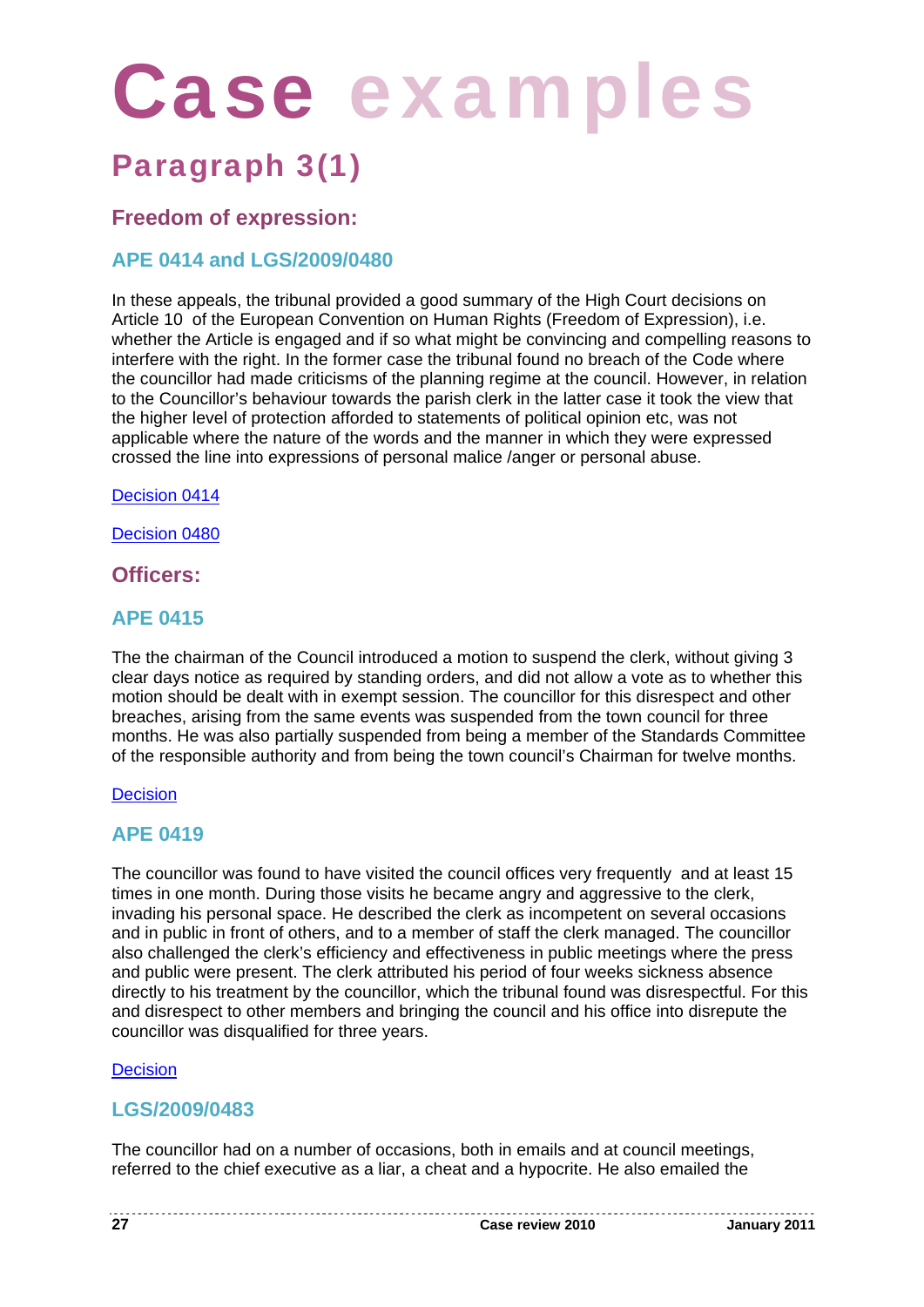# Paragraph 3(1)

monitoring officer about service complaints, simply instructing him to take certain actions and the intemperate manner in which he did so resulted in his conduct amounting to personal abuse rather than political expression. The tribunal said the words used by the councillor against the two senior officers were not political comments or political opinions. The use of the words liar, hypocrite and cheat to the chief executive was disrespectful and sought to damage his reputation. The councillor had prepared much of what he said at council meetings beforehand and the comments were therefore premeditated. These comments, which questioned the chief executive's honesty, credibility and integrity, were made in a public arena where they would receive maximum publicity and he had no right of reply.

In respect of the monitoring officer the tribunal was also of the view that the councillor treated him with disrespect by referring to him in emails in a derogatory way and questioning his professional abilities and integrity. The councillor's communication with the monitoring officer was regularly copied to members of the public and other staff members which was demeaning and undermining.

The tribunal decided that the councillor's conduct amounted to behaviour which was intimidating, insulting, humiliating and undermining. The councillor was disqualified for twelve months.

#### **Decision**

## **LGS/2010/0495**

This case concerned how much a senior officer should be prepared to accept robust criticism made in public. In this case the words were personal and highly critical and made in a public arena where the clerk had no right of reply, no opportunity to contradict and where she was largely defenceless. The subject member was suspended for four months or until such time as she apologised to the clerk in a form to be provided by the standards committee.

#### **Decision**

## **LGS/2009/0504**

This case concerned attacks on the deputy monitoring officer. In suspending the councillor for his breach of the Code the case tribunal said the member had caused harm to the integrity and character of the deputy Monitoring Officer who had been unfairly criticised in pejorative and insensitive language raising doubts in a public arena as to his ability to do his job in circumstances in which he would not have a reasonable opportunity to defend himself and which only marginally failed to cross the threshold into bullying.

#### **Decision**

# **Contrast the above cases about officers with the following:**

## **APE 0378**

A councillor wrote to the chief executive, in rude terms demanding action where she had no authority to do so. The tribunal decided that the member had not shown disrespect to the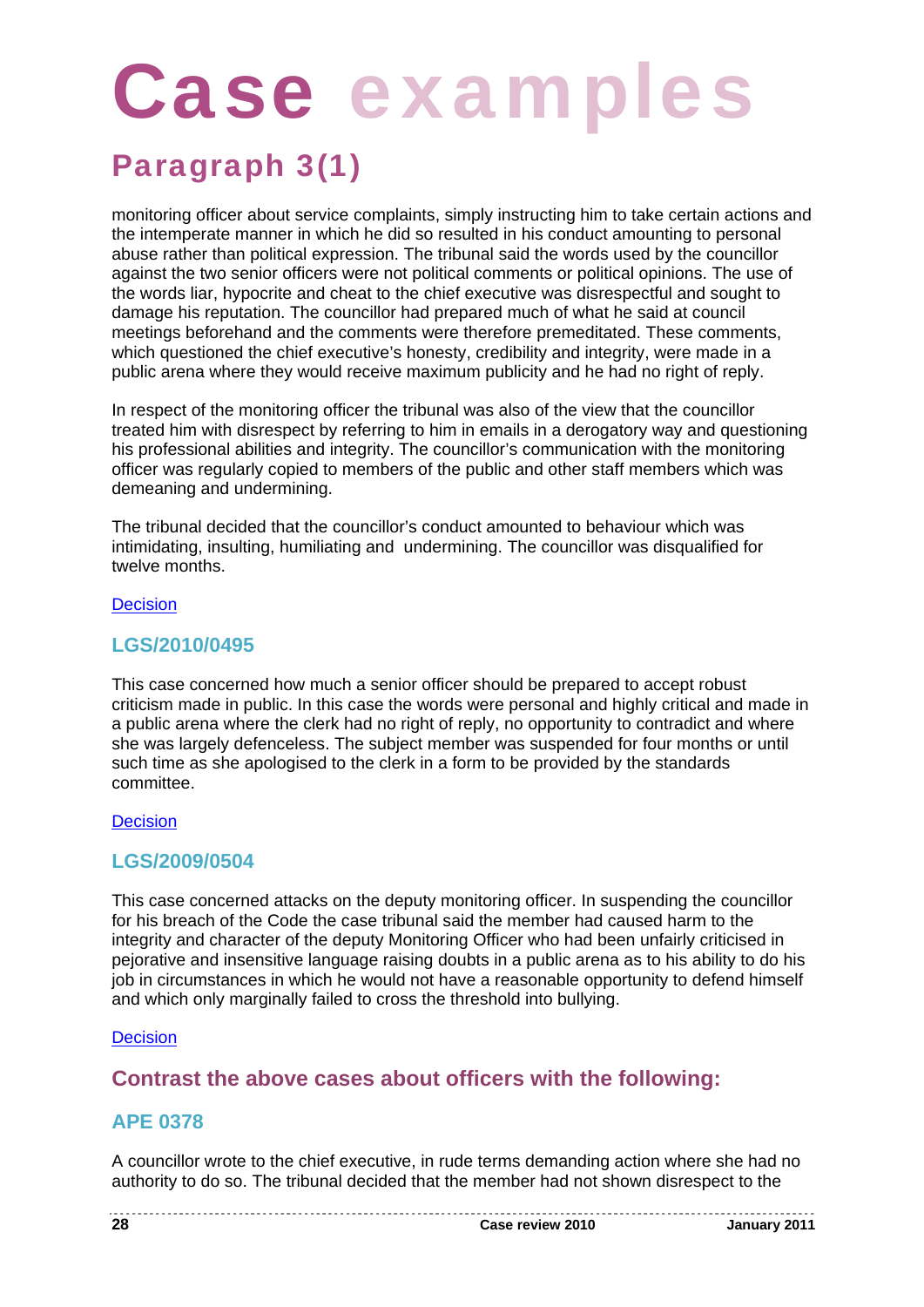# Paragraph 3(1)

chief executive. The tribunal decided that sufficient weight had to be given to the fact that the officer was the chief executive, and it was significant that there was no direct personal attack on that officer.

Conversely, the tribunal did find that there was disrespect shown to a senior police officer. This is because the councillor was disrespectful to him in email correspondence and referred to him by his surname outside of the expected norms of such relationships. This was compounded by the circulation of the offending emails to junior and senior officers within both organisations.

#### **Decision**

## **APE 0410**

It was alleged that the councillor accused the chief executive of being partial to one political party, called on him to resign and 'tell the truth.' The tribunal differentiated between calling for the resignation of the chief executive (that is requiring his accountability) and a personal attack on the post holder, of which there was no evidence The tribunal found that asking for the truth to be told was not an allegation of lying, but a request for accurate and full information. There was no breach of the Code.

#### **Decision**

# **Two contrasting cases on the use of the word liar:**

## **APE 0427**

A councillor said of a member who, at a time was being considered for election as chair of the council , and an employee of the council that they were 'proven blatant liars'. In relation to the employee there was no reason to refer to her at all in an open public meeting of the council and by referring to her as a liar at the meeting the councillor had failed to treat her with respect. In relation to the other councillor, the tribunal found that the councillor was entitled to a level of freedom to express himself at a time when she was standing for election. The person, who holds the role of chair of the council, should be a person of good reputation, and thus it was appropriate to raise the question of a candidate's honesty if they were proposed for election. This was a matter of public interest, and the tribunal allowed a substantial degree of protection to him, although the comments he made were not political expression as such. But the language he used was inflammatory and chosen to reignite a known dispute; a tactic chosen to tarnish the election rather than expose the conduct to scrutiny. The councillor resigned on the day of the hearing before the tribunal announced its sanction. To give a clear signal that behaviour designed to disrupt rather than pursue a legitimate public interest was unacceptable the tribunal disqualified the councillor for one year.

#### **Decision**

## **APE 0441**

The councillor had been the subject of a leaflet published by others which contained untruthful information about him. He said when called on to apologise at a public meeting 'it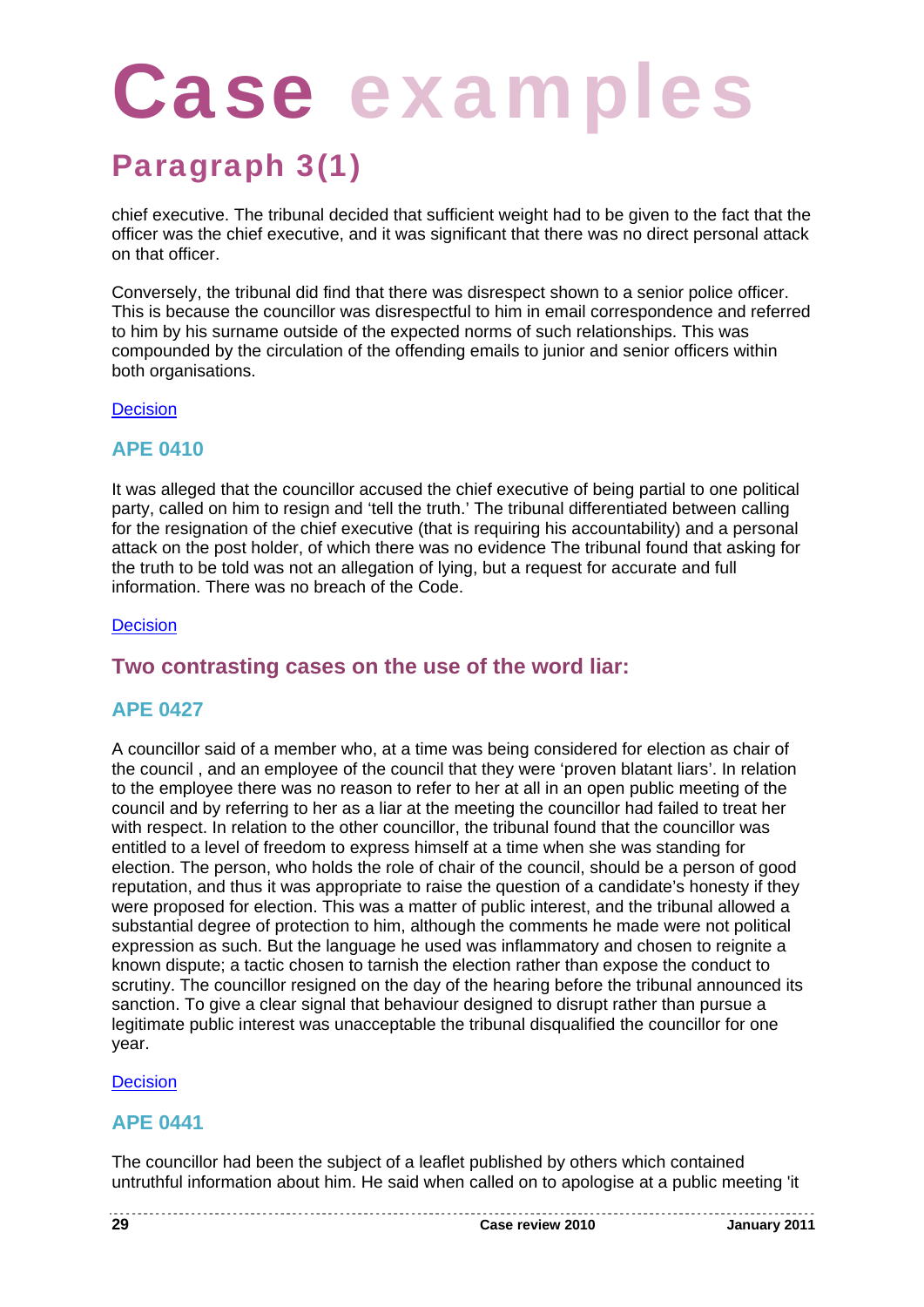# Paragraph 3(1)

is you who owe the apology as you are the liars. The CPS got it wrong. You are the guilty ones.' The Standards Committee had found this to have been disrespectful. They were concerned about the use of the word 'liar'. The Standards Committee had found that it did not need to consider whether or not the councillor was justified in the use of the word as they considered it to be disrespectful. The tribunal disagreed. They said the Committee should have assessed whether or not the untruths could properly be described as lies by exploring whether or not they were deliberate or negligent falsehoods. If they were, the description 'liars' would have been apt and justifiable, albeit unpleasant. The appeal was allowed, no breach of the Code was found.

#### **Decision**

# **Other insults amounting to disrespect:**

### **APE 0425**

A councillor had inadvertently and under the pressure of barracking and his own strong feelings described the conservative ruling group as 'corrupt'. On appeal this was held to have been disrespectful, and brought his office and the council into disrepute. However the decision of the standards committee not to impose a sanction was upheld.

#### **Decision**

#### **APE 0449**

A councillor said to another in a council meeting 'in our culture we have a word for you...we have a word that we use and I am sure many in our City will understand...it's coconut. At the end of the day I look at you as that'. The tribunal having found that an apology was made for words uttered on the spur of the moment censured the councillor. This allegation was also subject to a criminal sanction, which at the time of writing is subject to appeal. This allegation was also the subject of criminal proceedings.

#### **Decision**

## **LGS/2009/0477**

The tribunal found that in accusing an officer publically by letter widely circulated of "lack of impartiality, objectivity, independence" and of being "biased", he made make a personal attack on the officer's integrity and professionalism. He was for this and other breaches required to provide a written apology to the officer and suspended for a period of six months.

#### **Decision**

## **LGS/2009/0478**

The councillor wrote letters which questioned the legality of the clerk's appointment. In these letters he questioned his competence, raised issues about him committing offences amounting to gross misconduct and described him as a "skilled puppet master." He also accused him of making "a fundamental and stupid error." Six members of the public received copies of two of these letters. The tribunal found that the councillor had concerns about the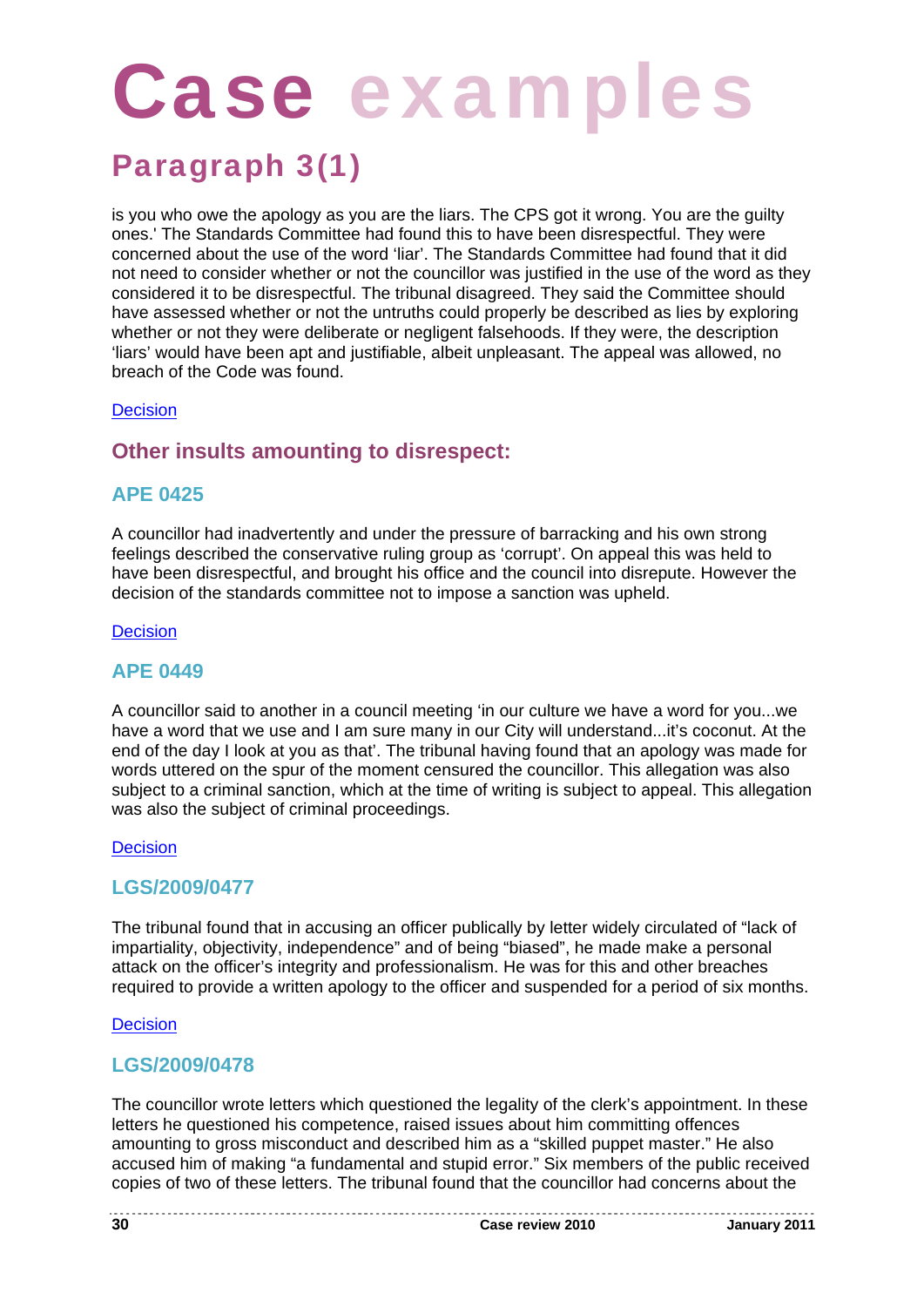# Paragraph 3(1)

clerk's performance which he was allowed to express. However, in his correspondence the councillor repeatedly and publicly questioned the competence of the clerk in terms which were insulting and humiliating. The tribunal took the view that it was quite improper for the councillor to criticise and demean the clerk in public correspondence.

The tribunal concluded that the councillor showed intimidating, threatening and humiliating behaviour towards the clerk and that this behaviour also resulted in disrespect being shown, thereby breaching the Code of Conduct. For this and other breaches of the Code the councillor was suspended for a period of six months.

#### **Decision**

### **LGS/2009/0480**

In this case about disrespect to a parish clerk the tribunal said that the councillor's reliance on qualified privilege and justification in defence of his actions were misconceived in the context of the Code. These are concepts relevant to the law of defamation but which cannot be relied upon to excuse conduct which would otherwise be in breach of the Code.

#### **Decision**

## **'Insults' not amounting to disrespect:**

## **APE 0399**

A tribunal considered the threshold for a failure to treat others with respect. The councillor made comments about the town clerk at a parish meeting saying that an officer found her "difficult to get on with". The councillor added that "this is also the view of many towns' people who say that when they try to contact the town clerk, she is downright rude to them".

The Tribunal considered that the threshold for a failure to treat another with respect has to be set at a level that allows for the passion and frustration that often accompanies political debate and the discussion of the efficient running of a council. It should also be set within the context of who was involved in the exchange.

In this case, the comments were opinions of other individuals which the member honestly believed to be true. The member's conduct was not unfair, unreasonable or demeaning to the town clerk and not made in a malicious or bullying manner. The town clerk was very experienced in her dealings with councillors and given her seniority was entirely able to defend her position. Therefore, the tribunal decided that the threshold was not reached

#### **Decision**

#### **APE 0451**

The councillor said 'You know they used to burn witches at the stake for professing to have such abilities.' On appeal from a finding of the standards committee the tribunal found that the words used were not about the other councillor, and therefore there was no disrespect to her.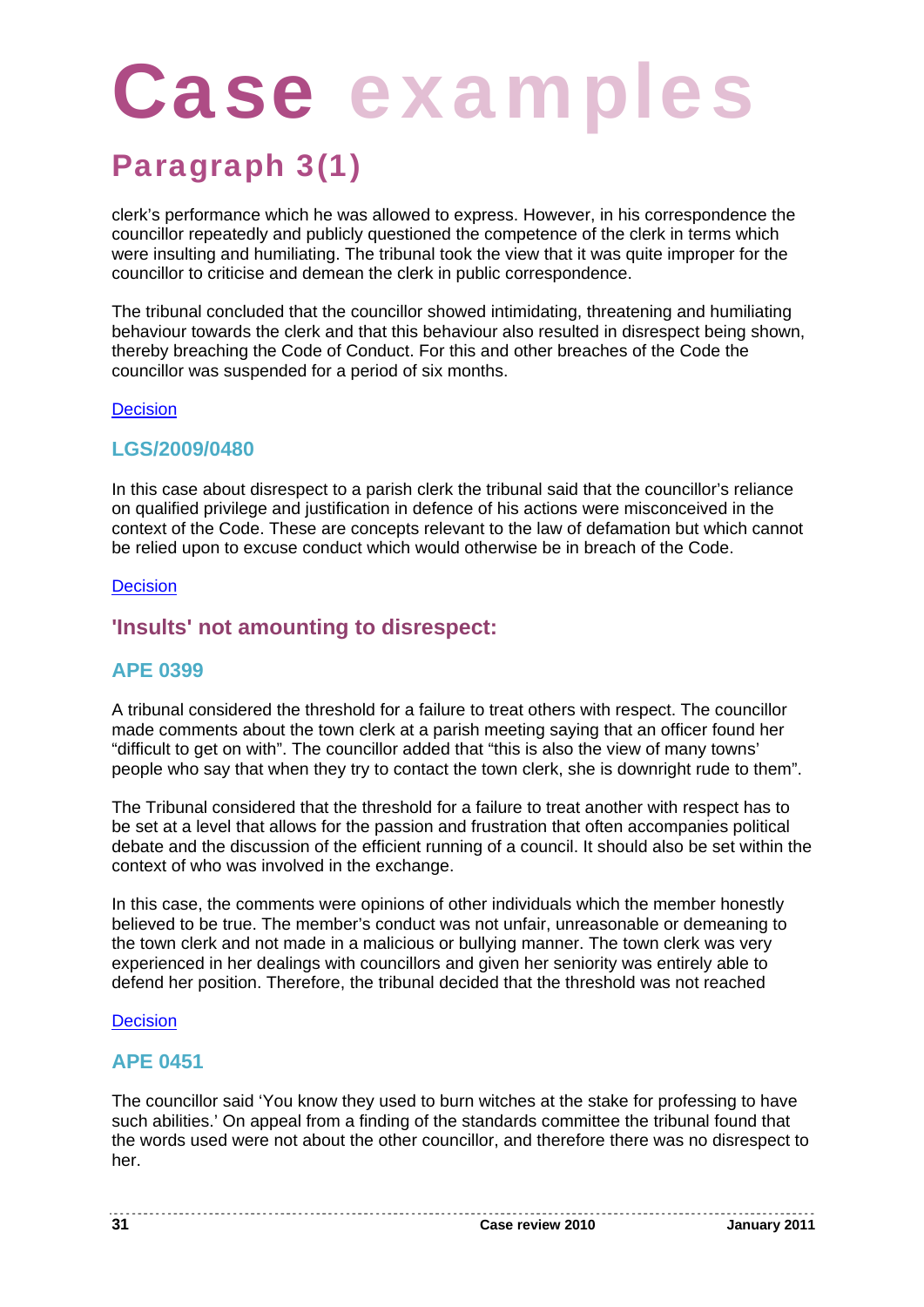# Case examples

# Paragraph 3(1)

#### **Decision**

### **LGS/2010/0499**

The standards committee decision in relation to breach and suspension were overturned on appeal. The committee had found that this was a repeat of similar behaviour for which the member had recently been suspended for 2 months. The behaviour included sending an email to a constituent who had been a candidate for another political party. The email included the phrase 'lactatious ego trip'. The appeal tribunal found that the tone and words used in the email were not abusive or overtly offensive. Circumstances are relevant in establishing whether it is disrespectful and the circumstances include the character and relationship of the people involved and the behaviour of the person who prompted the email being sent.

**Decision**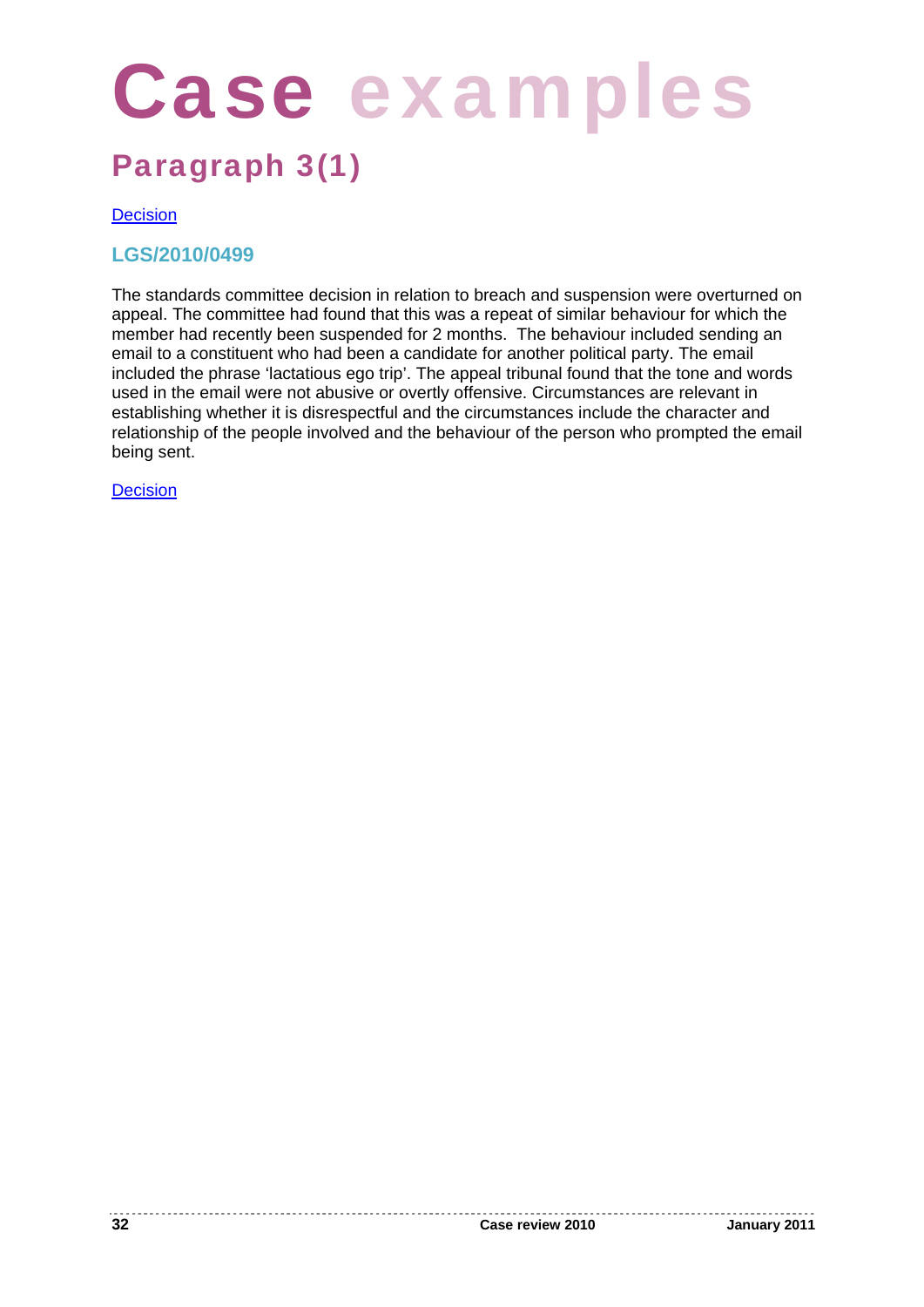# Paragraph 3(2)(a)

# **Equality**

You must not do anything which may cause your authority to breach any of the equality enactments (as defined in section 33 of the Equality Act 2006).

----------

--------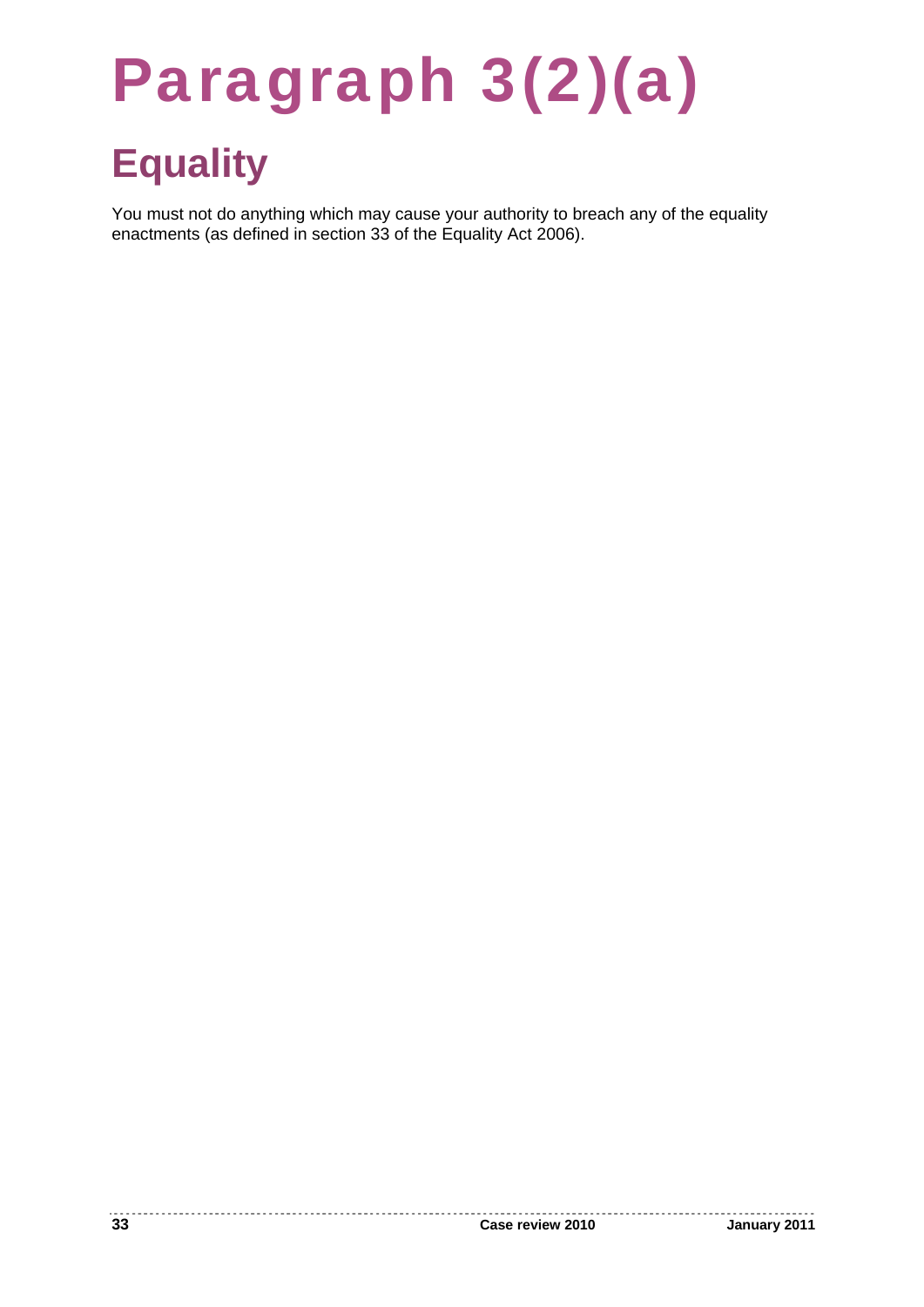

# **Q17: What are the "equality enactments"?**

The equality enactments outlaw discrimination on the grounds of sex, race, disability, religion or belief, sexual orientation and age. In future these will be known as "protected characteristics."

Generally, these statutes impose positive duties to eliminate unlawful discrimination and harassment, and promote equality. They also impose specific positive duties on certain authorities and cover a variety of situations. Members should seek advice if they are unsure about the particular nature of the duties of their authority.

#### **Examples include:**

**The equal pay legislation.** This prohibits unjustifiable differences in pay between men and women, and covers most matters normally included in contracts of employment. The sex discrimination legislation. This relates to discrimination on the grounds of sex or marriage in non-contractual matters such as:

- **arrangements concerning recruitment**
- offers of employment
- **•** trade union membership
- **•** training transfer
- promotion
- dismissals
- redundancies
- any other treatment not covered by a contract of employment

**The racial discrimination legislation.** This means that local authorities must have due regard to eliminating unlawful discrimination, and to promoting equality of opportunity and good relations between different racial groups. It also creates specific duties associated with carrying out functions and the provision of goods and services.

**The disability discrimination legislation.** This prohibits disability-related discrimination and makes failure to make reasonable adjustments a form of discrimination. Exceptionally it does not prohibit or restrict 'positive' discrimination in favour of disabled people.

**The** *Equality Act 1996.* This creates similar offences to the racial discrimination legislation for discriminatory acts done by reason of a person's religion or belief, or lack of religion or belief.

**The** *Equality Act 2010.* This Act reforms and harmonises equality law and restates the greater part of the enactments above relating to discrimination and harassment. It is to be brought into effect over a period of time starting in October 2010.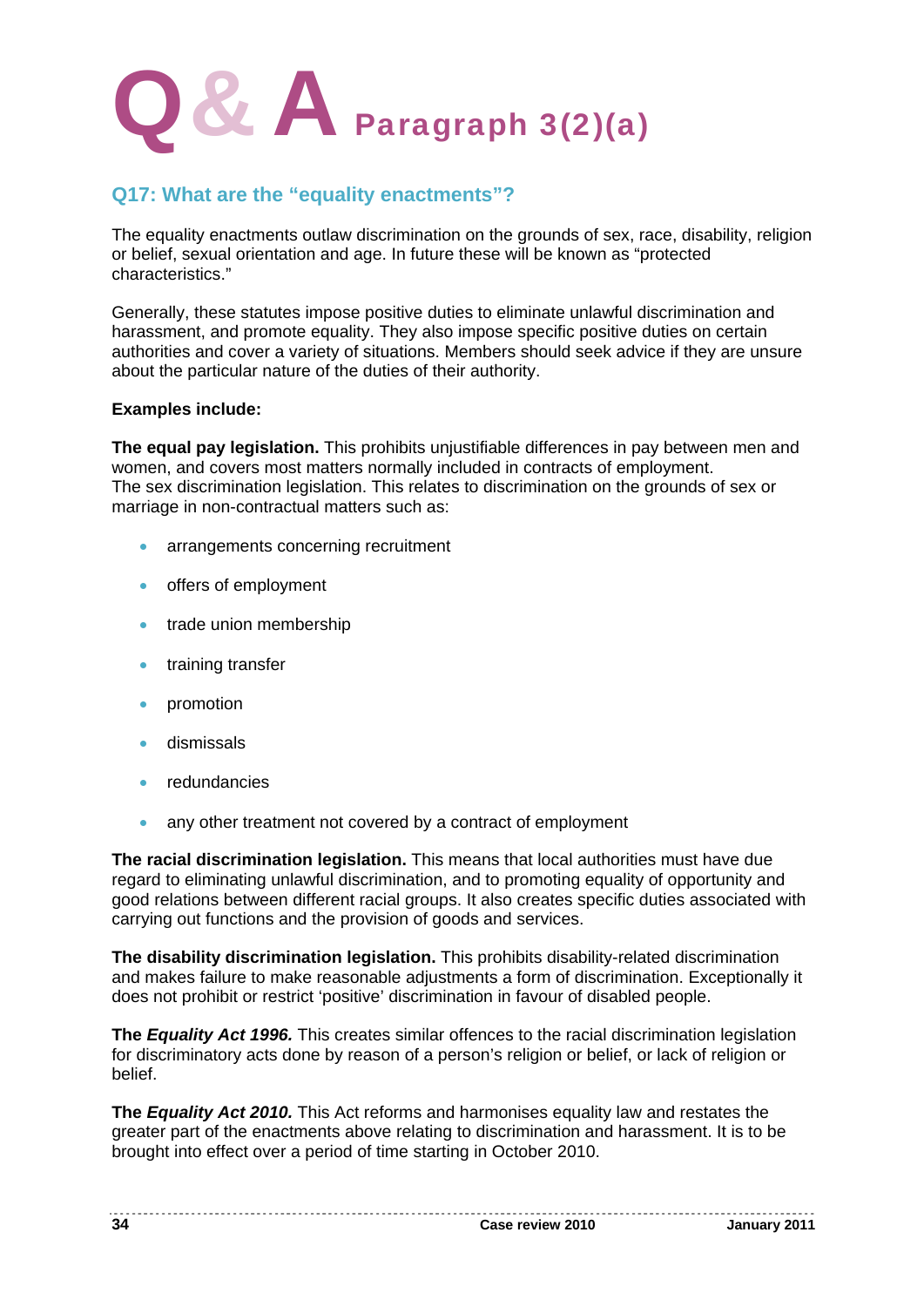

## **Q18: What would be a breach of the antidiscrimination laws?**

Broadly speaking breaches of the various areas of antidiscrimination laws can occur in four main ways. These are:

Direct discrimination

Direct discrimination occurs when someone is treated less favourably on the grounds of their protected characteristics or a perception that they have those characteristics or are associated with someone who has them.

For example, if a woman was not called for an interview for a chief executive post, despite the fact that she fulfilled the person specification better than any of the men short-listed, it is likely that direct discrimination occurred.

Indirect discrimination

Indirect discrimination may occur where a requirement or condition has a disadvantageous and disproportionate impact on members of particular groups that are defined by protected characteristics.

Consider a situation where members decide that all applicants for council employment must be six-foot tall. This requirement would have a disproportionate impact on women and members of many racial groups. It would also be unjustified.

Victimisation

Victimisation occurs if a person is treated less favourably because they have complained about unlawful discrimination or supported someone else who has.

An example would be where a member sought to undermine the employment prospects of an officer, when the officer has supported someone who made an allegation of discrimination against the member.

Harassment

Harassment occurs where unwanted conduct violates another person's dignity or creates a hostile, degrading, humiliating or offensive environment on grounds of their protected characteristics.

An example would be if officers were subjected to unwanted banter or teasing about their sexual orientation or beliefs.

## **Q19: How can members cause their authority to be in breach of antidiscrimination laws?**

The Code of Conduct is not intended to stifle democratic debate. Members should always remember that Article 10 of the *Human Rights Act 1998* gives a high level of protection to comments that are genuinely made in the course of political debate, even if most people would find them offensive.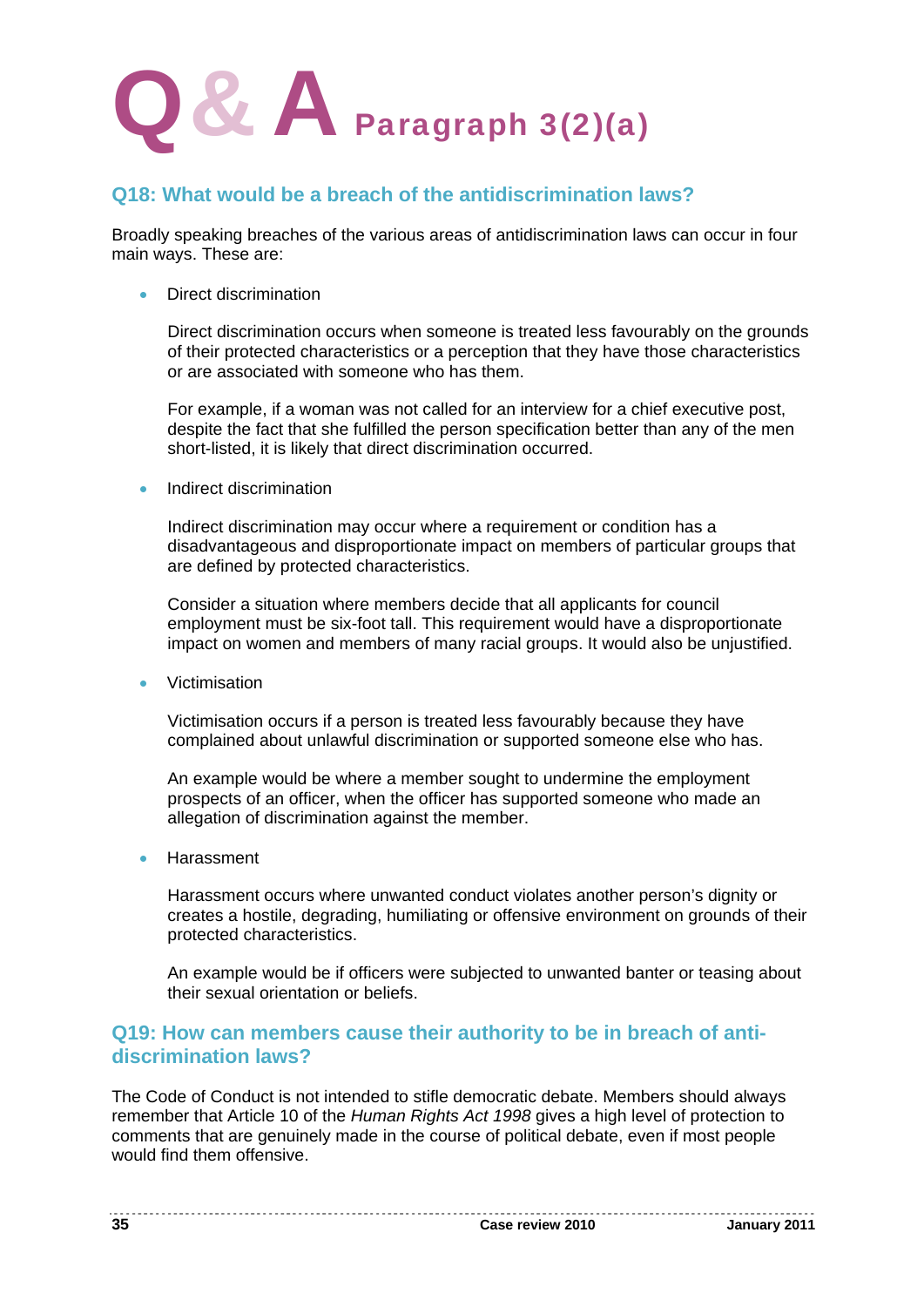

A member must be careful not to conduct themselves in a way which may amount to any of the prohibited forms of discrimination, or to do anything which hinders their authority's fulfilment of its positive duties under the equality legislation. Such conduct may cause their authority to breach an equality enactment and lead to a complaint that they have breached this paragraph of the Code.

Merely arguing, or even voting, against a proposal which is aimed at complying with a positive anti-discriminatory duty would not be enough by itself to risk breaking this part of the Code. Simply having a party political position on an issue is unlikely to amount to a breach of this provision because it does not, of itself, involve the council doing anything.

Under the equality legislation, an authority is made liable for any discriminatory acts which a member commits. This will apply where they say or do something in their official capacity in a discriminatory manner.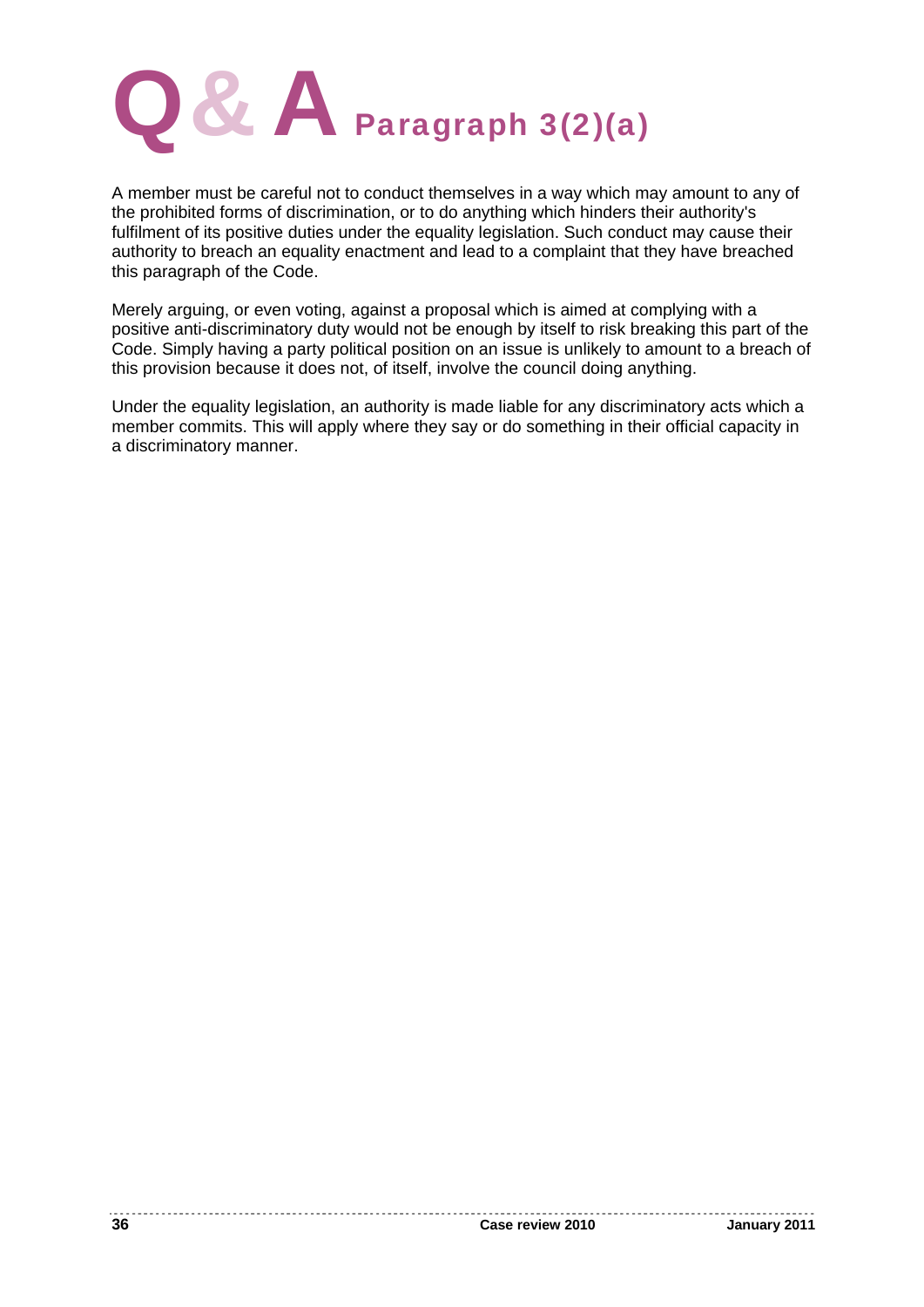### Paragraph 3(2)(a)

### **APE 0149**

This case example concerns a member's behaviour under the previous Code of Conduct and the general duty under Section 71 of the Race Relations Act 1976. The issues raised remain relevant under the revised Code.

In a case before the Adjudication Panel for England, the tribunal considered how the general duty imposed by Section 71 of the Race Relations Act 1976 impacted on the behaviour of a councillor at a training session. He had attended a training seminar about the council's race equality scheme with other members and officers. His conduct was found to have been disrespectful to the trainer.

The tribunal viewed with concern the fact that, rather than acknowledging his initial inappropriate behaviour at the training session, the member chose to repeat it in interviews to the local newspaper and radio station and then to compound it by making a statement to a meeting of the council using offensive terms and language.

The tribunal held that the duty under Section 71 was an important one. It stated that this duty:

"…reflects what a multicultural society expects of a local authority, namely that in exercising its functions, it should have due regard to the need to eliminate unlawful racial discrimination and to promote equality of opportunity and good relations between persons of different racial groups.

"The tribunal considers that an objective observer would regard it as essential to the good reputation of a local authority that it is seen to be embracing the implications of that duty when acting corporately and also through the individual actions of members and officers.

"As the council's adopted [racial equality scheme] stresses, it provides the means of leading by example, by raising the awareness of the problems and discrimination that ethnic minorities may face; its success is recognised as being dependent on the commitment to making it work. The [racial equality scheme] was adopted shortly before the training session and it was clearly important to the council that the commitment of members and officers was displayed at this early stage."

The member was disqualified from office for three years.

### **Decision**

Note: members should be aware that even if this paragraph is not engaged, issues of the reputation of the authority or office of councillor may well arise.

### **APE 0378**

The tribunal considered whether racist comments can have a political dimension and examined whether they could be afforded the protection of freedom of expression under Article 10.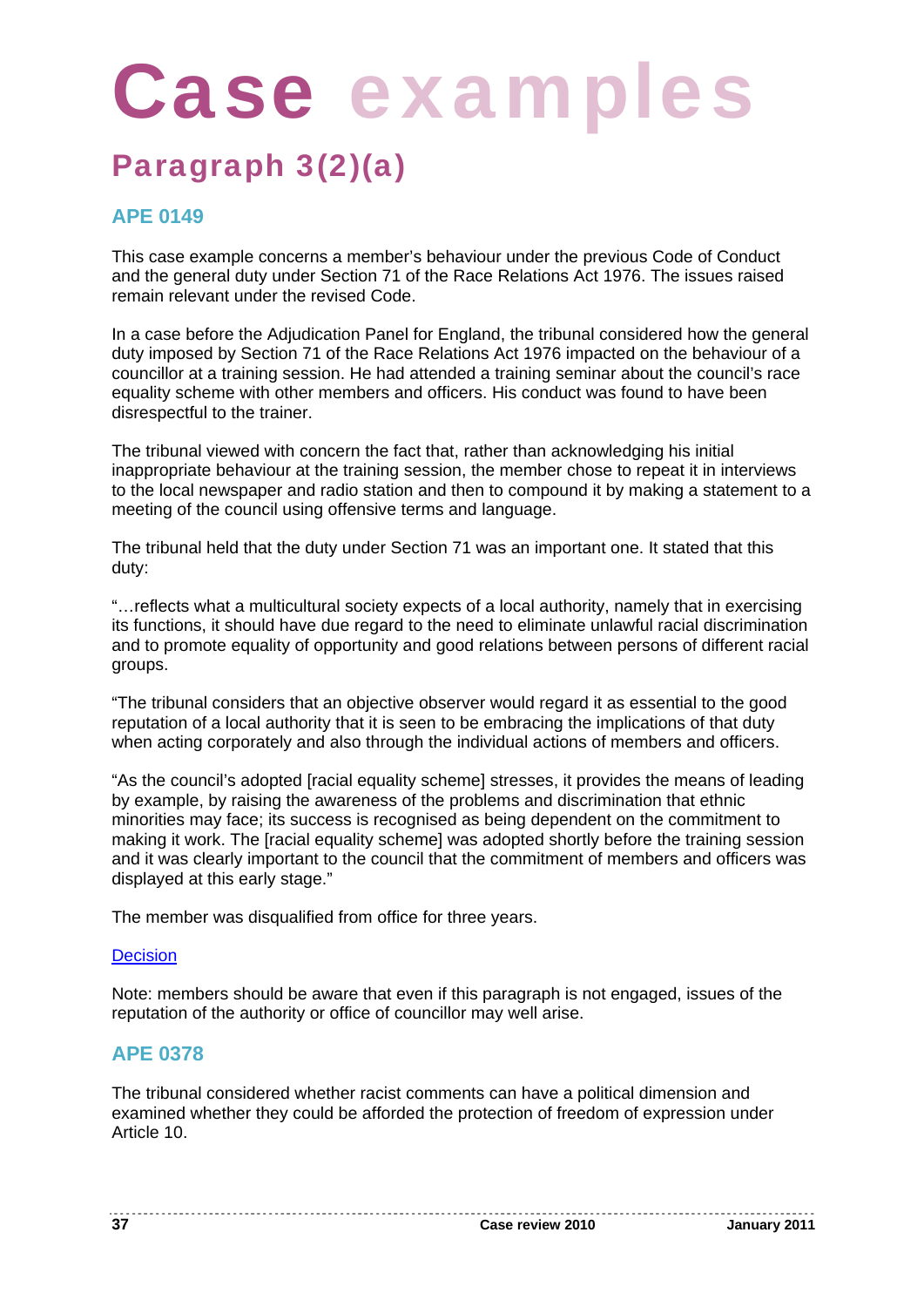### Paragraph 3(2)(a)

The councillor made a complaint about planning enforcement, stating that "those wishing to buck the system were usually of ethnic origin".

The tribunal concluded "that a person is entitled to the extremely high level of protection which the authorities demonstrate must be given to political expression because of its fundamental importance for the maintenance of a democratic society. However, a factual investigation of the nature of the words used is necessary to determine whether they amount to political expression, or whether they are no more than expressions of personal anger and personal abuse".

The tribunal decided that where a member based expressions of opinion on prejudice against people it would, in the mind of a reasonable person, bring both the office and authority into disrepute. This is not only due to the authority's statutory duties under antidiscrimination legislation, but also because such attitudes fall far short of what is expected of those holding public office.

### **Decision**

### **Hypothetical case**

This hypothetical case concerns a member's comments about people with disabilities.

A local authority considered a scheme whereby its leisure centre would provide weekly swimming sessions open only to disabled adults. A member interjected and shouted out, "I could not care less about disabled paralympians. We've only got one swimming pool in the entire area, and we can't afford to have it shut for two hours each week to all the other swimmers in the area!"

If the member had said no more after his first sentence and voted against the plan, this would be a potential breach of the paragraph, as it might cause the council to be in breach of its general duty under the Disability Discrimination Act 1995 (as amended).

However, if the reason for his first statement, intemperately stated though it might be, is then said to be a concern over resources (in other words, the pool being closed to other swimmers for two hours each week), that behaviour would probably not be sufficient for a breach of the Code.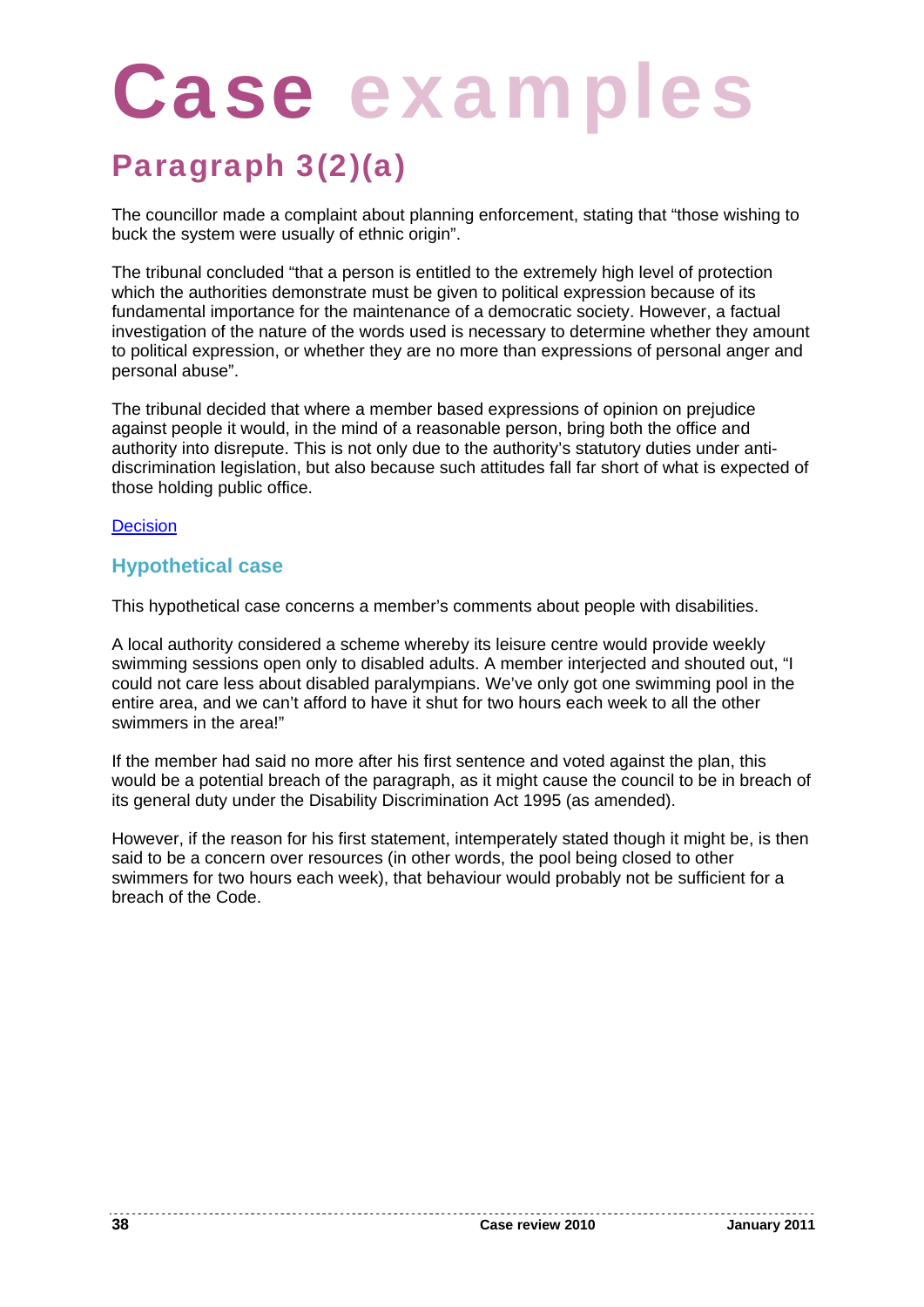## Paragraph 3(2)(b) **Bullying**

You must not bully any person.

**Note:** This paragraph of the Code was included to reflect the concerns arising from the recurring problem of bullying of officers by some members. However, its scope is not just limited to the bullying of officers.

. . . . . . .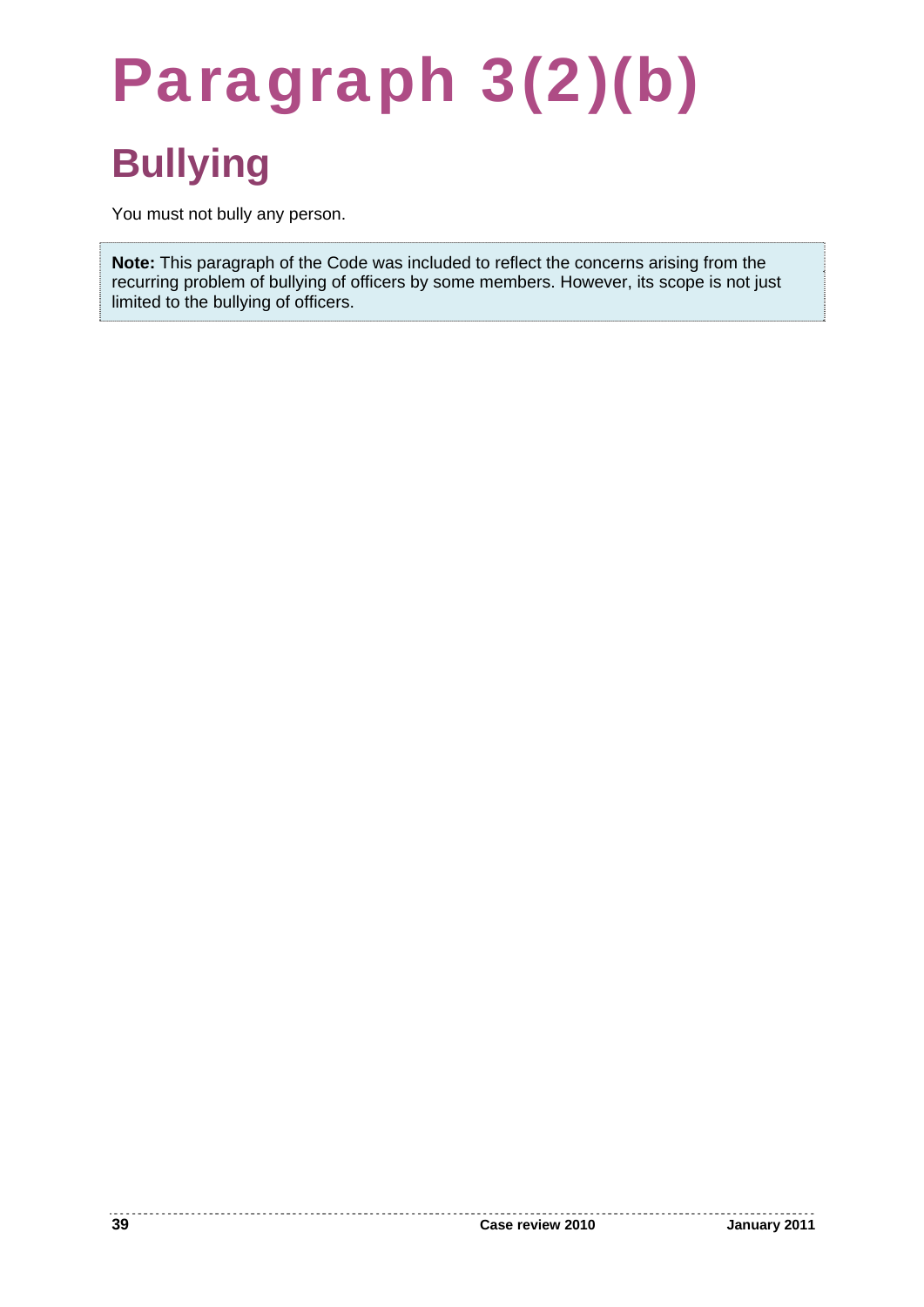

### **Q20: What is meant by 'bullying' in this section of the Code of Conduct?**

Standards for England defines bullying as offensive, intimidating, malicious, insulting or humiliating behaviour by an individual or group of individuals, based on abuse or misuse of power or authority, which attempts to undermine an individual or a group. It can have an impact on a council's effective use of resources and provision of services. Officers who are subject to bullying are frequently away from their posts, sometimes for extended periods, on sickness or stress-related leave.

Conduct is unlikely to be considered as bullying when it is an isolated incident of a minor nature, or when the behaviour by both the complainant and member contributed equally to the breakdown in relations.

### **Q21: Who decides whether someone has been bullied?**

Ultimately a standards committee, the First-tier Tribunal or the courts will decide. They are likely to use an objective test. If an officer, member or member of the public thinks that a member has bullied them, the conduct will be looked at through the eyes of a notional reasonable member of the public who looks at the conduct objectively.

Equally, while members may not consider their conduct has constituted bullying, it is likely to be seen as such if a notional reasonable member of the public who looks at the conduct objectively would regard it as bullying.

### **Q22: Can members criticise officers?**

Yes. In some cases, officers have been known to reject reasonable criticism appropriately made and describe it as bullying. The government did not intend the Code of Conduct to constrain members' involvement in local governance, including the role of members to challenge performance. Members are able to question and probe poor officer performance provided it is done in an appropriate way. In the everyday running of a local authority, it is inevitable that members may have disagreements with officers from time to time.

This paragraph does not mean that members cannot express disagreement with officers. This disagreement might, in the appropriate context, manifest itself in criticism of the way in which an officer or officers handled particular matters.

It is important that members raise issues about poor performance in the correct way and at the proper forum, such as in a private meeting with a senior manager, and not in a public meeting or through a published attack in the media. However see the case APE 0414: in that case the tribunal found no breach of the Code where the councillor had made criticisms reported in a local newspaper of the planning regime at the council.

If a member's criticism is a personal attack or is offensive in nature it is likely to be unacceptable. Councils should have clearly defined policies, procedures and occasions where those sorts of issues can properly be raised. It is only where members' conduct is unfair, unreasonable or demeaning that paragraph 3(2)(b) will be relevant.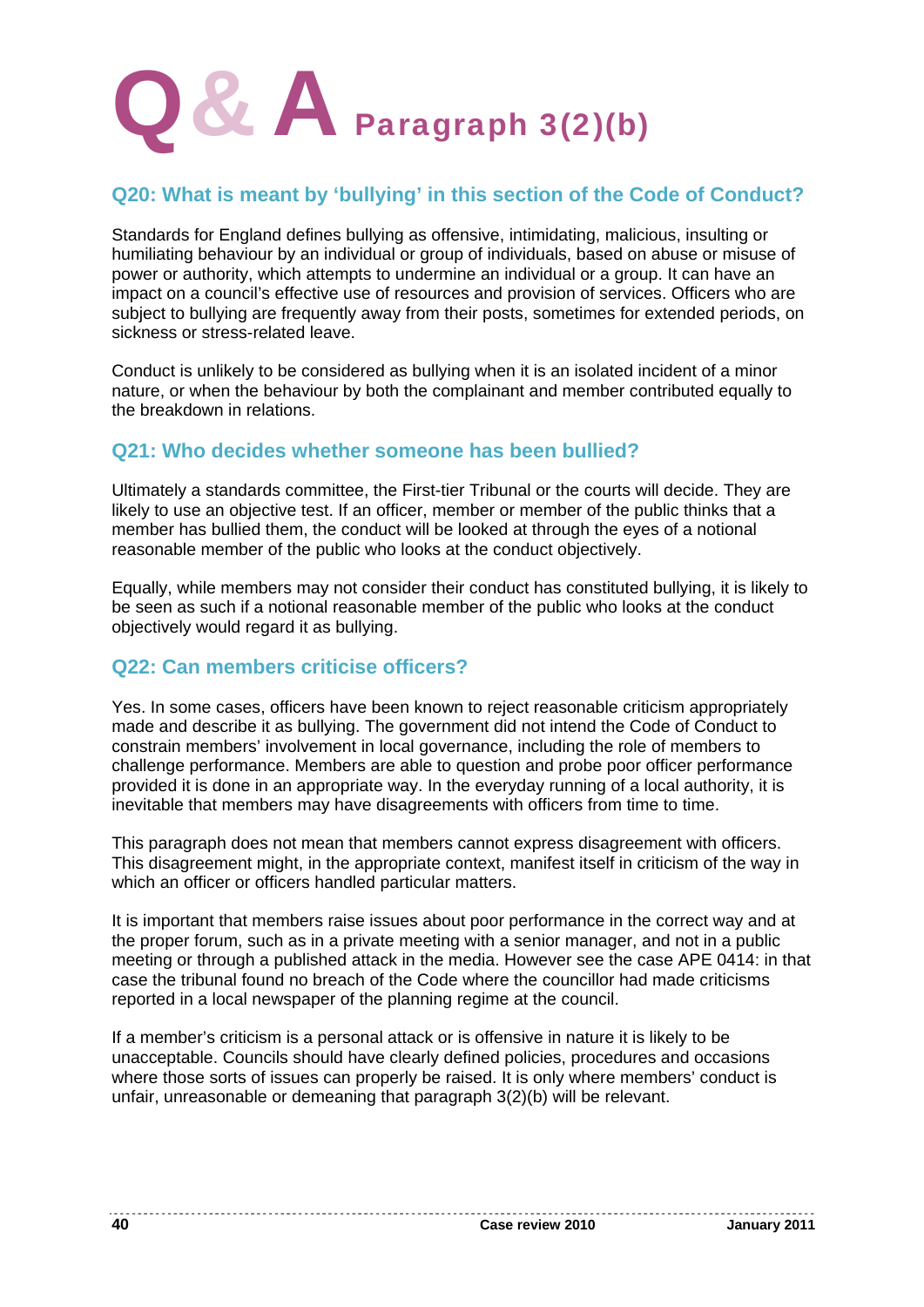

### **Q23: How can bullying conduct be prevented from developing?**

Ideally, a culture of honest and clear communication should be sought, with respect for the individual and for the confidentiality required when managing individual performance-related issues. The bullying of officers might be reduced by establishing a specific protocol, which addresses issues such as member-officer work relations and appropriate behaviour.

Factors that contribute to the breakdown in relations between members and officers at parish and town council level include the council not having a member-officer protocol, proper disciplinary and grievance procedures, or contracts of employment. In addition, members are often unskilled and inexperienced in approaching employment-related issues.

The protocol for parish and town councils can include such simple but important matters as acceptable times to contact the clerk by telephone at home or call at the clerk's home on council business.

### **Q24: What constitutes evidence of bullying?**

Although many minor acts can cumulatively amount to bullying, the subjective general view of the victim or witness needs to be supported by objective evidence of action that can amount to bullying. Anyone alleging a pattern of bullying conduct should provide some examples of the words or actions used.

In contrast, general statements such as "the member has repeatedly intimidated and denigrated me" are not adequate. The victim or witness should describe the specific conduct they are concerned about, providing dates, times, locations, and descriptions of the demeanour of the person concerned.

This is not intended as an exhaustive list but as an indication of the kind of evidence needed. A number of cases considered by the tribunal have concerned the bullying of officers and members. This bullying conduct has included:

- Abusive or threatening verbal contact.
- Circulating inappropriate emails critical of officers and fellow members.
- Making allegations about officers in newspapers, letters, emails or in person, both in the company of the officers' colleagues and either in public or circulated to the public.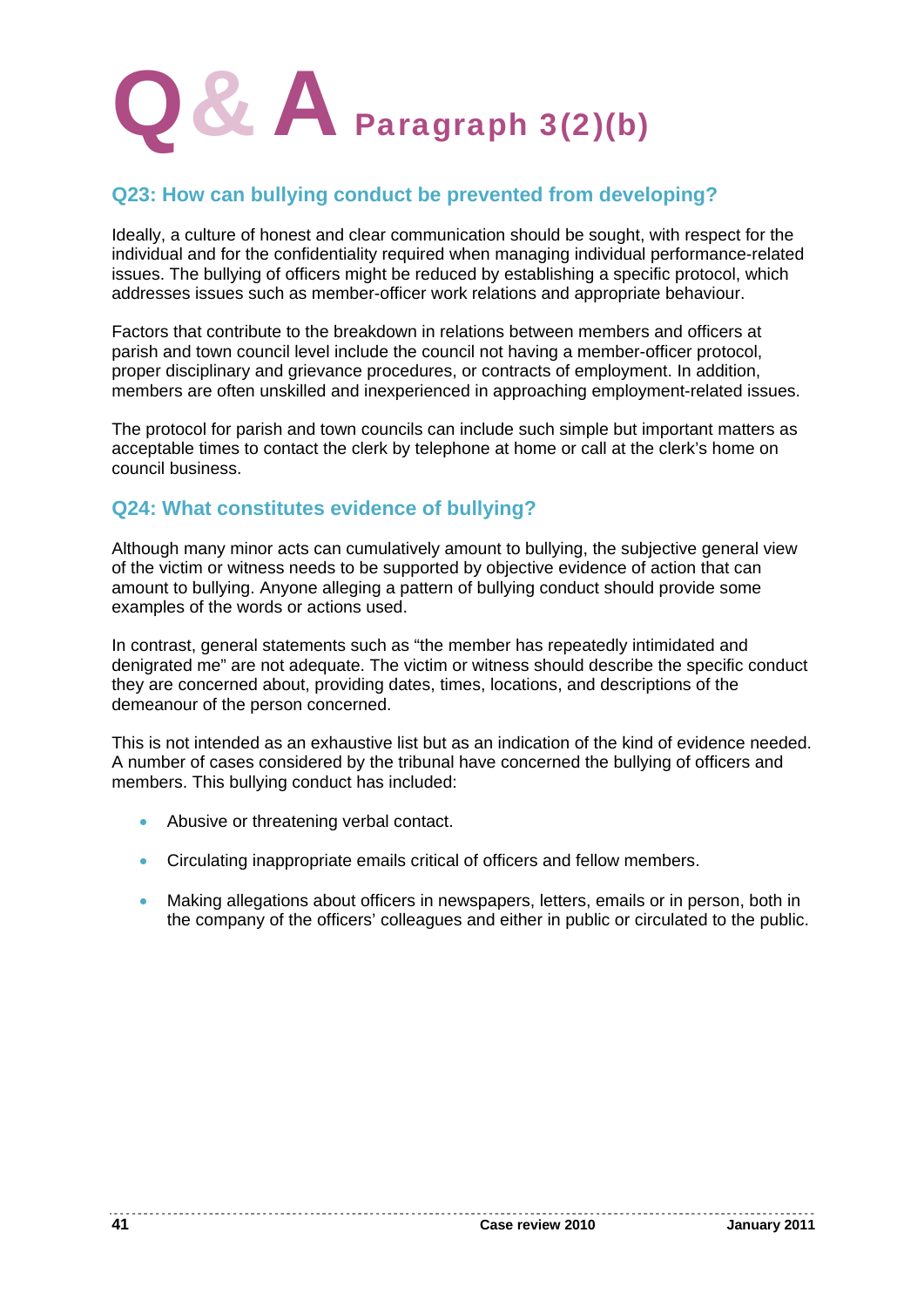### Paragraph 3(2)(b)

**Please note:** The first three case examples listed below happened under the old Code of Conduct which did not contain a specific provision about bullying and the fourth included behaviour under both Codes.

### **APE 0166**

A member made unjustified complaints about officers, questioning their integrity and implying that they had acted unprofessionally. He had no evidence to substantiate his claims. He made disparaging remarks about their conduct when he did not agree with them. The case tribunal found a pattern to the member's behaviour, saying:

"The [councillor] perceived anyone who did not accept his version of events as wrong and in some way underhand. Instead of remaining disinterested the [councillor] treat[ed] the matters as personal battles which were to be won by any means, including tarnishing the professional reputations of the officers involved without justification"

### **Decision**

### **APE 0236/0237**

A member threatened one of the council's solicitors during a discussion with him about arrears of rent which had arisen under a lease by a community centre. The solicitor had advised him that the community centre could be repossessed if the debts were not repaid.

The solicitor was allegedly told by the member that there was a new administration in power; that under no circumstances would repossession take place and if he ever tried to do this he would "have his guts for garters". For this and other breaches of the Code of Conduct the member was disqualified for 15 months.

Decision APE 0236

Decision APE 0237

### **APE 0374**

In his capacity as an executive member, a former council leader wrote to the council's head of human resources after she had attempted to investigate sickness absence taken by his ex-partner who was a council employee. He threatened to write to all members of staff instructing them not to co-operate with senior managers over sick leave.

Later, at a meeting, he became angry when the head of human resources suggested that he might need to declare an interest at an informal meeting. He ordered her out of the meeting and threatened to have her disciplined. He then wrote to the monitoring officer demanding that action be taken against her. In the letter he threatened to write to the media and to all employees stating that they should have no faith in the head of human resources.

The executive member had already been found to have breached the Code by the standards committee over a previous incident involving the way in which he spoke to an officer.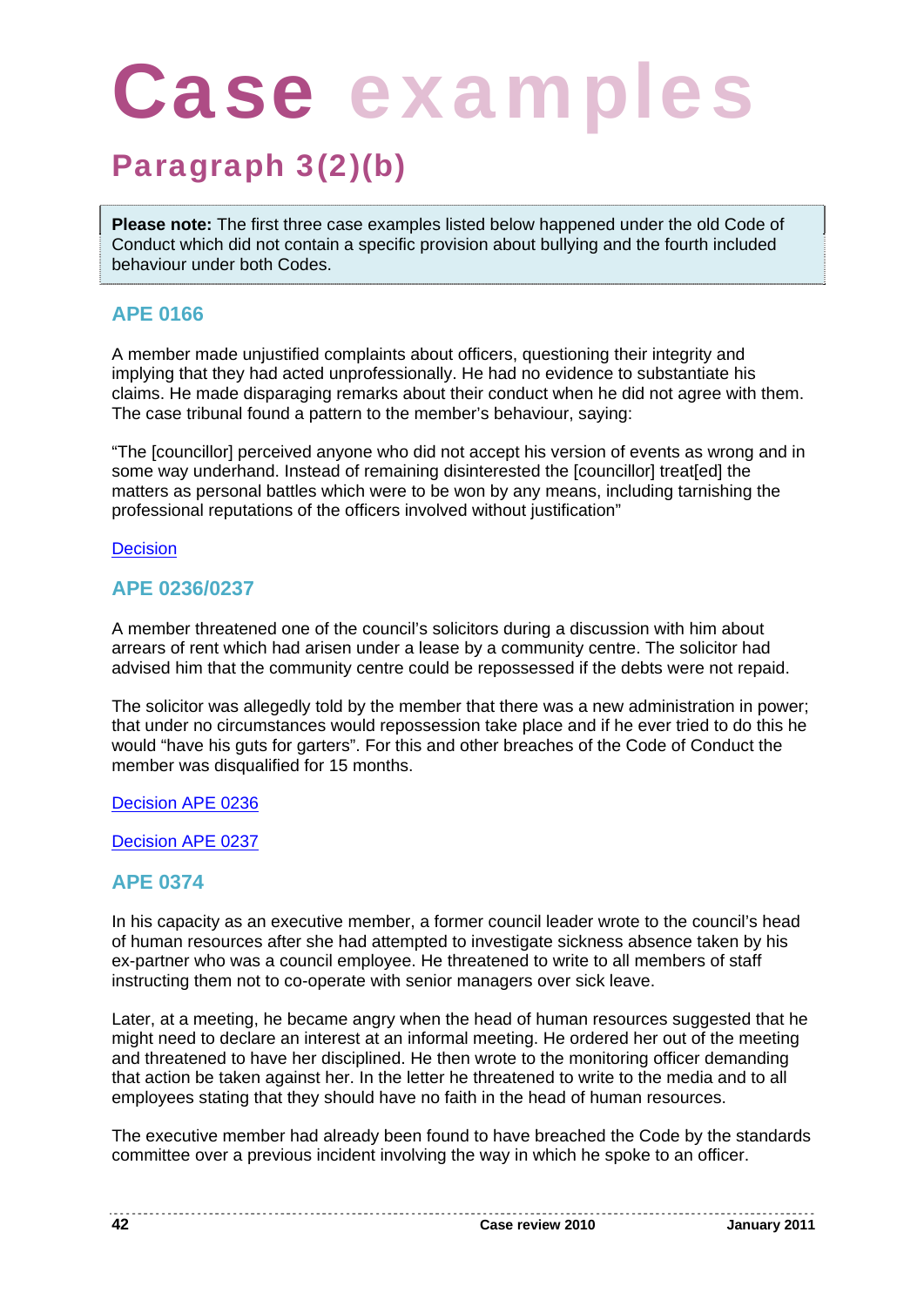### Paragraph 3(2)(b)

The case tribunal found that the member's purported apologies about his current behaviour were less than wholehearted. Due to the seriousness of the breaches and his persistence in demanding that the head of human resources be disciplined, the member had ensured that a period of disqualification was appropriate.

Taking into account his difficult personal circumstances at the time of the breaches, he was disqualified from office for three months.

### **Decision**

### **APE 0436**

The tribunal considered a former councillor's behaviour towards a senior planning officer. (He had resigned before the hearing).The case tribunal found that the former councillor's behaviour was bullying. There were a series of events:

- The former councillors' highly personal attack on the officer at a meeting in the chief Executive's office.
- His telephone call to the council's complaints officer recorded in an email to the officer as "The councillor has just rung and wasn't satisfied with the outcomes of the 2[and half] hour meeting yesterday….and he asked me to tell you that he will prove that you lied at Cttte and if you want to take him to standards he will look forward to it."
- Writing to the council leader three times over a 5 month period accusing the officer of telling lies. When asked to provide evidence to support his claim, he failed to do so.
- A meeting with the officer at the former councillor's home in July 2007 during which he told him that he had a number of documents which could prove that the officer had told lies, that "If you put one foot out of line I'll bucking have you," that he could get him out of his job and that he knew where the officer lived. The former councillor went on to say that he expected to be able to discuss future planning applications with him even though the officer was no longer Head of Planning.
- The Case Tribunal found that through his treatment of the officer both in calling him a 'liar' repeatedly, without foundation or explanation, and his comments to him at the meeting he had failed to treat him with respect and bullied him. They said that any accusation of lying is an extremely serious matter for a councillor to make against an officer and this ought to have been taken up through senior officers then immediately backed up with an explanation and evidence in support.

For this and other breaches the councillor was disqualified for three years.

### **Decision**

### **LGS/2009/0483**

This case was also referred to above in the context of disrespect. The tribunal found that the councillor's conduct was a breach of the Code because of the persistent and hectoring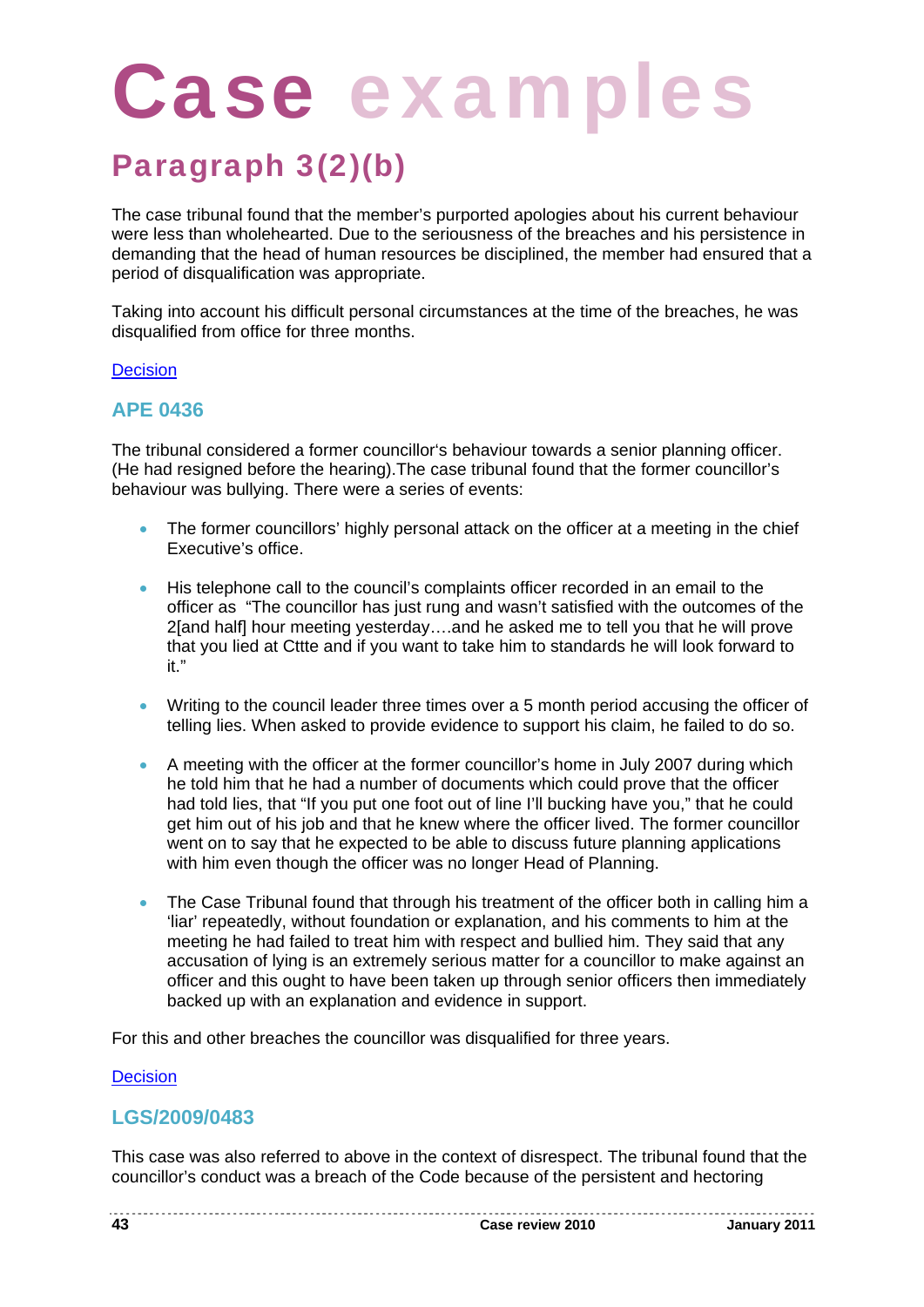### Paragraph 3(2)(b)

nature of some of the councillor's communication and his complete disregard for any attempts by to channel his enthusiasm into a less pestering style. The tribunal noted that an email sent by the councillor to the chief executive was resent on eight separate occasions and that in response to the draft report of the ESO, the councillor provided in excess of 100 emails between himself and street services officers during a two year period.

The tribunal accepted the chief executive and the council's monitoring officer should be robust in their dealings with members. However by publicly questioning their integrity and, in the case of the chief executive, whether or not he should resign as a result, the councillor's conduct amounted to behaviour which was intimidating, insulting and humiliating. It attempted to undermine them. The tribunal was also of the view that the councillor's persistent and pestering communication with some officers and complete disregard for the attempts to control his communication had the effect of bullying a more junior member of staff who found this conduct overwhelming and stressful. For this bullying and other breaches he was disqualified for one year.

### **Decision**

### **LGS/2010/0504**

In this case (referred to above in the context of disrespect) although the behaviour of the councillor was found to be disrespectful to the deputy monitoring officer (DMO) it fell short of bullying. The behaviour complained of involved sending an abusive email to the DMO, which he then sent to a local newspaper who had published an edited version of it. He subsequently wrote to the paper making allegations against the DMO, and later in another letter to them stated that because the DMO had not replied through the letters page, he (and another councillor) 'had confirmed their contempt for all things public' and had refused to be accountable. He also entered into email correspondence with the monitoring officer in which he criticised the DMO. In his role as chairman of the parish council the councillor did not have power or authority over officers of the authority which employed the DMO. The case tribunal view was that the DMO was a reasonably senior officer and the councillor had no standing in the DMO's employing authority. The tribunal did not, therefore, consider that the councillor's remarks crossed the threshold into bullying as opposed to common abuse. They would emphasise that, had the DMO been a more junior officer, or had the councillor been a member of his employing authority, a different view would have been taken.

This case is the subject of an appeal to the Upper Tribunal.

### **Decision**

### **LGS/2010/0512**

The councillor, who at the relevant time was the Mayor, had appealed against the standards committee's finding that he had bullied the town clerk and failed to treat her with respect.

The Mayor at the request of the council took responsibility for the clerk's induction; overseeing her training and development in the role. In his supervision of her he intruded on her role and failed to allow her to develop it appropriately. He took responsibility for a wide range of activities, tasks and projects which would normally have fallen to her. The tribunal found that he acted with the best of intentions and that for much of the period concerned his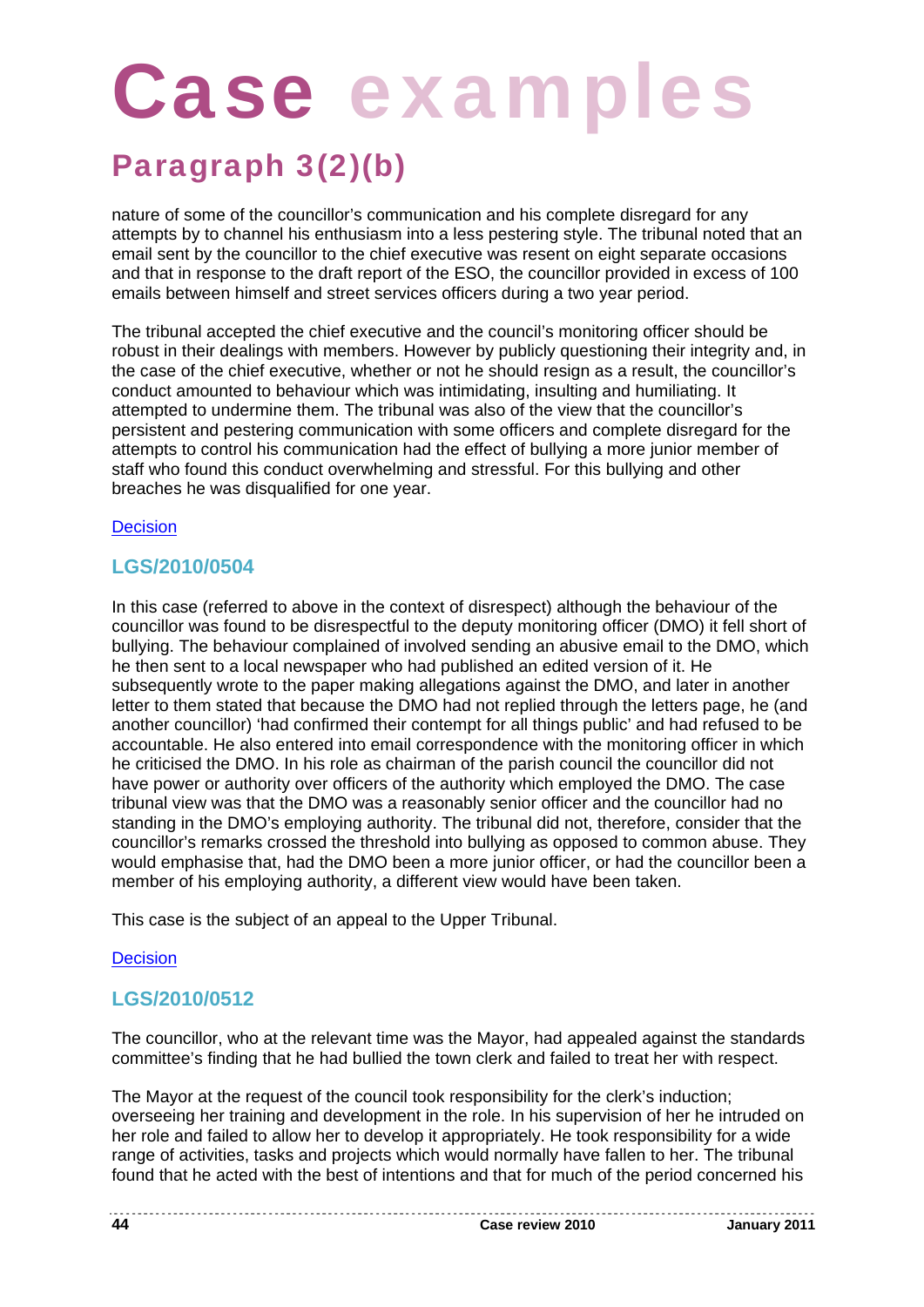### Paragraph 3(2)(b)

relations with her were, on a personal level, excellent. Witnesses could not point to any specific incident which could be described as bullying. However the continued overinvolvement and over-direction had a significant effect on her health and happiness.

The clerk did not effectively raise her concerns about this approach nor did she actively seek further responsibility. She decided to resign. She drafted a letter of resignation and discussed her resignation with the new Mayor. The new Mayor attempted to resolve the difficulties and persuade the clerk to remain through convening a meeting with the old Mayor. This meeting was unsuccessful due in part to the insensitivity of the old Mayor to a difficult situation. The clerk was shortly afterwards admitted to hospital for a period of time before she returned to work.

The tribunal concluded that there was a consistent pattern of well intentioned and what was meant to be helpful conduct but that it was objectively inappropriate. Nevertheless it did not, in the circumstances, amount to bullying, nor was it a failure to treat the clerk with respect. There was clearly no intention to humiliate or demean. The facts of the case demonstrated a need for the council to have an appropriate job description for the post and time related competencies for the development of new post-holders. It also demonstrated the need for there to be an agreement between officers and members of the demarcation of roles, working arrangements and use of the Town Council's offices.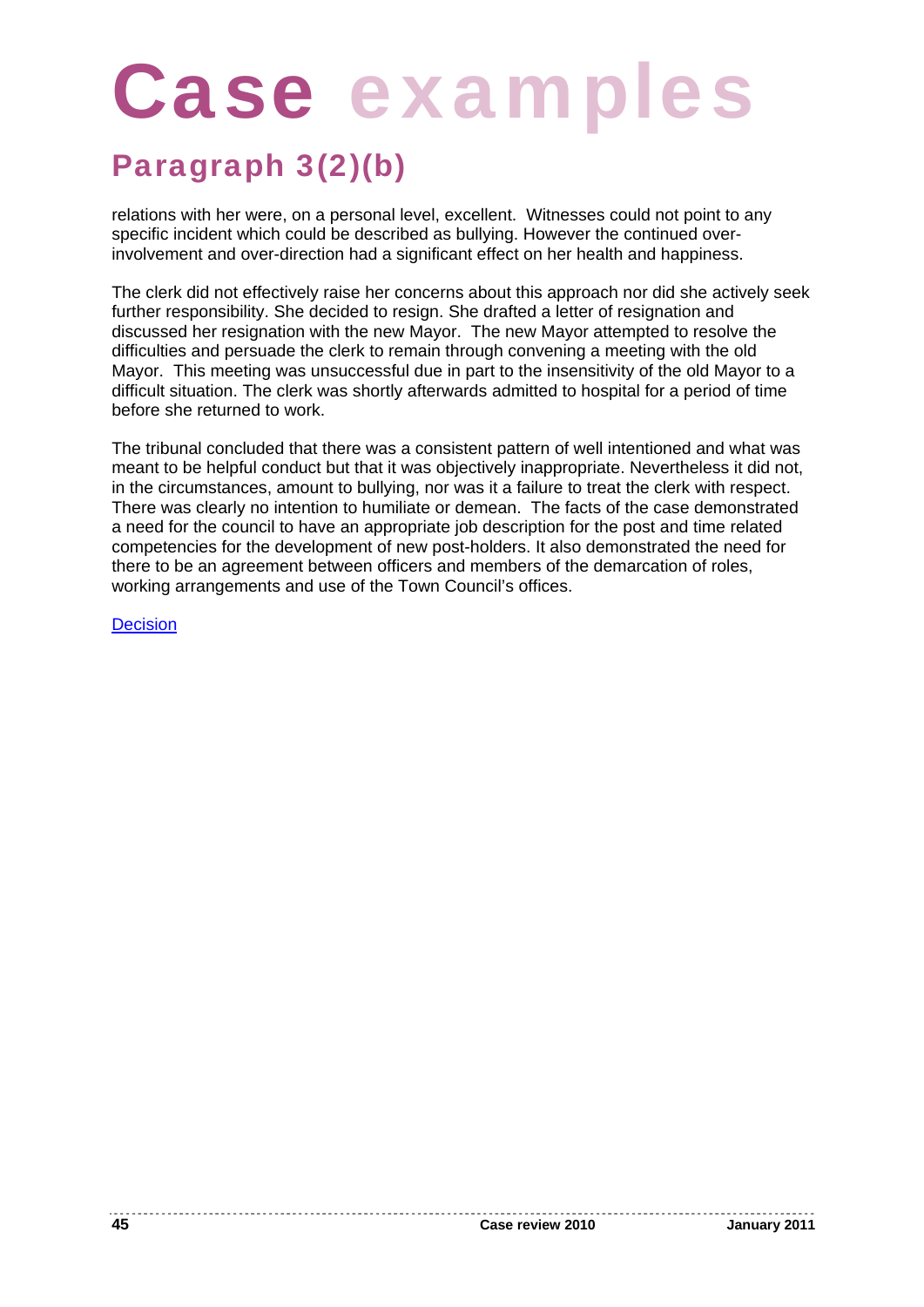## Paragraph 3(2)(c) **Intimidation**

You must not intimidate or attempt to intimidate any person who is or is likely to be:

- **1)** a complainant,
- **2)** a witness, or
- **3)** involved in the administration of any investigation or proceedings,

in relation to an allegation that a member (including yourself) has failed to comply with his or her authority's Code of Conduct.

---------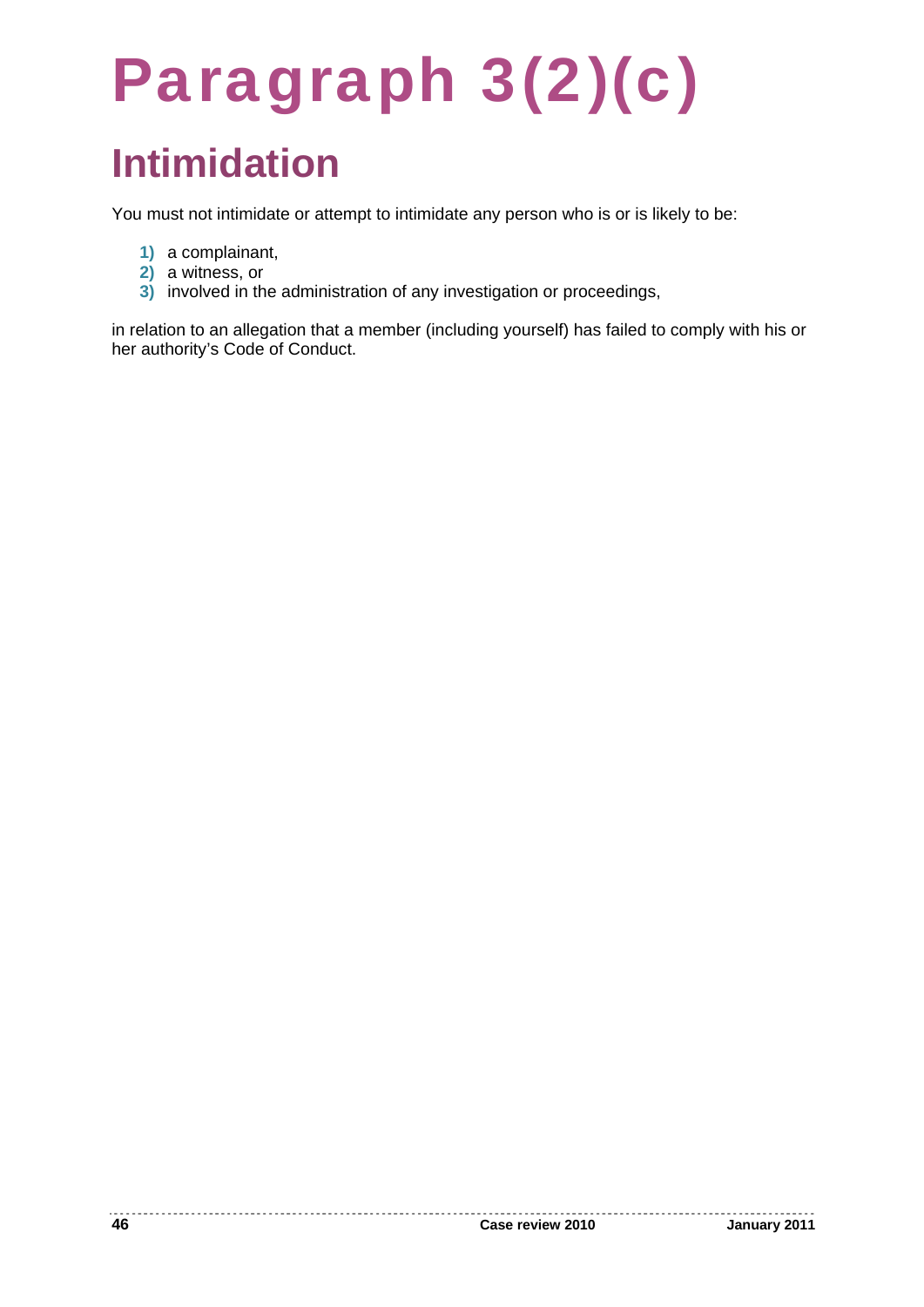

### **Q25: When does the duty not to intimidate start?**

Once there is the possibility of a complaint that the Code of Conduct has been broken, members need to be alert to how their behaviour towards potential witnesses or officers involved in the administration of their case may be viewed. However innocently the contact is intended or may appear, great care should be taken when members deal with people involved with their case. Apart from interviews with an investigator, discussion of the case should normally be limited to administrative arrangements.

### **Q26: What can a member do to protect themselves from allegations of intimidation?**

A member should not instigate communication about a complaint or its investigation with others involved in a case.

If the need arises and the member has no legal assistance, they should normally communicate with those involved in writing. This is for their own protection and is also in the interests of transparency. If that is not possible then members should, if appropriate, confirm their conversations in writing as soon as possible.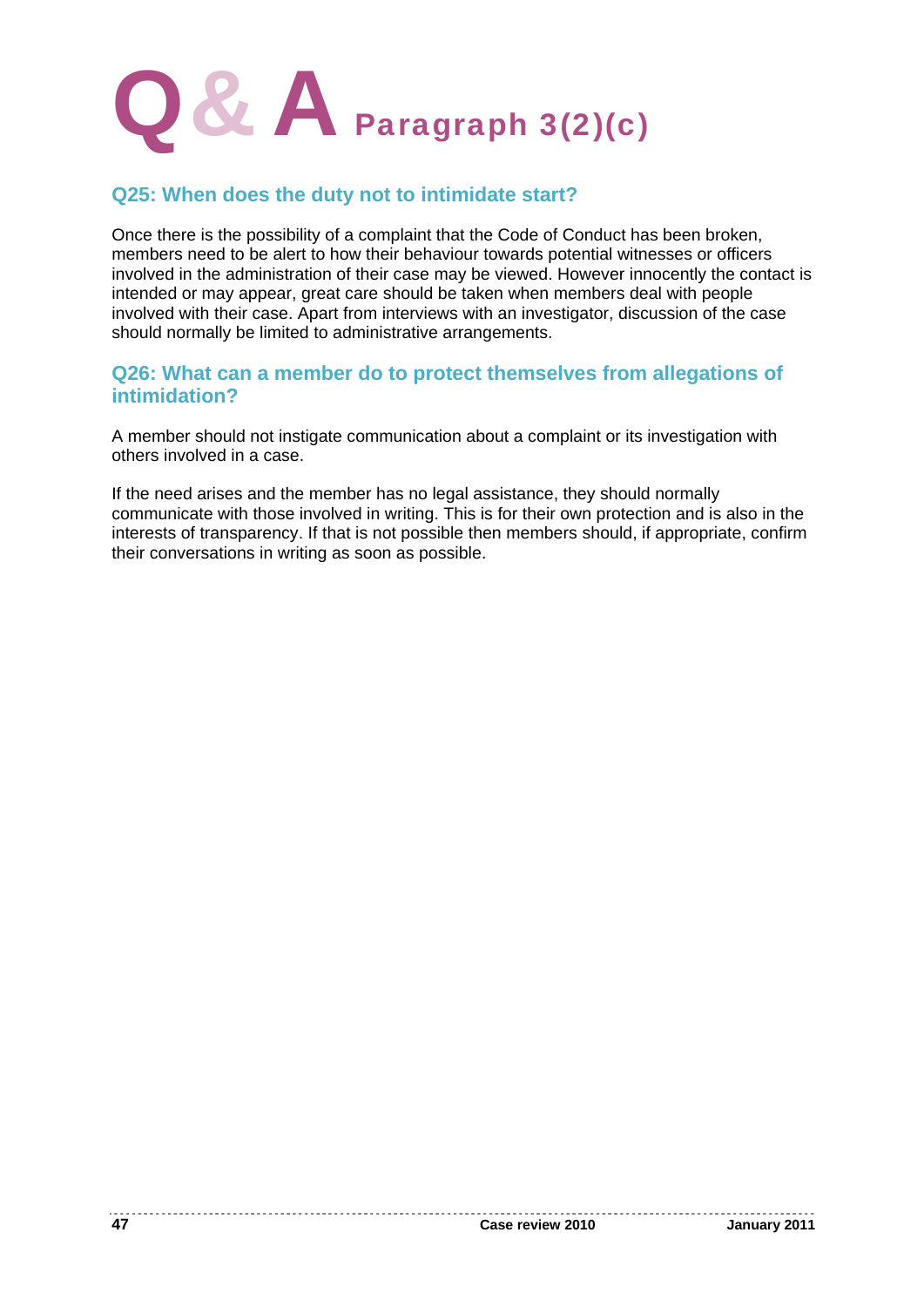### Paragraph 3(2)(c)

### **APE 0238**

Please note: This case example happened under the old Code of Conduct which did not contain a specific provision about intimidation.

A member held a meeting with an officer at which he attempted to coerce him into influencing one of his staff not to give evidence against the member at a hearing before a case tribunal for alleged breaches of the Code of Conduct. The member was already disqualified for three years. He was disqualified for a separate period of two years as a result of this behaviour which resulted in a longer period of disqualification overall.

### **Decision**

### **APE 0417**

A councillor was under investigation for alleged breaches of the council's code of conduct following complaints made by the chief executive. On the same day as his membership of his political party was formally revoked he wrote letters in identical terms to the Honorary Secretary of the Association of Local Authority Chief Executives (ALACE) and, the Director General of the Society of Local Authority Chief Executives (SOLACE). These letters complained about the conduct of the chief executive over a period of time. He had similar correspondence with the council. In a meeting with council officers the councillor raised the possibility that he would withdraw some of his conduct allegations against the chief executive as part of a negotiated solution, and made reference to the code investigations.

The tribunal found that although there was no evidence that the chief executive was intimidated that did not of itself mean that the allegation of a breach of paragraph 3 (c) failed. There would still be such a breach if the councillor had attempted such intimidation. In the tribunal's view, for that claim to succeed they would have to accept that in writing the letters, the councillor intended to intimidate the chief executive into refraining from making further complaints about him or in tempering such evidence (if any) that the chief executive was called upon to give in relation to complaints already made and under investigation. They decided that he was seeking revenge for the chief executive's past actions rather than seeking to intimidate him. Therefore, they concluded that there had been no breach of paragraph 3 (c) of the Council's Code. For bringing the office of councillor into disrepute the councillor was disqualified for two years.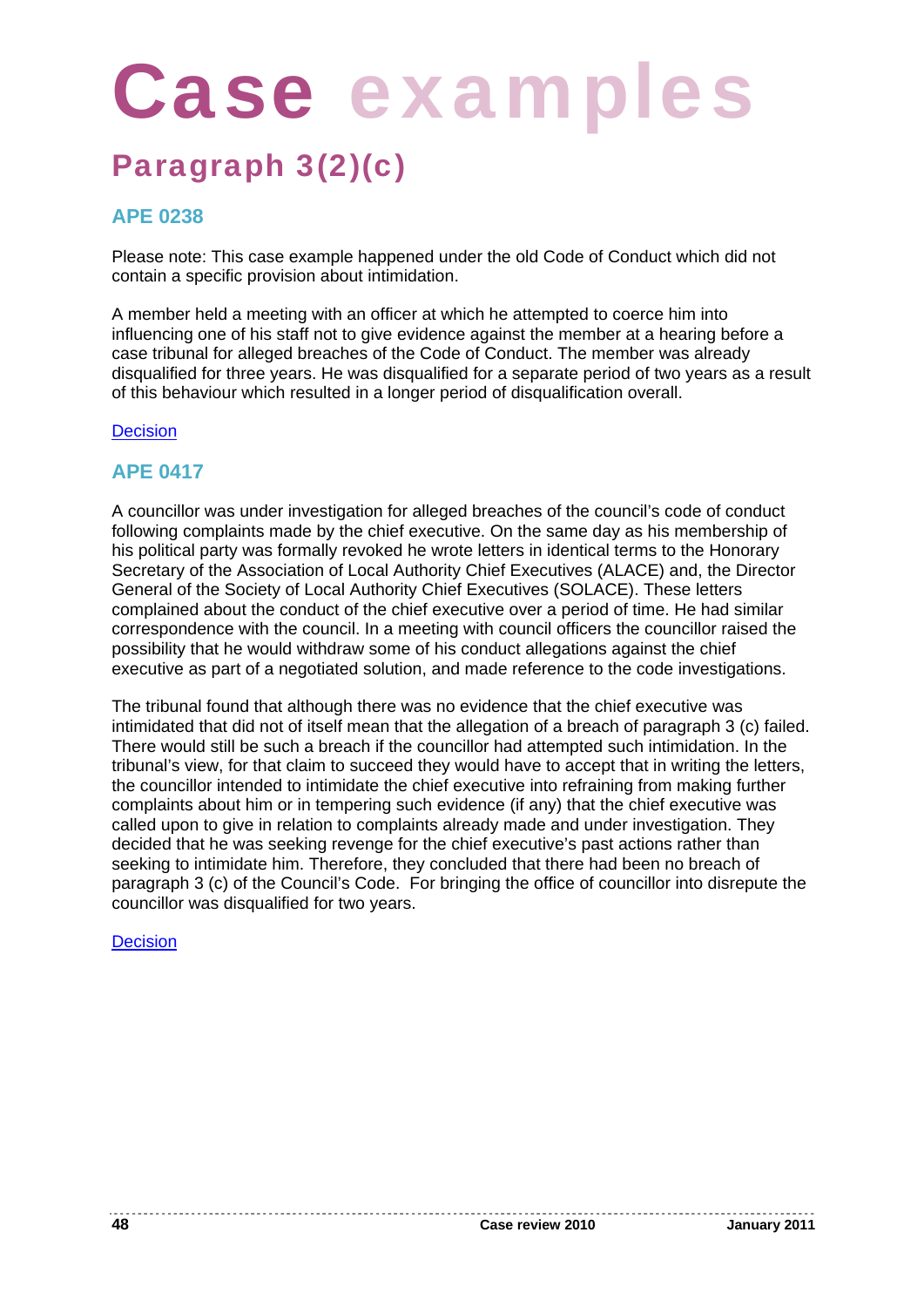## Paragraph 3(2)(d)

## **Impartiality of officers**

You must not do anything which compromises or is likely to compromise the impartiality of those who work for, or on behalf of, your authority.

. . . . . . . . . .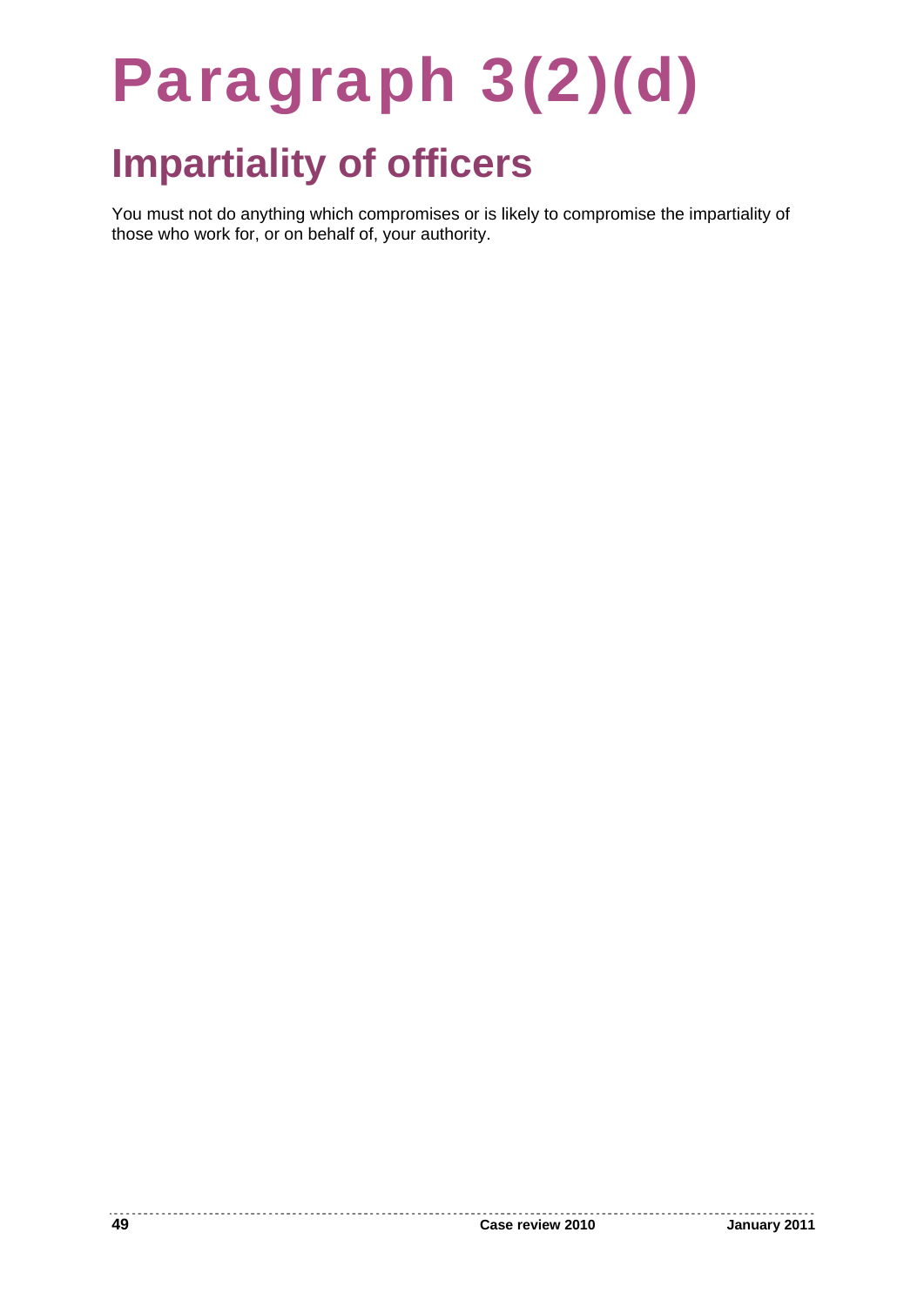

### **Q27: What activities would "compromise the impartiality of those who work for, or on behalf of, your authority"?**

Paragraph 3(2)(d) is directed at any activity that seeks to put pressure on officers to carry out their duties in a way that is biased or partisan. This may include direct or indirect coercion to favour a particular person, group or organisation, whether commercial, political or voluntary. This is contrary to officers' obligations to act independently and in the public interest.

It is important to take a firm line against any conduct that undermines the principle of political neutrality, under which all officers operate. The only exceptions to this neutrality are political group assistants appointed under Section 9 of the Local Government and Housing Act 1989.

Paragraph 3(2)(d) may cover the whole range of activities carried out by the authority. Examples include:

- Preparing committee reports, particularly in a controversial area such as planning control or licensing.
- The allocation of council housing.
- The appointment of staff.

Local authority constitutions drawn up under Section 37 of the Local Government Act 2000 must contain protocols for managing member-officer relations (in accordance with the requirements of the Local Government Act 2000 (Constitutions) (England) Direction 2000). Members who fail to comply with such protocols may be found to have compromised the impartiality of officers.

The fact that the conduct under consideration did not actually compromise the impartiality of officers, or was not intended to do so, will not necessarily excuse a member's conduct. Paragraph 3(2)(d) covers any conduct that was intended, or was likely, to compromise the impartiality of officers.

### **Q28: Who is covered by the phrase "work […] on behalf of […] your authority"?**

Clearly this term covers those who work for the authority, such as council officers. The inclusion of the phrase "or on behalf of" indicates that members must be just as vigilant in relation to contractors or consultants who are working for the authority on a short-term basis, or the employees of organisations that deliver local authority services.

Members should not improperly seek to influence the way in which such people carry out their duties.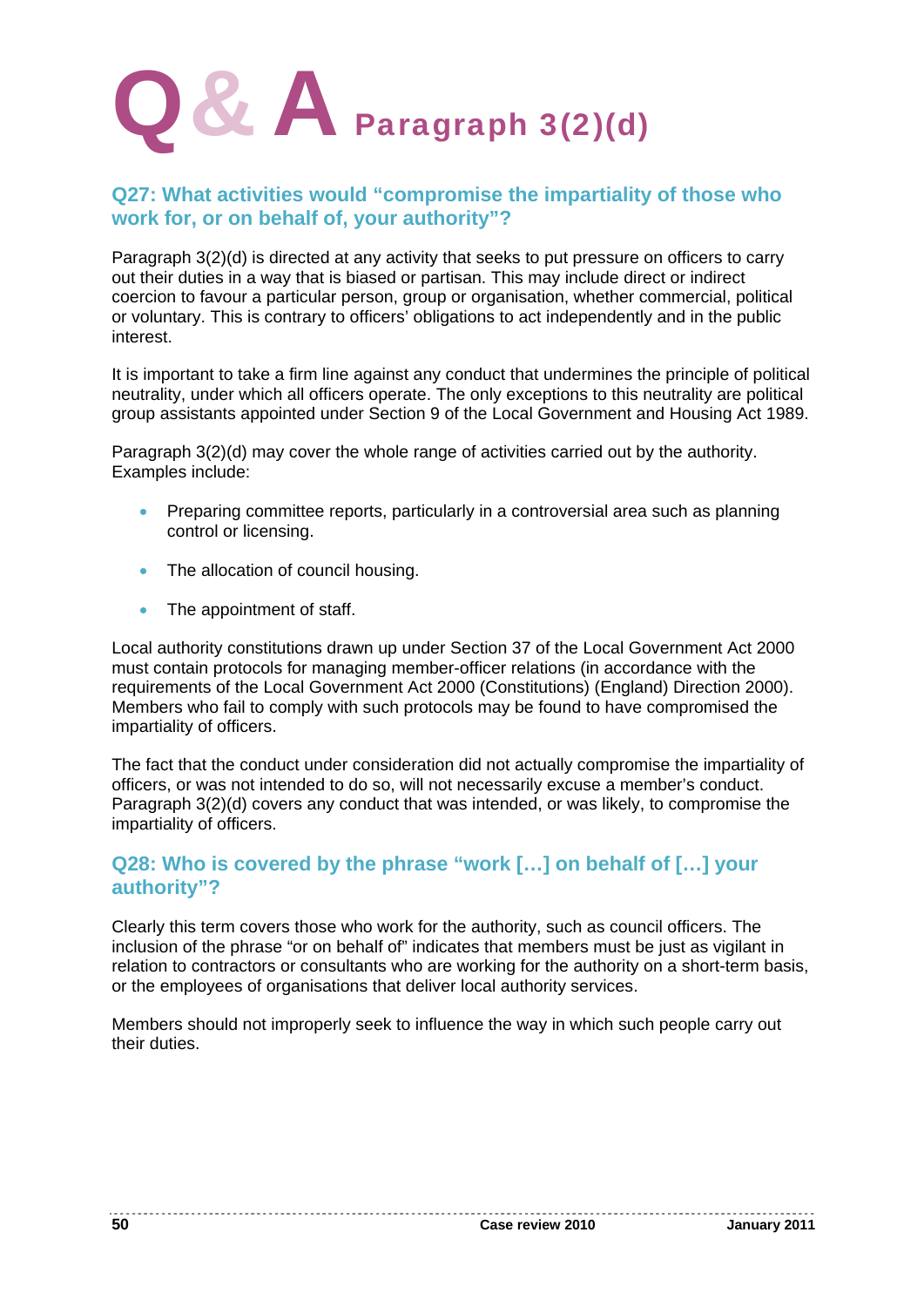### Paragraph 3(2)(d)

### **APE 0107**

This example concerns making false allegations against officers.

A member claimed that two members of another political party had intimidated a council officer into delaying the clean-up of an estate.

The case tribunal considered that the statements were false and seriously damaged the reputations of the councillors and the council officer concerned. It concluded that the member acted in a way that was likely to compromise the council officer's impartiality by falsely claiming that he had yielded to improper pressure.

### **Decision**

### **APE 0239**

This example concerns a member seriously compromising the impartiality of officers.

A member inappropriately interrupted an informal meeting between council officers and trade union members to give his opinion on council staffing matters. His son was a council employee. The member threatened to sack an employee and was aggressive and abusive.

The tribunal found that the member's interruption of the meeting had irretrievably compromised the officers' impartiality in dealing with the trade union members. The tribunal considered that the member had put pressure on the officers to accept his suggestions on staffing issues.

### **Decision**

### **APE 0398**

The councillor emailed a planning case officer about a planning application in which he had a prejudicial interest. This email was written in the capacity of councillor and there was a clear attempt to influence the conduct of an officer. In so doing he had compromised the impartiality of an officer who worked for the authority. For this and other breaches the councillor was disqualified for a period of one year.

### **Decision**

### **APE 0444**

This case concerned a planning application by a councillor. This was approved against officer recommendation and under the council's procedures a further report after a cooling off period was required to be presented to the planning committee. During that period the tribunal found that pressure on officers arose from the councillor's personal circumstances, her style of communication, her status of councillor and because she had involved other senior members. The councillor was seeking to have her application processed in a different way than would have applied to an applicant who was not a member of the council. In so doing she was likely to compromise the impartiality of the officers. For this and other breaches she was disqualified for two years.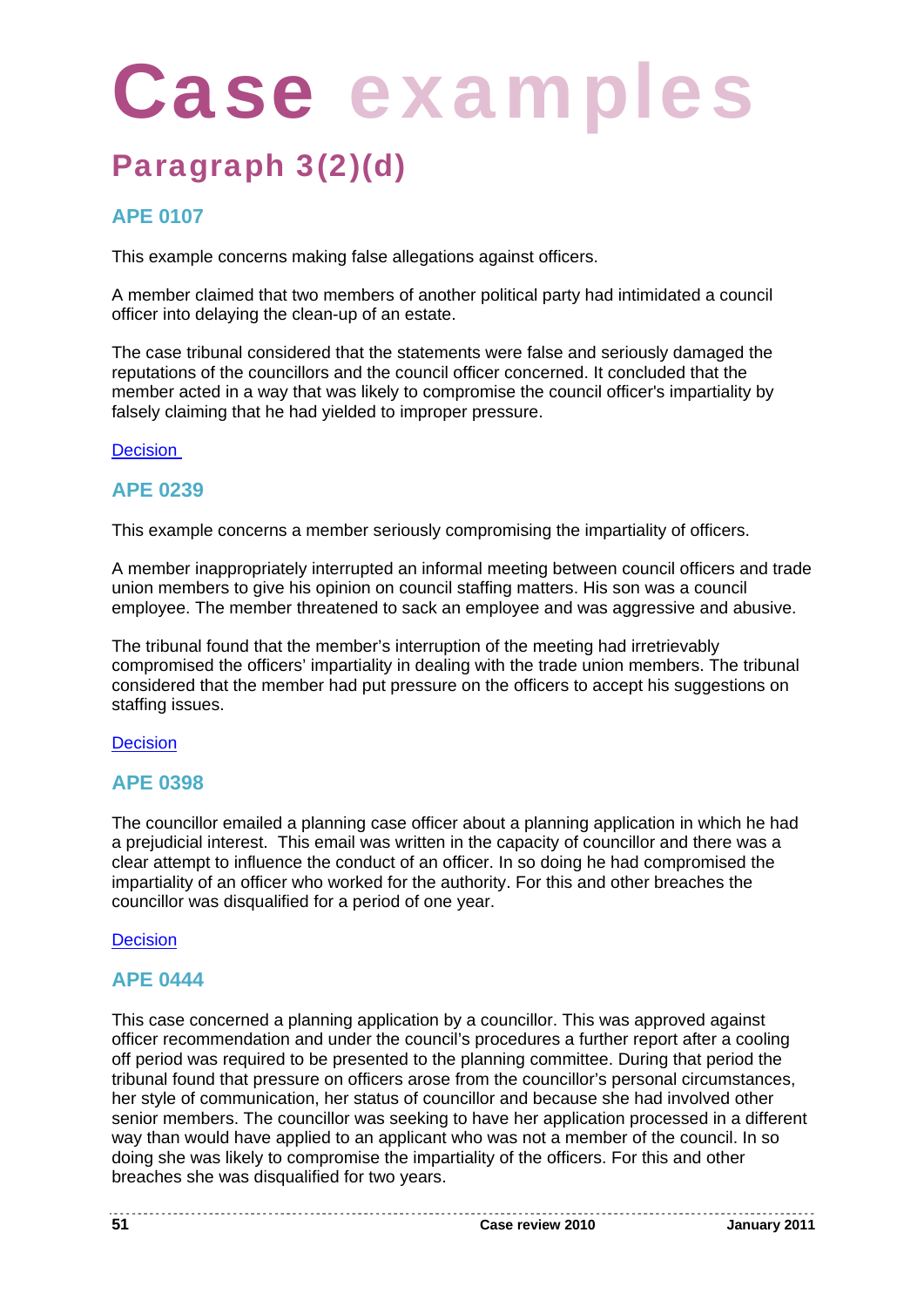## Case examples

### Paragraph 3(2)(d)

**Decision** 

**APE 0447** 

This is a case linked to APE 0444 above. The Leader of the council involved himself in the planning application. The case tribunal said "for the Leader of a council improperly to intervene in a planning application from a councillor who was both a friend and a member of his political group and for him to make remarks which compromised or were liable to compromise the impartiality of senior officers of the council are breaches of the Codes of Conduct" Having taken considerable mitigation into account, for this and other breaches the councillor was suspended for six months.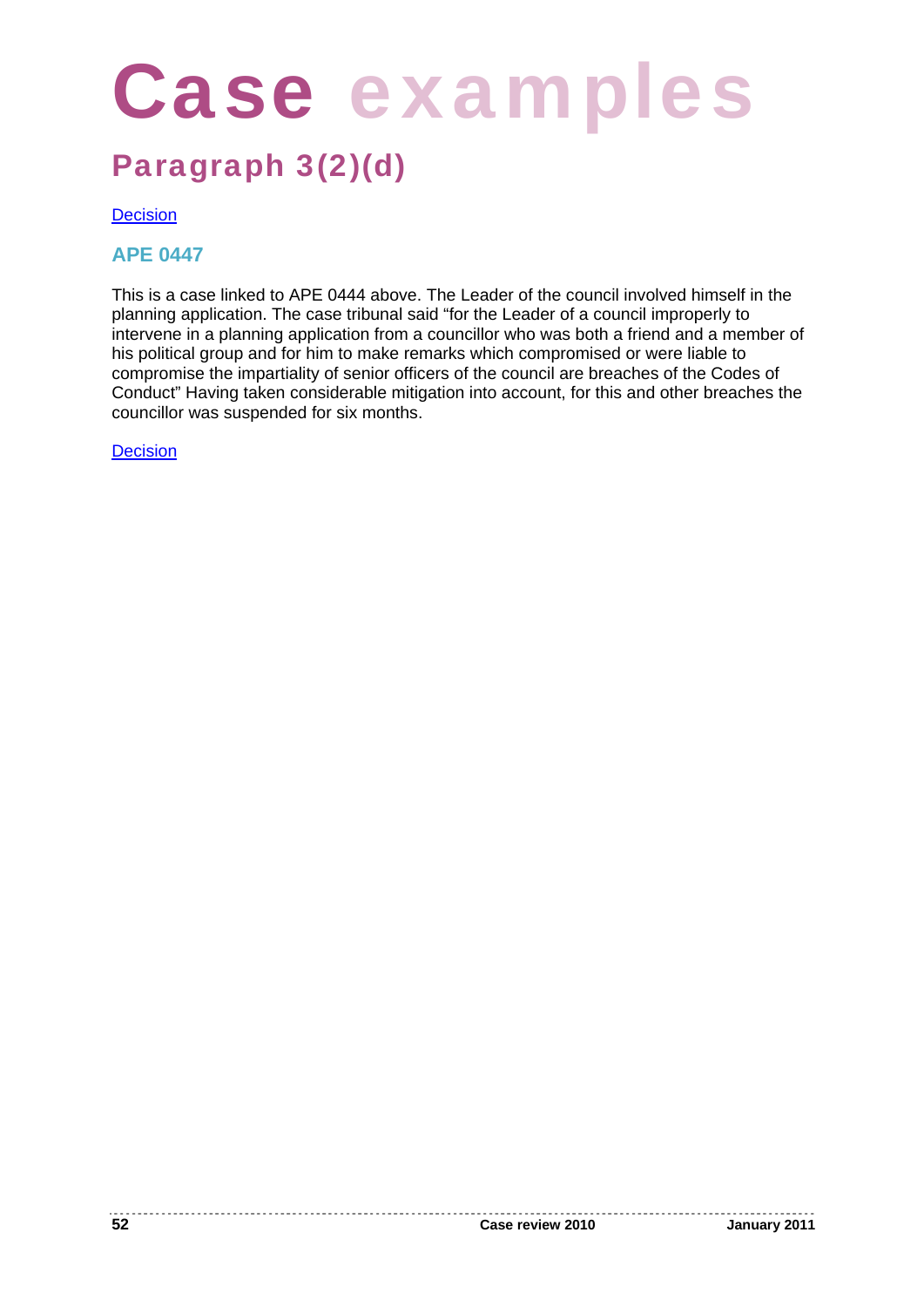## Paragraph 4 **Confidentiality**

You must not:

- **a)** disclose information given to you in confidence by anyone, or information acquired by you which you believe, or ought reasonably to be aware, is of a confidential nature, except where:
	- **i)** you have the consent of a person authorised to give it;
	- **ii)** you are required by law to do so;
	- **iii)** the disclosure is made to a third party for the purpose of obtaining professional advice provided that the third party agrees not to disclose the information to any other person; or
	- **iv)** the disclosure is: aa) reasonable and in the public interest; and bb) made in good faith and in compliance with the reasonable requirements of the authority; or
- **b)** prevent another person from gaining access to information to which that person is entitled by law.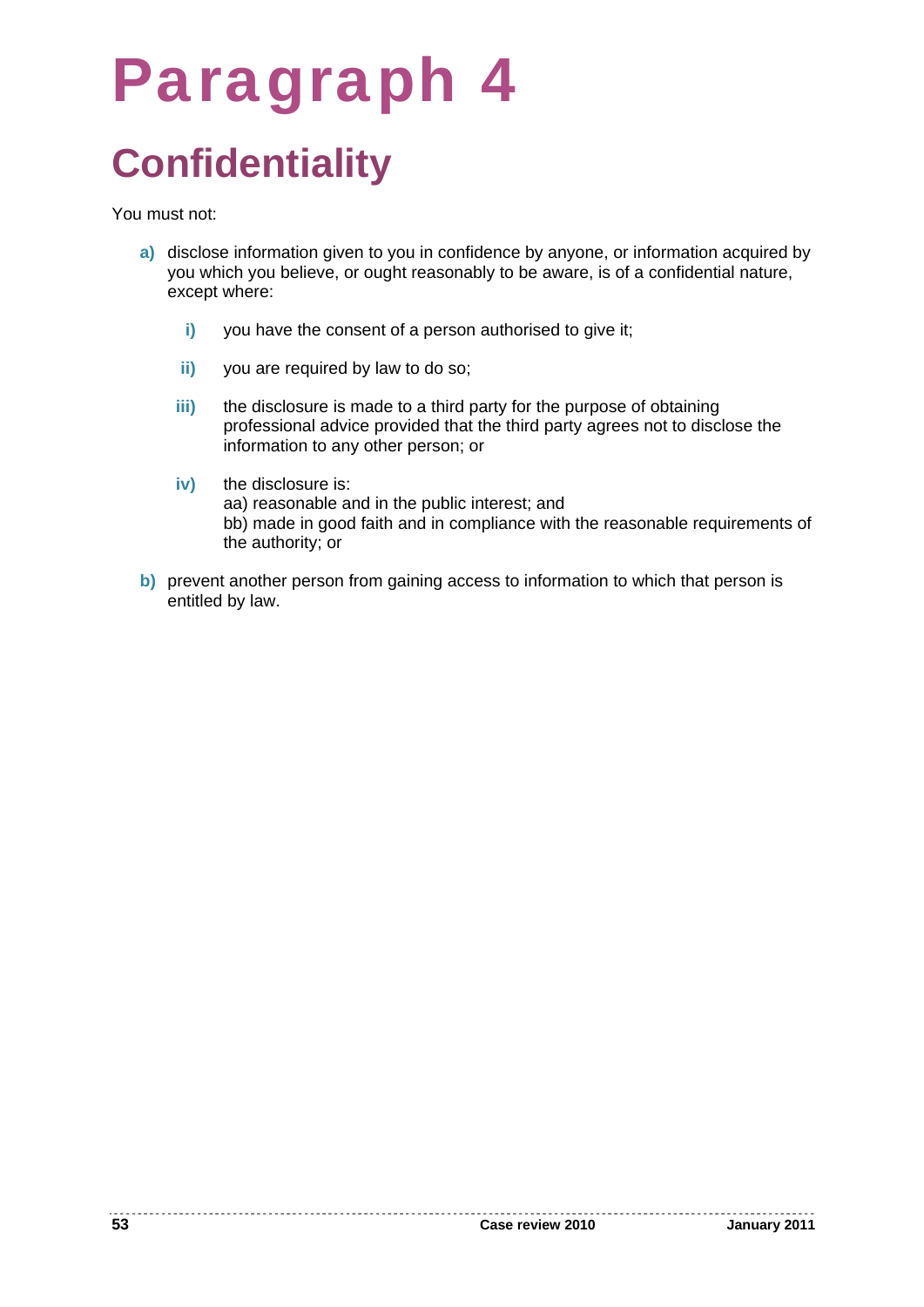

### **Q29: What is meant by "information"?**

Information is a broad term. It includes facts, advice and opinions. It covers written material, including tapes, videos, CDs, DVDs and other electronic media.

It covers material in unwritten form, including intellectual property.

### **Q30: What is meant by "confidential"?**

Information can only be confidential if all of the following apply:

- It has the necessary 'quality of confidence' about it (trivial information will not be confidential but information that you would expect people to want to be private would be).
- It was divulged in circumstances importing an obligation of confidence (information properly in the public domain will not be confidential).
- Disclosure of it would be detrimental to the party wishing to keep it confidential.

Section 100A(3) of the Local Government Act 1972 defines 'confidential information' – for the limited purposes of preventing public access to the meetings of certain types of authority (excluding parish councils) – as:

- **a)** Information supplied to the council by a government department upon terms (however expressed) which forbid the disclosure of the information to the public.
- **b)** Information which is prohibited from being disclosed to the public by or under any enactment or by order of a court.

An authority also has the power to exclude the public from a meeting during an item of business whenever it is likely that there would be disclosure to them of 'exempt information'. The categories of exempt information are set out in Schedule 12A of the Local Government Act 1972.

Examples are:

- Personal information about an individual's employment or financial situation.
- Labour relations matters between the council and its employees.
- **Enforcement matters.**
- Information that attracts legal professional privilege.

Information that is 'exempt' may be disclosed if the public interest in disclosing the information outweighs public interest in maintaining the exemption.

This means that disclosure of confidential information (as defined by Section 100A(3) Local Government Act 1972) by a member will be a breach of the Code, but disclosure of exempt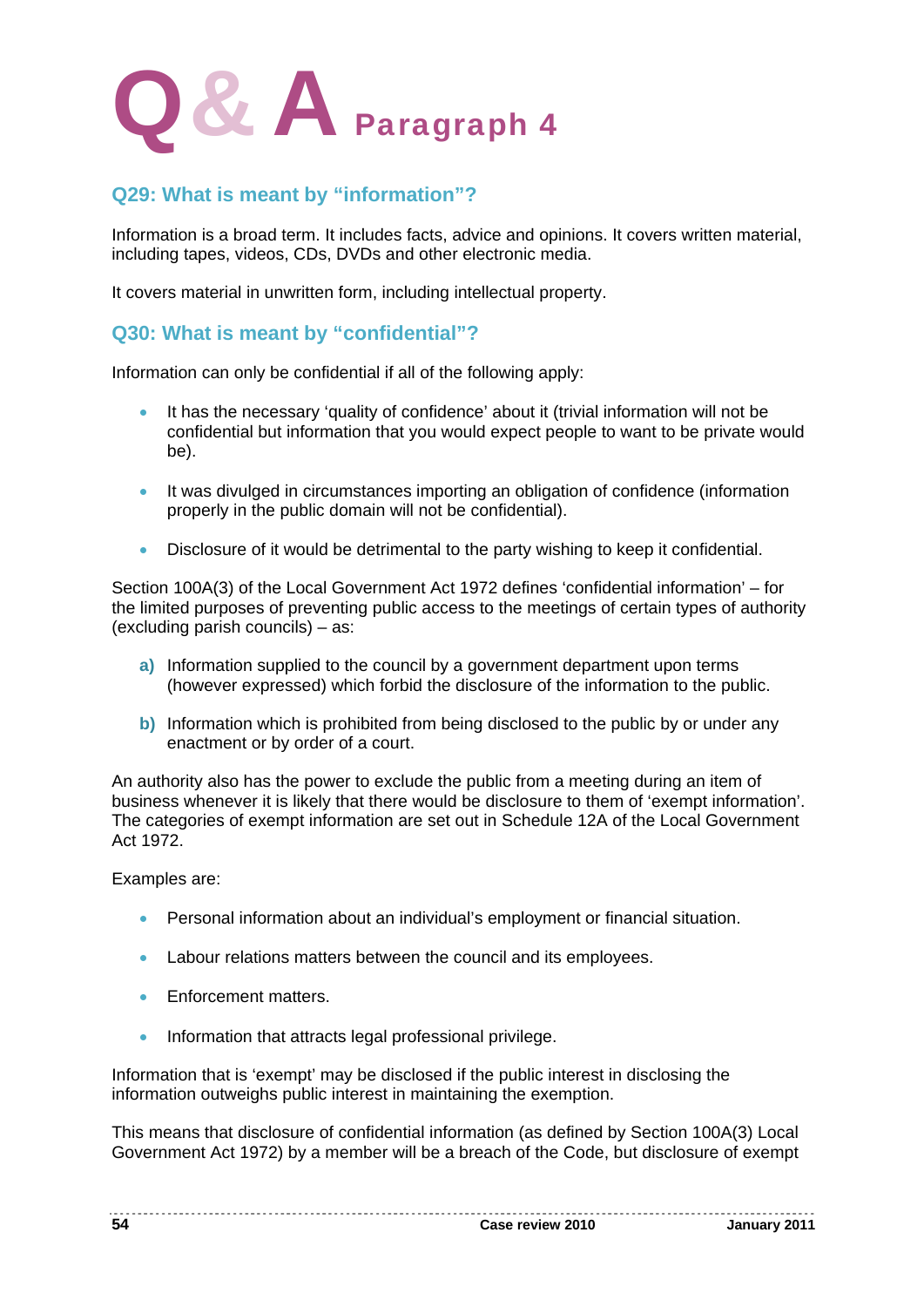

information may not be. However, this is only if the member can show that the public interest in disclosure outweighs the public interest in maintaining the exemption.

This publication has already considered some technical meanings of the word 'confidential'. In a more general sense, internal discussions between members and officers may also be confidential – for example, if they concern emerging council policy. In addition the term can include matters of commercial sensitivity, or security.

### **Q31: What is meant by "of a confidential nature"?**

This phrase covers situations where a member becomes aware of information accidentally or through a third party. Information of a confidential nature goes beyond the very narrow definition of confidential information given in Section 100A(3) of the Local Government Act 1972.

Information is not confidential or of a confidential nature solely because the originator or the person concerned would prefer the information to be kept out of the public domain.

However, there may be contractual reasons why information may be of a confidential nature, for example because of a confidentiality clause in an agreement, or if it is sensitive commercial information, which could result in a breach of contract if disclosed.

Matters of commercial sensitivity, which may at one time be exempt, may later become public information – for example in relation to a local authority property transaction. In considering whether a breach had occurred, timing would be a major factor to take into account.

Under the Freedom of Information Act 2000, information must be provided to an applicant unless an exemption applies. Information that would not be released under the Freedom of Information Act 2000, is confidential or of a confidential nature. Other information is unlikely to be.

### **Q32: When can a member disclose information of a confidential nature without being in breach of the Code of Conduct?**

If members believe the information is confidential they must not disclose it, except in the following circumstances:

- They have the consent of the person authorised to give it.
- They are required by law to do so.
- The disclosure is made to a third party for the purposes of obtaining professional advice (for example, from a lawyer or other professional adviser) provided that person agrees not to disclose the information to any other person.
- The disclosure is in the public interest. This is only justified in limited circumstances, when all of the following four requirements are met:
	- **i)** The disclosure must be reasonable.
	- **ii)** The disclosure must be in the public interest.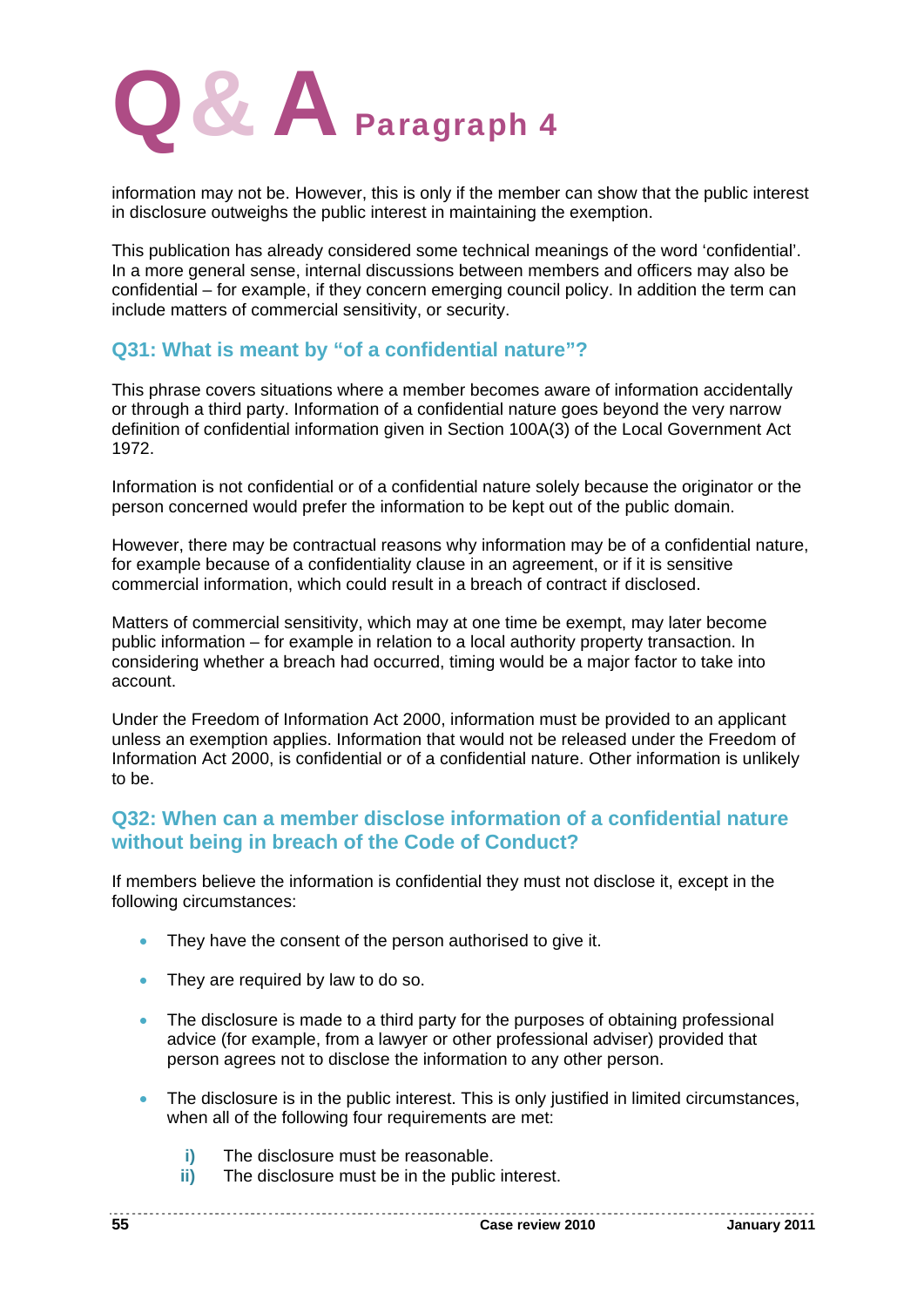

- **iii)** The disclosure must be made in good faith.
- **iv)** The disclosure must be made in compliance with any reasonable requirements of your authority.

### **Q33: Who is "authorised to give" consent to the disclosure of confidential information?**

The person who originally provided the information given in confidence will normally be authorised to give consent to its disclosure.

However, this authority may be overridden if there is a conflict between the willingness to disclose the information and the intrinsically confidential nature of the information.

This is the case even if the disclosure is agreed by the person who originally provided the information. Where information is "given [...] in confidence" but is also genuinely confidential in nature, an objective assessment of interests is called for. It will not always be enough for the person who originally provided the information to the member to consent to its wider disclosure. The member may need to ask another person who is in a position to balance any competing interests involved.

#### **■ Back to questions**

### **Q34: When will a person be "required by law" to disclose information?**

There will be a wide variety of circumstances where a person is required by law to disclose information.

The most obvious example is where a person is summoned to give evidence in a court of law. The general rule is that a person is required to disclose whatever evidence is relevant to the issues before the court, although there are notable exceptions to this rule (for example, information that attracts legal professional privilege).

However, there are many other circumstances where members may find themselves required by law to disclose information. Section 62 of the Local Government Act 2000 gives ethical standards officers the right to request, from anyone, any information or explanations that are necessary for their investigations. It is a criminal offence not to comply with such a request.

#### **Back to questions**

### **Q35: What factors do you need to take into account when deciding whether the disclosure is "in the public interest"?**

The four requirements to be met are outlined in more detail below.

- **1)** The first requirement, that the disclosure must be reasonable, requires a member to consider matters such as:
	- Whether there is a genuine belief that the information disclosed, and any allegation contained in it, is substantially true. The disclosure is unlikely to be reasonable if this belief is not held.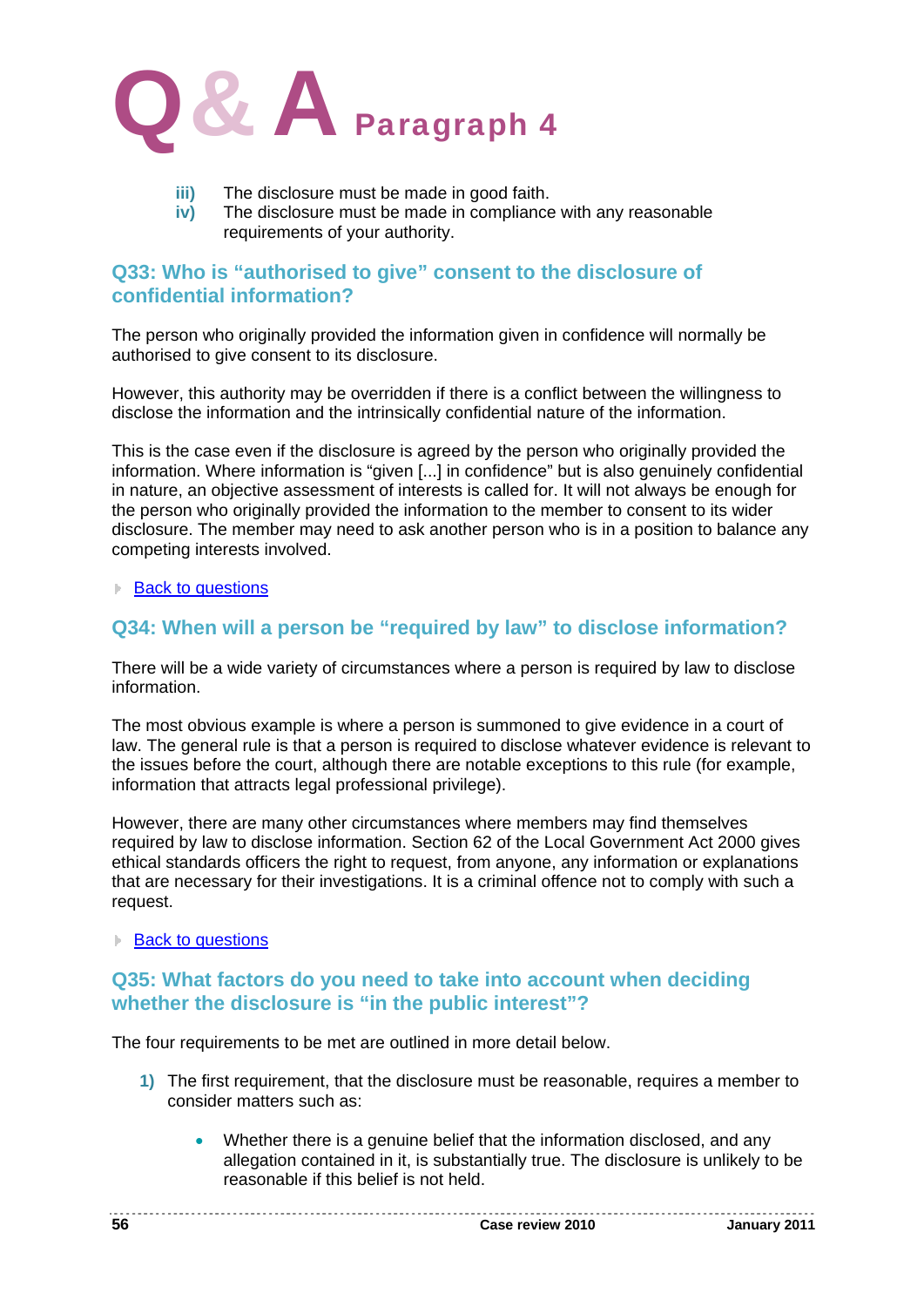

- Whether the disclosure is made for personal gain. If the disclosure is paid for, it is unlikely to be reasonable.
- information to the police or to an appropriate regulator. It is less likely to be reasonable to disclose the information to the world at large through the media.
- The extent of the information disclosed. The inclusion of unnecessary detail, and in particular, private matters such as addresses or telephone numbers, is likely to render the disclosure unreasonable.
- The seriousness of the matter. The more serious the matter disclosed, the more likely it is that the disclosure will be reasonable.
- The timing of the disclosure. If the matter to which the disclosure relates has already occurred, and is unlikely to occur again, the disclosure may be less likely to be reasonable than if the matter is continuing, or is likely to recur.
- Whether the disclosure involves a member's authority failing in a duty of confidence owed to another person.
- **2)** The second requirement, that the disclosure must be in the public interest, needs to involve one or more of the following or something of comparable seriousness that either has, is, or is likely to happen:
	- **a)** a criminal offence
	- **b)** a member's authority or some other person failing to comply with any legal obligation to which they are subject
	- **c)** a miscarriage of justice
	- **d)** the health or safety of any individual being in danger
	- **e)** the environment being damaged
	- **f)** information tending to show any matter falling within (a) to (e) being deliberately concealed
- **3)** The third requirement, that the disclosure is made in good faith, will not be met if the disclosure is made with an ulterior motive, for example, to achieve a party political advantage or to settle a score with a political opponent.
- **4)** The fourth requirement is that the reasonable requirements of the member's authority have been complied with, such as an authority's policies or protocols on matters such as whistleblowing and confidential information. This means that before making the disclosure, a member must first raise concerns through the appropriate channels set out in such policies or protocols.

In summary, to decide whether the disclosure is reasonable and in the public interest, a member may need to weigh up the public interest in maintaining confidentiality against any public interest favouring disclosure.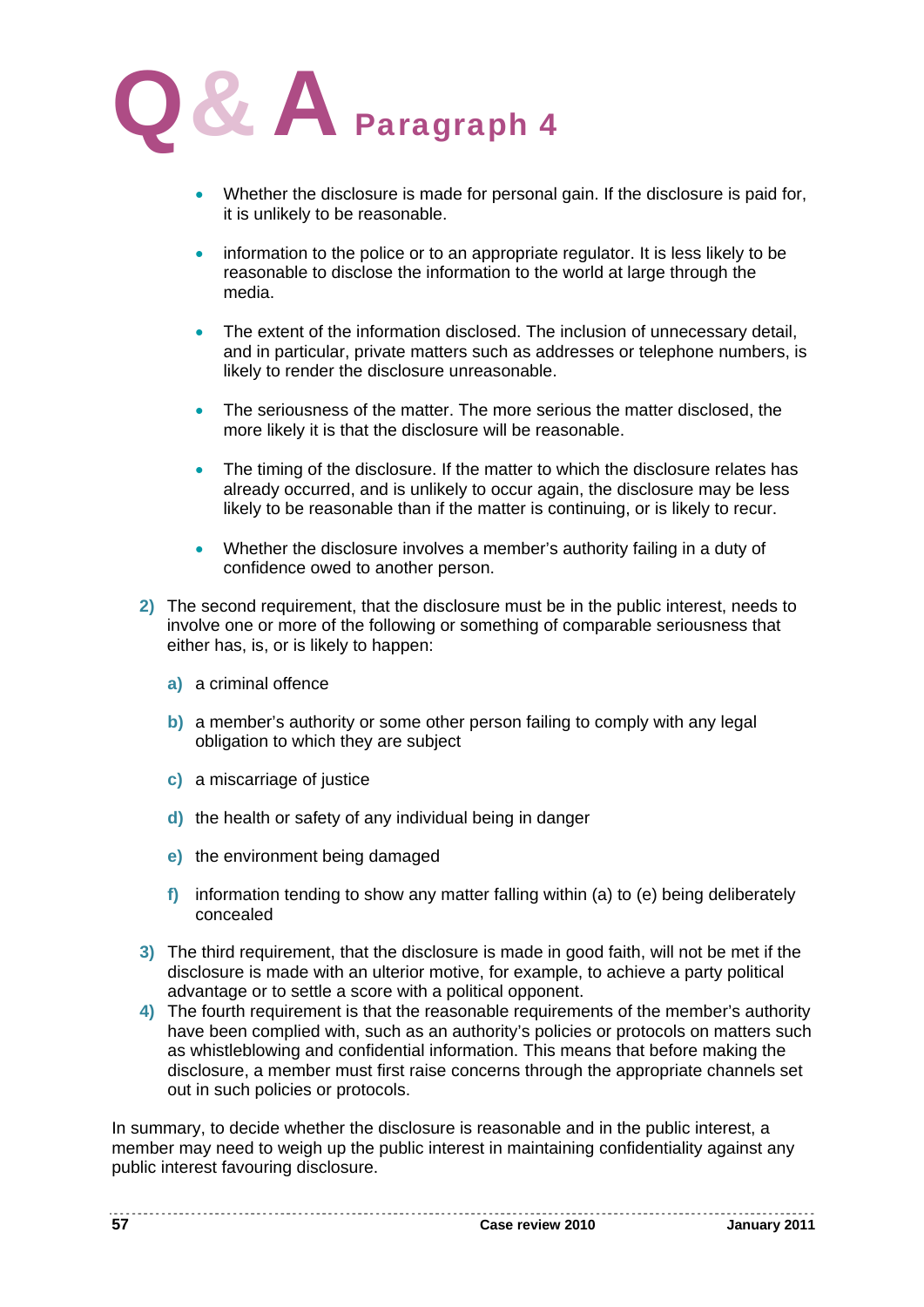

This means thinking carefully about how confidential the information is, any potentially harmful consequences of its disclosure, and about any factors which may justify its disclosure despite these potential consequences.

In some situations, it may be extremely unlikely that a disclosure can be justified in the public interest. These will include where the disclosure amounts to a criminal offence, or where the information disclosed is protected by legal professional privilege.

### **Q36: Does the right to freedom of expression in the European Convention on Human Rights prevent a disclosure of information being a breach of the Code of Conduct?**

No, not of itself. The freedom of expression in Article 10(1) of the Convention is qualified by duties and responsibilities in Article 10(2) and may be subject to formalities, conditions, restrictions or penalties prescribed by law and necessary in a democratic society for preventing the disclosure of information received in confidence.

The balance of the public interest in maintaining confidence must be weighed against the countervailing public interest in disclosure (see APE 0241 in Case Examples).

### **Q37: What types of information can members of the public access "by law"?**

The circumstances where paragraph 4(b) may apply are too wide to list exhaustively here.

Members of principal local authorities can find useful information in the 'Access to Meetings and Documents' provisions contained in Part VA of the Local Government Act 1972. Categories of information which are exempt from public access can be found in schedule 12A of the Local Government Act 1972 (as amended by the Local Government (Access to Information)(Variation) Order 2006 and the Relevant Authorities (Standards Committee)(Amendment) Regulations 2006).

Parish councillors will need to consider the provisions of the Public Bodies (Admission to Meetings) Act 1960. These statutory provisions legally entitle members of the public access to certain information.

In addition, Section 81(6) of the Local Government Act 2000 requires the register of interests, which monitoring officers establish under Section 81(1) of the Local Government Act 2000, to be available for public inspection at all reasonable hours. If a member attempted to prevent access to information covered by these provisions, that member would fail to comply with paragraph 4(b) of the Code of Conduct.

Members of local authorities have the right to see documents held by the authority if they can demonstrate a 'need to know'. Overview and scrutiny committees may require members of the executive and officers of the authority to attend before them to answer questions. Withholding information from an overview and scrutiny committee could be a breach of paragraph 4(b) of the Code.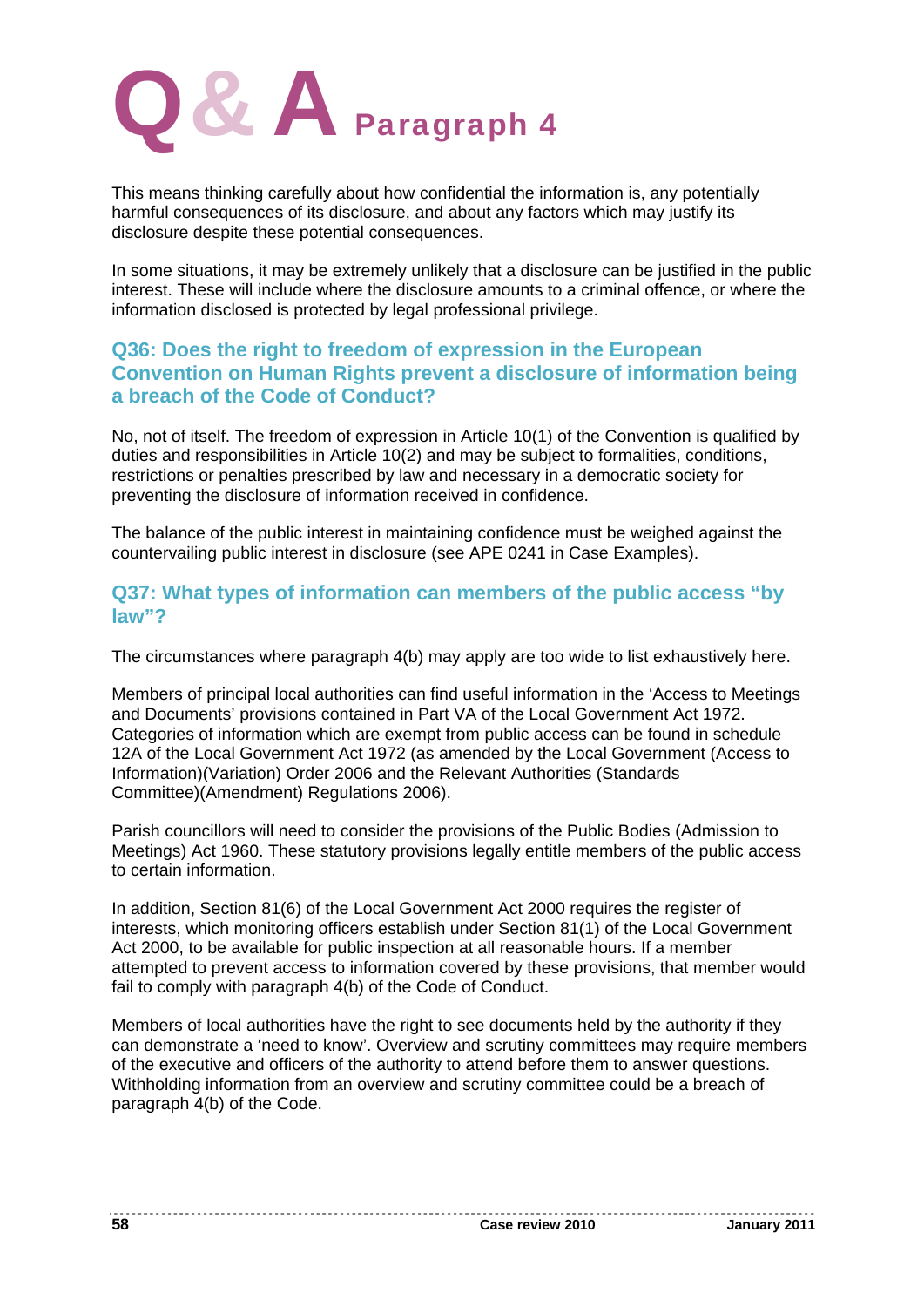

### **Q38: What is meant by preventing "access to information"?**

A member must not prevent any person from accessing information which they are entitled to by law.

This includes information under the Freedom of Information Act 2000 and the right of access to personal data under Section 7 of the Data Protection Act 1998. It includes copies of minutes, agendas, reports and other documents of their authority which they have a right to access.

To find out more about what types of information the public can access, contact the Information Commissioner's Office by visiting www.ico.gov.uk or by calling 0845 630 6060.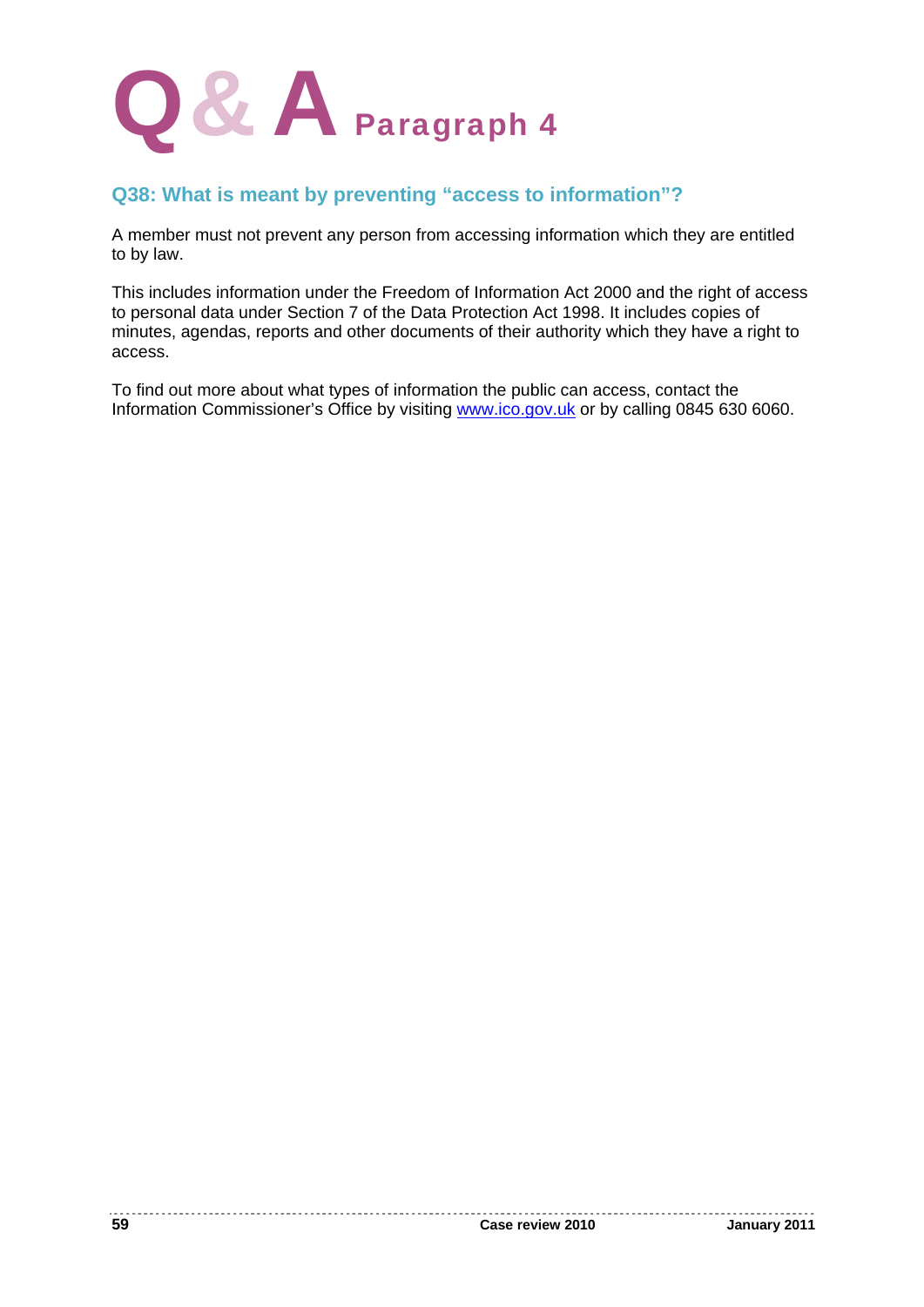### Paragraph 4

### **APE 0241**

This case example demonstrates the need to balance the right of freedom of expression with the obligation of confidence under the Code of Conduct.

A member leaked confidential documents to the press about the council's efforts to recover a substantial sum of money from the former leader of the council.

Although the case tribunal acknowledged the public interest in exposing possible inactivity on the part of the council in recovering the debt, it concluded that the overriding public interest was in recovering the money, which required the documents to remain confidential.

The disclosure of confidential documents had taken place when High Court gagging orders were in place. These orders were a proportionate restriction on the right to freedom of expression, given the ability of the former leader to move assets out of the jurisdiction of the courts. Therefore the member was in breach of the Code when he disclosed documents to the press, although in the circumstances no sanction was imposed.

### **APE 0285**

This case example is about a member's right to access the accounts of a council.

The chair of a council took steps to prevent other members gaining access to the accounts of the council. The tribunal confirmed that Section 228(3) of the Local Government Act 1972 and the common law, taken together, give a member of a council the right to inspect accounts and documents.

The right under Section 228(3) is not limited to approved accounts or to accounts in the public domain. Frustration of these statutory and common law rights by the chair of the council – by not allowing members to inspect the accounts – constituted unlawful withholding of information within the meaning of the Code.

### **Decision**

### **APE 0420**

The tribunal in considering whether or not information was confidential took into account that some information would be disclosed were a request made under the Freedom of Information Act. Such information was not considered confidential. The councillor had attended a meeting at which the voluntary redundancy of the chief executive was considered, and voted in favour of the matter being taken in exempt session. He subsequently put out a press release that included personal information about the chief executive. He argued that the Chief Executive was responsible for a significant part of the council's financial difficulties and that he should have resigned or been dismissed. The case tribunal did not consider that any of the exceptions to paragraph 4 of the Code applied. The councillor was suspended for three months.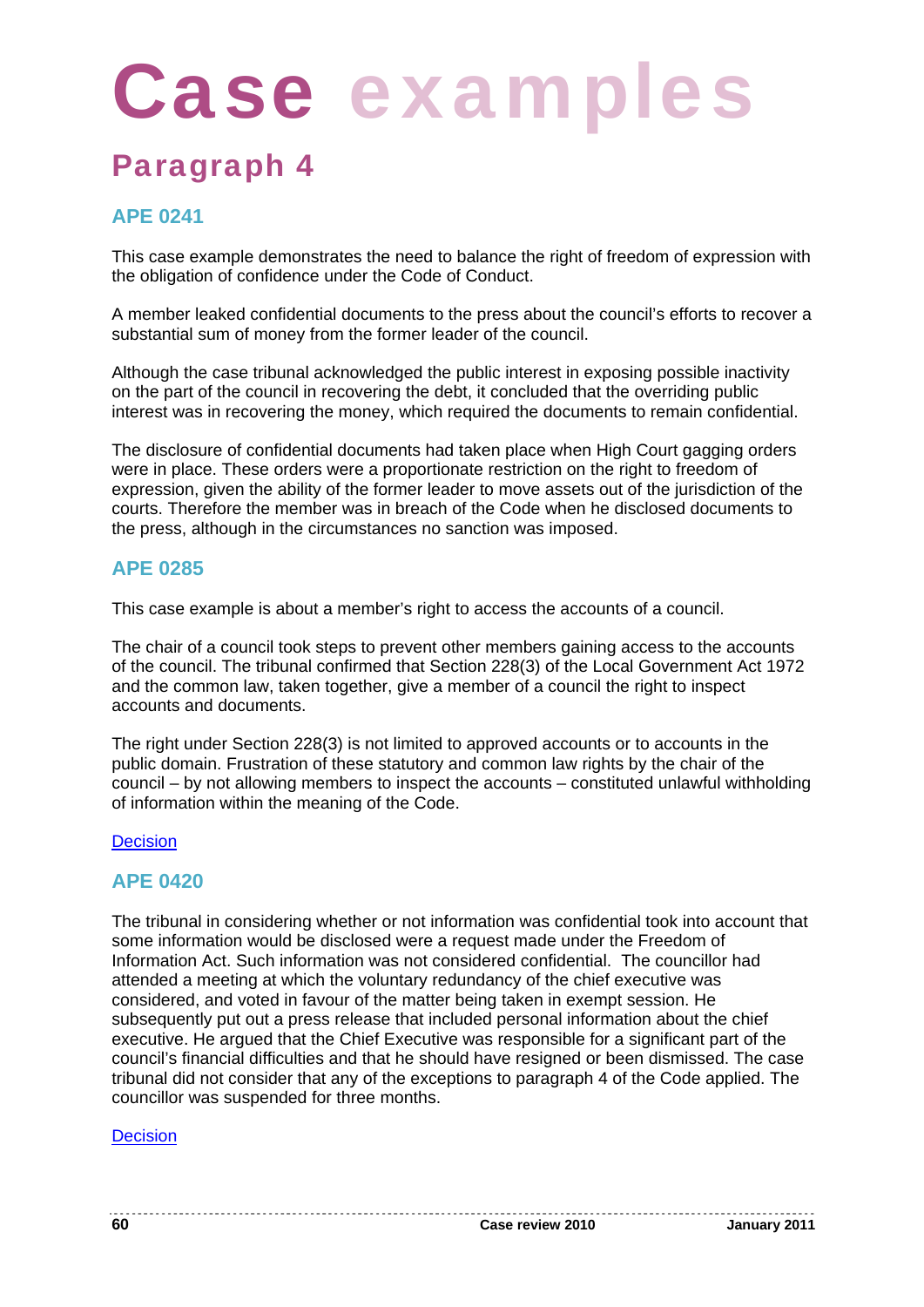### Paragraph 4

### **APE 0429-0434**

Allegations relating to the behaviour of five councillors and one former councillor, were considered. The matter related to a call by the councillors to the town clerk in the local press to co-operate with the police, concerning some cheques, which had been destroyed before being lodged in the bank. There was no evidence before the Tribunal of statements made to the press beyond what appeared in the press article. It contained no information of a confidential nature or information disclosed to members in confidence at any town council meeting. It simply recorded the fact of a report to the police. The Tribunal found that the only disclosure of anything of a confidential nature was made to the police. The Tribunal considered that this disclosure was made in accordance with their duty as a citizen to report what they considered was, potentially, serious criminal conduct to the police. The Tribunal considered that such disclosure was either required by law or alternatively reasonable, in the public interest, made in good faith and involved no conflict with the reasonable requirements of the town council. It therefore involved no breach of paragraph 4 of the Code.

### **Decision**

### **LGS/2009/0462**

This case is about disclosures to local newspapers by a councillor of information relating to proposals for the extension of a town centre supermarket. Part of the information had been sent to him accompanied by a letter from the monitoring officer reminding all members of the confidential nature of the contents. When the councillor expressed his concern that the matter was to be considered in private at the council meeting he was told by the chief executive and the monitoring officer that disclosure could prejudice the council. Despite the council having voted for the matter to be exempt, the councillor disclosed information. Also despite an undertaking given personally to the monitoring officer not to do so, he disclosed information from the minutes of a later meeting which were also exempt.

The tribunal considered the councillor's right to freedom of expression under Article 10 European Convention on Human Rights and considered the qualification imposed on that right in Article 10(2). They concluded that the public interest in maintaining confidence had to be weighed against the public interest favouring disclosure. The council itself undertook that weighing exercise when it decided that the matter should remain exempt from disclosure in two separate meetings. Having found that none of the exceptions in paragraph 4 of the Code applied, the case tribunal found that the councillor was in breach of paragraphs 4 and 5 of the Code, and suspended him for six months.

### **Decision**

### **APE 0469**

This case was about comments a councillor made to the press about a large industrial site in his ward that has lain derelict for some years and has been the subject of discussions between the property owner and the Council.

In an article appearing in two local papers a Council officer confirmed that talks were under way with the authority's planners and the owners, and was quoted as saying that it was "very early days", "We are in discussions with the owners about an outline application being drawn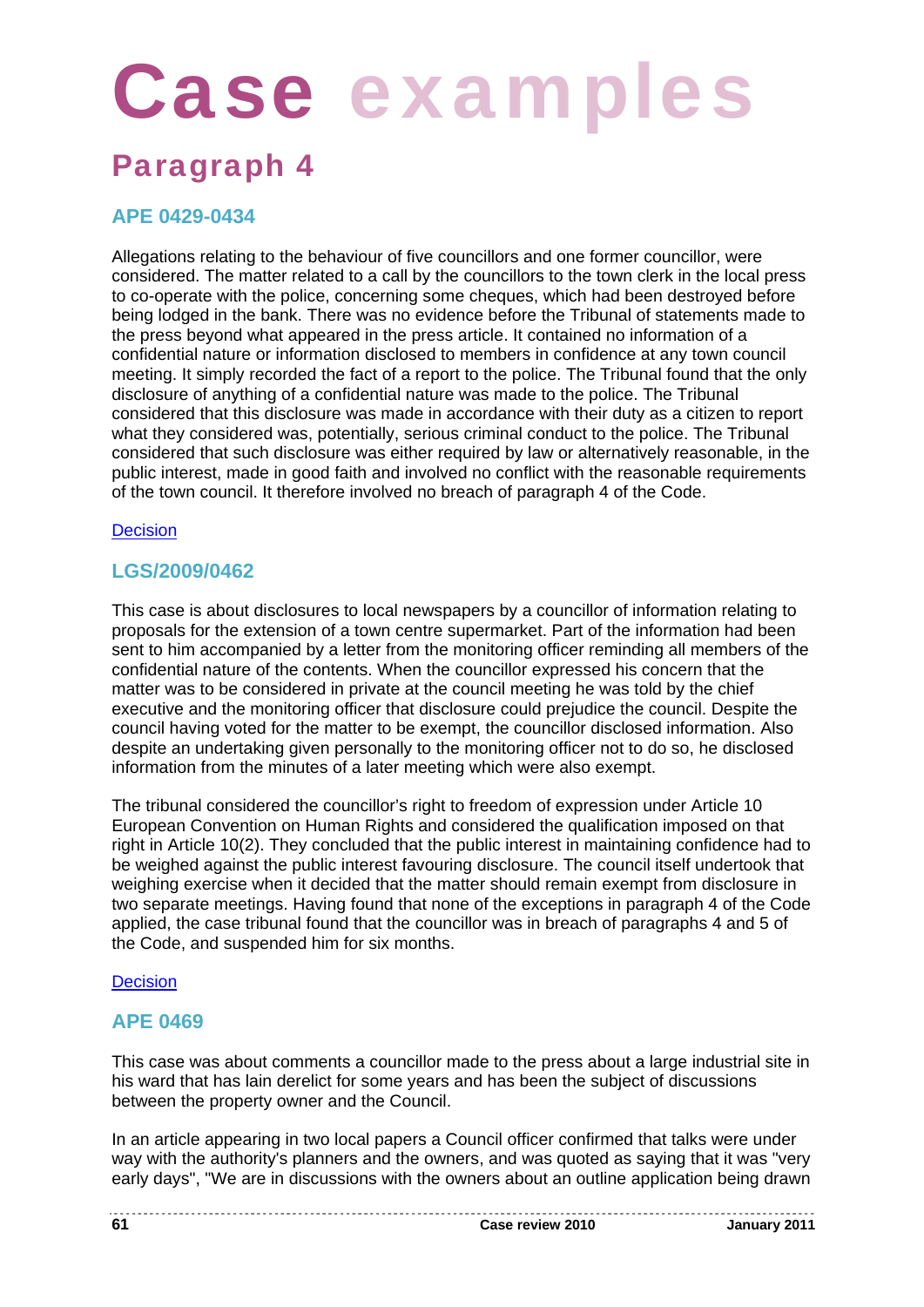### Paragraph 4

up for the site. Hopefully something can be sorted out." and "It is something people living in the area have asked us about so we have responded."

There then followed comments from two councillors. The councillor concerned told the newspaper that "We could do a compulsory purchase on the land but then we could be looking at £10m to get it, it is all about negotiation."

It was found by the Standards Committee that this amounted to a breach of paragraph 4 of the Code of Conduct.

The tribunal had to decide whether the undisputed quotation appearing in the newspapers disclosed confidential information. The report of the Investigating Officer conceded that the figures quoted were not contained in the report. The tribunal considered the words "We could do a compulsory purchase on the land " was a general statement of the statutory powers of a local authority that were well known. The statement quoted did not necessarily imply that the Council had the intention of exercising these or any other powers in respect of the site. The appeal was upheld there was no breach of the Code.

### **Decision**

### **LGS/2010/0479**

Confirmation of all or part of the contents of a story to a reporter also featured in an appeal. The formal position of the Police Authority the Metropolitan Police Force and the local constabulary was that the complainant's name should not be disclosed. The appellant as chairman of the Authority spoke to a reporter and during her conversation indirectly confirmed the identity of the complainant, not by mentioning a name but by confirming the use of the name by the reporter.

The case tribunal having decided that the information was of a confidential nature concluded that the exceptions under the code that allowed disclosure did not apply. They took the view that it was not reasonable to disclose the information given the impact of its release on the personal situation of the complainant and his family, the fact that he had retired, and the fact that the allegations against him were at the time unsubstantiated, as indeed they remained. There was no evidence of a clear public interest in releasing the information although, had the complainant continued in his former role with the force, it might have been possible to argue that the allegations cast doubt on his ability to carry out his role effectively. The tribunal concluded that the disclosure, although inadvertent, was clearly not in compliance with the reasonable requirements of the Authority, given the existence of a media policy which the member was clearly aware of and felt bound by. The Appeal tribunal upheld the decision of the Standards Committee that the councillor should undertake media training.

### **Decision**

### **LGS/2010/0514**

The appeal tribunal held that there was a breach of paragraph 4 of the Code where the councillor sent an email to a local newspaper which mentioned an accusation that he had bullied an officer of the Council. It provided details of the alleged bullying and the title of the post holder concerned. The tribunal found that the information about the officer was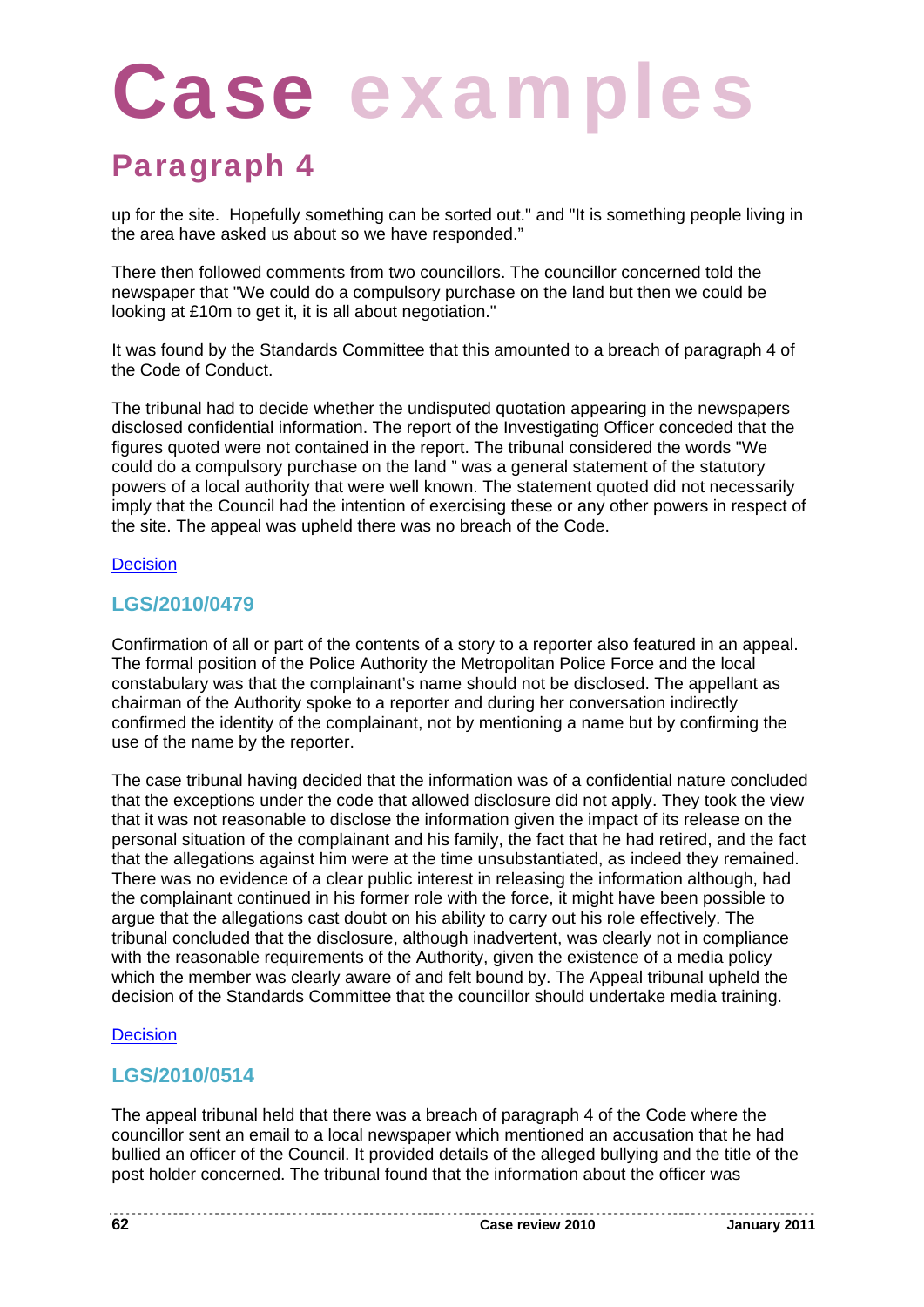## Case examples

### Paragraph 4

inherently confidential and the councillor should have been aware of that as it was an internal matter affecting a member of staff. The tribunal said that, although the name of the post holder was not provided, it is common practice for the names of local government managers to be available to the public. The information that was released was part of an internal complaint that should have been kept confidential. There appeared to be no public interest or other exception that would legitimise its release.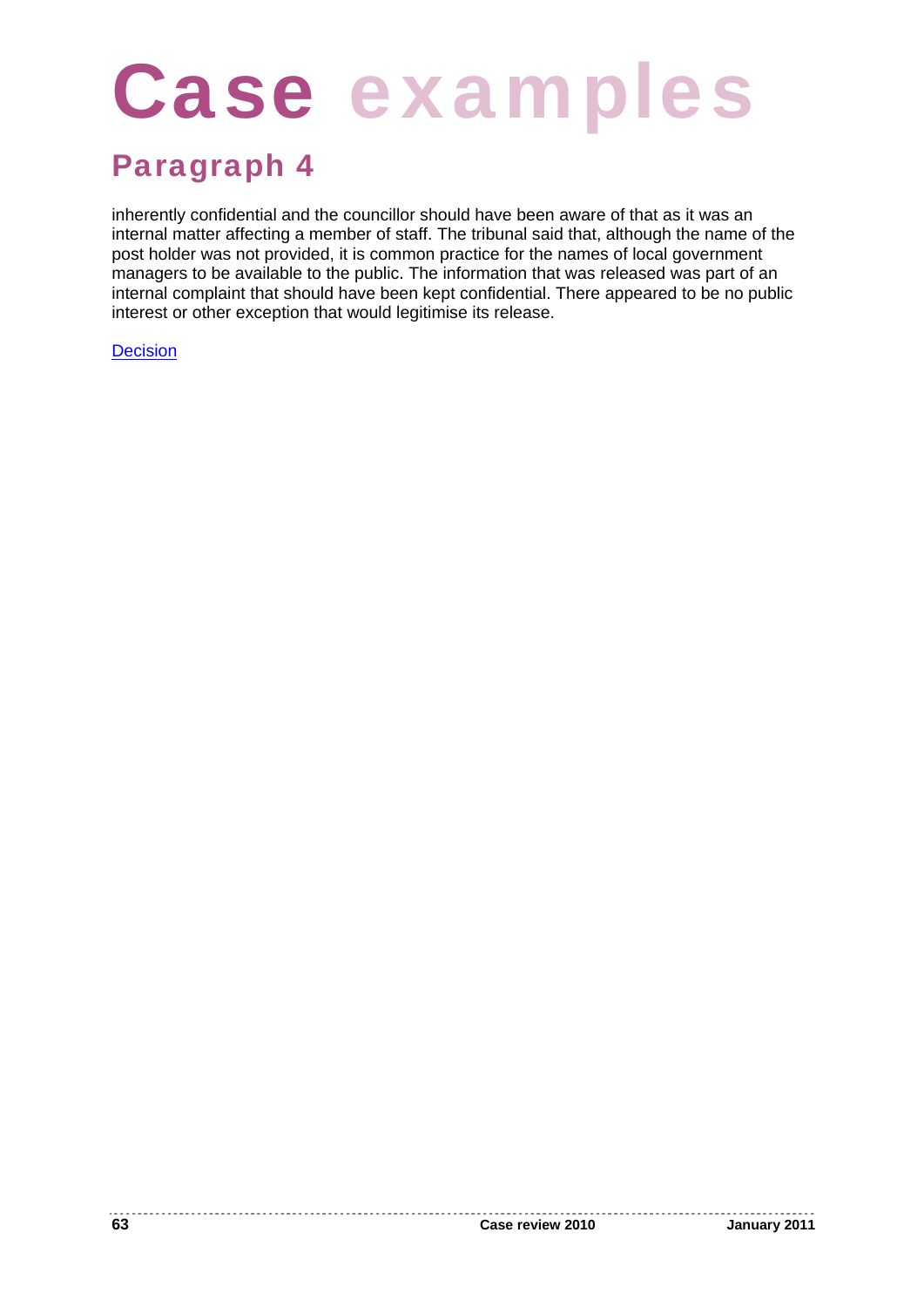## Paragraph 5

## **Disrepute**

You must not conduct yourself in a manner which could reasonably be regarded as bringing your office or authority into disrepute.

. . . . . . . . . . .

---------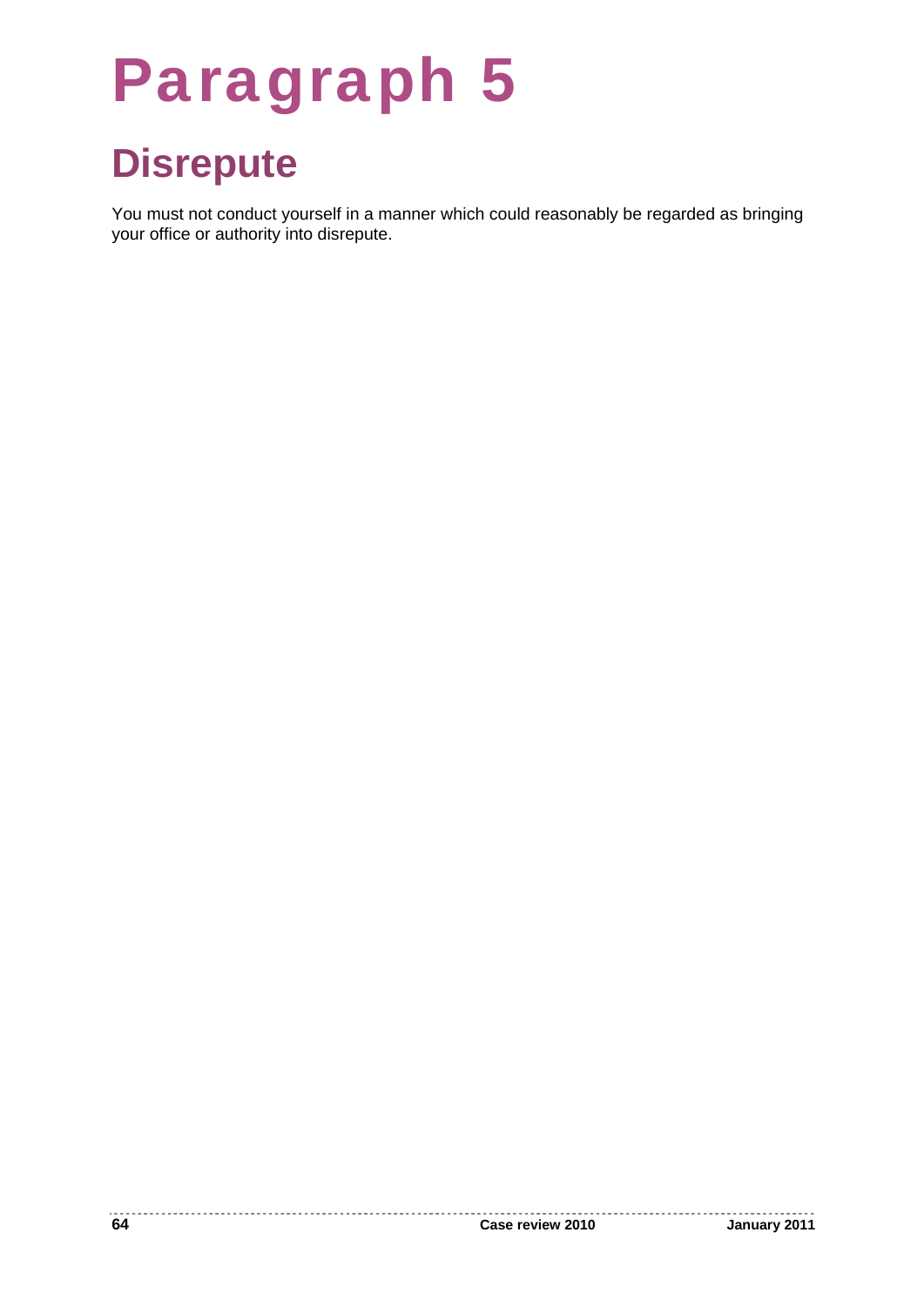

### **Q39: When does paragraph 5 apply?**

Paragraph 5 applies when members are:

- Acting in an official capacity. In other words, whenever they conduct the business of their authority or act, claim to act, or give the impression they are representing their authority. This includes a situation where they represent their authority on any other organisation including another relevant authority.
- At any other time, where that conduct constitutes a criminal offence for which they have been convicted (however, see Question 9).

Usually it will be obvious to members whether or not they are acting in an official capacity, for example discussing council business at a council meeting.

### **Q40: Are all criminal convictions covered by the Code of Conduct?**

No, not unless changes are made to Section 52 of the Local Government Act 2000 (see Q9 above). For the Code to be broken there needs to be a link between the criminal conduct which led to the conviction and the performance of a member's functions.

For example, if a councillor is convicted for housing benefit fraud, as inappropriate as this behaviour might be, it has most likely occurred in a private capacity. This is because applying for housing benefit is not part of a councillor's role.

However, if the fraud arose by a member using their role as a councillor to pressurise a housing benefit officer into granting the benefit then this would be a case where paragraph 5 might apply, if the fraud resulted in a conviction. This would be a breach of paragraph 6(a) in any event, even if there were no conviction.

As a rule of thumb, paragraph 5 will not apply if a member's conduct cannot be reasonably viewed as being connected to their role as a councillor. This is rather than as a private individual or as a member of a political party, for example. It can be particularly difficult to separate the actions of a member as a councillor and as a politician.

The following example may help. If a member is guilty of violent conduct at a political group meeting of councillors, then that behaviour is likely to be caught by the Code. The same behaviour at a local branch meeting of a political party is not likely to be. For further examples, see the case examples for this paragraph.

### **Q41: What kind of conduct is covered by 'performing functions'?**

Section 52 of the Local Government Act 2000 includes a requirement for members to be bound by the Code of Conduct when performing their functions. Members should always remember that their actions may reflect badly on the office of councillor or the authority on which they serve. Anything done in an official capacity (see definition in paragraph 2(1)) can be covered by paragraph 5 of the Code. 'Performing functions' means acting in this capacity.

The following are examples of the kind of conduct seen as performing the functions of the office. Criminal conviction for this sort of behaviour could amount to a breach of the Code.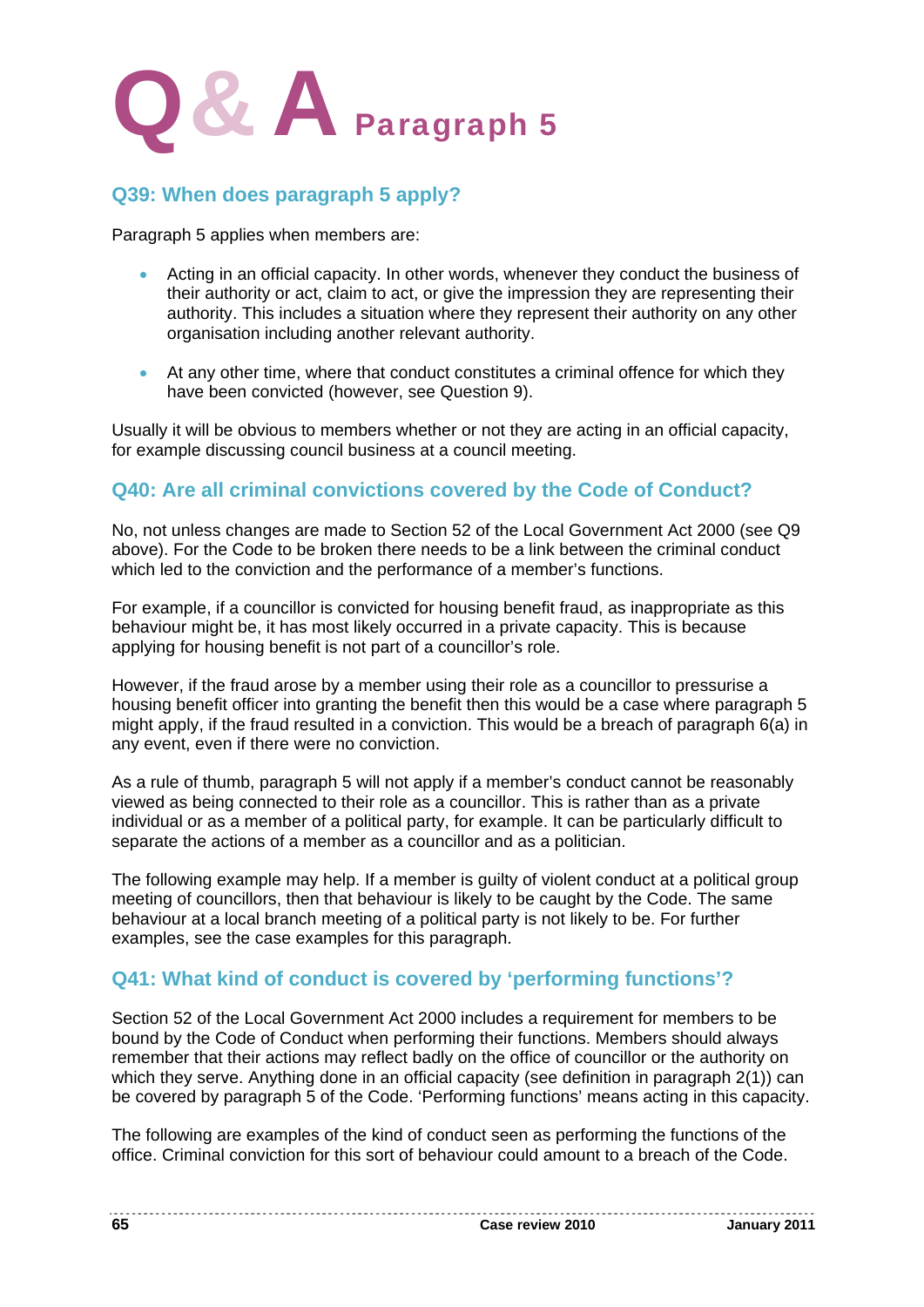

For example, a member attends a private council pre-meeting to discuss a report, which includes a proposal to buy some land for council purposes. The members are told by officers that they are being given sensitive information on a confidential basis.

Immediately after the meeting, the member contacts the owner and agrees to buy the property for the price quoted to the council. Although buying the land was not done as a councillor, the member was performing his functions when finding out the sale price and that it was for sale.

Certain activities may appear to be related to the functions of a member but are not. For example, when canvassing for re-election, a member is likely to be acting in a private capacity as a political candidate, but not as a member. This is because it is not the function of a councillor to get re-elected.

### **Q42: What distinguishes disrepute to "your office or authority" from disrepute to you as a person?**

A case tribunal or standards committee will need to be persuaded that the misconduct is sufficient to damage the reputation of the member's office or authority, as opposed simply to damaging the reputation of the individual concerned.

Certain kinds of private capacity conduct, for example drink-driving or petty theft, may damage the reputation of an individual but will rarely be capable of damaging the reputation of the office of councillor or the reputation of the authority.

Here are some of the situations that might tip the balance in favour of disrepute to the office of member or to the authority in particular cases:

- **1)** Situations where members have put their private interests above the public interest, which they are expected to promote as councillors, and therefore reduced the standing of their office. For example, councillors using their position to secure a secret personal profit.
- **2)** Similarly, situations where a member defies important and well-established rules of the authority for private gain.
- **3)** Where a member engages in conduct which directly and significantly undermines the authority's reputation as a good employer or responsible service provider. For example, they are convicted for sexual offences against children when running a private care home providing services to the council.

### **Q43: What is "disrepute"?**

In general terms, disrepute can be defined as a lack of good reputation or respectability.

In the context of the Code of Conduct, a member's behaviour in office will bring that member's office into disrepute if the conduct could reasonably be regarded as either:

- **1)** Reducing the public's confidence in that member being able to fulfil their role; or
- **2)** Adversely affecting the reputation of members generally, in being able to fulfil their role.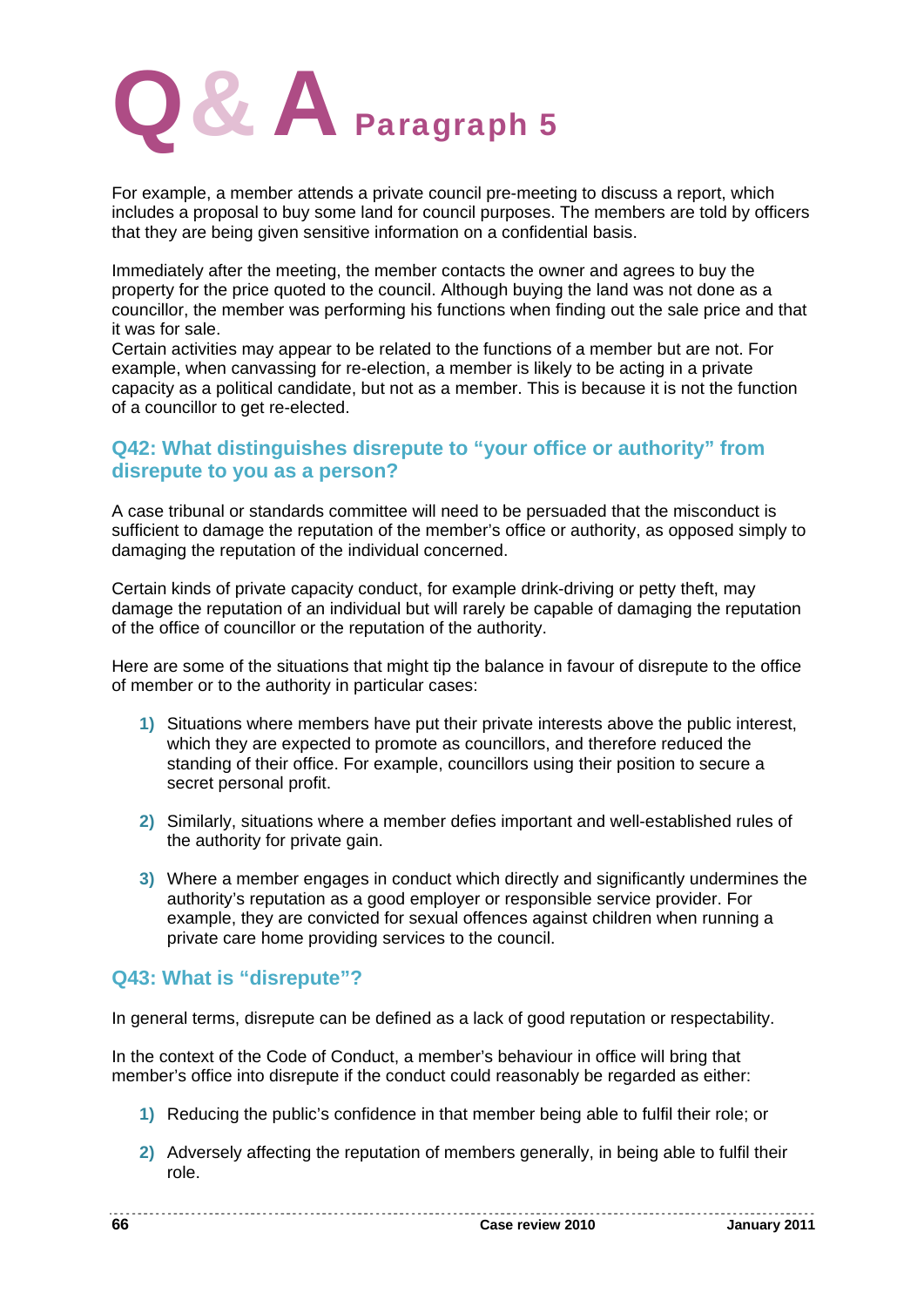

Conduct by a member which could reasonably be regarded as reducing public confidence in the authority being able to fulfil its functions and duties will bring the authority into disrepute.

Under the Code, a criminal conviction in appropriate circumstances can have the same effects (see Question 9).

### **Q44: What is the significance of the words "could reasonably be regarded"?**

An officer carrying out an investigation about someone allegedly breaking the Code of Conduct does not need to prove that a member's actions have actually diminished public confidence, or harmed the reputation of an authority, in order to show a failure to comply. The test is whether or not a member's conduct "could reasonably be regarded" as having these effects.

This test is objective and does not rely on any one individual's perception. There will often be a range of opinions that a reasonable person could have towards the conduct in question. Members will have failed to comply with the Code if their conduct "could reasonably be regarded" by an objective observer as bringing their office or authority into disrepute.

### **Q45: Does paragraph 5 solely relate to criminal conduct?**

No. It is quite possible, for instance, that activity which brings the honesty and integrity of a member into question will not constitute any criminal offence.

However, it would still be reasonable to regard such behaviour as bringing the member's authority into disrepute.

Dishonesty in relation to official duties will clearly be a cause of particular concern.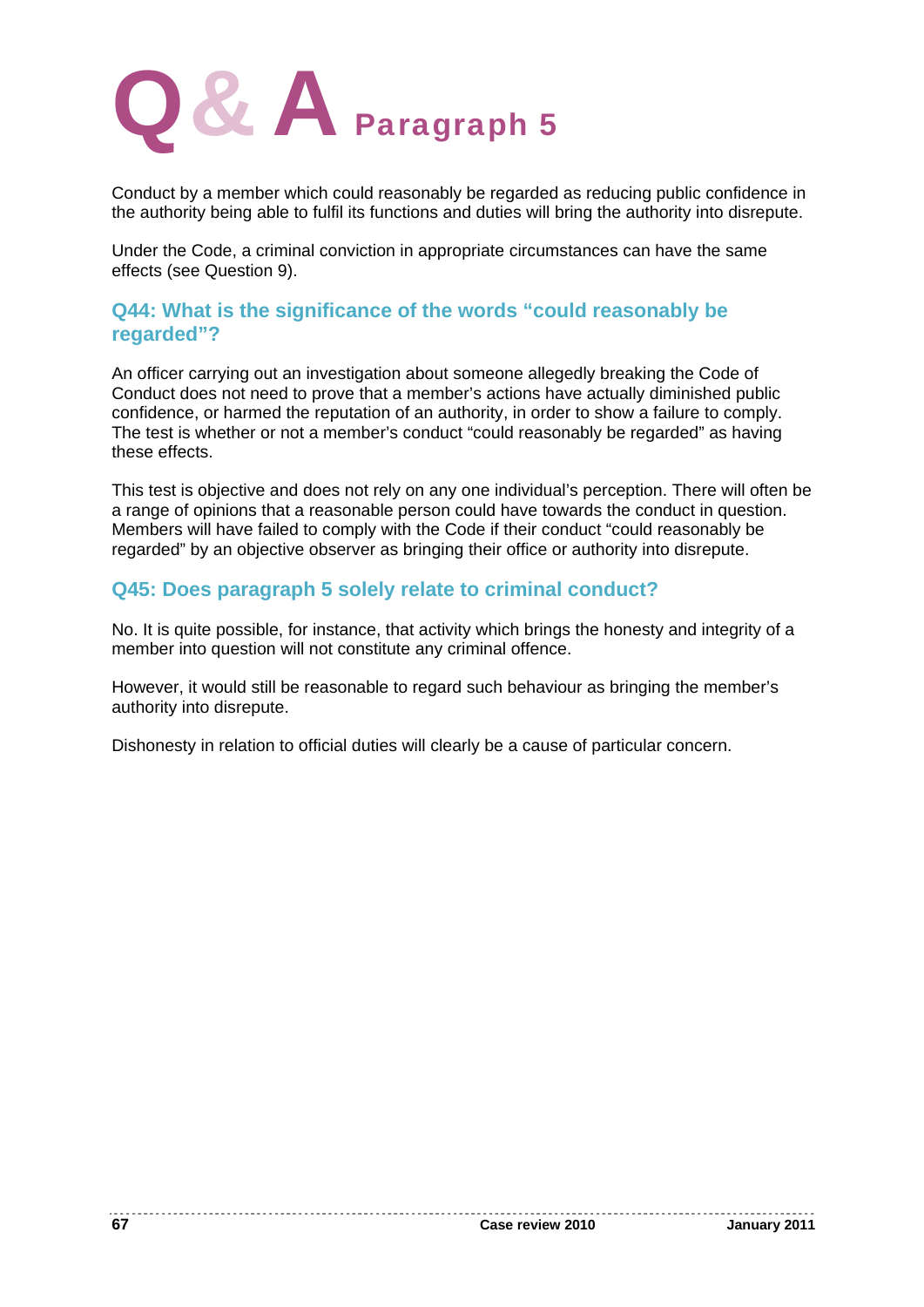# Case examples

### Paragraph 5

### **APE 0169**

A councillor used council notepaper in an attempt to avoid parking penalties incurred by his son. He also dishonestly attempted to renew a parking permit for disabled drivers. He was convicted of attempting, by deception, to evade the parking penalties dishonestly. He was found to have brought his office and authority into disrepute and was disqualified from office for one year.

### **Decision**

### **APE 0308**

A member and others rented allotment plots from an association which was planning to repossess them. The member was chairman of a local partnership, which offered grants of up to £5,000 to community regeneration projects. He suggested in a letter that he might be able to obtain funding for the association if the decision to repossess the allotments was reconsidered.

The case tribunal considered that the letter was an offer from the member to influence and secure a grant for the association in return for the withdrawal of proceedings against him and the others. It also considered that the letter abused his position of trust as a member and deliberately sought his own personal gain. It therefore brought his office into disrepute. The case tribunal decided to disqualify the member for one year.

**Decision** 

### **APE 0383**

This case was under the 2001 Code. A councillor was given information in a private briefing to councillors about the council's proposals to buy land and relocate its offices to another town. The information was made public swiftly after this. The councillor did not agree with the proposals and secretly bought the land. The tribunal found that, together with the lack of openness, these actions diminished public confidence in his ability to discharge his office as a councillor and, therefore, he had brought his office or authority into disrepute. He was disqualified from office for six months.

### **Decision**

### **APE 0387**

Again this case was under the 2001 Code. A councillor had issued threats to another member immediately before a planning decision was taken. The threats concerned the deselection of the councillor if he did not vote in a particular way and were coupled with offensive language. These threats were overheard. The tribunal did not find these threats improper in the context of political life, and accepted that future political careers could be affected by the way a member voted. However, the tribunal found that the comments were disreputable. He was suspended from office for one month.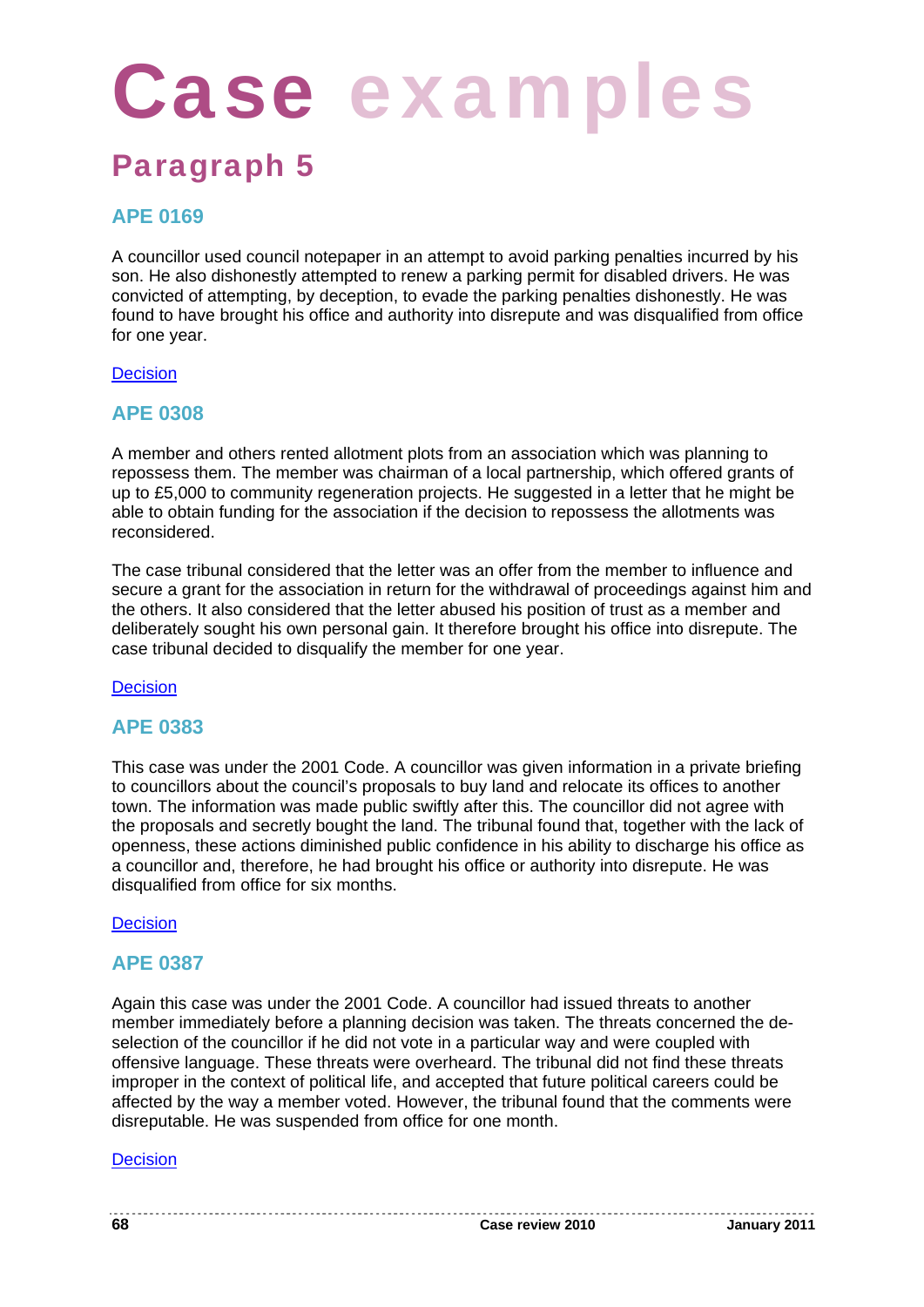### Paragraph 5

### **APE 0389**

A councillor accessed and downloaded inappropriate material on the internet using a computer provided by the council. He was convicted for doing so. Even though that activity may be perceived as private in nature, it constituted behaviour which brought his office into disrepute as he had used the council's equipment. He was disqualified from office for five years.

### **Decision**

### **APE 0424**

A councillor was found to have breached numerous paragraphs of the authority's Code due to his role as employee, sole director and owner of a company that organised and ran a music festival for which it planned to enter into a land licence agreement with the council of which he was a member. At a full council meeting, members voted on a motion to consider the music festival and the councillor failed to declare a personal and prejudicial interest in the matter and did not withdraw from the chamber before the vote was taken. As an experienced councillor the Tribunal considered that his conduct had also brought discredit to his office and lowered the esteem of the council in the mind of a reasonable member of the public. Therefore the councillor had brought his office and authority into disrepute. He was disqualified for two years (reduced on appeal to the High Court to suspension from office for two months).

**Decision** 

### **APE 0425**

A councillor made a throwaway, non-malicious remark about the majority group of the council being corrupt. However, he made the comment at a public meeting and by doing so without justification he brought his own office and the authority into disrepute. No sanction was imposed.

### **Decision**

### **APE 0439**

At an extraordinary council meeting, a debate took place about a boundary review which concluded with a vote. One of the councillors, although logged in to his electronic voting unit, was not present for the debate or the vote. Another councillor voted on both her own voting unit, and the one belonging to the councillor that had left the room. The Tribunal found that, by voting twice on the same motion and by using another member's vote without his permission, the councillor concerned had undermined the integrity of the whole voting process at the council. This would reduce public trust in the councillor's integrity and her ability to exercise good judgment. Further, it would have a negative impact on the public's confidence in the decisions of the authority itself and would seriously harm the reputation of the council. She was disqualified from office for one year.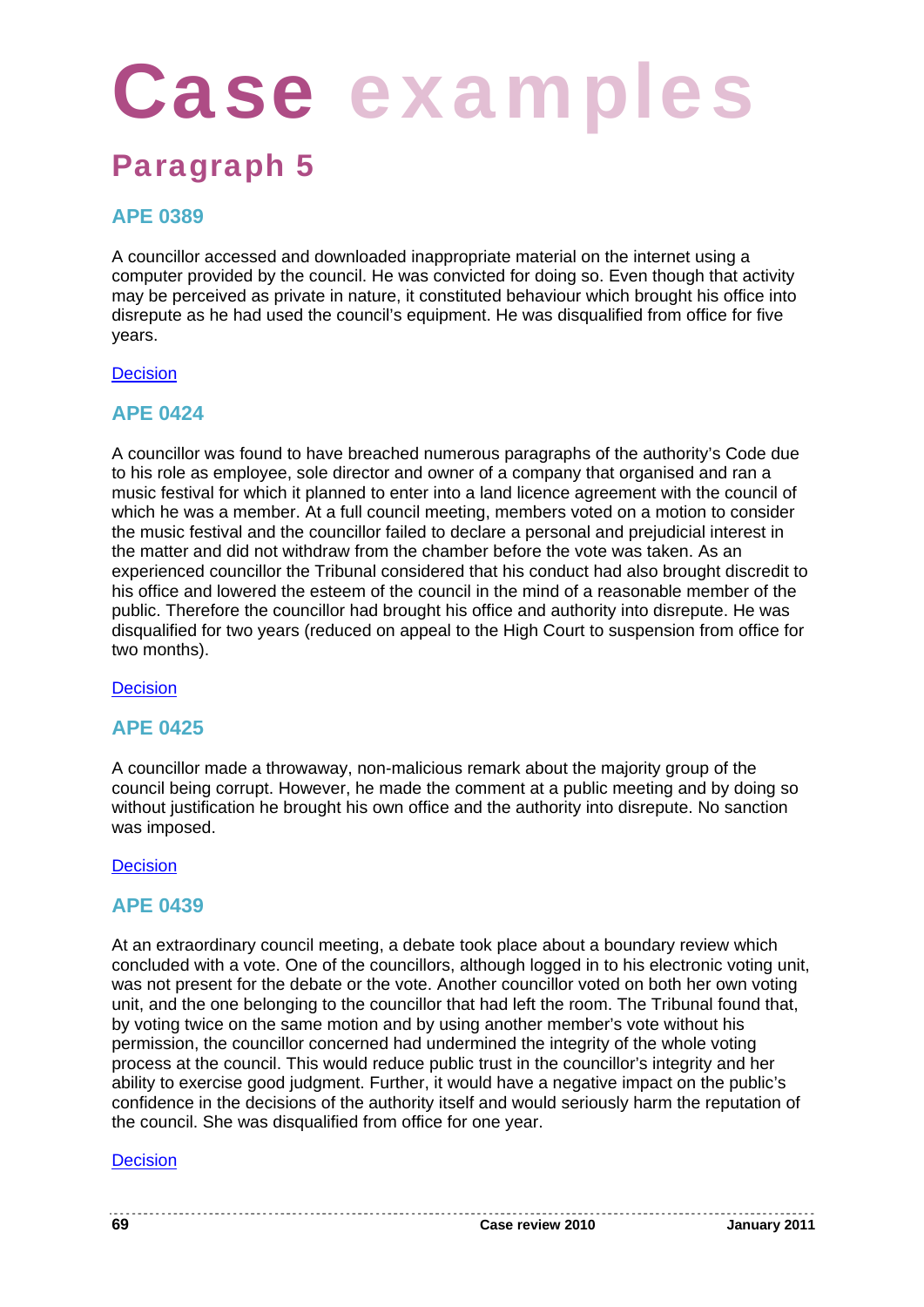### Paragraph 5

### **APE 0465/0466 & APE 0467/0468**

Both councillors were found to have acted disreputably towards the parish clerk in what the Tribunal described as a pre-determined, inappropriate and consistent pattern of public criticism. This involved regular criticism of the agendas and minutes of meetings, as well as of the clerk herself. The tribunal found that it was a jointly agreed strategy between the two councillors and that it brought both the office of councillor and the authority into disrepute  $$ by seriously lessening public confidence in the councillors' office and the council as an employer of the clerk. One of the councillors was much more actively critical of the clerk's abilities in public than the other but each was suspended from office for three months.

On appeal to the Upper Tribunal the less actively critical member (APE0465/0466) was found not to have breached the code. On the facts the Upper Tribunal was not persuaded that the two members had been involved in a joint enterprise concerning the matters that constituted a breach of the code by the more actively critical member.

Decision APE 0465/0466 & Decision APE 0467/0468

**Link to Upper Tribunal case** 

### **APE 0474**

The councillor, as Lord Mayor of the council, hosted an event which was ceremonial and a fund raiser for the Lord Mayor's charities. During the evening, he had a conversation with a woman attending the event, some of which was of a sexually explicit nature. The Tribunal found that this conversation was highly embarrassing, offensive and disreputable. The Mayor's conduct was found to have brought his office and the authority into disrepute. He was given a 3 month suspension from office and required to provide a written apology.

### **Decision**

### **LGS/2009/0478**

A councillor publicly alleged that a local police officer was under investigation for misconduct/corruption. The Tribunal found that this was based on a clear misinterpretation of the information he had received upon making a complaint to the Independent Police Complaints Commission about that officer. This was a highly misleading statement which the councillor refused to retract even upon receipt of a letter from the Chief Inspector which denied it to be the case. The tribunal considered that making such an allegation against a police officer, without any justification, and considering the potential damage to that officer's reputation and career prospects, was highly disreputable. For this and other breaches the sanction was 6 months suspension from office.

### **Decision**

### **LGS/2010/0521**

A district councillor produced a leaflet prior to elections which were to be held for the county council. It was "to inform the residents of current issues at both Brentwood Borough and Essex County Councils."

**70 Case review 2010 January 2011**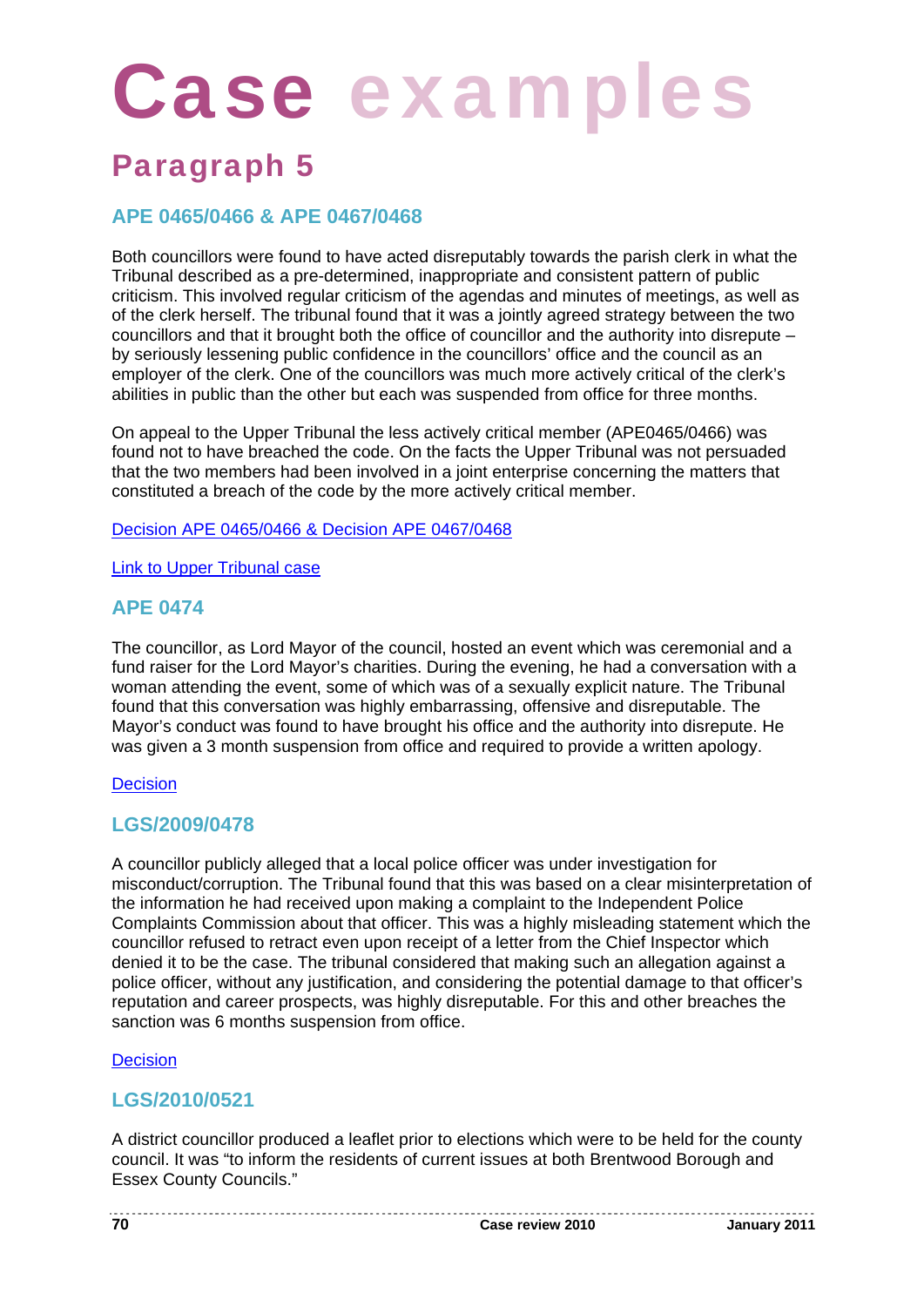### Paragraph 5

The front page of the leaflet contained the following passage,

*'The Council Offices are looking more and more like the Marie Celeste – empty Planning Department, empty Highways Department, empty Finance Department, empty Chief Executives office – where will it end! Those rooms were full and bustling with activity on our residents behalf when the Lib Dems ran the Council, and we still successfully balanced our annual budget.'*

On the reverse page of the leaflet, it said,

*'FIVE QUESTIONS TO ASK YOUR TORY CANDIDATE (IF YOU SEE THEM)*

*…5. Why are the Tories dismembering Brentwood Borough Council piece by piece, i.e. no Chief Executive, no Planning Department, no Finance Department and no Highways Department?'*

The Investigating Officer formed a view that the leaflet 'could reasonably be regarded as reducing public confidence in the district council being able to fulfil its functions and duties and therefore brought the authority into disrepute.' Subsequently, at a hearing panel the councillor was found to have brought the authority into disrepute.

The tribunal found that the councillor had produced the leaflet to further his candidacy for election to the county council. They decided that it is not within the role of a councillor from one authority to campaign for election to another. They also found that the panel appeared not to have properly understood the burden of proof applicable in the case, it had not given any reason for deciding that a suspension was the appropriate sanction and it did not appear to have had regard to Article 10 of the Convention on Human Rights in reaching its decision.

The tribunal found that there had been no attempt to justify an interference with the councillor's right to say what he did in the leaflet. It appeared that the issue was a matter of political party interest and debate. It was appropriate for such issues to be canvassed in the electoral process. There was no evidence that his right to raise the issue was outweighed by any public interest. It was open to those holding opposing views to express them in the same way. The tribunal found that he did not breach the Code of Conduct.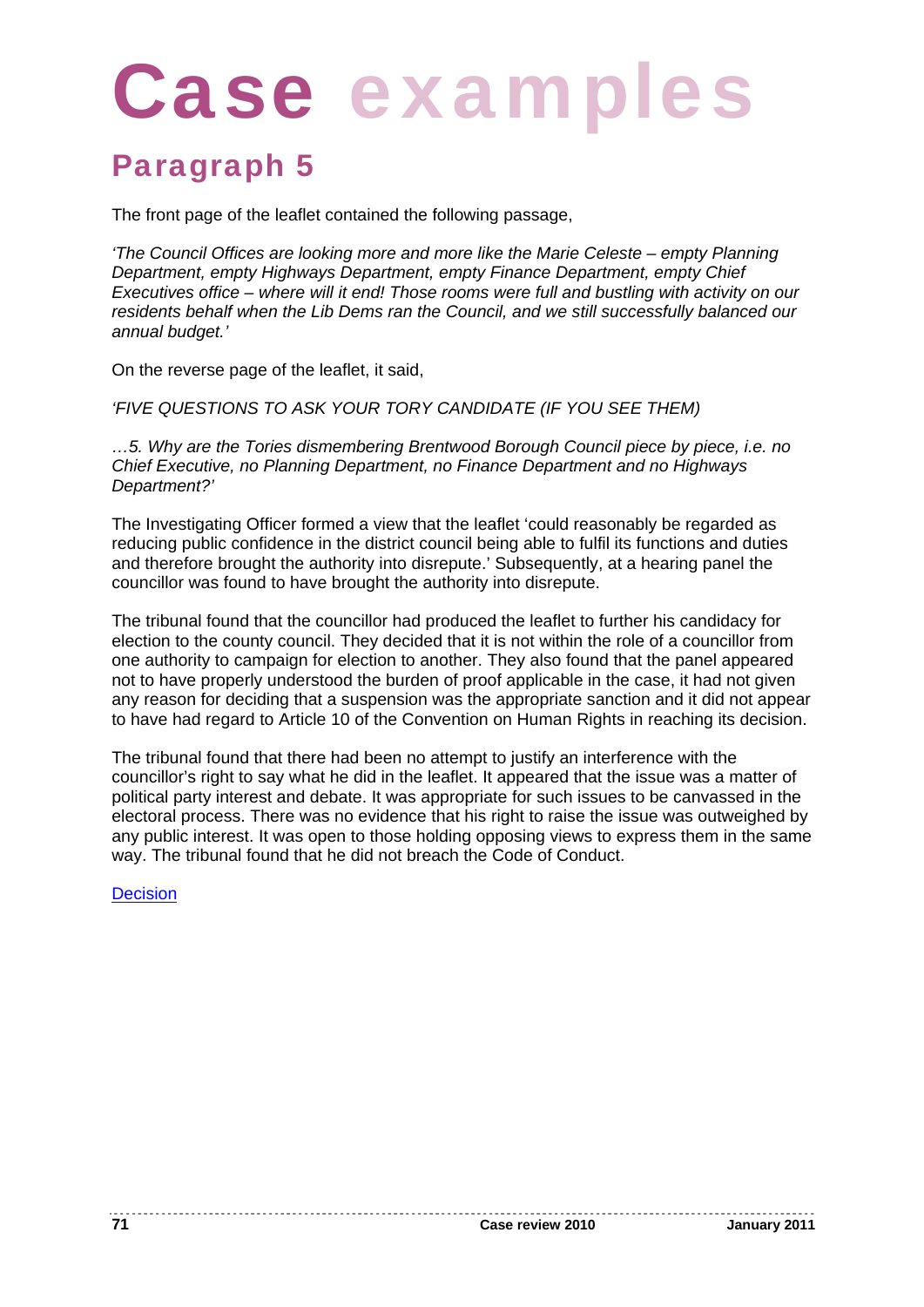## Paragraph 6

## **Misuse of position or resources**

You:

- **a)** must not use or attempt to use your position as a member improperly to confer on or secure for yourself or any other person, an advantage or a disadvantage; and
- **b)** must, when using or authorising the use by others of the resources of your authority:
	- **i)** act in accordance with your authority's reasonable requirements;
	- **ii)** ensure that such resources are not used improperly for political purposes (including party political purposes); and
- **c)** must have regard to any applicable Local Authority Code of Publicity made under the Local Government Act 1986.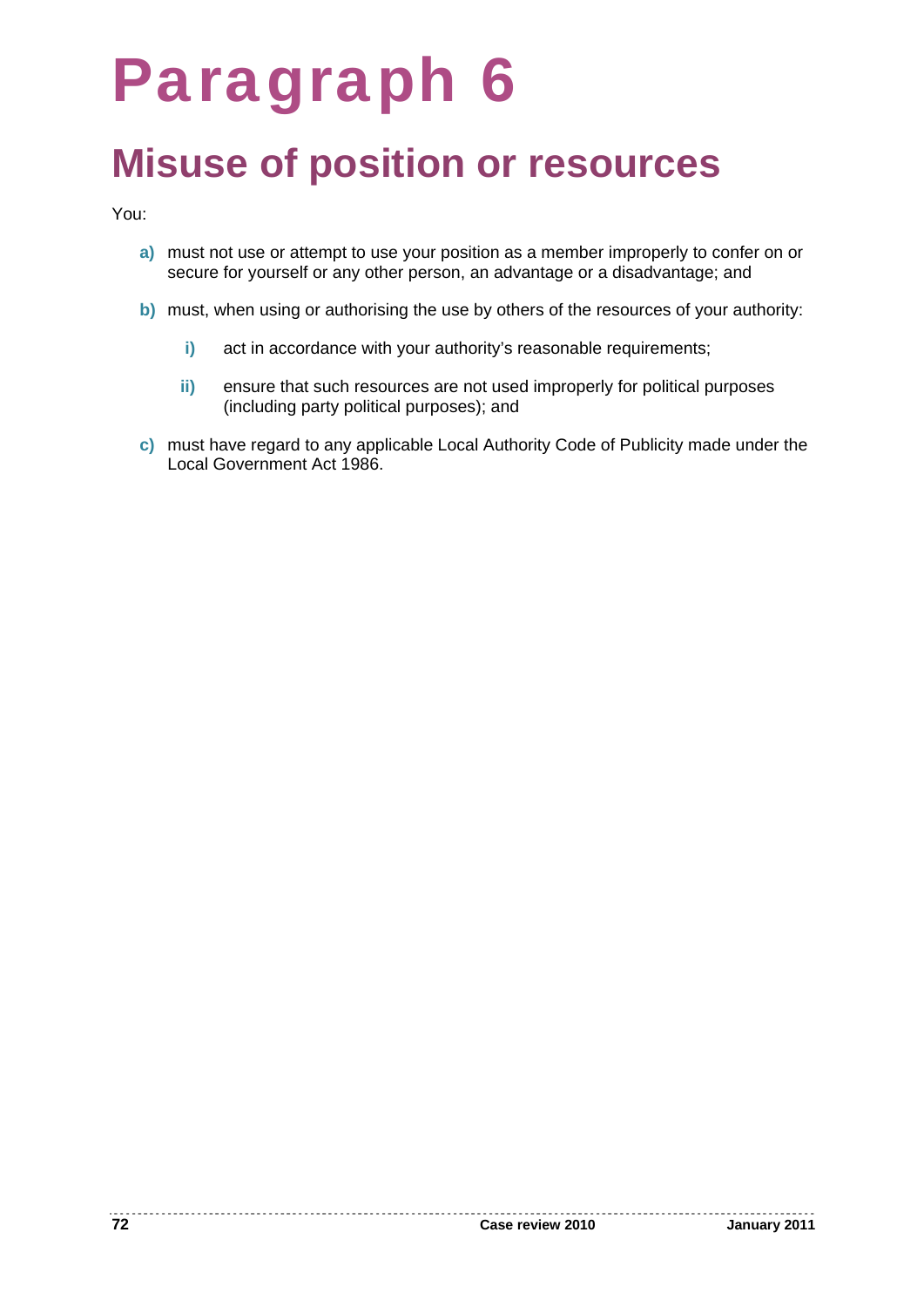

#### **Q46: What kinds of attempts to secure advantages or disadvantages would be improper?**

There are circumstances where it will be proper for a member to seek to confer an advantage or disadvantage and other circumstances where it will not.

For example, there can be no objection to members voicing their opposition to the closure of a local public library. This conduct is clearly intended to secure an advantage for the users of the library. What is crucial is that members' attempts to secure this advantage are clearly part and parcel of their duties as a local representative. Therefore, these activities are not improper.

The term 'improperly' is not defined in the Code of Conduct. This ensures that the scope of the provision is not unnecessarily limited. The underlying principle is that members are elected or appointed to public office to serve the public interest.

A member's conduct would be improper if they were to use their public position to further private interests of themselves or associates, or to settle old scores with enemies, to the detriment of the public interest. Any conduct that unfairly uses a member's public position to promote private interests over the public interest will be improper.

#### **Q47: What if the attempt to confer an advantage or disadvantage fails?**

The wording of the Code of Conduct makes it clear that paragraph 6(a) covers failed attempts as well as situations where an advantage or disadvantage has actually been achieved.

#### **Q48: When does paragraph 6(a) apply?**

It applies when members are:

- Acting in an official capacity.
- At any other time, where that conduct constitutes a criminal offence for which they have been convicted (but see Question 9 and Question 40).

Paragraph 6(a) applies to a member's conduct when acting in an official capacity.

It also includes when a member acts, claims to act or gives the impression that they are acting as a representative of their authority.

It is never acceptable for members to use their public position or seek to use that position to further purely private interests.

If amendments to Sections 49-52 of the Local Government Act 2000 are made by Parliament, paragraph 6(a) will also have effect at any time when the conduct constitutes a criminal offence for which a councillor has been convicted.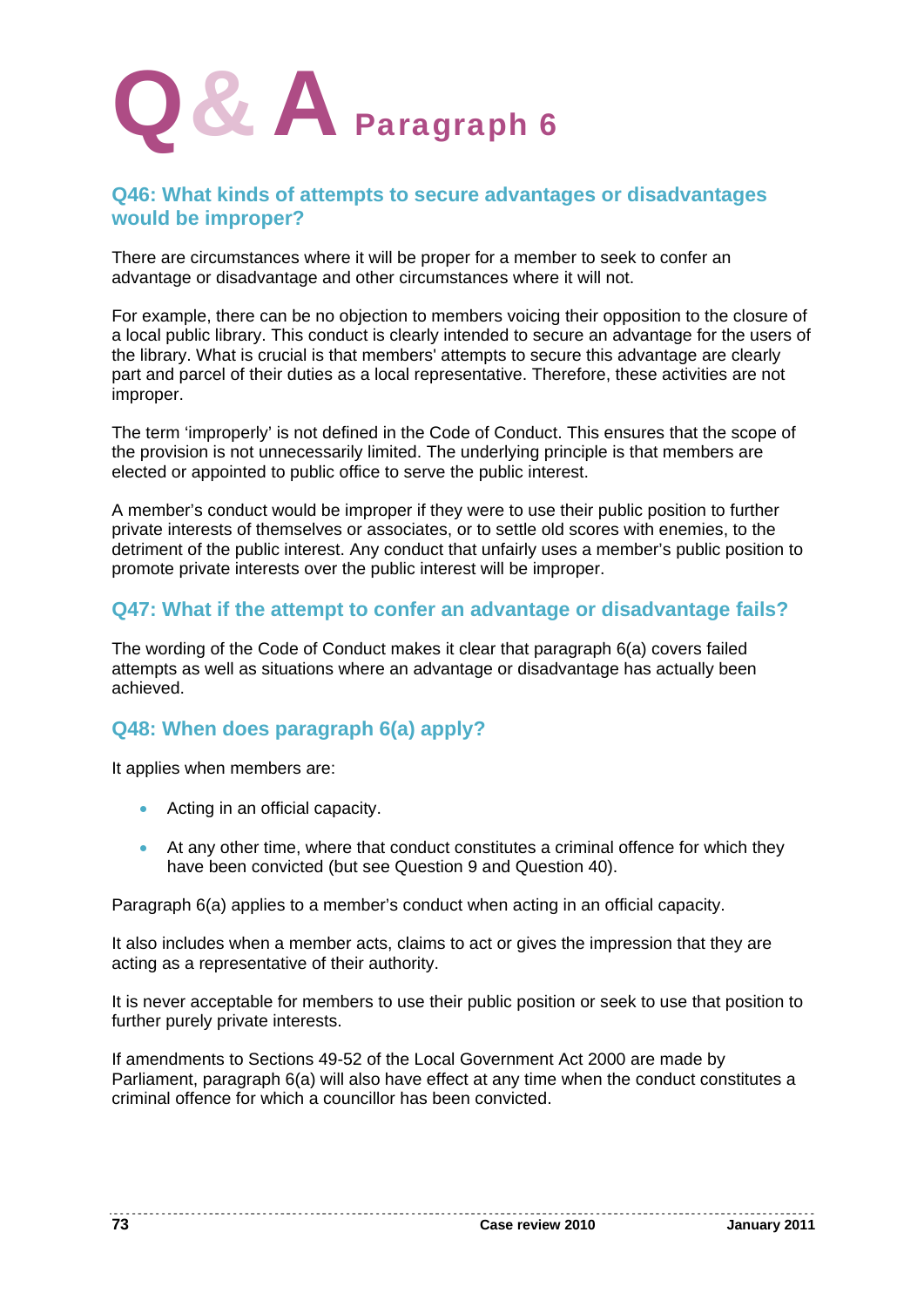

#### **Q49: What are the "resources of your authority"?**

The resources of the authority include services and facilities as well as the financial resources of the authority.

Resources could include any land or premises, equipment, computers, and materials. The time, skills and assistance of anybody employed by the authority, or working on its behalf, are also resources, as is information held by the authority which it has not published.

#### **Q50: How will members know what the authority's reasonable requirements for the use of resources are?**

Standards for England strongly recommends that local authorities have protocols dealing with the use of authority resources. These protocols should be comprehensive and cover the following topics:

- use of authority premises
- member-officer relationships
- information technology, for example computer equipment and the use of associated software, including the use of such equipment at home
- $\bullet$  telephone and fax
- photocopying
- use of stationery and headed notepaper
- postage
- use of authority transport
- allowances and expenses

The key principle underlying all such protocols should be that public office and public resources should not be used to further purely private or party political purposes.

It is worth noting that where a member authorises someone such as a family member to use the authority's resources, the member must check whether the authority's rules allow this.

Where a member misuses council computer equipment to download inappropriate material a breach of this paragraph will often occur since most protocols for the use of council IT equipment contain a prohibition on viewing and downloading such material. However, most cases of this nature also include potential breaches of paragraph 5. (see APE 0389 in the case examples at paragraph 5 and LGS/2010/0493).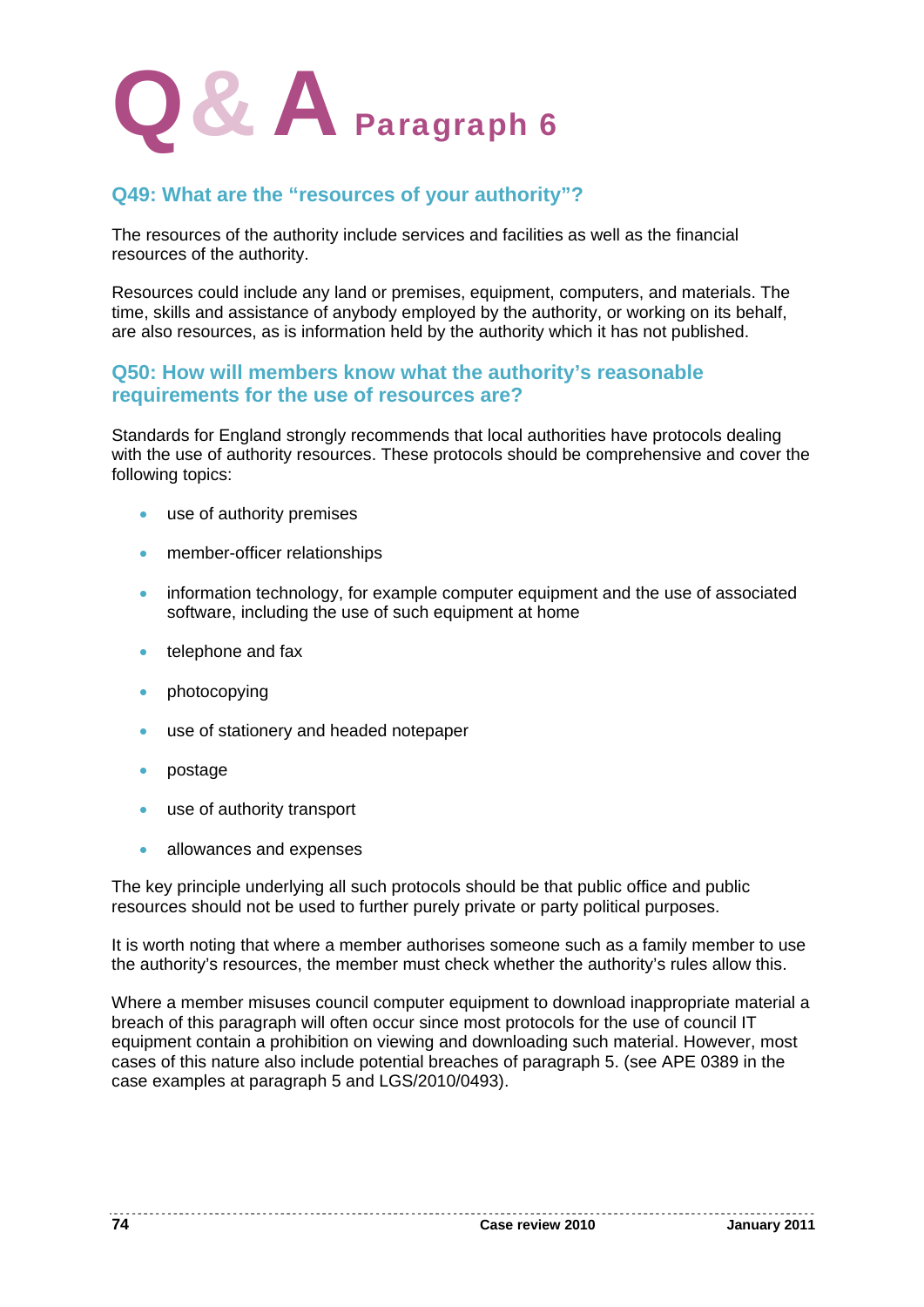

#### **Q51: What constitutes using resources "improperly for political purposes"?**

Paragraph 6(b)(ii) acknowledges that party politics has a proper role to play, both in the conduct of authority business and in the way that members carry out their duties.

There will be times when it is acceptable for political groups to use the resources of the authority, for example, to hold meetings in authority premises. Often it is impractical to separate a member's political campaigning from carrying out their duties as an elected ward member, such as when they hold surgeries or deal with correspondence from constituents.

However, members and monitoring officers will need to exercise considerable vigilance to ensure that this provision is not abused. They must ensure that there is a sufficient connection between the use of resources and the business of the authority. Only improper use of resources for party political purposes will be a breach of the Code of Conduct.

Paragraph 6(b)(ii) of the Code complements Section 2 of the Local Government Act 1986, which prevents the publication of material "designed to affect public support for a political party".

This sub-paragraph goes considerably further than Section 2 of the Local Government Act 1986 and the Code of Recommended Practice on Publicity. It covers not only the publication of campaigning material but also any other activity that is intended to promote purely party political interests.

Members must have regard to any applicable local authority code of publicity made under the powers contained in Section 4 of the Local Government Act 1986. Publicity is defined as "any communication, in whatever form, addressed to the public at large or to a section of the public". It will cover meetings and websites as well as printed and other written material.

On the 29th September 2010 the Government published its consultation document about a revised Code of Recommended Practice on Publicity. The closing date for comments is the 10th November 2010

The context in which a member acts will obviously be important in relation to paragraphs 6(b)(ii) and 6(b)(iii). Members should be particularly scrupulous about the use of authority resources when elections are pending, particularly those resources relating to publicity. When using their council's resources in these circumstances, they should not appear to be seeking to influence public opinion in favour of them, their party colleagues or their party.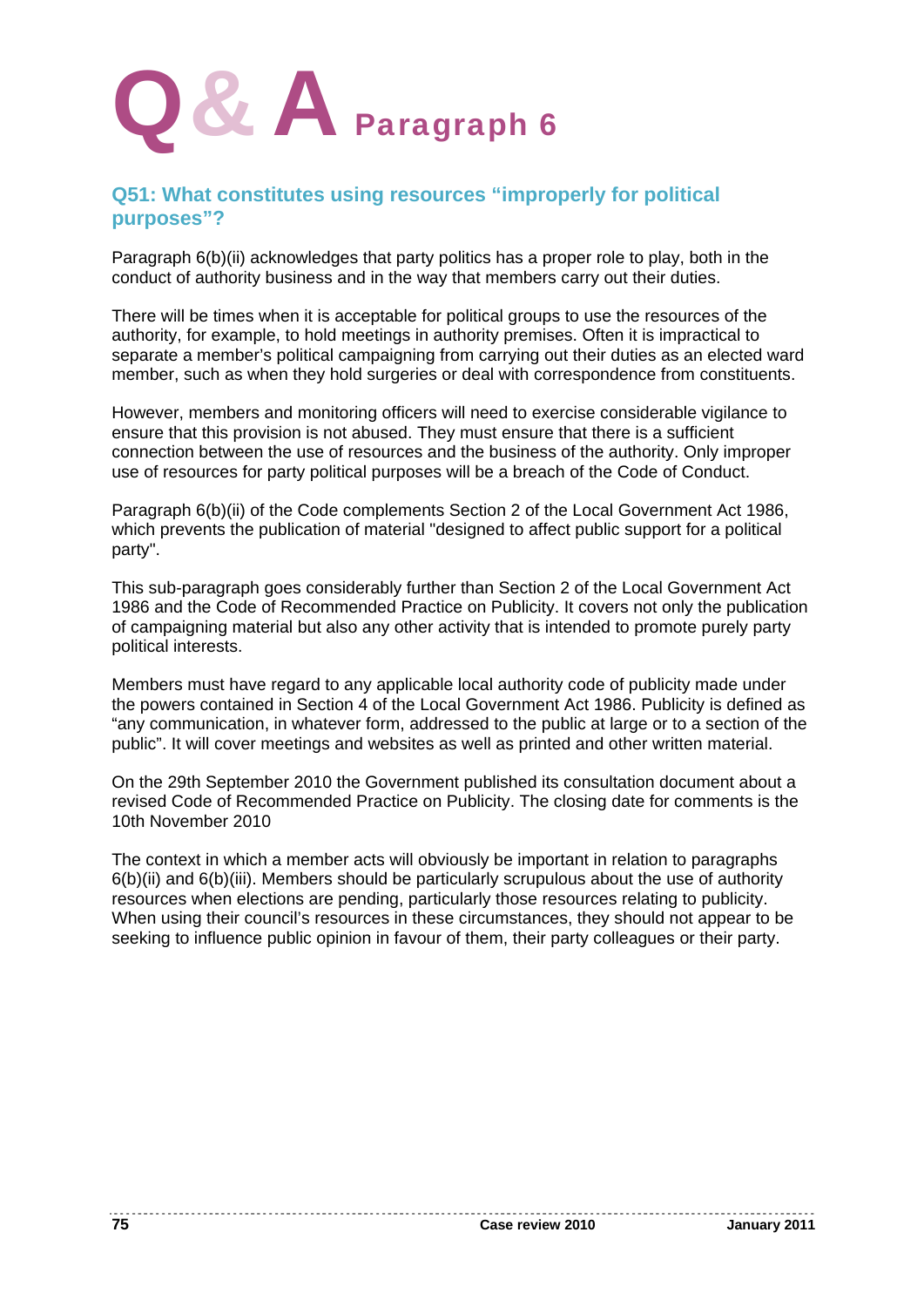# Case examp

### Paragraph 6

#### **APE 0151**

This example is about a member seeking to confer an advantage for himself and for an organisation of which he was the chair.

A meeting concerned the council's decision to rent out a playing field to a football club. The member spoke on the matter despite the fact that he was the chairman of a different club, which also intended to use the playing field. The member failed to withdraw from a meeting despite his prejudicial interest.

He also tried to use his position as a member improperly to secure an advantage for his football club. He wrote to the monitoring officer as a councillor objecting to an agreement to keep the football club off the field. He later took out an injunction against the management committee responsible for the field, using his status as a councillor. This was despite the fact that other councillors had warned him that he did not have their support or the support of the council for the action.

He also phoned the parish clerk to complain about a telegraph pole erected outside his property, and said that he would use her name in an injunction against the person responsible if the clerk did not call him back by the end of the day.

Finally, he failed to register an interest in his home in the area of the parish. The case tribunal decided that the member improperly used his position to confer an advantage on the football club, in relation to the field, and on himself, in relation to the telegraph pole erected near his home.

The member was disqualified from office for three years.

#### **Decision**

#### **APE 0228**

This case example is about a member seeking to confer an advantage on a number of businesses including his own.

A member, in the week before a meeting to discuss car parking charges, contacted three officers connected to the matter in an attempt to influence the decision.

It was alleged that the member had a personal and prejudicial interest in the matter because he was a director of a company that owned a restaurant in the town centre, and that his customers would be adversely affected by the proposed charges. In addition, it was alleged that the member's wife was also a director of the company and was president of the local chamber of commerce.

The case tribunal decided that he had improperly sought to confer an advantage for town centre businesses, which included his own, and had therefore failed to comply with the Code of Conduct. The case tribunal decided to disqualify him for nine months.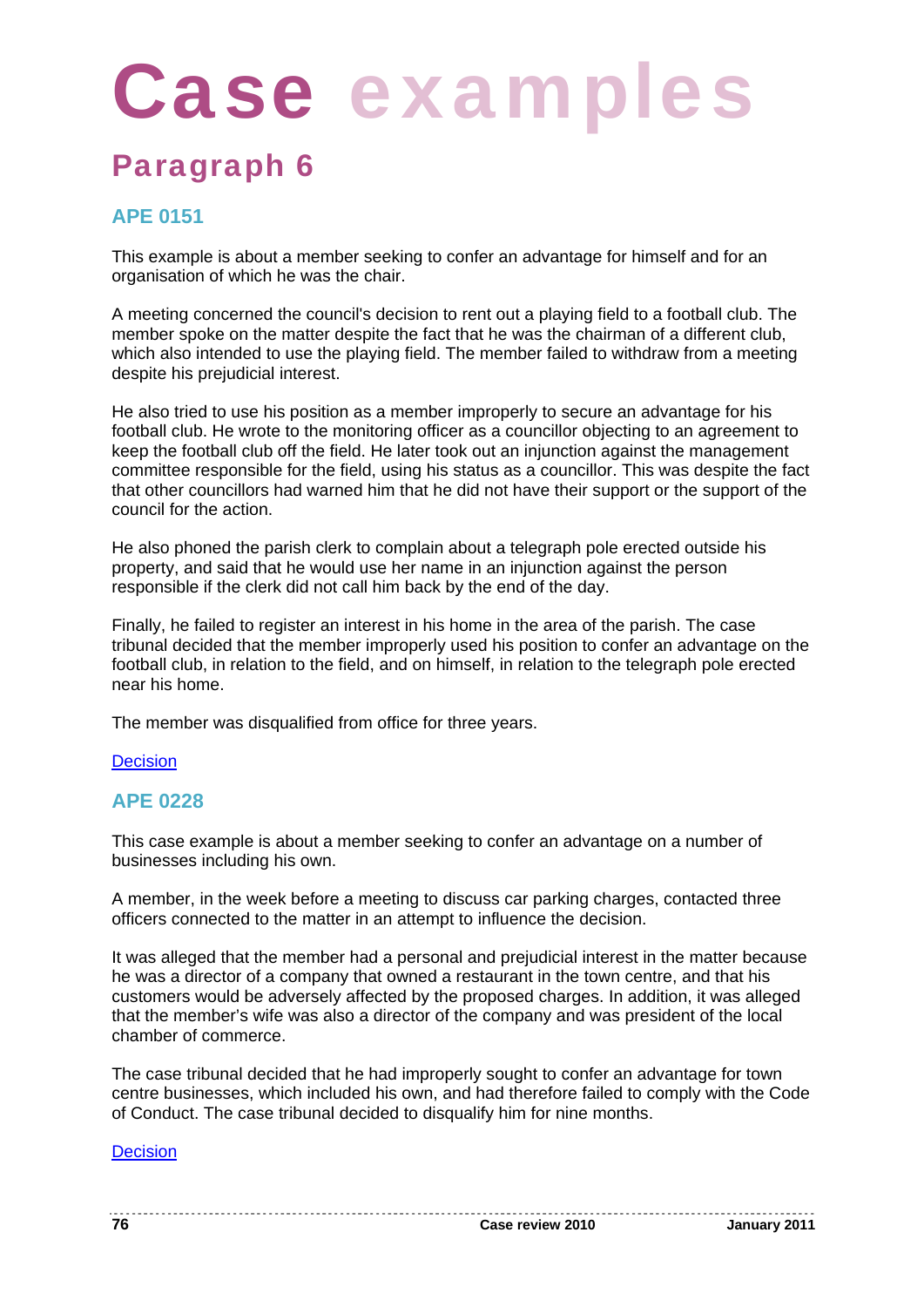# Case examples

### Paragraph 6

#### **APE 0268/0269**

This example concerns a member seeking to confer a financial advantage on an organisation and a person.

The member failed to declare a personal interest and failed to leave the room when the town council's finance and general purposes committee discussed an application for a grant from the town band, of which he was the chair.

He also falsely informed the district council that the town council's environment and planning committee had supported a planning application made by the town clerk, who was a friend of his. The committee had only resolved to hold a site visit. He spoke in favour of the application at the committee's meeting.

The case tribunal decided that the member had a personal and prejudicial interest at the meeting in the consideration of an application for a grant to the town band.

The tribunal decided that the member also had a personal and prejudicial interest in the clerk's planning application and that the member brought his authority into disrepute and improperly conferred an advantage on the clerk.

The tribunal decided that the member should be suspended for 12 months from the town council's planning committee and finance and general purposes committee.

#### **Decision**

#### **APE 0382**

This case concerned an elected Mayor. This was in a situation where the member held a meeting, whose purpose was unclear, with one of two parties who were in dispute with each other and the council. Officers were not present at the meeting. The mayor had previously been a director of one of the parties and at the meeting personally drew up a document whose purpose was uncertain. The Tribunal concluded that his actions were foolhardy and that there was an unexplained pattern of behaviour favouring one party. However foolish the actions were, they did not amount to a breach of the Code.

#### **Decision**

#### **APE 0383**

This case is also dealt with under paragraph 5 above. The council intended to purchase land to relocate its offices from one town to another. The councillor privately purchased the land to prevent the council from buying it, because he did not agree with the relocation plans. The councillor incurred a significant loss in the venture. The Tribunal decided that because he thought that he was acting in the public interest, however misguided, and gained no benefit, he did not use his position improperly to secure an advantage or disadvantage. However, he had brought his office or authority into disrepute.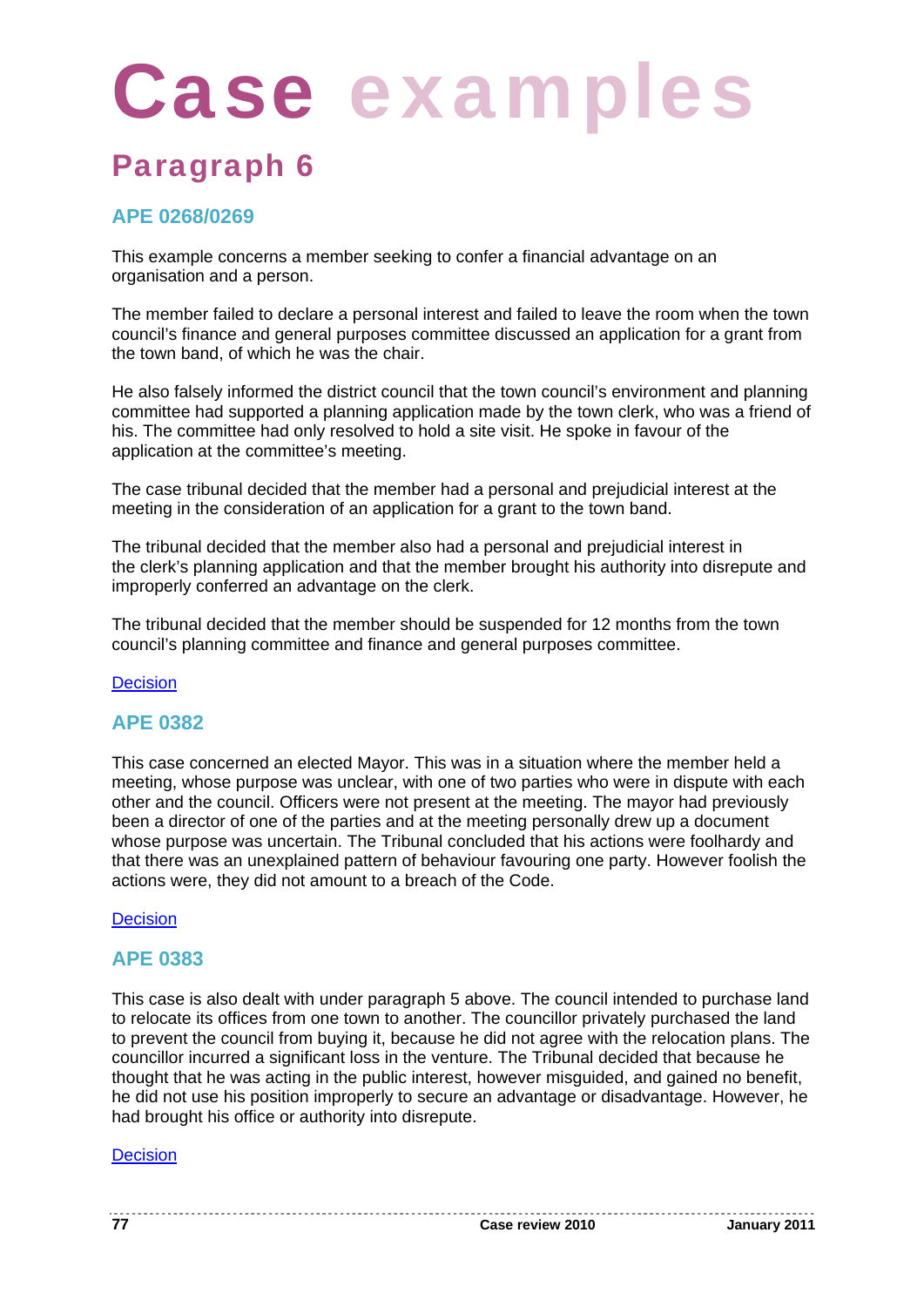# Case examp

### Paragraph 6

#### **APE 0417**

This example involves a breach of paragraph 6(a) of the Code.

The councillor concerned, in response to complaints made about him by the Chief Executive of the council, responded by writing complaints of his own about the Chief Executive to two representative bodies (the Association of Local Authority Chief Executives and the Society of Local Authority Chief Executives), as well as to the monitoring officer of his council. Those complaints were lacking in detail and largely unsubstantiated. The tribunal found that the motivation for writing the letters was to cause harm to the Chief Executive and that in writing those letters, the councillor sought to use his position improperly to cause the Chief Executive a disadvantage in terms of his employment with the council and more widely.

#### **Decision**

#### **APE 0424**

This case is dealt with in paragraph 5 above. A councillor was found to have breached numerous paragraphs of the authority's Code due to his role as employee, sole director and owner of a company that organised and ran a music festival for which it planned to enter into a land licence agreement with the council of which he was a member. At a full council meeting, members voted on a motion to consider the music festival and the councillor took part. The tribunal considered that he used his position as a member of the council improperly to influence the outcome of a motion which would be to his and his company's advantage.

#### Decision

#### **APE 0433**

This case concerned a parish councillor who made a number of allegations about the parish council, some of its members and the interim parish clerk in newsletters which he sent to the whole village. They contained personal and sustained attacks on his colleagues and the interim parish clerk which the tribunal found amounted to bullying. The tribunal found that the criticisms would have engendered strong feelings of injustice as well as stress in those wrongly accused of improper conduct. The councillor proceeded with publication despite the fact that a reasonable person would have known that there was no factual basis for the criticisms. It followed that publication would inevitably have an adverse impact on the wellbeing of those criticised. Because of the number of publications, the adverse effect was significant and amounted to the councillor using his position improperly to confer a disadvantage on another person.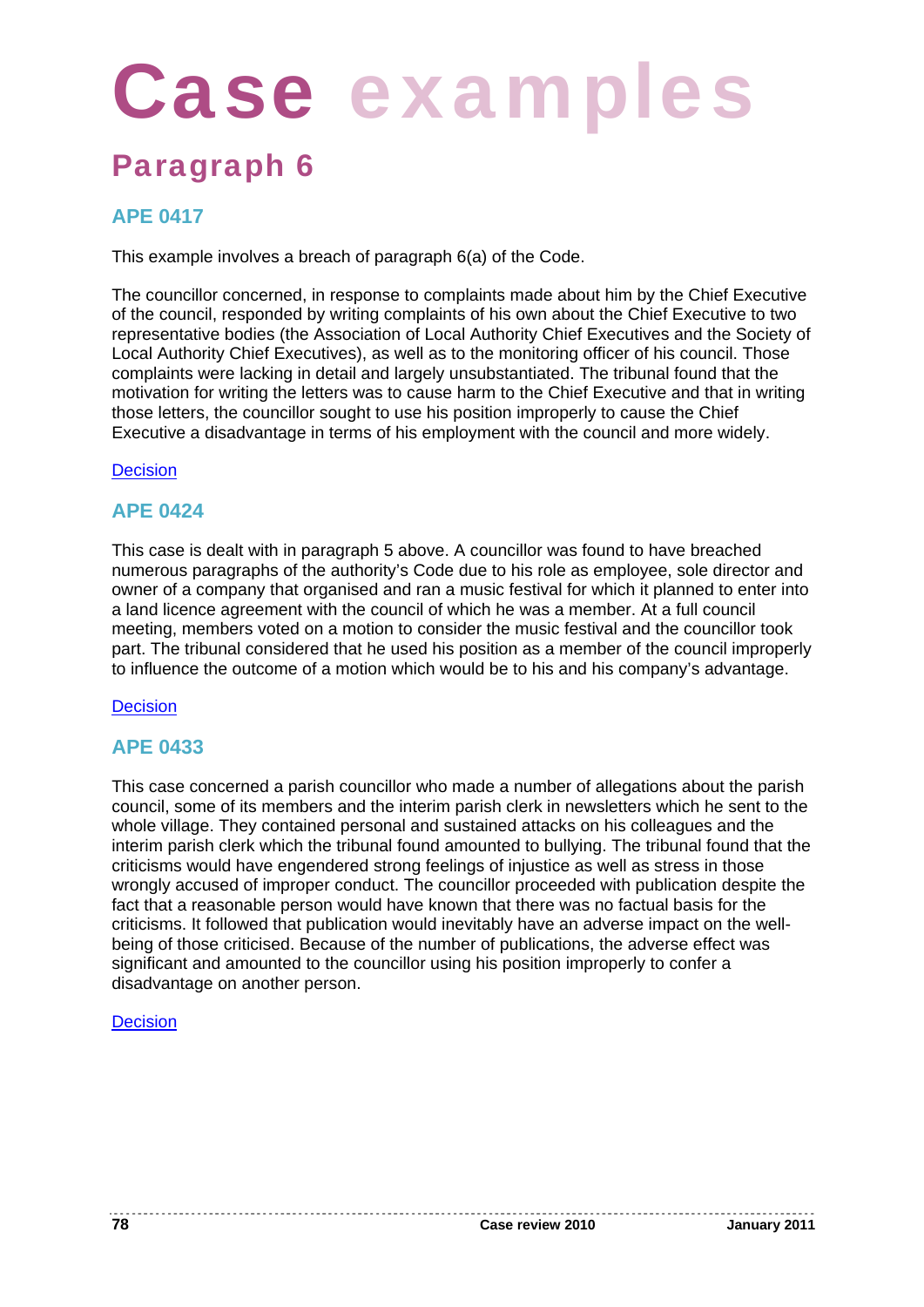# Case examples

### Paragraph 6

#### **APE 0444 & 0445**

These and other linked cases involving a planning application made by a councillor concern her actions and those of other councillors in dealing with that application.

#### **APE 0444**

The councillor submitted a planning application to build a block of flats in the garden of her home, which had formerly been a hotel. This application, like similar applications from the councillor before it, attracted an officer recommendation not to approve. In an attempt to get it approved she tried to persuade other councillors to speak on her behalf in support of the application. She approached the Leader of the council and the cabinet member for planning, unsuccessfully, amongst others and dealt direct with a planning committee member. In the event, one cabinet member and two junior group members spoke for the application. It was approved and then put on hold by officers. The councillor later applied pressure on officers to get a revised but incomplete application to the planning committee against officer advice and council policy, in an attempt to get a quicker approval.

The tribunal found that the councillor's actions were in breach of several parts of the Code of Conduct. By attempting to get influential members of the council to address the planning committee on her behalf and even though the most senior of those individuals did not agree to her attempts, she had tried to use her position improperly to confer an advantage on herself with regards to the outcome of her planning application. By her actions she had clearly attempted to use her position as a councillor and, through that, her access to other councillors in a way that would not have been available to an ordinary member of the public when making a planning application. The tribunal concluded she had "failed abysmally to divorce that private capacity from her position as a Councillor and she did seek to use that position to gain advantage for herself".

#### **Decision**

#### **APE 0445**

In this related case, the Deputy Leader of the council was also found to have breached paragraph 6 (a) of the Code. The Deputy Leader was asked several times by the Chief Executive of the council to intervene in the planning application being submitted by his colleague and to persuade her to withdraw her application. The member did speak to his colleague on several occasions and attended meetings between her and planning officers. However, the tribunal was critical of the fact that he seemed to have given very little thought to the pitfall of being regarded as helping a fellow member pursue a matter that she was undertaking in her private rather than official capacity. His involvement led officers to advise him that his intervention was inappropriate and in danger of breaching the Code of Conduct.

The tribunal considered that it was reckless for the councillor to believe that, simply because he had been asked to intervene by the Chief Executive, no criticism could be attached to him. The tribunal also thought the councillor had failed to recognise that his actions could be interpreted by others as securing an advantage for his colleague. This was particularly the case at a meeting where both councillors attempted to get officers to, in words used at least once by the Deputy Leader, "bend the rules" so the revised application could go to committee sooner.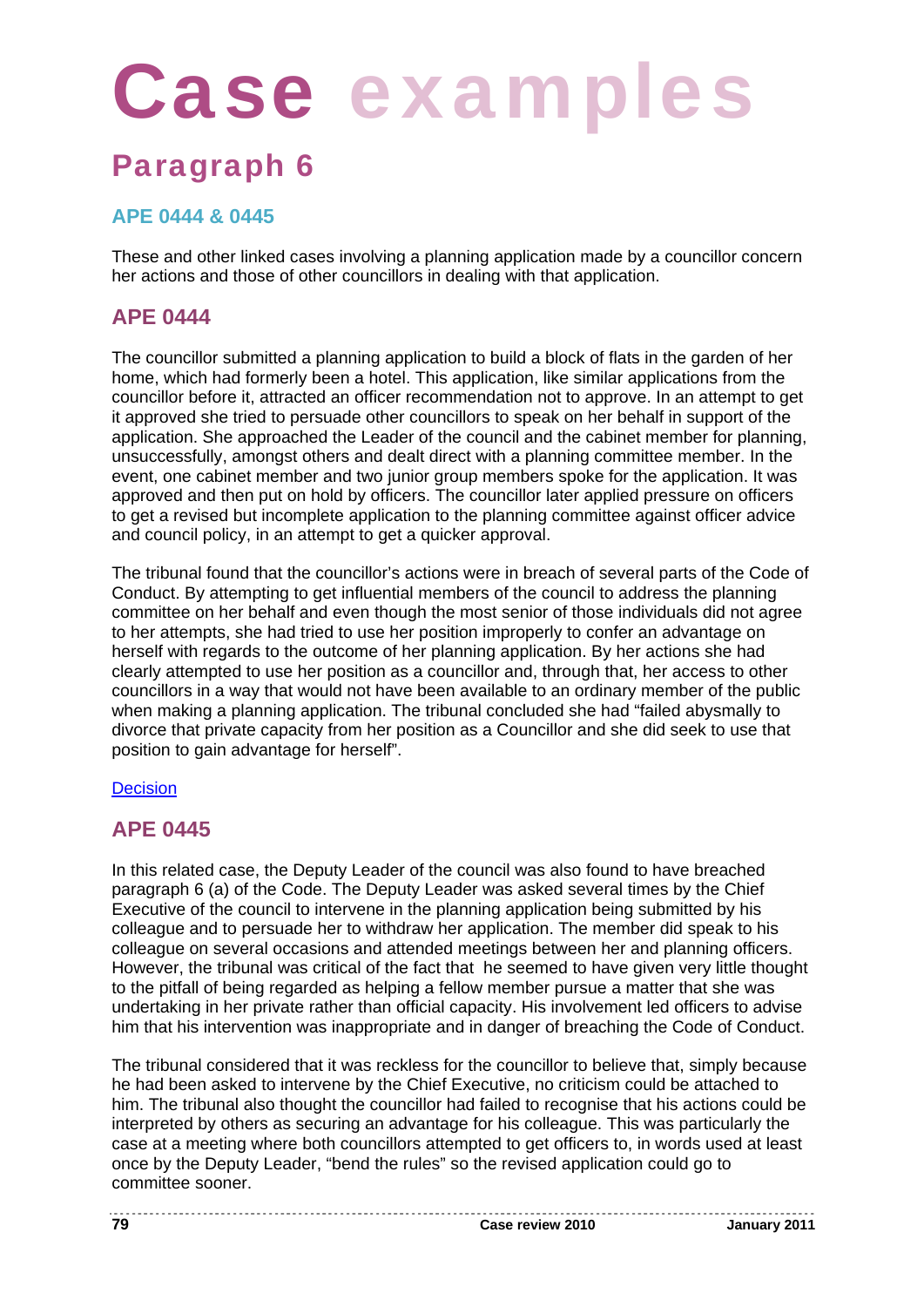# Case examp

### Paragraph 6

The tribunal felt that the councillor's actions could reasonably be regarded as likely to compromise the impartiality of the officers with whom he was dealing even if they refused to buckle under his influence. That breach meant that his use of his position to confer an advantage on his fellow councillor was an improper use of his position even if his motivation was to deliver a result sought by the Chief Executive.

#### **Decision**

#### **APE 0457**

This case involved a planning application in which two rival supermarket companies were trying to get approval to develop a site recently put up for sale by a local couple. The councillor involved was a member of the Planning and Highways Committee and was considered by the tribunal to have a predetermined view as to which supermarket company he would like to be successful. This was demonstrated by his actions towards the couple selling the land including attempts to pressure them into selling to his preferred supermarket group.

The tribunal found that he used his position as a member improperly because, whatever his motivation was, he used his public position to promote commercial private interests in an unfair and unreasonable way and without taking account of the council's proper planning considerations and processes.

**Decision** 

#### **LGS/2010/0493**

The tribunal found that the councillor had breached the council's Code when he used his council issued laptop and email facility to send material which were unpleasant and inappropriate in the form of a joke based upon religion, contrary to the requirements of the council's Electronic Email Usage Policy. The member agreed that his actions were inconsistent with the Council's IT policy and that he acted contrary to paragraph 6(b) of the council's Code. His actions also brought the reputation of his office of councillor and of the council into disrepute contrary to paragraph 5 of the Code. Taking into account his apology, his action in standing down from the Civic Mayoralty and the letters written in his support which testified to his public service the tribunal suspended him for a period of three months.

#### **Decision**

#### **LGS/2010/0519**

The councillor, using his personal computer and broad band connection, accessed the Council's web site archive and digitally captured five excerpts from archived web casts of meetings of Cabinet and Full Council. The excerpts captured in this way were then posted as five clips on You Tube and the councillor provided a link to the clips from his personal website. The standards committee found, amongst other things that he had used the authority's resources improperly for political purposes contrary to paragraph 6(b)(ii) of the Code.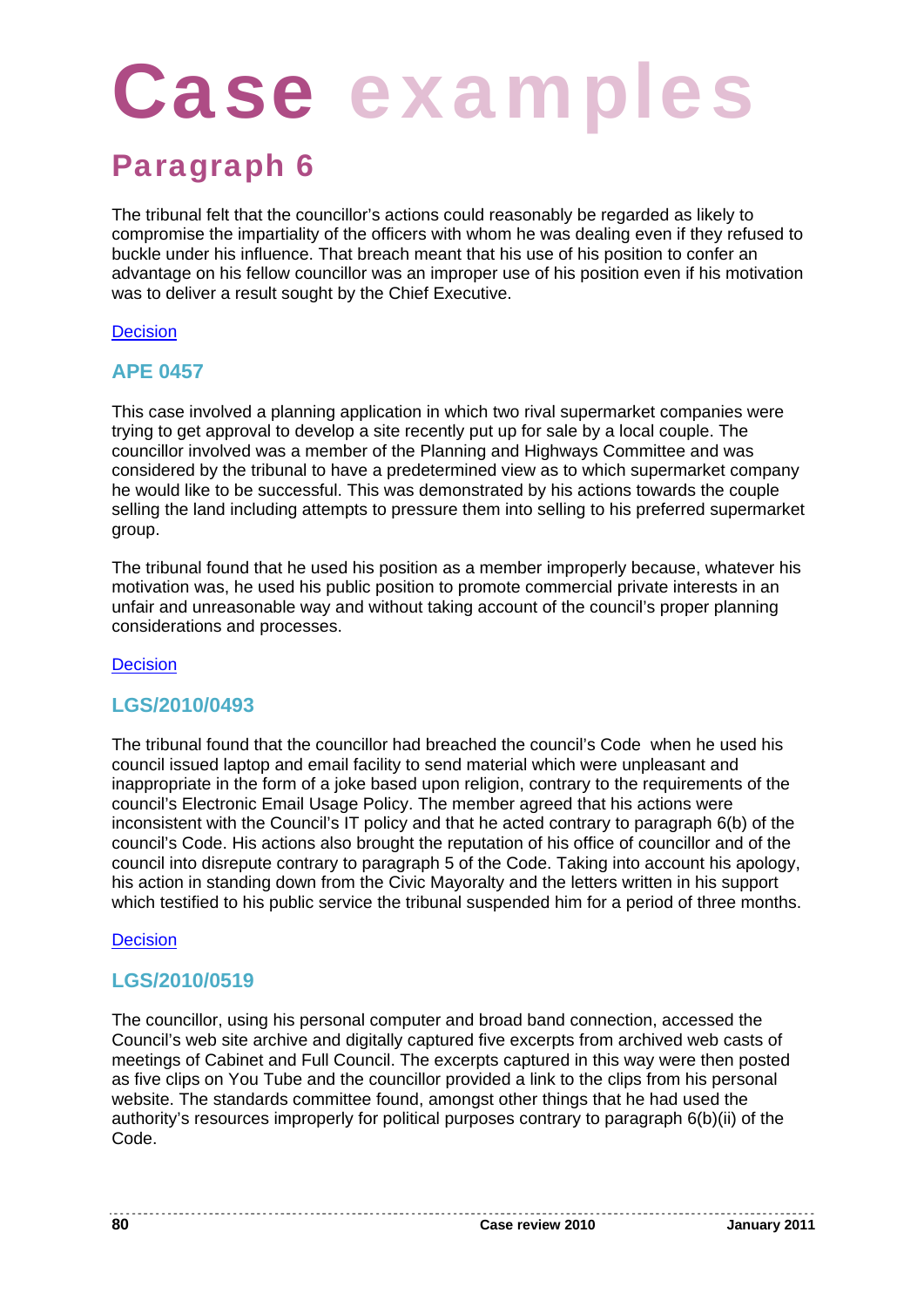# Case examp

### Paragraph 6

The tribunal found that the object of the paragraph was to prevent elected members improperly using resources provided or maintained at public expense which they had access to by reason of being an elected member. It was the link between the office and the resource which justified the restriction on the councillor's conduct.

Where, a council resource was available to all and could be used by anyone for any purpose the link between the resource and capacity of councillor was lacking. If such a resource is used improperly then other paragraphs of the Code might apply. There is no need or justification for seeking to extend the scope of paragraph 6(b)(ii) of the Code to embrace generally available public resources.

As the digital archive was publically available without fee or other restriction on its re-use by any person the tribunal concluded that this was not the type of action on the part of a councillor to which paragraph 6(b)(ii) of the Code applied. The potential for misuse of such digitally stored information, for example through altering the content could be adequately addressed by other paragraphs of the Code.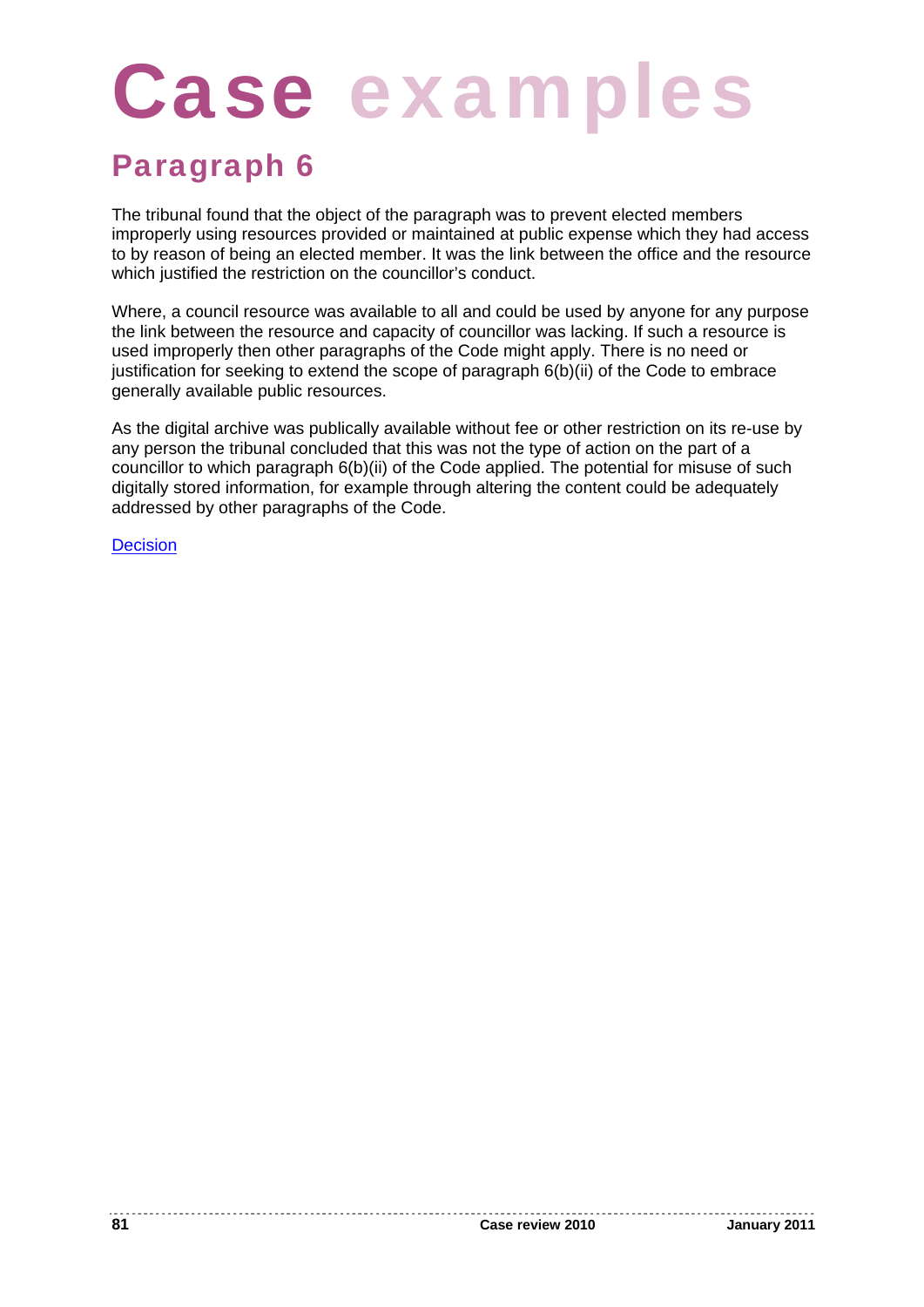## Paragraph 7

### **Advice of statutory officers and reasons for decisions**

- **1)** When reaching decisions on any matter you must have regard to any relevant advice provided to you by:
	- **a)** your authority's chief finance officer; or
	- **b)** your authority's monitoring officer,

where that officer is acting pursuant to his or her statutory duties.

**2)** You must give reasons for all decisions in accordance with any statutory requirements and any reasonable additional requirements imposed by your authority.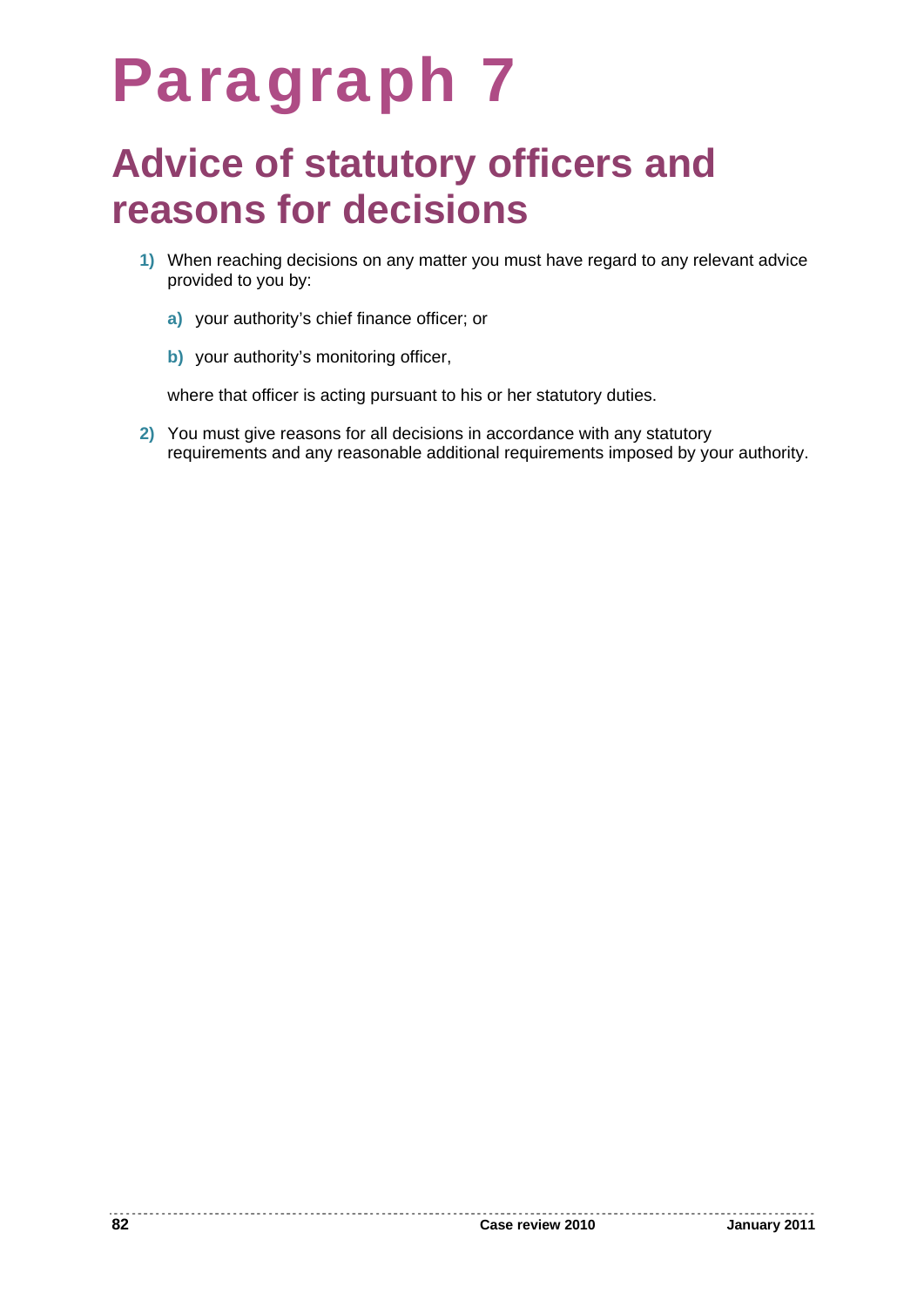

#### **Q52: Does this duty apply to parish and town councillors?**

This paragraph is not a compulsory provision for codes adopted by parish or town councils.

#### **Q53: What are the statutory duties of the monitoring officer?**

Under Section 5 and 5A (for authorities operating executive arrangements) of *the Local Government and Housing Act 1989* the monitoring officer has the following duty. They must prepare and arrange for a report to be sent to all members, where any proposal, decision or omission by the council or executive is, has, or is likely to lead to a contravention of any enactment or rule of law, or any maladministration or injustice, already investigated by the Local Government Ombudsman.

Members must consider the report within 21 days. This means that a meeting of the full council must be convened to consider the report. Any action which had been proposed is suspended during this time. Where the authority is operating executive arrangements, the report is sent to the executive and a meeting of the executive is convened, with action suspended in a similar way.

The *Local Government Act 2000* imposed new duties on the monitoring officer:

- The establishment and maintenance of a register of members' and co-opted members' interests. The register is of the interests specified in the Code under paragraph 8(1)(a) and any new interests under paragraph 13(2). When giving advice about the registration of interests the monitoring officer is giving statutory advice.
- Further duties arise when a case is referred by an ethical standards officer or standards committee for local investigation and/or determination, or where an ethical standards officer or standards committee issues directions to a monitoring officer under Section 66 of the *Local Government Act 2000* or where the standards committee does so under the Standards Committee (England) Regulations 2008. When giving advice about issues relating to these duties the monitoring officer's advice will be caught by paragraph 7.

#### **Q54: What are the statutory duties of the chief finance officer?**

Section 151 of the *Local Government Act 1972* provides that every local authority must ensure that one of their officers has responsibility for the proper administration of its financial affairs. Section 114 of the Local Government Act 1988 places a specific duty on these officers to make a public report in specified cases of actual or anticipated financial misconduct.

Under this section, a chief finance officer is obliged to produce a report if it appears to them that the authority, any committee or sub-committee of the authority, or a person employed by the authority or a joint committee, has done or is about to do the following: make a decision that involves the authority incurring any unlawful expenditure or take action that would be unlawful, and likely to cause the authority a loss or deficiency or to enter an unlawful item of account.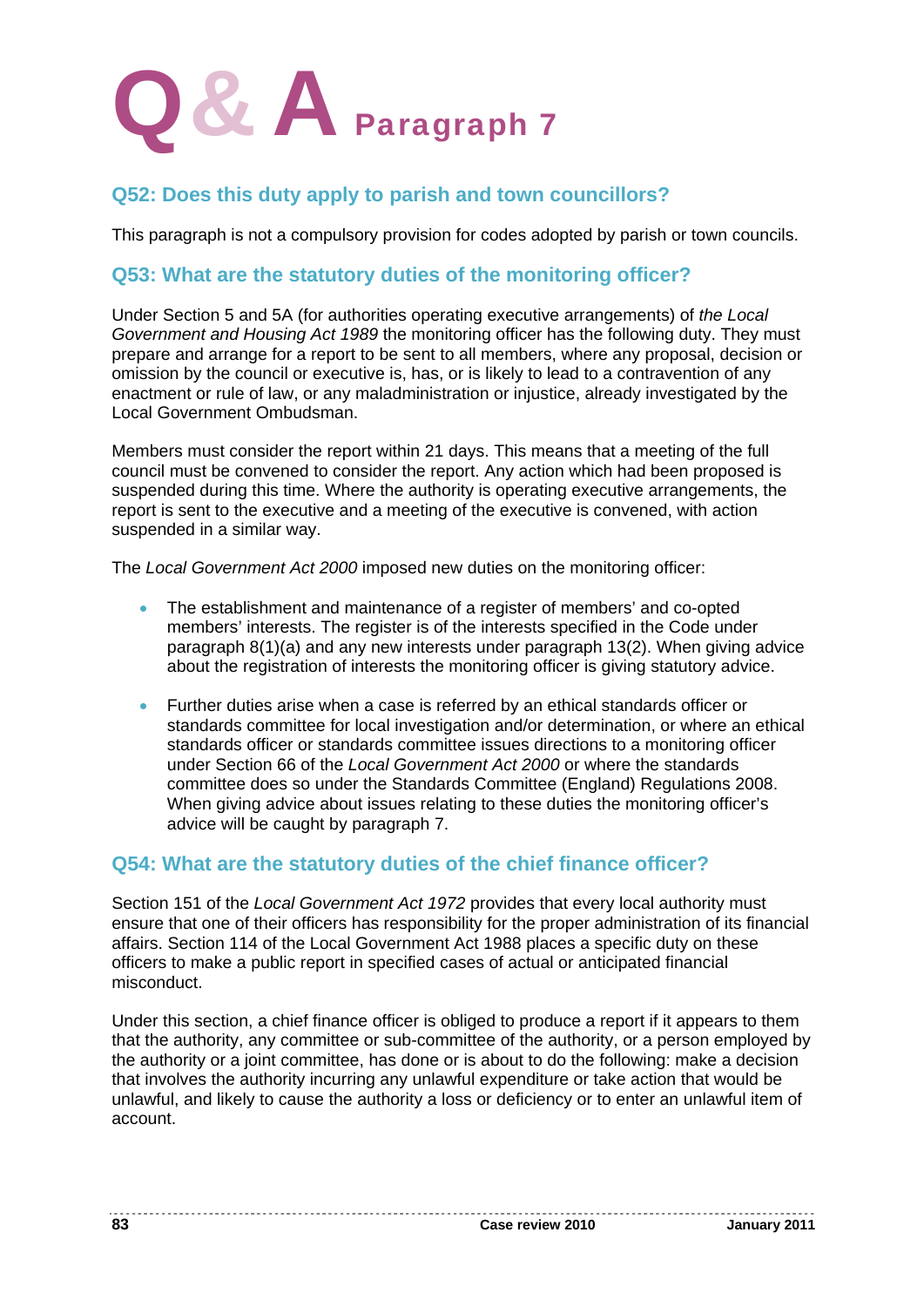

#### **Q55: Why are only the chief finance officer and monitoring officer mentioned in paragraph 7(I)?**

The chief finance officer and monitoring officer have specific statutory duties to ensure the proper governance of an authority.

Where advice is given to a member by anyone other than the chief finance officer and monitoring officer there cannot be a breach of paragraph 7(1)(b) unless that advice is given again by one of them (see APE 0445).

#### **Q56: Does the advice given by a chief finance officer or monitoring officer have to be followed?**

As a general principle, members should take account of the advice of officers. They do not need to follow it if they believe that they have good reason not to do so. In the case of statutory officers, the situation is slightly different. Members do not have to follow advice offered by a chief finance officer or monitoring officer. However, a member is required to have regard to such advice where it is given under a statutory duty by these officers.

If a member disregards or discounts the advice without lawful reason, this is likely to constitute a failure to comply with the Code of Conduct.

Standards for England anticipates that if an authority, committee or executive were proven to have disregarded such advice without lawful reason, it is likely that all members involved in the decision to disregard it would be in breach of paragraph 7(1) of the Code.

There may be circumstances where it is legitimate to question whether the view of the monitoring officer or chief finance officer is correct. This could occur where the state of the law is genuinely unclear. Members who choose not to take account of such advice from these statutory officers need to be in a position to justify their actions. They need to be able to set out the reasons for their decision and the grounds on which they chose not to follow officers' advice.

It is not possible to give an exhaustive list of reasons that might be considered lawful for members choosing not to follow the advice that a chief finance officer or monitoring officer gives to them as part of their statutory obligations. The range of circumstances that would have to be taken into account simply does not make this practical.

#### **Q57: What are the statutory requirements to give reasons for decisions?**

Regulations 3 and 4 of the Local Authorities (Executive Arrangements) (Access to Information) (England) Regulations 2000 (SI 2000/3272), specify that all decisions taken by members of the executive are "prescribed decisions" for the purposes of Section 22(4) and (5) of the Local Government Act 2000. Reasons must be recorded for all such decisions.

The following judicial pronouncement is a useful guide to the proper approach to the duty to give reasons:

"It is trite law that where, as here, an authority is required to give reasons for its decision it is required to give reasons which are proper, adequate, and intelligible…That said, the law gives decision makers a certain latitude in how they express themselves and will recognise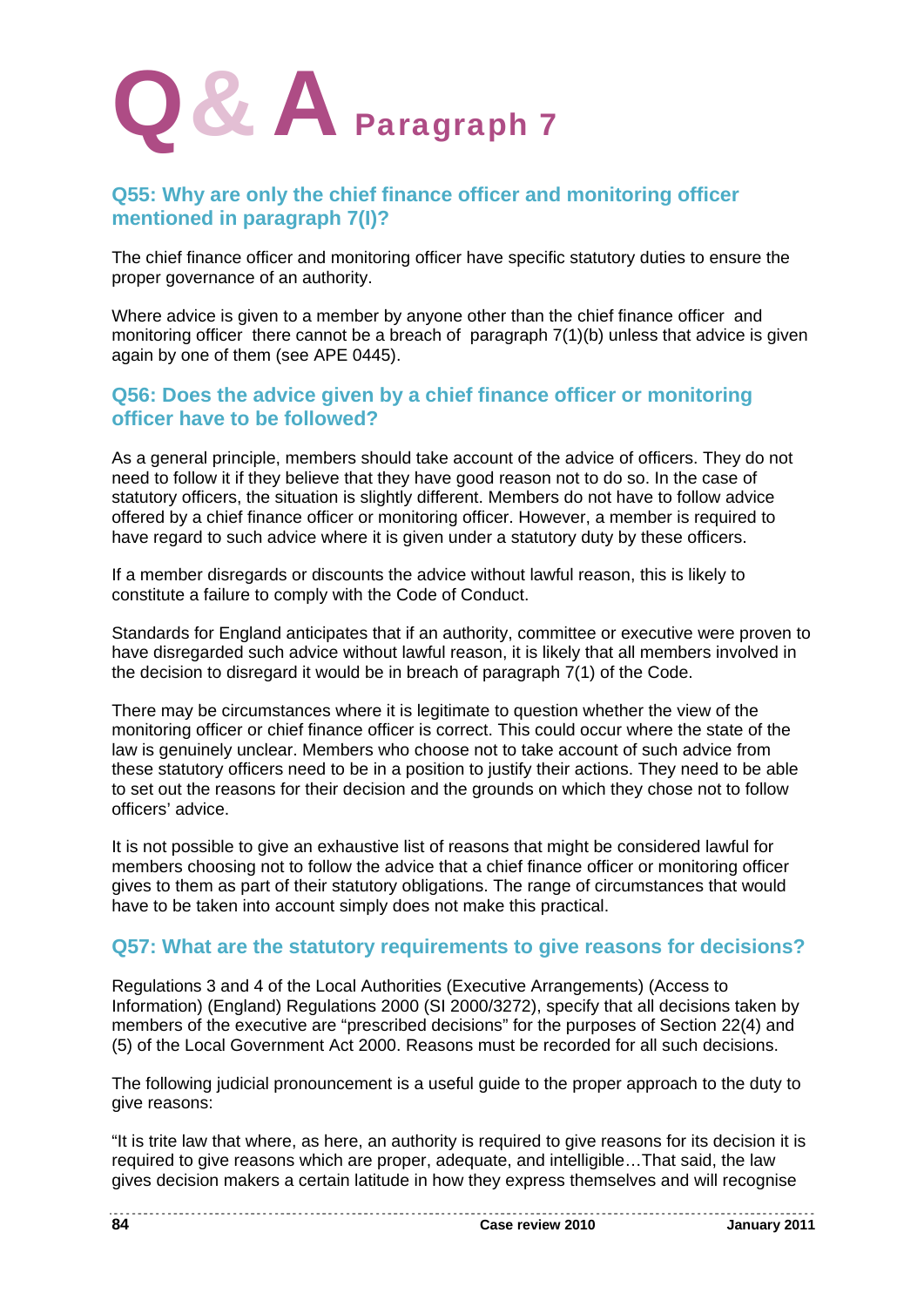

that not all those taking decisions find it easy in the time available to express themselves with judicial exactitude." (R v Brent London Borough Council, ex p Baruwa (1997) 29 HLR 915 per Schiemann LJ at 929.)

Members of an executive may fail to comply with paragraph 7(2) of the Code of Conduct if they fail to give proper, adequate and intelligible reasons for a decision.

#### **Q58: What are the other requirements to give reasons for decisions?**

Members must comply with "any reasonable additional requirements" imposed by their authority to give reasons for decisions.

For the requirements to be reasonable they will need to be lawful, proportionate, clearly set out and brought to the attention of the relevant decision-makers. It is likely that they will be contained in the authority's constitution as a protocol or part of a protocol. The protocol will also need to be readily available to members.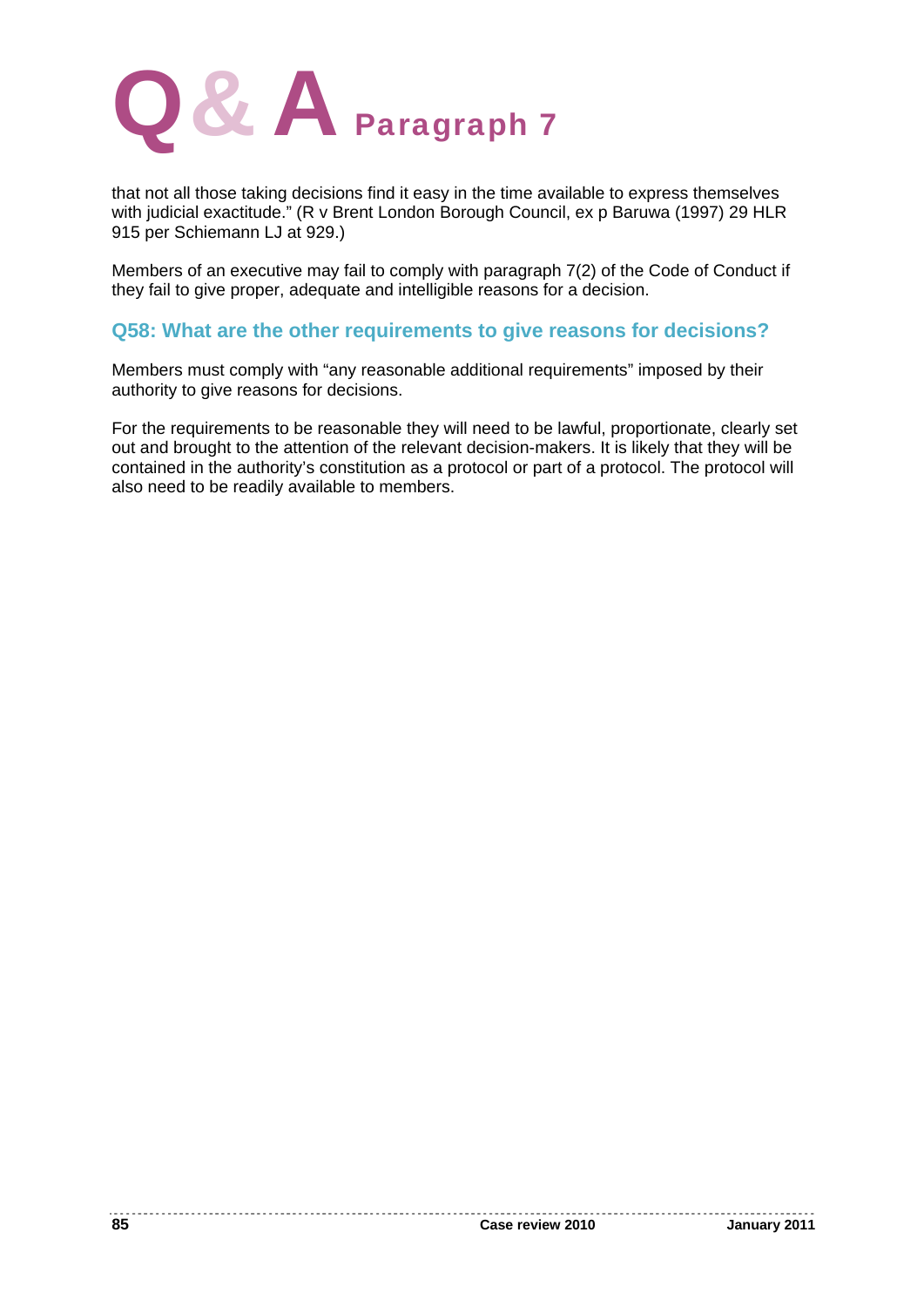# Case examples

### Paragraph 7

#### **APE 0445**

In this case an issue had been raised about the member's failure to follow advice given to him by the Interim Director of Legal Services. Although the ethical standards officer had not alleged any breach of paragraph 7 the tribunal found at paragraph 8.19 of their judgement that there had been no breach of paragraph 7(1)(b) of the Code as the Interim Director of Legal Services was not the Monitoring Officer.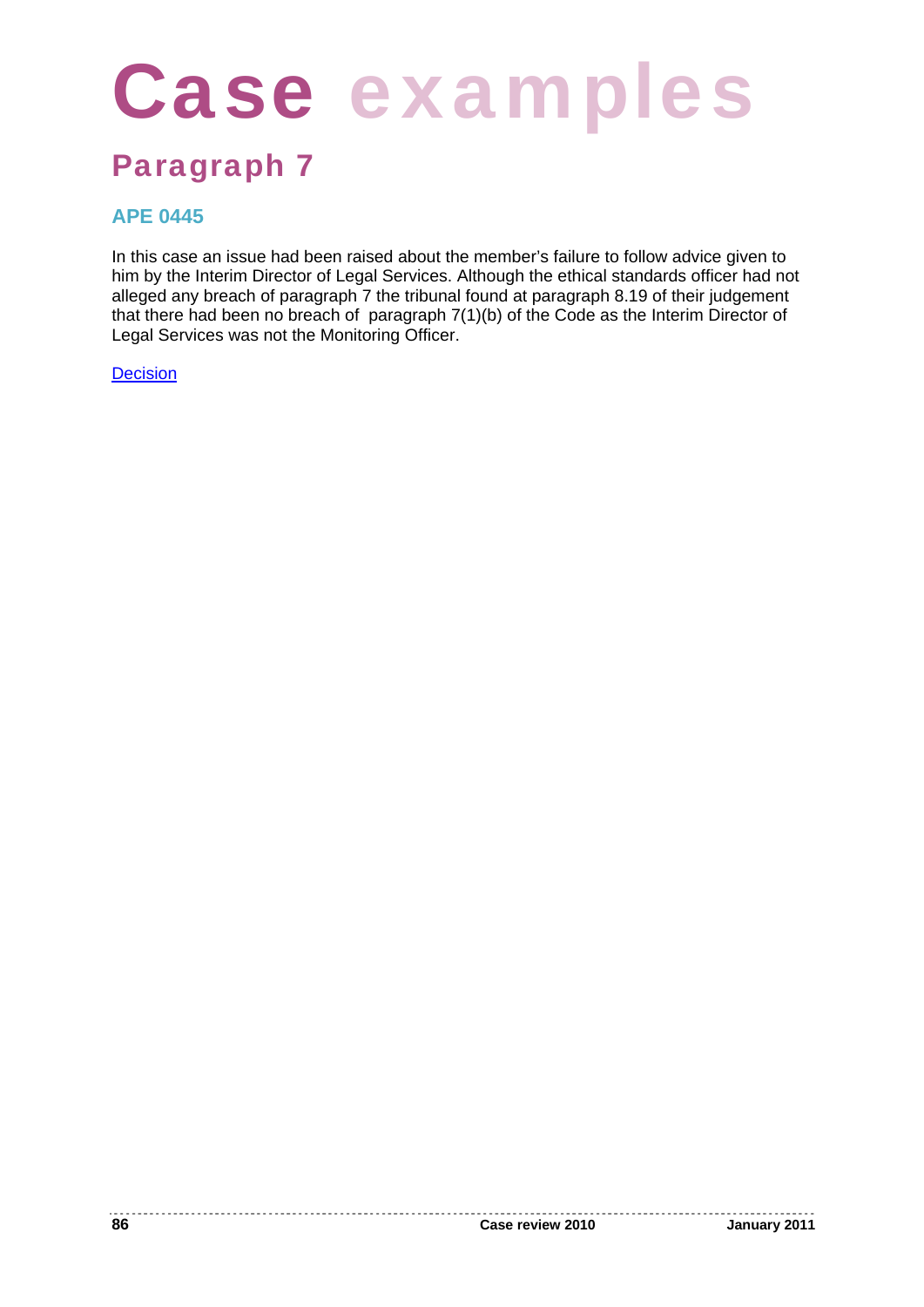## Paragraph 8

### **Personal interests**

- **1)** You have a personal interest in any business of your authority where either:
	- **a)** it relates to or is likely to affect:
		- **i)** any body of which you are a member or in a position of general control or management and to which you are appointed or nominated by your authority;
		- **ii)** any body:

(aa) exercising functions of a public nature;

(bb) directed to charitable purposes; or

(cc) one of whose principal purposes includes the influence of public opinion or policy (including any political party or trade union),

of which you are a member or in a position of general control or management;

- **iii)** any employment or business carried on by you;
- **iv)** any person or body who employs or has appointed you;
- **v)** any person or body, other than a relevant authority, who has made a payment to you in respect of your election or any expenses incurred by you in carrying out your duties;
- **vi)** any person or body who has a place of business or land in your authority's area, and in whom you have a beneficial interest in a class of securities of that person or body that exceeds the nominal value of £25,000 or one hundredth of the total issued share capital (whichever is the lower);
- **vii)** any contract for goods, services or works made between your authority and you or a firm in which you are a partner, a company of which you are a remunerated director, or a person or body of the description specified in paragraph (vi);
- **viii)** the interests of any person from whom you have received a gift or hospitality with an estimated value of at least £25;
- **ix)** any land in your authority's area in which you have a beneficial interest;
- **x)** any land where the landlord is your authority and you are, or a firm in which you are a partner, a company of which you are a remunerated director, or a person or body of the description specified in paragraph (vi) is, the tenant;
- **xi)** any land in the authority's area for which you have a licence (alone or jointly with others) to occupy for 28 days or longer; or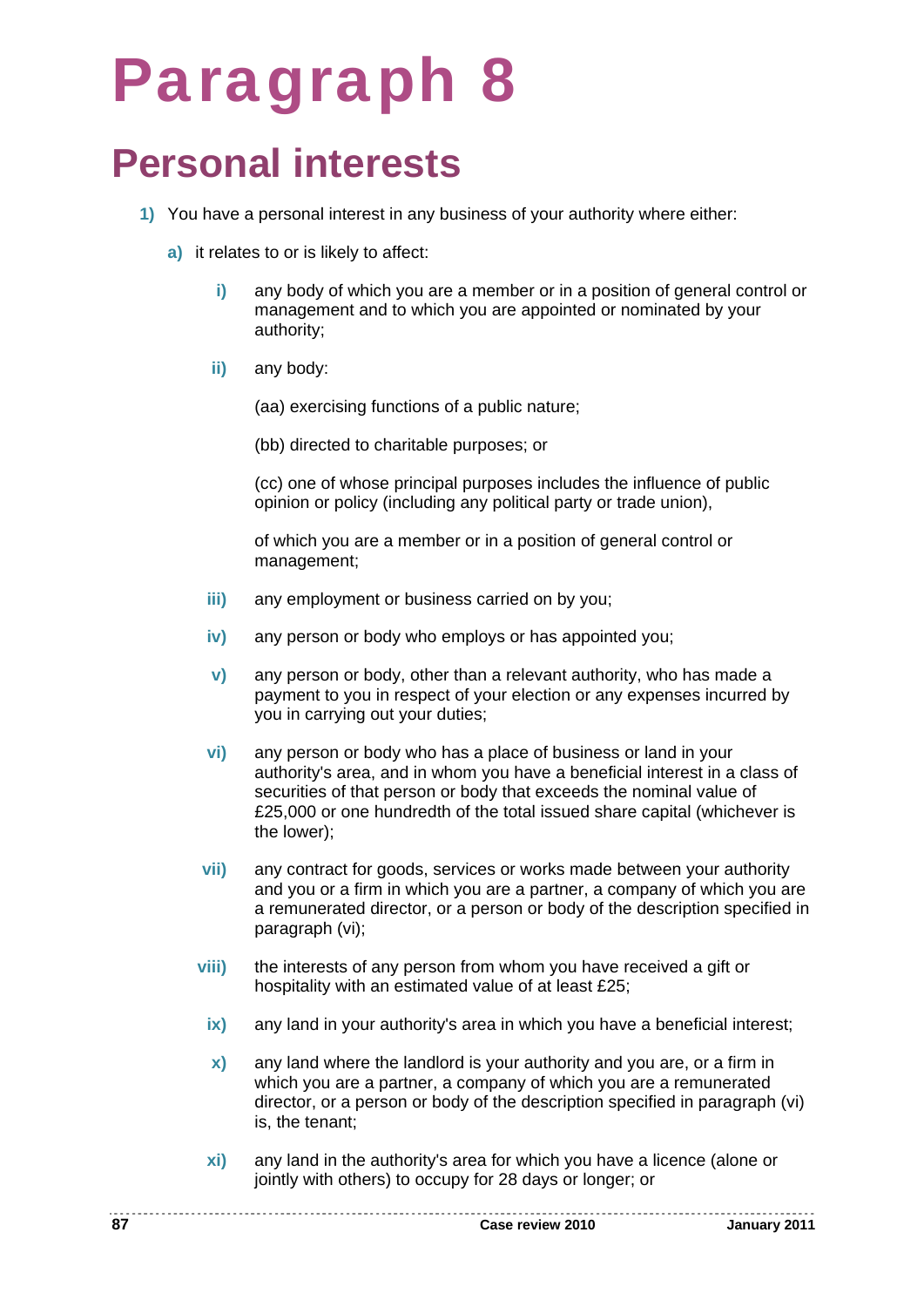## Paragraph 8

- **b)** a decision in relation to that business might reasonably be regarded as affecting your well- being or financial position or the well-being or financial position of a relevant person to a greater extent than the majority of:
	- **i)** (in the case of authorities with electoral divisions or wards) other council tax payers, ratepayers or inhabitants of the electoral division or ward, as the case may be, affected by the decision;
	- ii) in the case of the Greater London Authority) other council tax payers, ratepayers or inhabitants of the Assembly constituency affected by the decision; or
	- **iii)** (in all other cases) other council tax payers, ratepayers or inhabitants of your authority's area.
- **2)** (2) In sub-paragraph (1)(b), a relevant person is:
	- **a)** a member of your family or any person with whom you have a close association; or
	- **b)** any person or body who employs or has appointed such persons, any firm in which they are a partner, or any company of which they are directors:
	- **c)** any person or body in whom such persons have a beneficial interest in a class of securities exceeding the nominal value of £25,000; or
	- **d)** any body of a type described in sub-paragraph (1)(a)(i) or (ii).

**Please note:** each point in paragraph 8 is dealt with separately in this section.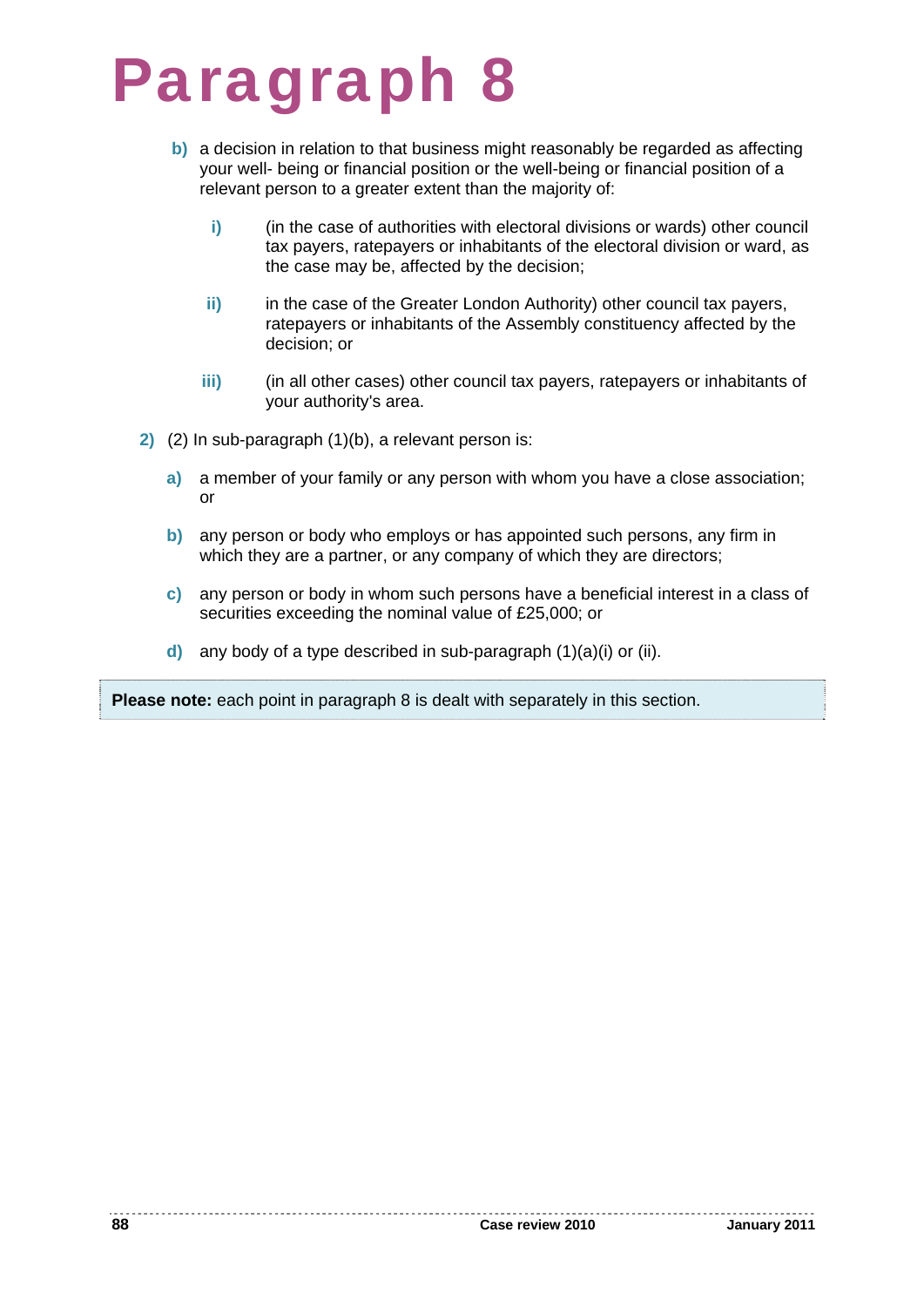

#### **Q59: What kinds of interests are covered by paragraph 8?**

The definition of a personal interest under paragraph 8 is deliberately drafted very broadly.

A personal interest can arise not only from the employment, business interests and shareholdings of the member concerned, but also from those of their relatives or close associates.

The scope of paragraph 8 is much wider than the list of interests that must be registered under paragraphs 13 and 14. This is to enable a relatively wide range of personal interests to be declared in authority meetings without unnecessarily limiting participation.

The wide scope here reflects the policy of promoting transparency in local government that lies at the heart of the Code of Conduct's drafting. The much more restrictive definition of prejudicial interests under paragraphs 10 and 11 ensures that members are not unnecessarily excluded from decision-making.

**Paragraph 8(I)(a)** 

- **1)** You have a personal interest in any business of your authority where either:
	- **a)** it relates to or is likely to affect:
		- **i)** any body of which you are a member or in a position of general control or management and to which you are appointed or nominated by your authority;
			- ii) any body:
				- (aa) exercising functions of a public nature;
				- (bb) directed to charitable purposes; or
				- (cc) one of whose principal purposes includes the influence of public opinion or policy (including any political party or trade union),

of which you are a member or in a position of general control or management;

#### **Q60: When will a matter relate to a registered interest?**

An example of the very broad drafting of paragraph 8 is the use of the phrase "relates to" in paragraph 8(1)(a).

A personal interest will arise wherever a matter "relates to or is likely to affect" one of the interests registered under the Code of Conduct. There will also be a personal interest wherever a matter affects, or is likely to affect, the people, organisations or places listed in the member's register of interests.

Standards for England considers that a matter can relate to an organisation either where it directly affects the organisation, or where the organisation is otherwise concerned about the outcome of the matter.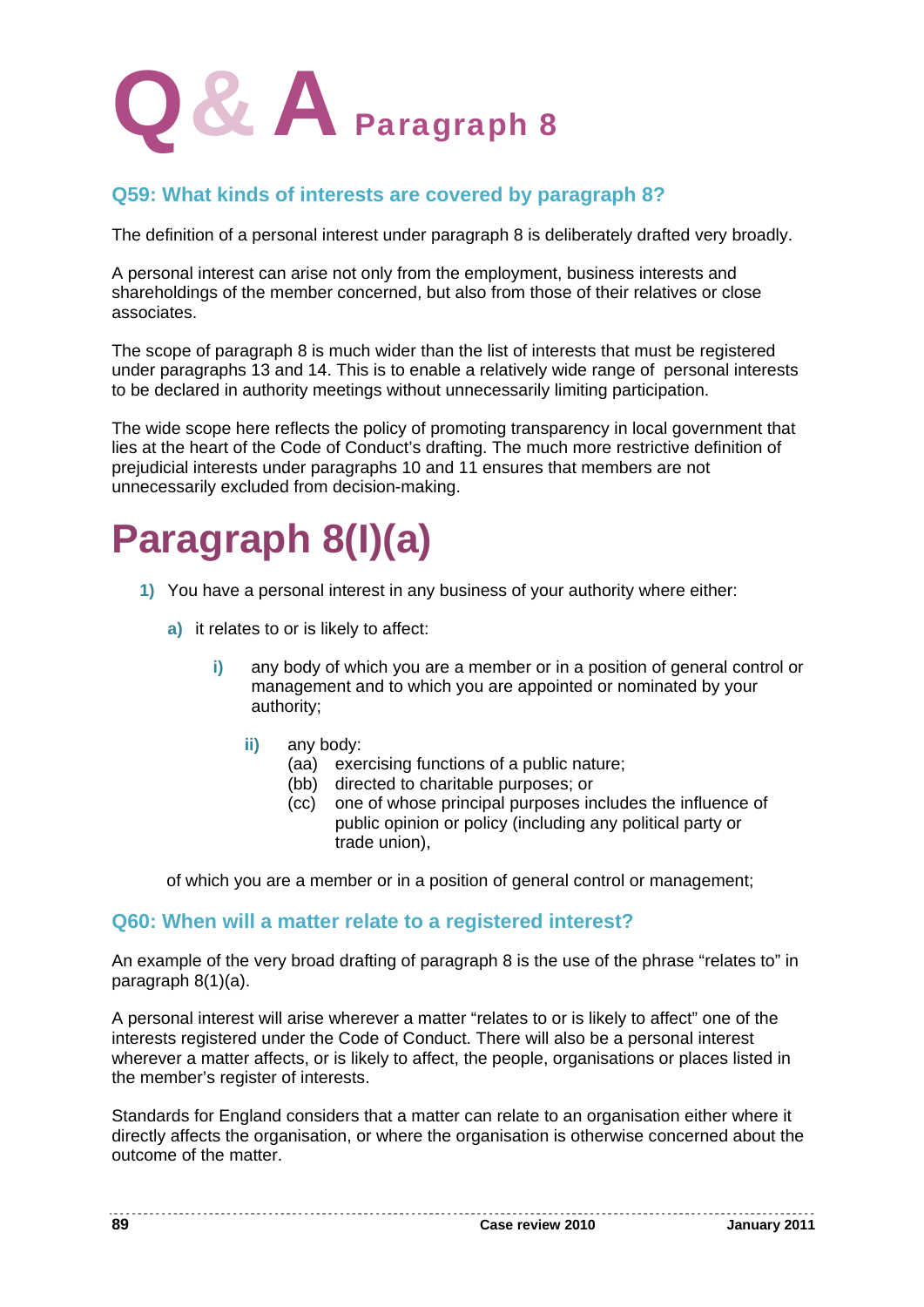

However, there are important limits to this:

- The matter must relate to the organisation concerned. A member of Friends of the Earth does not have a personal interest in all issues that affect other members of Friends of the Earth, and the same principle applies to political organisations.
- Particular caution needs to be exercised in relation to political parties. Membership of political parties should be registered under the Code. However, given the transparently central role that political parties play in local government, it would be impractical for members to declare a personal interest in every matter on which their political party had expressed a view. This is clearly not the intention of paragraph 8.

#### **Q61: What is meant by a body "exercising functions of a public nature"?**

The phrase "any body exercising functions of a public nature" is wide in scope and covers more than public authorities.

Case law dealing with bodies amenable to judicial review may be a helpful guide to this issue (for example, R v Panel on Takeovers and Mergers, ex parte Datafin plc [1987] QB 815). However, a function will usually be "of a public nature" where it is underpinned by statute or government.

Although it is not possible to produce an exhaustive list of such bodies, here are some criteria to consider when deciding whether or not a body meets that definition:

- Does the body carry out a public service?
- Is the body taking the place of local or central government in carrying out the function?
- Is the body (including one providing outsourced services in the private sector) exercising a function delegated to it by a public authority?
- Is the function exercised under legislation or according to some statutory power?
- Can the body be judicially reviewed?

Unless a member can answer 'yes' to one of the above questions, it is unlikely that the body is exercising functions of a public nature. Examples of bodies included in this definition are:

- development agencies
- other government agencies
- other councils
- public health bodies
- council-owned companies exercising public functions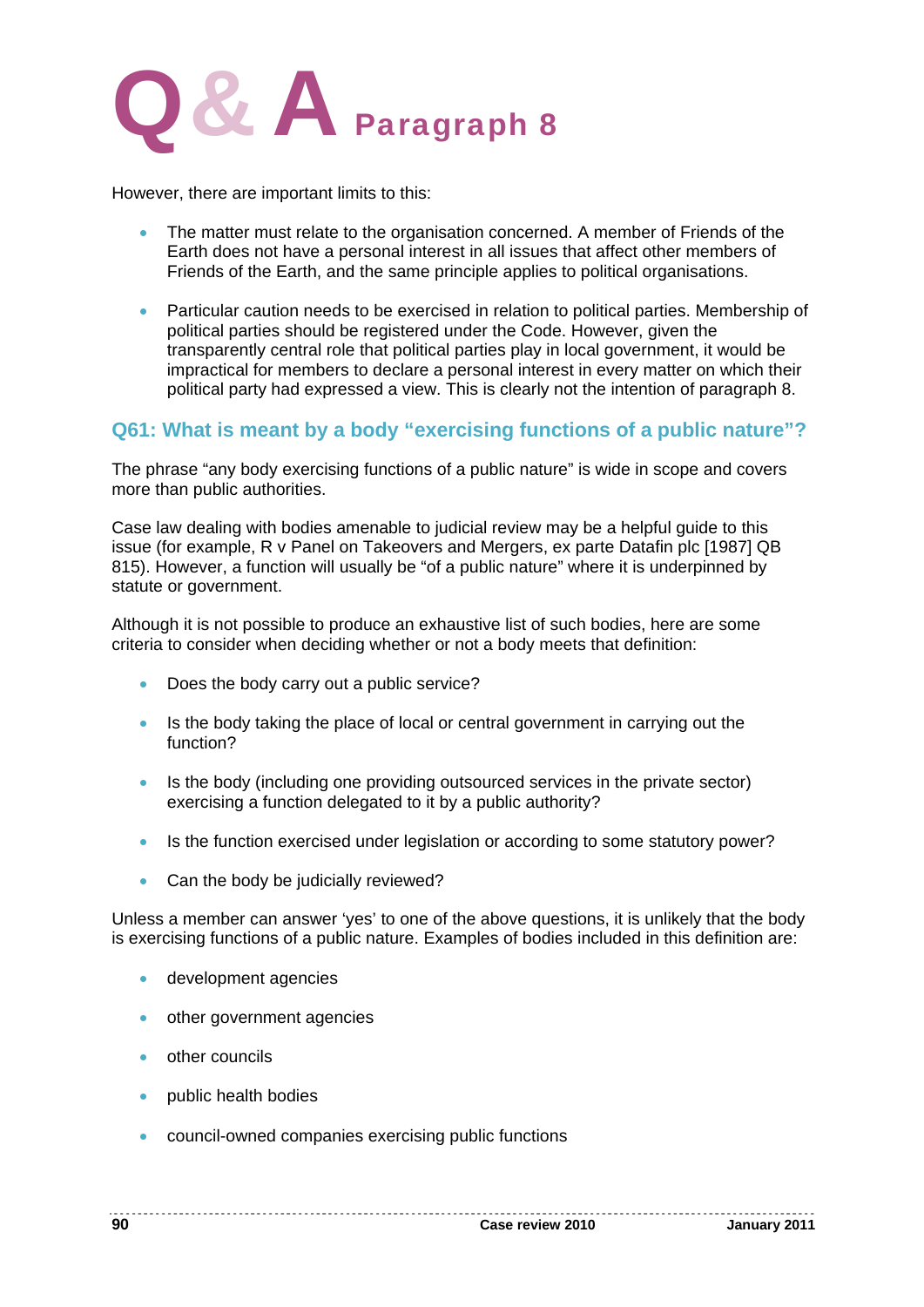

- arms length management organisations carrying out housing functions on behalf of the authority
- **•** school governing bodies

#### **Q62: What is meant by a body "directed to charitable purposes"?**

The reference to any body "directed to charitable purposes" was clearly intended to cover more than organisations that fall within the legal definition of a charity. Any organisation directed towards charitable purposes (as that term is commonly understood), to any significant degree, comes within the scope of these words. Therefore, membership of Rotary or Lions clubs are likely to require registration.

#### **Q63: Is membership of the Freemasons included?**

Some but not all Masonic organisations are registered charities with the Charity Commission. Membership of those that are registered clearly falls within the scope of this provision.

However, the reference to any body "directed to charitable purposes" was clearly intended to also cover organisations not falling within the legal definition of a charity. Although ultimately a member must judge the matter for themselves, Standards for England believes that many Masonic organisations will fall within the scope of this provision.

This is reinforced by the United Grand Lodge of England's description of Freemasonry as "…the UK's largest secular, fraternal and charitable organisation".

In the case of R (on the application of Port Regis School Ltd) v North Dorset District Council and another [2006] EWHC 742 (Admin), the judge considered a case about two councillors who were masons. They had been involved in making a decision about a planning application which was submitted by another mason's lodge to which they did not belong. The members had not declared prejudicial interests when the matter came before the committee.

The judge said:

"I have concluded that... freemasonry does not require a freemason, when in local government, to be partial to any other freemason or to the interests of freemasonry. I have concluded that freemasonry, by the standards it requires, underpins the requirements of impartiality and fairness set by the law, for example, by requiring observance of the law of the land and that others be treated equally, and that a mason '…be exemplary in the discharge of [his] civil duties…'

"I have concluded that, in the circumstances of this case, membership by the two councillors of the general body of freemasonry does not give rise to apparent bias in connection with the decision of the full Council... and the application for judicial review is dismissed."

#### **Q64: Is membership of religious organisations included in the scope of paragraph 8?**

Generally religious organisations will not fall within the scope of paragraph 8.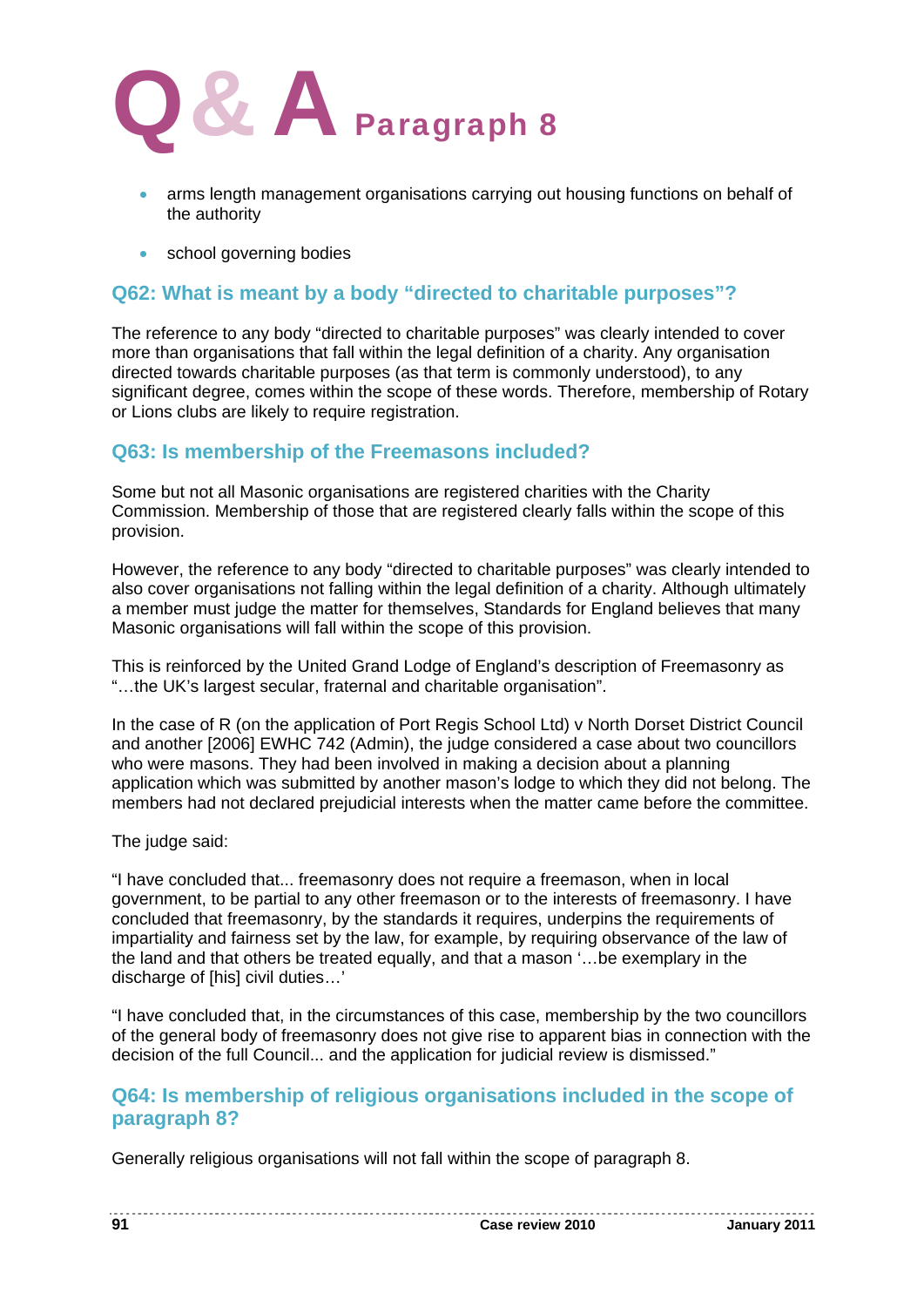

The principal purpose of most religious organisations is to provide a focus for religious worship and the common life of the particular faith community that the organisation serves. The influence of public opinion is normally not a principal purpose. Likewise, although a religion may encourage charitable virtues, this will not make it a body directed to charitable purposes.

Standards for England does not consider that paragraph 8(1)(a)(ii)(cc) was primarily intended to apply to religious organisations. However, members should register their religious organisation if one of its principal purposes is to influence public opinion or policy. Similarly, it will need to be registered if it is a registered charity or directed to charitable purposes.

## **Paragraph 8(I)(a)(iii) and (iv)**

- **iii)** any employment or business carried on by you;
- **iv)** any person or body who employs or has appointed you;

#### **Q65: What is meant by "employment or business"?**

Employment or business covers any activity that generates income for the member. Employment can also cover voluntary work.

It will not cover unearned income (from property or investments) unless the person concerned plays an active role in the management of those assets.

#### **Q66: How much detail do members have to include in the register about their employment or business?**

Lengthy or detailed descriptions are not required here as the purpose of the entry is to identify the interest.

The member's job title will normally be sufficient to identify the nature of their employment. A brief description of the nature of a business will also be acceptable. Where the member is employed, the name and address of the employer should also be given.

#### **Q67: What is meant by the requirement to register the name of the person who has "appointed" the member?**

The phrase "has appointed you" in paragraph 8(1)(a)(iv) is somewhat obscure. It applies to bodies with which a member has a traditional employer/employee relationship and, probably, a contract of employment. It is also intended to cover organisations that have appointed the member to an office, for example to the board of a government agency or as a magistrate.

Standards for England does not consider that this paragraph obliges self-employed members to register a list of all their clients. Such a requirement would clearly be disproportionate and involve the disclosure of confidential commercial information.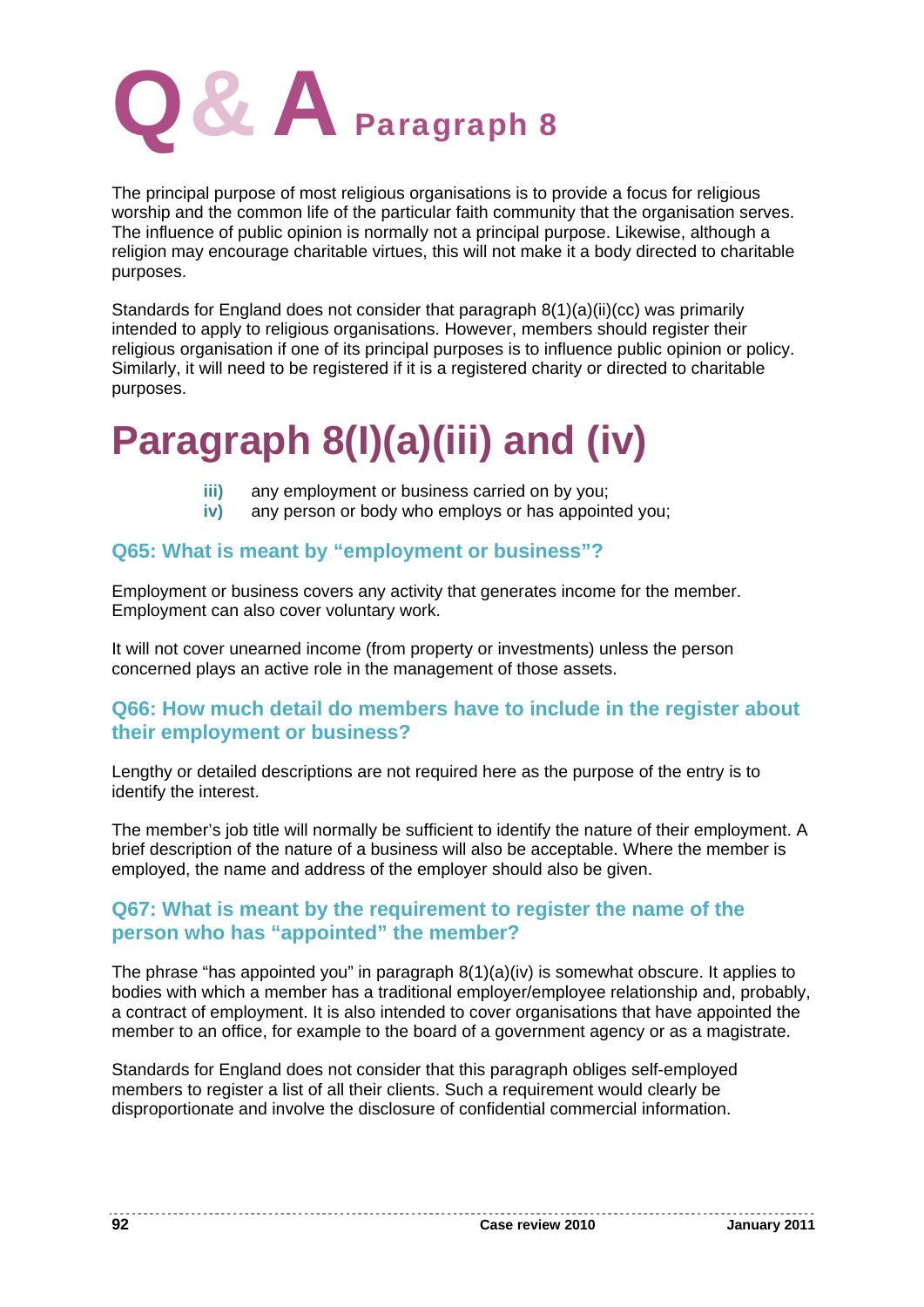

Nevertheless, regular clients may be classed as a "person with whom you have a close association" and so fall within the meaning of paragraph 8(2)(a). This means a member will have to declare a personal interest in certain circumstances (see Q89).

The phrase will apply to members who have been appointed to a particular post but who have not yet taken up employment.

## **Paragraph 8(I)(a)(v)**

**v)** any person or body, other than a relevant authority, who has made a payment to you in respect of your election or any expenses incurred by you in carrying out your duties;

#### **Q68: What details does a member have to register about his or her political funding?**

Standards for England does not draw a distinction between direct financial assistance such as payments of money directly to the councillor for election or other expenses, and indirect assistance such as payment for election posters or leaflets.

Members should register any person or organisation who made a financial contribution (whether direct or indirect) to their election campaign or who assists them with the costs of carrying out their duties. Standards for England considers that this requirement applies to future, as well as past, election campaigns. This may include the member's political party.

Members should also register any person or organisation providing premises that relate to a member's official duties, such as the location of a ward surgery, unless the member is paying a commercial value to use them.

Members are not required to register details of their political group's funding.

## **Paragraph 8(I)(a)(vi)**

**vi)** any person or body who has a place of business or land in your authority's area, and in whom you have a beneficial interest in a class of securities of that person or body that exceeds the nominal value of £25,000 or one hundredth of the total issued share capital (whichever is the lower);

#### **Q69: What is meant by "place of business"?**

Place of business refers to business premises rather than a piece of equipment (such as a telephone box or an electricity substation).

However, if the person or body owns the land on which a piece of equipment such as a telephone box or an electricity substation is situated, then the requirement to register will apply because the body concerned will have "land" in the area.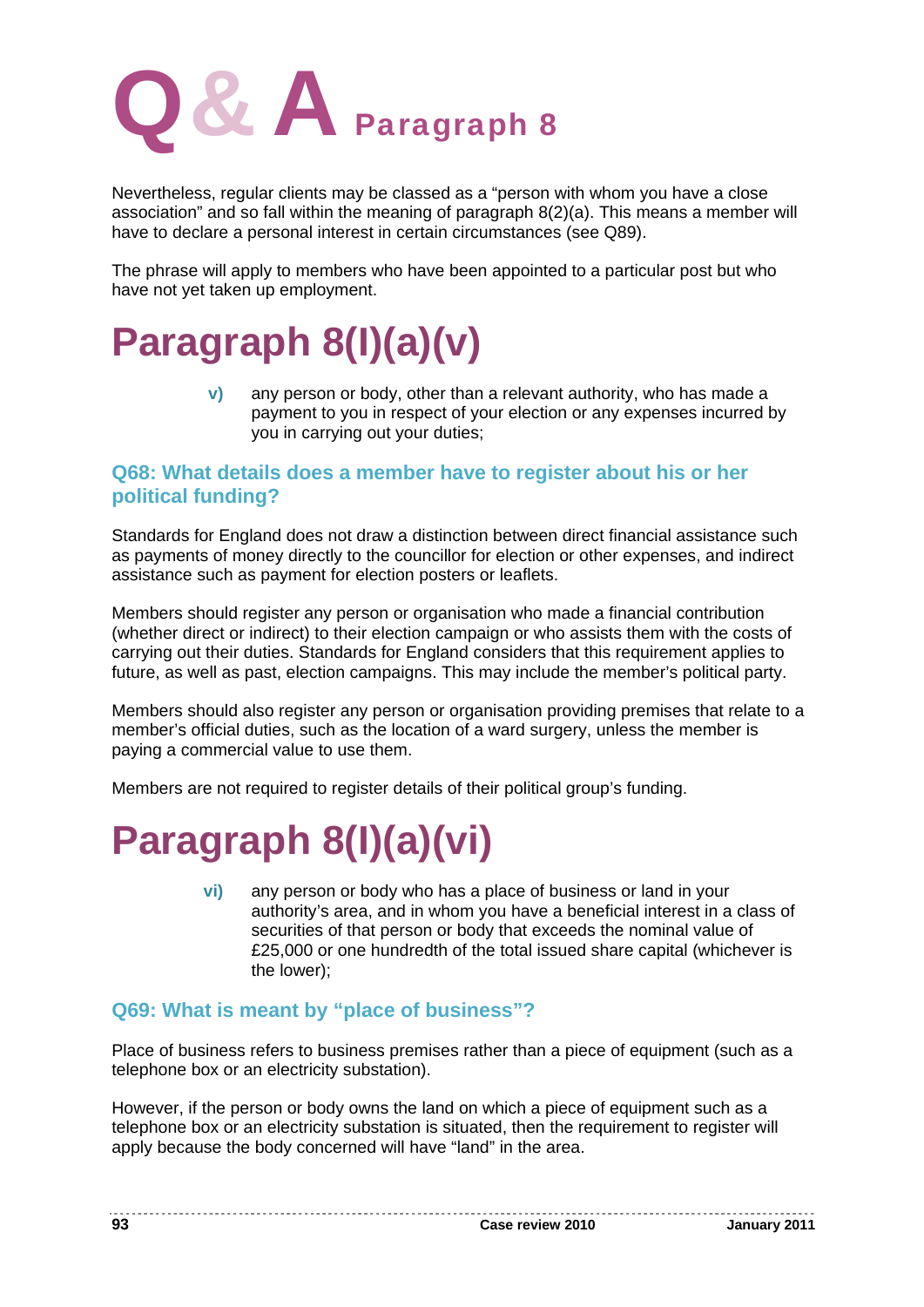

#### **Q70: What is meant by "beneficial interest"?**

A beneficial interest is one where the owner of the interest is entitled to benefit from the asset concerned.

Such an interest can arise directly through the legal ownership of an asset, or indirectly where the member concerned is the beneficiary of a trust.

Use of the term "beneficial interest" excludes those who hold assets under a trust but are not beneficiaries of that trust. In such situations the trustee holds the legal title to the assets in question but has no beneficial interest to register.

#### **Q71: What does a "class of securities" mean?**

The term "class of securities" includes any instrument (such as a share, stock, bond or option) that indicates some form of ownership rights or creditor relationship with a particular body.

In practice, shares are the most commonly encountered form of securities.

#### **Q72: What does "nominal value" mean?**

The nominal value of shares is usually the face value declared on the share certificate when issued. This contrasts with its market value, which can often be considerably more but may be less.

A nominal value of more than £25,000 is set for the inclusion of shareholdings in the publicly available register of interests. Therefore, only very substantial shareholdings need to be included in the publicly available register of interests.

A member who holds a small number of shares in a large public company of the kind that result from a privatisation issue, or a building society becoming a company, is unlikely to need to register them.

However, this high threshold is considerably offset by the alternative criteria (more than one hundredth of the total issued share capital). Comparatively modest shareholdings in smaller companies will be caught by this requirement.

## **Paragraph 8(I)(a)(vii)**

**vii)** any contract for goods, services or works made between your authority and you or a firm in which you are a partner, a company of which you are a remunerated director, or a person or body of the description specified in paragraph (vi);

#### **Q73: How much detail is required by the description of "any contract"?**

Enough detail should be given to identify the contract, such as the date and a brief description of the goods, services or works being contracted for.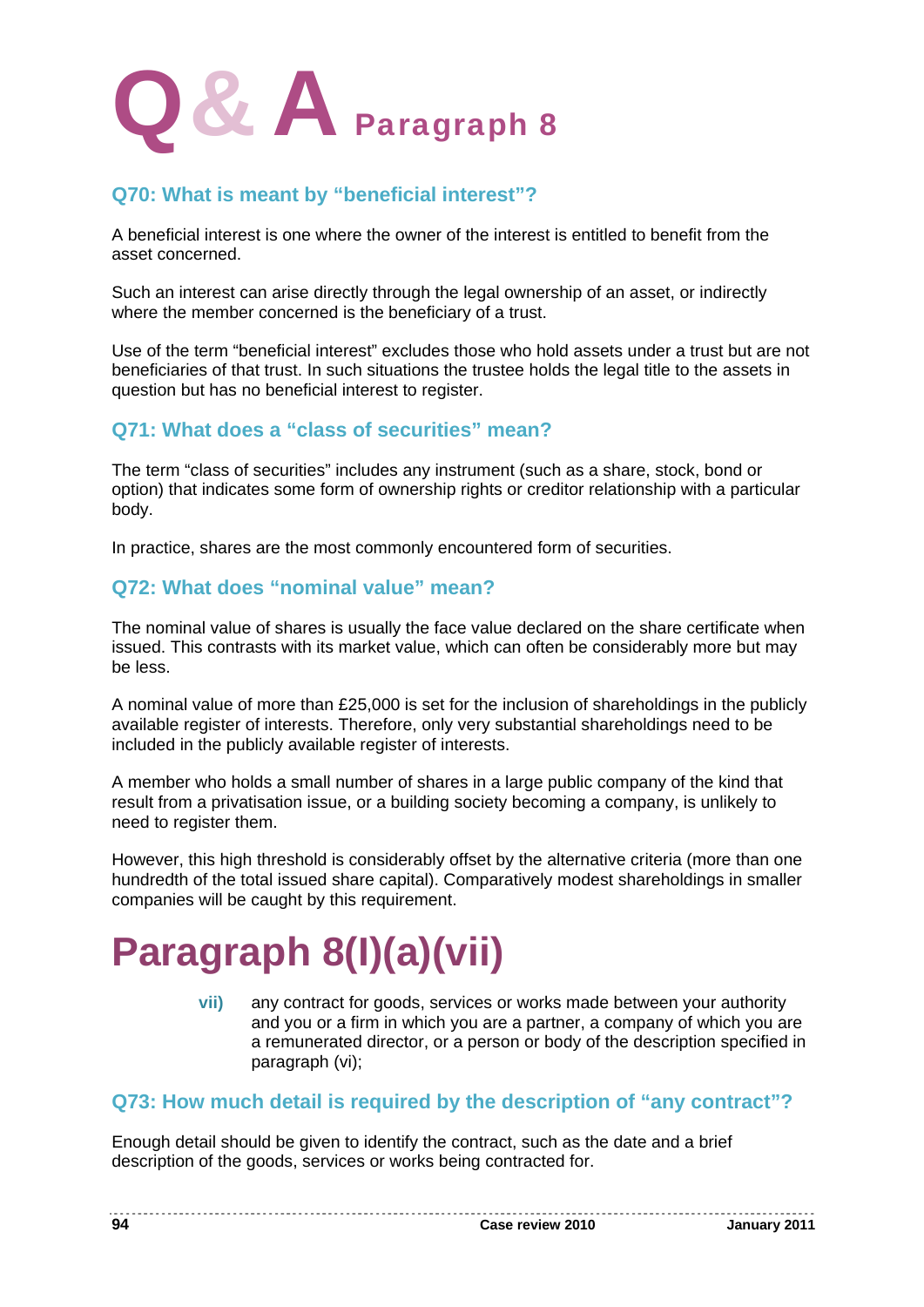

There is no requirement to state the value of the contract or its terms.

## **Paragraph 8(I)(a)(viii)**

**viii)** the interests of any person from whom you have received a gift or hospitality with an estimated value of at least £25;

#### **Q74: Do members have to declare all "gifts or hospitality" they receive?**

A member only has to declare those gifts or hospitality received as a member.

The member must apply honesty and common sense when they consider how receipt of a gift might be interpreted. For example, if the member is the chair of the planning committee and a birthday present arrives from an applicant just before a planning application is due to be considered, then the member needs to think about how this would be interpreted by a reasonable member of the public.

A member should register gifts and hospitality if they could reasonably be viewed as relating to a member's official duties. This will not normally include gifts from friends or family.

#### **Q75: Does the value of £25 apply to each individual gift or to the total value of gifts given? How does the notification threshold of £25 work in practice?**

A degree of common sense needs to be applied here. Where a series of small gifts come from the same source over a short period of time and the cumulative value of the gifts is over £25 they ought to be registered.

#### **Q76: Does a member have to declare gifts that are refused?**

No. The Code of Conduct only requires a member to declare those gifts that are accepted.

#### **Q77: Does a member have to declare the source of gifts?**

Yes. Standards for England believes that the donor should be registered. Without such information the register will be of very little use.

#### **Q78: What does "hospitality" mean?**

Hospitality can be defined as any food, drink, accommodation or entertainment freely provided or heavily discounted.

#### **Q79: How should members assess the value of hospitality received?**

Standards for England believes that the best way to preserve transparency is for members to assess the hospitality on offer, whether it is accepted or not.

This is because it would clearly not be in the member's interests to be drawn into arguments about how much they themselves ate or drank at a particular occasion. For example,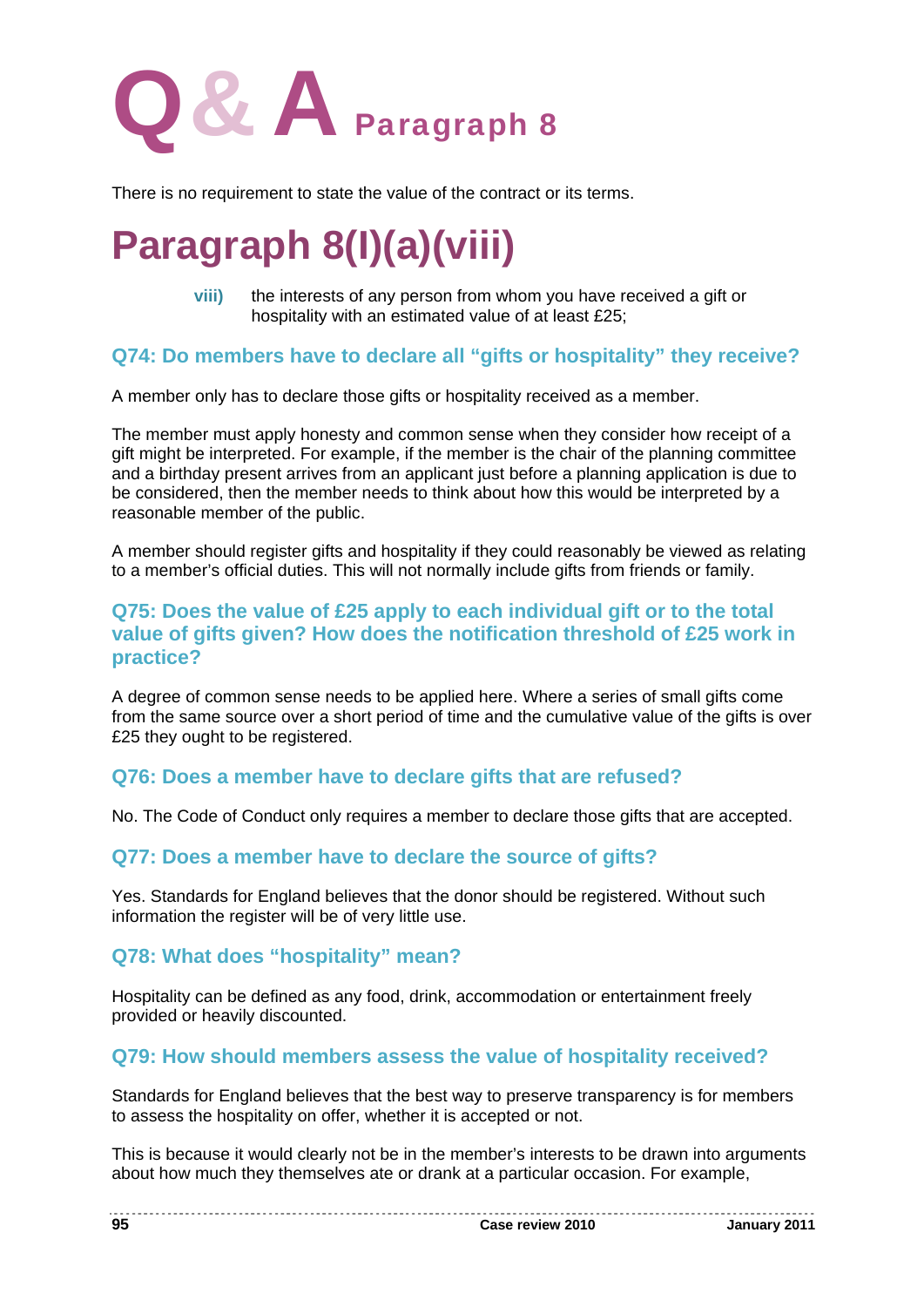

members may find themselves at a function where relatively lavish hospitality is on offer but they choose not to accept it. A member may go to a champagne reception but only drink a glass of orange juice.

As a guide the member should consider how much a person could reasonably expect to pay for an equivalent function or event run on a commercial basis. Clearly where the member is in any doubt the prudent course is to register the hospitality.

#### **Q80: Do members have to declare hospitality extended to them in the course of their authority's business, such as official dinners or business lunches?**

The focus of the Code of Conduct is on the source of the hospitality and its nature. Standards for England does not consider that hospitality should be registered where it is provided by the authority or where it is clearly ancillary to the business being conducted, such as an overnight stay for an away-day. Therefore, hospitality at a civic reception or mayor's ball would not need to be registered.

However, the hospitality should be registered if it is provided by a person or body other than the authority, and is over and above what could reasonably be viewed as ancillary to the business conducted. Members might meet dignitaries or business contacts in council offices. However, if such meetings take place in other venues, such as at cultural or sporting events, this should be registered as hospitality.

#### **Q81: What is the Code of Conduct's position on the mayor or chair of an authority?**

There are no special rules for those who serve as mayor or chair of an authority.

Gifts that are clearly made to the authority, for example a commemorative goblet which is kept on display in the authority's offices, do not need to be registered in the member's register of gifts and hospitality.

However, such gifts ought to be recorded by the authority for audit purposes.

Although the mayor or chair may attend many social functions, they are not exempt from the requirement to register hospitality. However, where the hospitality is extended to the office holder for the time being rather than the individual, Standards for England takes the view that there is no requirement under the Code to register the hospitality.

The question a member needs to ask themselves is, "Would I have received this hospitality even if I were not the mayor/chair?" If the answer is yes, then it must be registered.

#### **Q82: Should details of gifts and hospitality be available for public inspection?**

Once three years have passed since members registered the gift or hospitality in their register of interests, their obligation to disclose that interest to any relevant meeting ends. It is the date of registration that is important, not the date the gift or hospitality was received.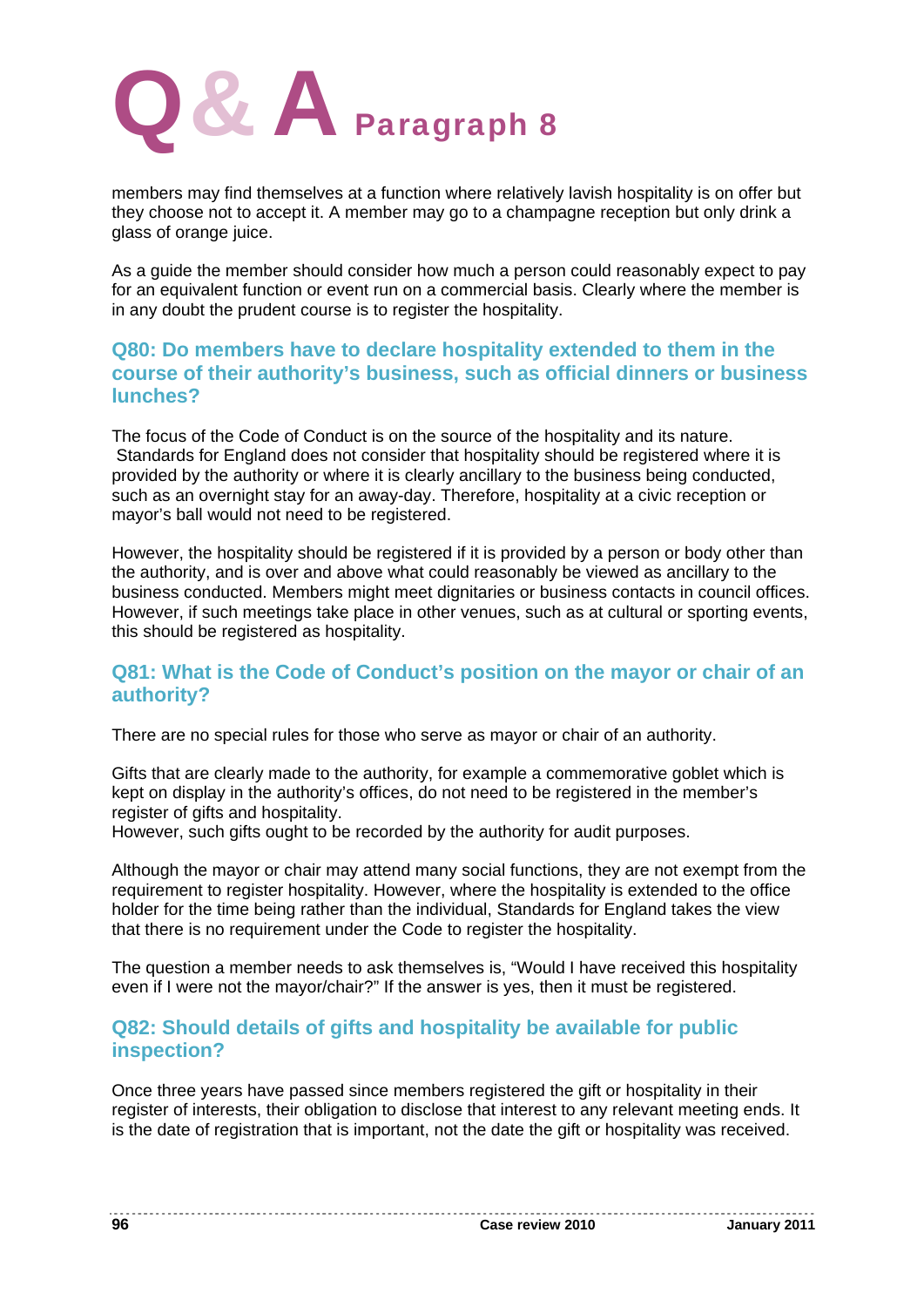

#### **Q83: For how long do members need to declare the fact that they received a gift or hospitality to any relevant meeting?**

Once three years have passed since members registered the gift or hospitality in their register of interests, their obligation to disclose that interest to any relevant meeting ends. It is the date of registration that is important, not the date the gift or hospitality was received.

## **Paragraph 8(I)(a)(ix)**

**ix)** any land in your authority's area in which you have a beneficial interest;

#### **Q84: How much detail is required of land-holdings?**

Sufficient detail should be given to identify the land in question.

An address and, where the address is not sufficient, a field number or map reference will usually meet the requirement. A plan identifying the land may be useful in some situations but is not a requirement.

## **Paragraph 8(I)(a)(x) and (xi)**

- **x)** any land where the landlord is your authority and you are, or a firm in which you are a partner, a company of which you are a remunerated director, or a person or body of the description specified in paragraph (vi) is, the tenant;
- **xi)** any land in the authority's area for which you have a licence (alone or jointly with others) to occupy for 28 days or longer;

#### **Q85: Do you have to register the land-holdings of your employers or bodies you have shareholdings in?**

No. There is no requirement to list the land-holdings of companies or corporate bodies included in the register. The only requirement is to register any tenancy between such bodies and the authority. Obviously, members can only be expected to register those they ought reasonably to be aware of.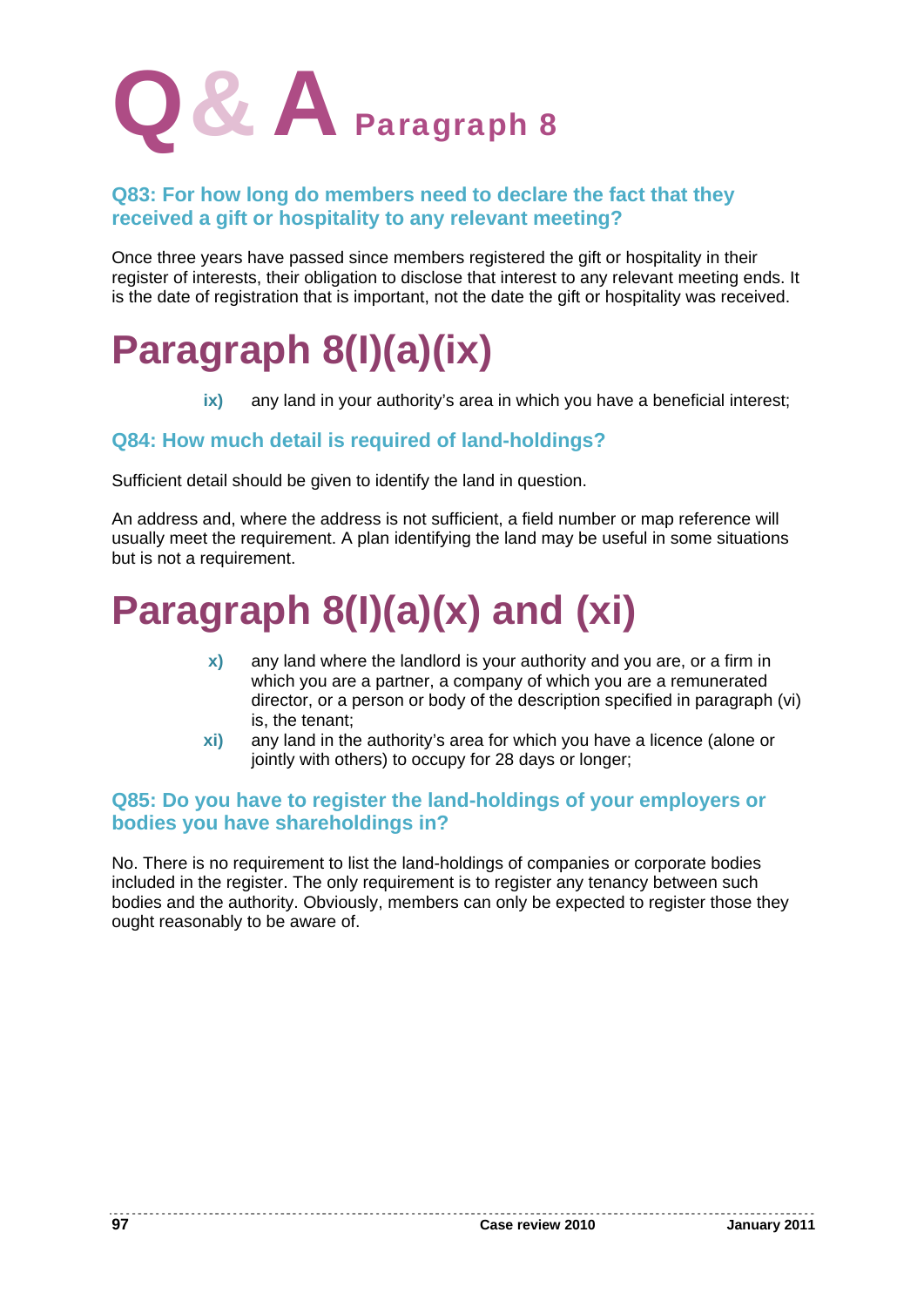

## **Paragraph 8(I)(b) and (2)**

- **1)** You have a personal interest in any business of your authority where...
	- **b)** a decision in relation to that business might reasonably be regarded as affecting your well-being or financial position or the well-being or financial position of a relevant person to a greater extent than the majority of:
		- **i)** (in the case of authorities with electoral divisions or wards) other council tax payers, ratepayers or inhabitants of the electoral division or ward, as the case may be, affected by the decision;
		- **ii)** (in the case of the Greater London Authority) other council tax payers, ratepayers or inhabitants of the Assembly constituency affected by the decision; or
		- **iii)** (in all other cases) other council tax payers, ratepayers or inhabitants of your authority's area.
- **2)** In sub-paragraph (1)(b), a relevant person is:
	- **a)** a member of your family or any person with whom you have a close association; or
	- **b)** any person or body who employs or has appointed such persons, any firm in which they are a partner, or any company of which they are directors;
	- **c)** any person or body in whom such persons have a beneficial interest in a class of securities exceeding the nominal value of £25,000; or
	- **d)** any body of a type described in sub-paragraph (1)(a)(i) or (ii).

#### **Q86: What does "well-being" mean?**

The use of the term "well-being" is a good example of the broad drafting of paragraph 8.

Well-being can be described as a condition of contentedness, healthiness and happiness. Anything that could be said to affect a person's quality of life, either positively or negatively, is likely to affect their well-being. It is not restricted to matters affecting a person's financial position.

The range of personal interests is, accordingly, likely to be very broad.

#### **Q87: What does "to a greater extent than" mean in the context of paragraph 8?**

No personal interest will arise where a matter affects the member or a relevant person (see paragraph 8(2)) to the same extent as other council tax payers, ratepayers or inhabitants of the electoral division or ward affected by the decision.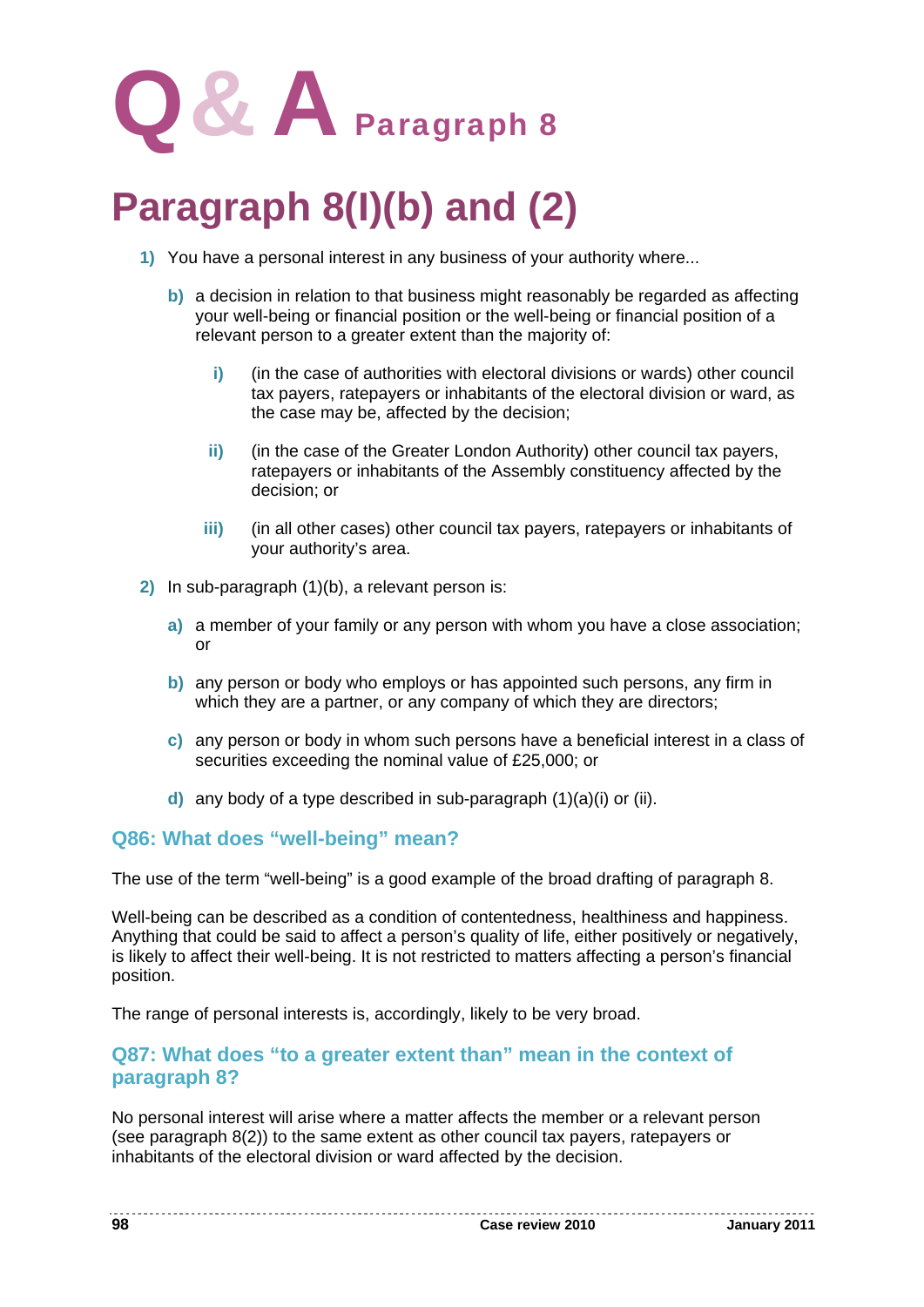

So, for example, members would only have a personal interest in a planning application which affected them more than others in the ward affected by the decision.

In Greater London the reference to electoral division or ward is replaced by a reference to the "Assembly constituency". For members in other areas where there are no electoral divisions or wards (typically the

case in the areas of small parish councils, police, fire and parks authorities) the reference is to council tax payers, ratepayers or inhabitants living in the whole area.

#### **Q88: Who is classed as "a member of your family"?**

A "member of your family" should be given a very wide meaning.

It includes:

- a partner (someone you are married to, your civil partner, or someone you live with in a similar capacity)
- a parent
- a parent-in-law
- a son or daughter
- a stepson or stepdaughter
- the child of a partner
- a brother or sister
- a brother or sister of your partner
- a grandparent
- a grandchild
- an uncle or aunt
- a nephew or niece
- the partners of any of the people above

The term is wide enough to cover anybody related to a member by birth, marriage or civil partnership.

#### **Q89: What is a "close associate"?**

The term "close associate" is a very broad one which is not qualified by a precise definition in the Code of Conduct.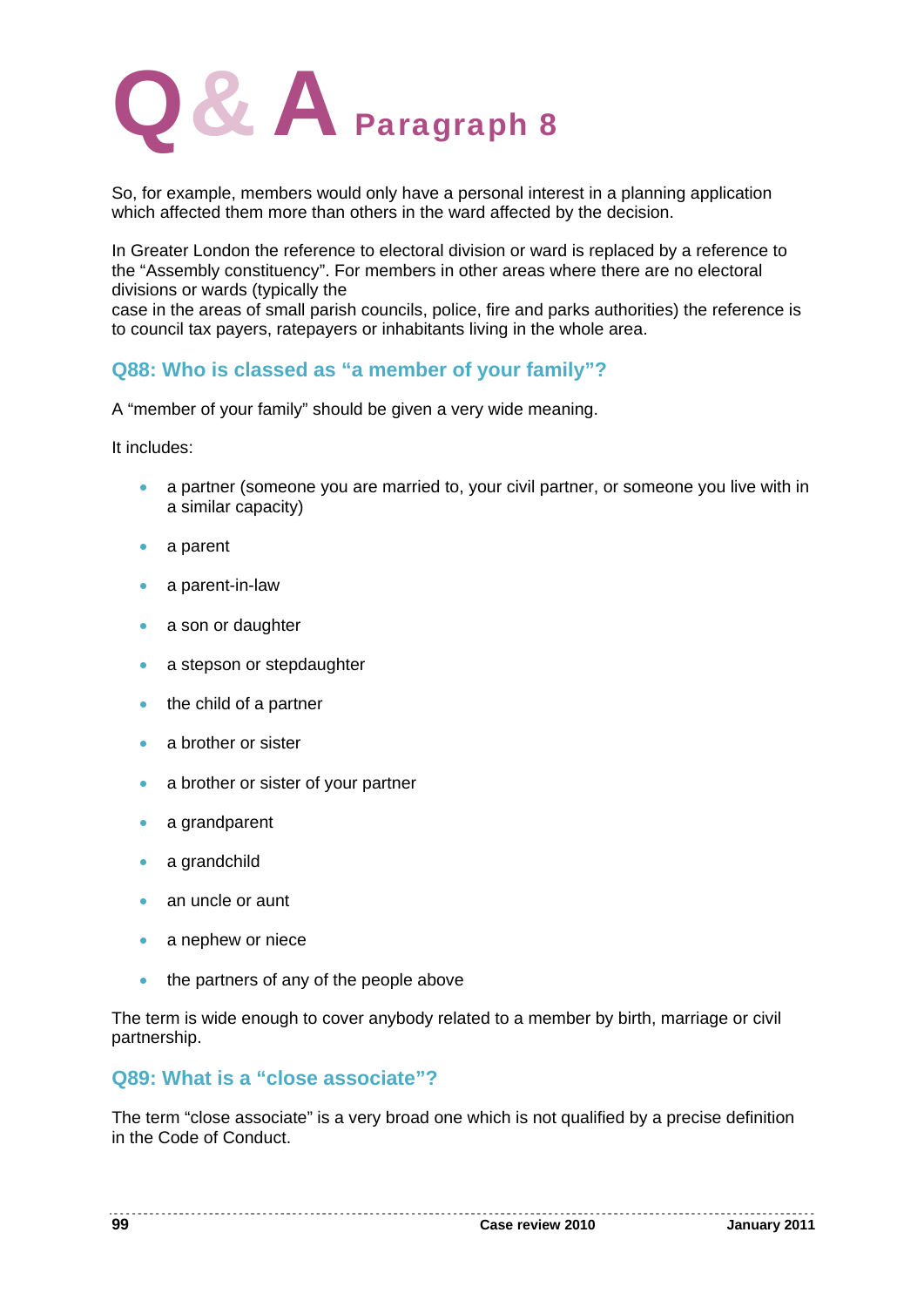

A person with whom a member has a close association is someone that they are in either regular or irregular contact with over a period of time, who is more than an acquaintance.

Standards for England would suggest that it is someone a reasonable member of the public might think they would be prepared to favour or disadvantage when discussing a matter that affects them because of their connection with them.

It may be a friend, a colleague, a business associate or someone whom the member knows through general social contacts. A closer relationship is implied than mere acquaintance.

Members and monitoring officers might wish to consider the following questions when deciding whether a close association exists:

- How many times do the two people meet?
- Where do they meet?
- Do they regularly attend the same social events?
- Do they know each other's families?
- Do they visit one another's homes?
- Do they have regular business dealings?
- Do they work for the same organisation?
- Are they close or connected in other ways?

These questions should never be taken in isolation. It is the cumulative evidence of these factors and others like them that will establish a close association.

A certain amount of caution should also be exercised. Most members know each other and will often attend the same functions because of their positions in the community.

A level of relationship above and beyond that which usually exists between colleagues and political associates will be required to establish the existence of a close association. Simply sitting on the same committee as a fellow councillor or sharing car journeys will not create a close association in itself. However, sharing car journeys could involve the appearance of bias in the right circumstances. See R (On the application of Gardner) v Harrogate Borough Council [2008] All ER (D) 310.

#### **Q90: What about enemies?**

Circumstances will arise where there is clear personal hostility or resentment between two people. For example, this could be after an acrimonious divorce or where one person has been involved in the termination of another person's employment.

Where such hostility or resentment exists between a member and someone affected by an issue before the authority, it seems likely that a personal interest will arise. Paragraph 8 does not appear to have been drafted with this situation in mind but Standards for England's

--------------------------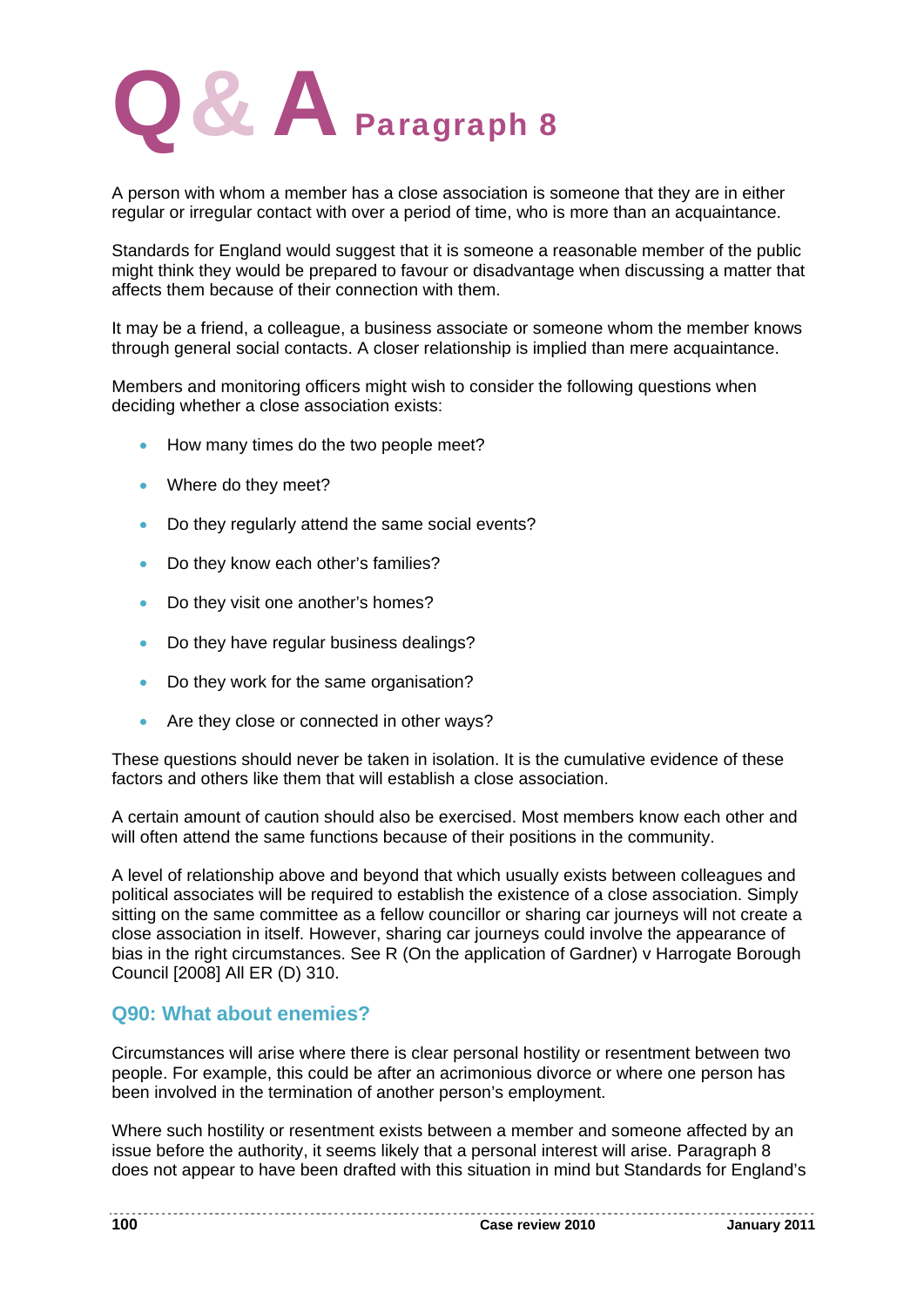

view is that in these circumstances a member's "well-being" will be affected (see APE 0450). It is also possible that such people may be individuals with whom the member has a "close association".

#### **Examples of personal interests:**

- **a)** A member has a niece. The niece has recently moved in with her boyfriend who is employed by a local building firm. The firm puts in a bid for work from the authority. The member will have a personal interest (but not necessarily a prejudicial one).
- **b)** A member has an old friend whom she has known since their schooldays. They live 30 miles from each other but meet for lunch two or three times a year. The member's friend has a substantial shareholding (nominal value £20,000) in a business that has been built up by her family for many years, although the friend plays no part in running the business.

The business is likely to be affected by major redevelopment proposals. The member will have a personal interest but may be ignorant of its existence (see Question 91 below). The interest will not necessarily be prejudicial.

- **c)** A member has grandchildren who regularly use the authority's school bus service. The member will have a personal interest in relation to any discussion of the school bus service. This will only become a prejudicial interest when it directly affects the child's school.
- **d)** A member has an uncle whom he has not met for ten years. The uncle's wife is on the board of governors of a local school. The member will have a personal interest (but not necessarily a prejudicial interest) in matters affecting the school's financial position.

In all these examples, the connection would need to be known or ought reasonably to be known by the member before it is necessary to declare it at a meeting.

#### **Q91: What if I am not aware of my personal interest?**

A member's obligation to disclose a personal interest to a meeting only applies when they are aware of, or ought to be aware of, the existence of the personal interest.

Clearly you cannot be expected to declare something of which you are unaware (see paragraph 9(4) of the Code of Conduct). It would be impractical to expect a member to research into the employment, business interests and other activities of all their close associates and relatives. So, in example b. above, the member does not need to declare an interest in the redevelopment proposal if she does not know of her friend's shareholding, but otherwise she would have to do so.

However, a member should not ignore the existence of interests which, from the point of view of a reasonable and objective observer, they should have been aware of.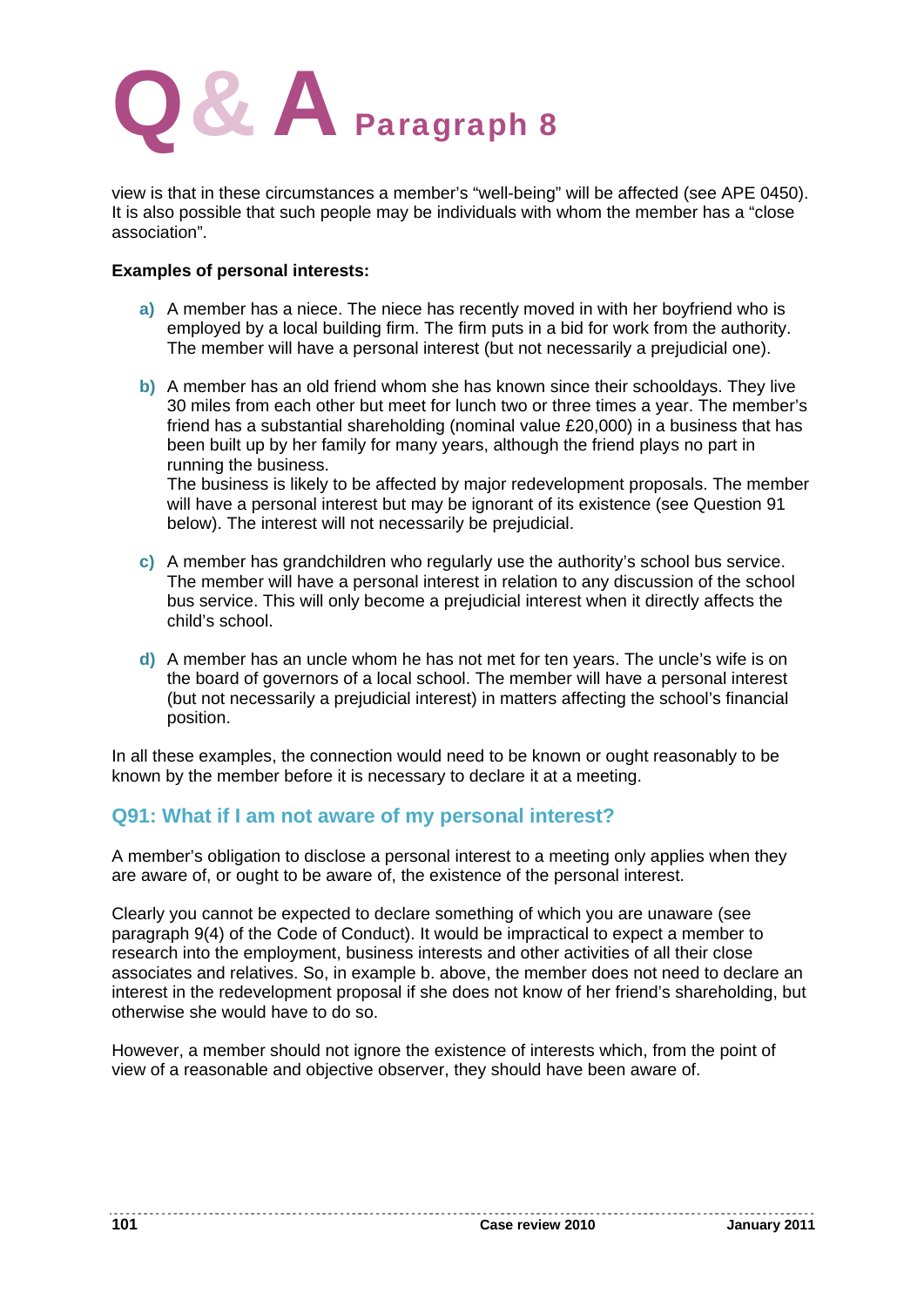# Case examp

### Paragraph 8

#### **Example 1**

A high court case about what "well-being" means.

Murphy v Ethical Standards Officer of the Standards Board for England [2004] EWHC 2377 (Admin) concerned a councillor who had participated in the consideration of a report by the Local Government Ombudsman (LGO), which criticised him for failing to declare an interest and withdraw from a meeting of the council's planning committee.

Mr Justice Keith cited the content of Q86 with approval. He considered that it would have been "entirely natural for [Councillor Murphy]…to want to salvage his reputation by getting his council to express dissatisfaction with the report". Therefore it was right to regard the matter as affecting his well-being.

Councillor Murphy argued that he was not unduly troubled by the LGO's report and therefore had no personal interest. However, the court said that it was necessary to consider the matter objectively from the point of view of "an informed outsider".

#### **Example 2**

A high court case about who decides whether an interest arises.

In the case of Scrivens v Ethical Standards Officer [2005] EWHC 529 (Admin) Mr Justice Stanley Burnton said:

"Whether a member has a personal or a prejudicial interest is a question to be determined objectively. The mistaken but reasonable view of the member that he has no such interest is irrelevant. The test for a failure to comply with the Code by failing to comply with [the paragraphs dealing with personal and prejudicial interests] is similarly objective." A situation where there was clear animosity between a member and a candidate for co-option to a council.

A member and her husband were in the final stages of an acrimonious divorce.

The husband put himself forward as a candidate for co-option to the council. His estranged wife was present at the meeting in which the council voted for an election rather than cooption, even though her estranged husband was the only candidate and there were two vacant places. She proposed the resolution for an election. She also attended the meeting at which her estranged husband lost the vote for co-option.

The ethical standards officer considered that the breakdown of the relationship between the member and her estranged husband was such that a member of the public, with knowledge of the facts, would reasonably regard it as so significant as to be likely to prejudice the member's judgement of the public interest.

The ethical standards officer concluded that the member did have a prejudicial interest in the consideration of her estranged husband's co-option and that she should have withdrawn from the meetings that dealt with this matter.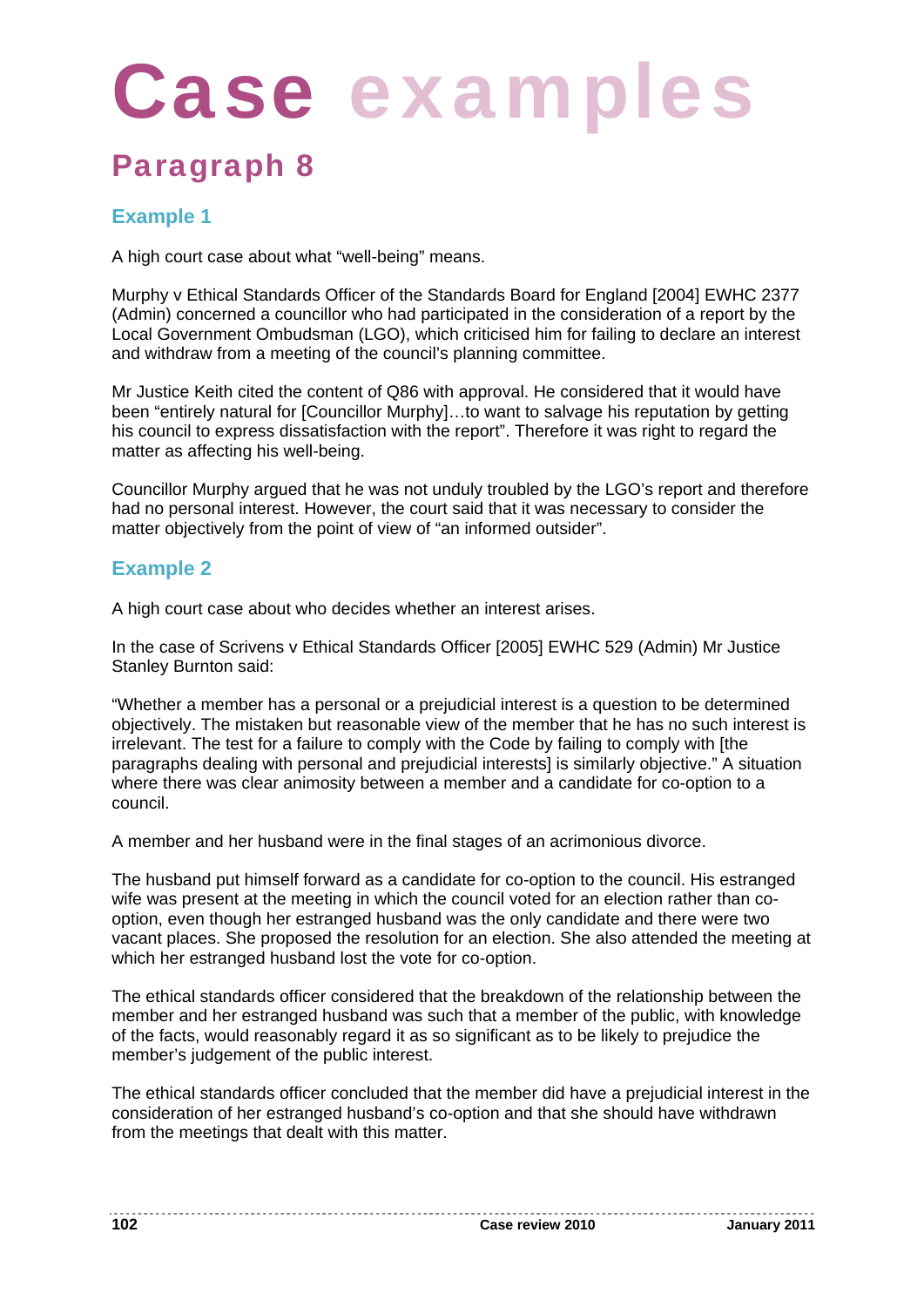# Case examp

### Paragraph 8

**Note:** under the new Code, this situation would not give rise to a prejudicial interest as it would be unlikely to affect the estranged husband's financial position and does not concern a regulatory matter. However, paragraphs 5 and 6(a) might apply.

#### **APE 0450**

The member was a parish councillor. He was also a member and Treasurer of a development trust ("the DT") which was a voluntary, non-charitable organisation set up to, amongst other things to promote social, cultural, economic and environmental regeneration in the area of the parish council. The member was not appointed or nominated to the DT by the parish council.

During 2007 and 2008 the DT had been working to provide village signs at various locations in the area. Whilst the parish council had no objection to the principle of such signs, their design was a matter of controversy. Lottery funding had been obtained for the manufacture of the signs and they had been made. The parish clerk called an extraordinary general meeting of the parish council. The agenda for the meeting showed only one item of business namely "Village Signage".

It was found that, without the support of the Parish Council, it was unlikely that the signs would be erected. The member was present and participated in the debate. He declared no personal interest in the single agenda item although his involvement in the DT and the signage project was well known. He seconded the motion proposed by another member that the proposed signs be accepted. This was voted on and approved.

The Appeal Tribunal agreed with the Investigating Officer's report which concluded that the member did not have a personal interest that required registering. There was no question of the decision having any bearing on the member's financial position, so the issue was about the effect on his well-being.

On the facts, the Appeals Tribunal concluded that it was more likely than not that the contentedness and therefore well-being of the member would have been affected to a greater extent by the decision of the parish council at its EGM than that of the majority of the tax payers and inhabitants of the area. He was the Treasurer of the voluntary organisation which had a longstanding project to erect the signs and he himself supported the project as demonstrated by his seconding of the motion for the acceptance of the signs. Lottery funding had been secured for the signs, they had been made, and an inability to erect them would at the very least have led to additional complications for the Treasurer of the DT. Acceptance of the signs in this context was likely to have a greater effect on him than the majority of other tax payers, rate payers and inhabitants of the parish.

The Appeals Tribunal found that the member had a personal interest which should have been declared at the meeting and that he should undergo training. They found that the censure of the member by the standards committee was disproportionate to the breach.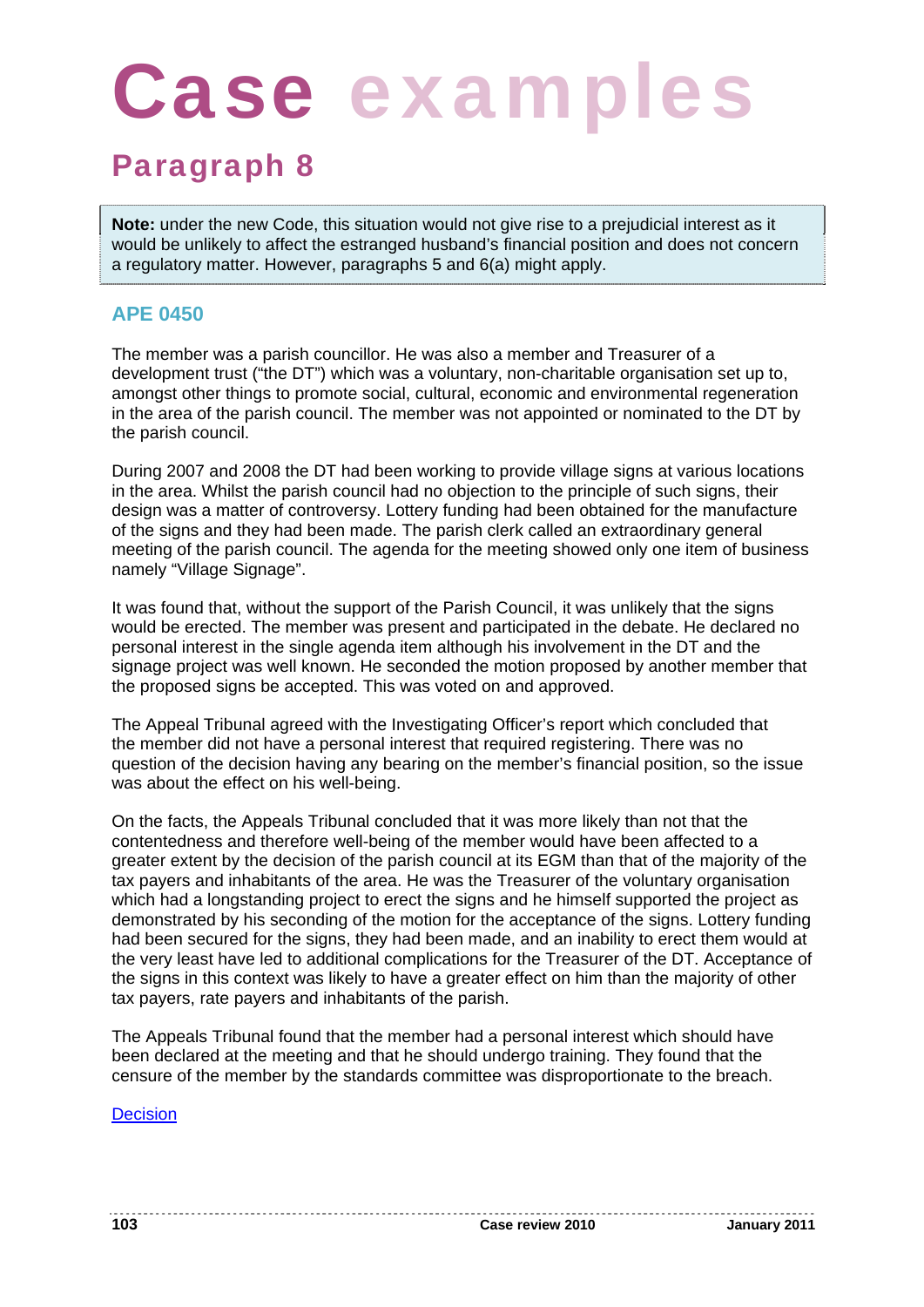# Case examples

### Paragraph 8

#### **LGS/2009/0457**

This appeal concerned, amongst other things, a planning application by a supermarket in which the member had participated. The tribunal noted that the member had made a declaration of a personal interest when the issue was considered but it was alleged that the declaration was incomplete because he had not declared his contacts with a supermarket chain. The Standards Committee's representative argued that the member had a personal interest because he was intent on having a supermarket on the site and it would affect his personal well-being. The tribunal did not agree with this and was of the view that the member did not have a personal interest as such in the application. The tribunal considered that this was too remote and that although the member might have wanted to see a supermarket on the site this would not have affected his personal well-being in such as way as to be a personal interest. However this was not to suggest that councillors should not disclose to the meeting when they had contacts with developers, had been lobbied or similar.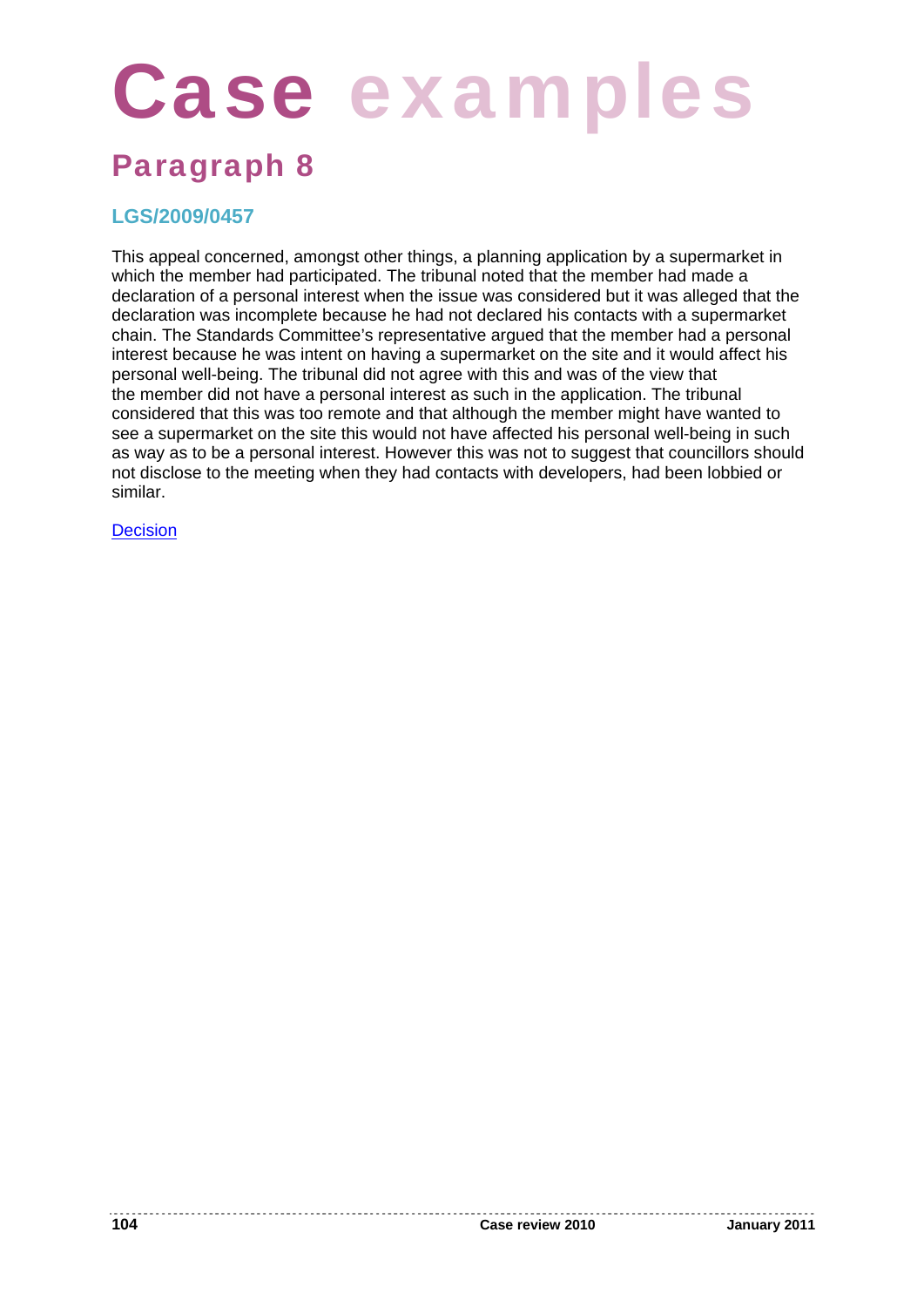## Paragraph 9

### **Disclosure of personal interests**

- **1)** Subject to sub-paragraphs (2) to (7), where you have a personal interest in any business of your authority and you attend a meeting of your authority at which the business is considered, you must disclose to that meeting the existence and nature of that interest at the commencement of that consideration, or when the interest becomes apparent.
- **2)** Where you have a personal interest in any business of your authority which relates to or is likely to affect a person described in paragraph 8(1)(a)(i) or 8(1)(a)(ii)(aa), you need only disclose to the meeting the existence and nature of that interest when you address the meeting on that business.
- **3)** Where you have a personal interest in any business of the authority of the type mentioned in paragraph 8(1)(a)(viii), you need not disclose the nature or existence of that interest to the meeting if the interest was registered more than three years before the date of the meeting.
- **4)** Sub-paragraph (1) only applies where you are aware or ought reasonably to be aware of the existence of the personal interest.
- **5)** Where you have a personal interest but, by virtue of paragraph 14, sensitive information relating to it is not registered in your authority's register of members' interests, you must indicate to the meeting that you have a personal interest, but need not disclose the sensitive information to the meeting.
- **6)** Subject to paragraph 12(1)(b), where you have a personal interest in any business of your authority and you have made an executive decision in relation to that business, you must ensure that any written statement of that decision records the existence and nature of that interest.
- **7)** In this paragraph, "executive decision" is to be construed in accordance with any regulations made by the Secretary of State under section 22 of the Local Government Act 2000.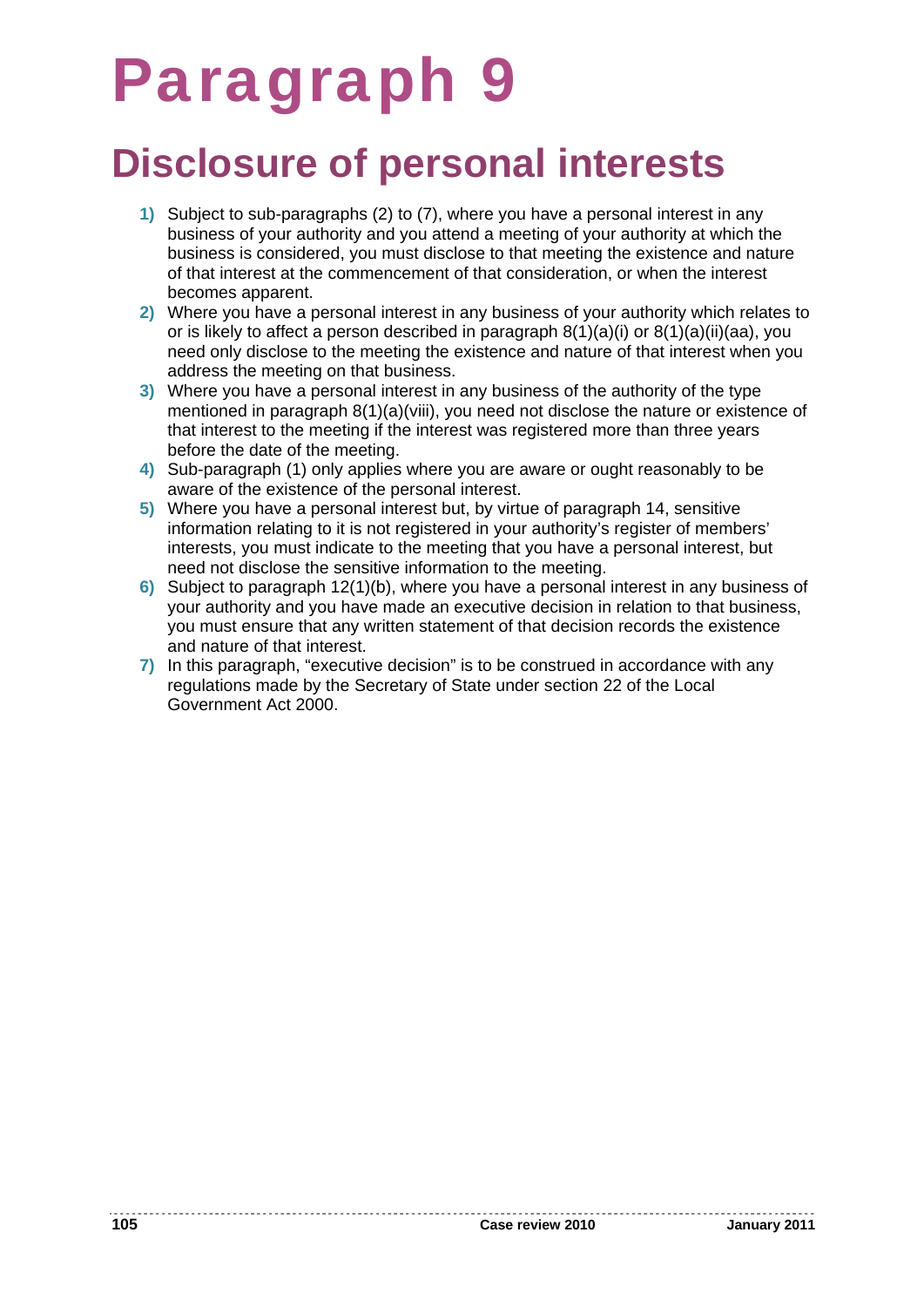

#### **Q92: At what stage of a meeting should a member disclose a personal interest?**

Subject to two exceptions (see Q94 below), a member should declare the existence and nature of a personal interest as soon as consideration of the business which gives rise to the interest starts, or as soon as it becomes apparent that they have an interest in it, if this is later.

Standards for England is aware that many authorities deal with declarations of interest by an agenda item at the start of the meeting. Standards for England does not consider that this will generally be of any practical significance. There is no substantial conflict between authorities continuing to have a 'declaration of interests' agenda item and the Code of Conduct.

If members are concerned about their position they can choose to make their declaration when the item of business giving rise to the interest is reached on the agenda of the meeting.

#### **Q93: When does consideration of a matter start at a meeting?**

Normally consideration starts once the relevant item on the agenda is reached. It will include the hearing of any evidence and representations or submissions from officers, interested parties or members of the public.

Consideration is not limited to discussions between members about the merits of a particular decision.

#### **Q94: When is a declaration of an interest not necessary?**

A member may have already made a written declaration of an interest, which then arises at a meeting. This does not remove the need for that member to declare the existence and nature of that interest at the meeting.

The Code of Conduct's requirements about declaring interests aim to support an open and transparent system of local democracy. Consequently, a member's interests should be accessible to members of the public and the press.

Given this, a verbal declaration is normally required at any meeting where a matter arises in which a member has an interest.

However, if an interest arises under paragraph 8(1)(a)(i) and (ii) a member only needs to declare a personal interest if they decide to speak.

If the interest concerns "sensitive information" which a member does not need to include on their register of interests, they need to declare the existence of that interest but do not need to specify the nature of it.

#### **Q95: How much detail is required in the declaration?**

Subject to what is said in Q94 above, members only need to give enough information for others present to be able to identify the existence and nature of the interest.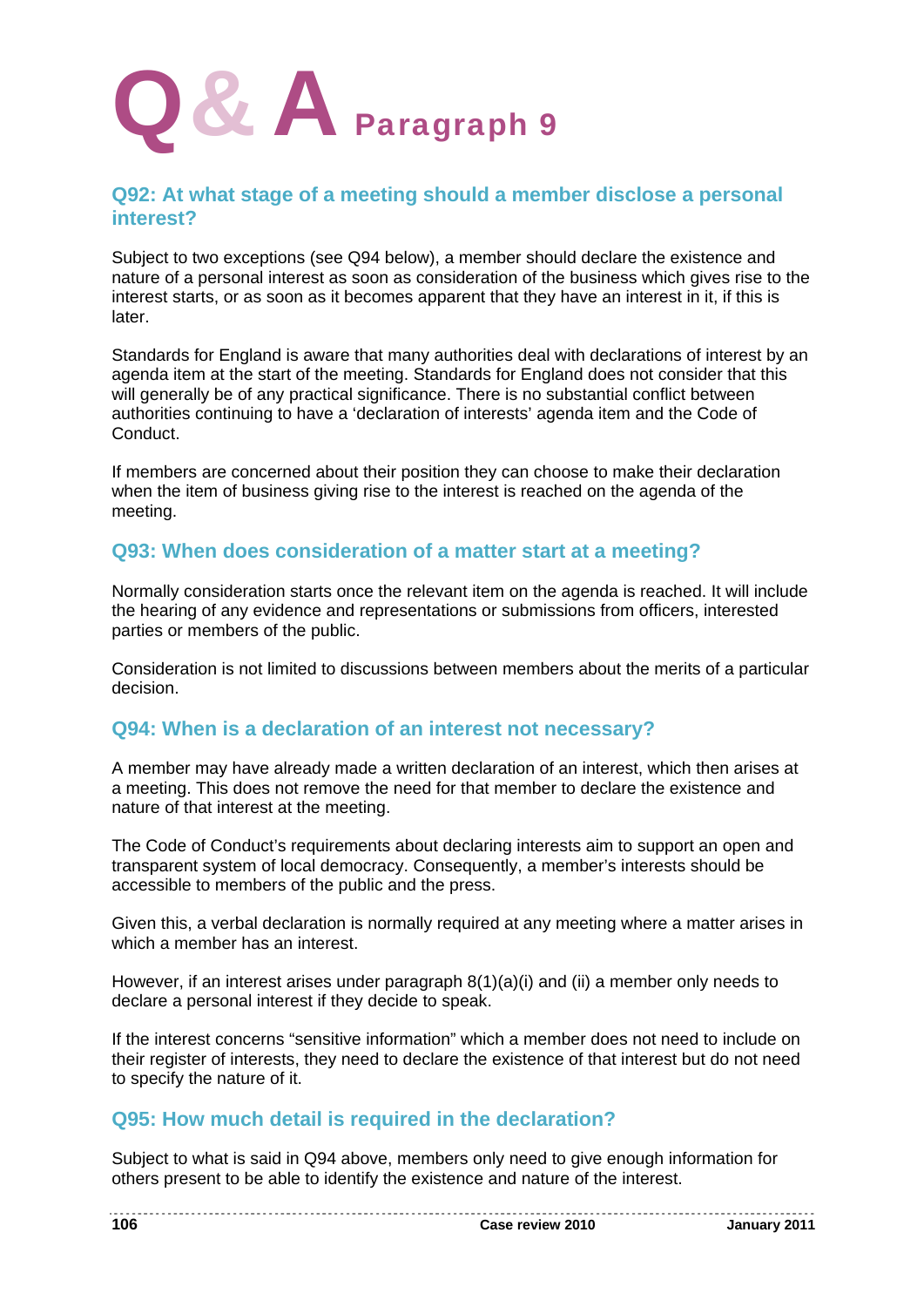

For example, a declaration that states "this application relates to land that borders property owned by a friend of mine" is sufficient.

There is no requirement for the member in this situation to provide details of the identity of the friend, the nature of the friendship, or the friend's details of land-holdings.

. . . . . . . . .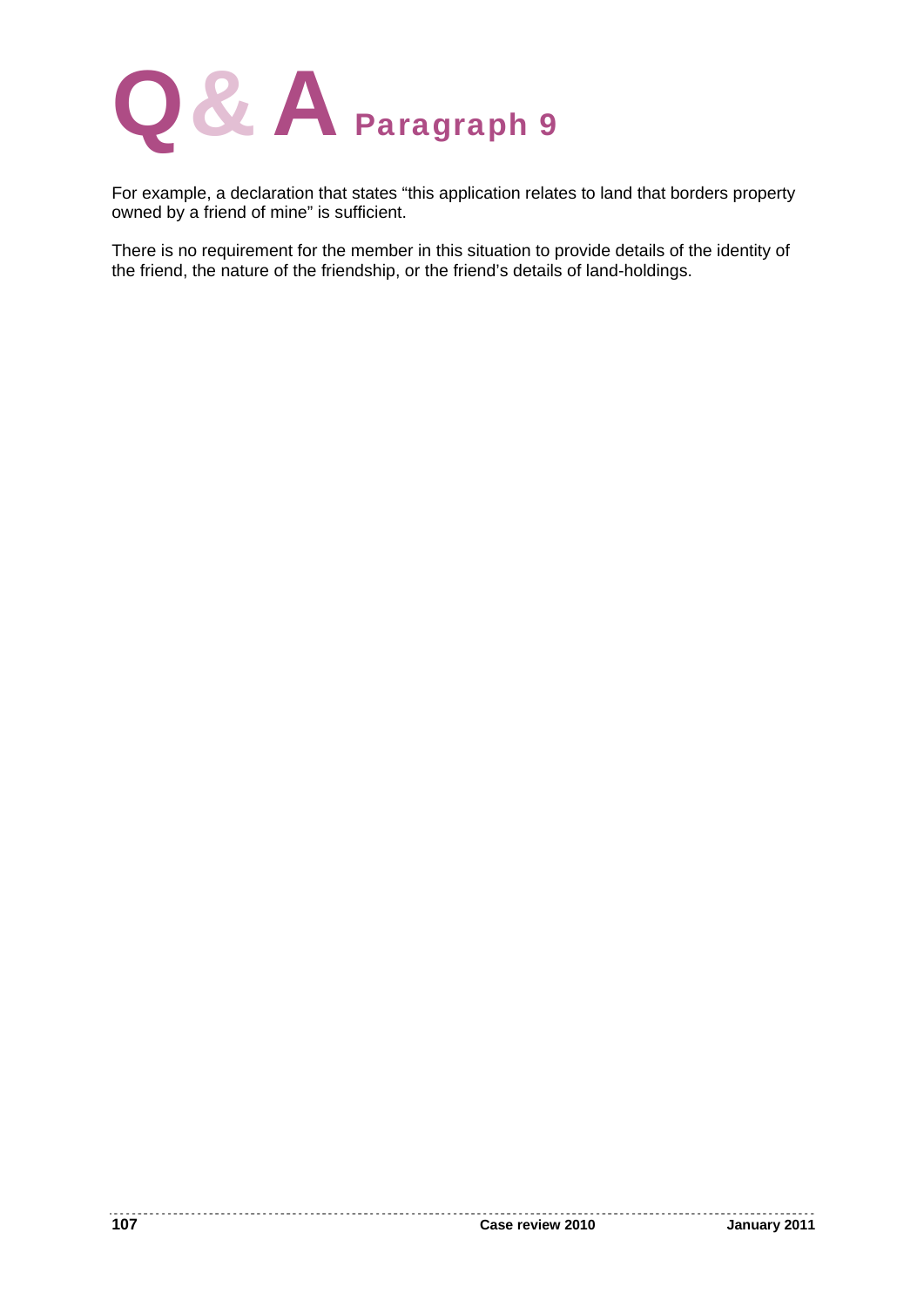# Case examples

### Paragraph 9

#### **LGS/2010/0489**

In this appeal the member was chairman of the local British Legion and a member of the local community council. The agenda for a meeting of the community council had an item "The British Legion Hall to discuss the future of the hall." At the start of the meeting the member declared a personal interest in the item. The item was not discussed. The obligation to disclose an interest is provided for by 9(1) of the Code of Conduct which provides "where you have a personal interest in any business of your authority and you attend a meeting of your authority at which the business is considered, you must disclose to that meeting the existence and nature of that interest at the commencement of that consideration". Paragraph 10(1) does not change the point at which the interest should be declared. Since the meeting did not consider the question of the British Legion Hall no duty to declare the existence and nature of his interest arose and therefore there was no breach by the member whether or not his interest in the British Legion Club was a prejudicial interest.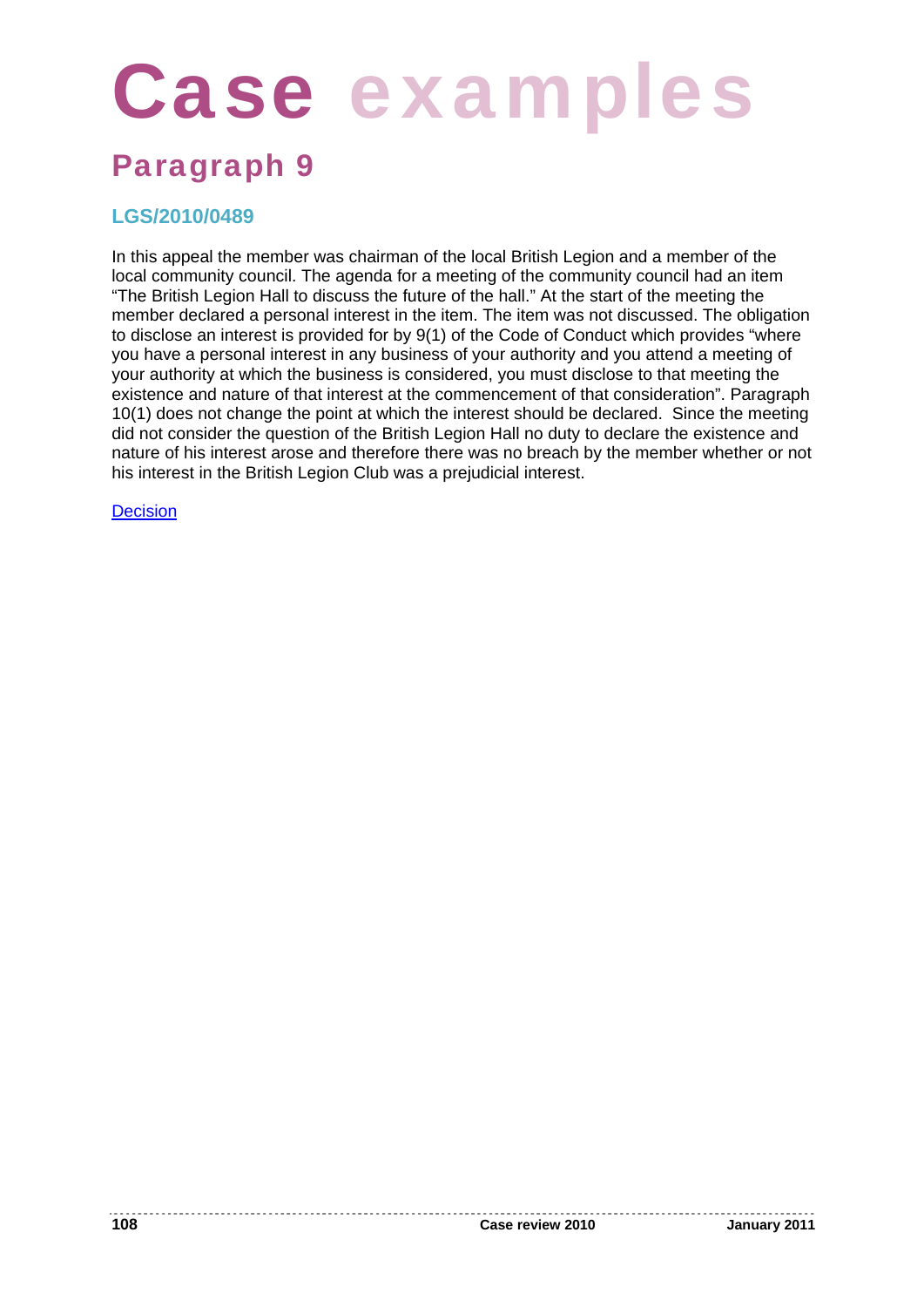### Paragraph 10

### **Prejudicial interests**

- **1)** Subject to sub-paragraph (2), where you have a personal interest in any business of your authority you also have a prejudicial interest in that business where the interest is one which a member of the public with knowledge of the relevant facts would reasonably regard as so significant that it is likely to prejudice your judgement of the public interest.
- **2)** You do not have a prejudicial interest in any business of the authority where that business:
	- **a)** does not affect your financial position or the financial position of a person or body described in paragraph 8;
	- **b)** does not relate to the determining of any approval, consent, licence, permission or registration in relation to you or any person or body described in paragraph 8; or
	- **c)** relates to the functions of your authority in respect of:
- **i)** housing, where you are a tenant of your authority provided that those functions do not relate particularly to your tenancy or lease;
- **ii)** school meals or school transport and travelling expenses, where you are a parent or guardian of a child in full time education, or are a parent governor of a school, unless it relates particularly to the school which the child attends;
- **iii)** statutory sick pay under Part XI of the Social Security Contributions and Benefits Act 1992, where you are in receipt of, or are entitled to the receipt of, such pay;
- **iv)** an allowance, payment or indemnity given to members;
- **v)** any ceremonial honour given to members; and
- **vi)** setting council tax or a precept under the Local Government Finance Act 1992.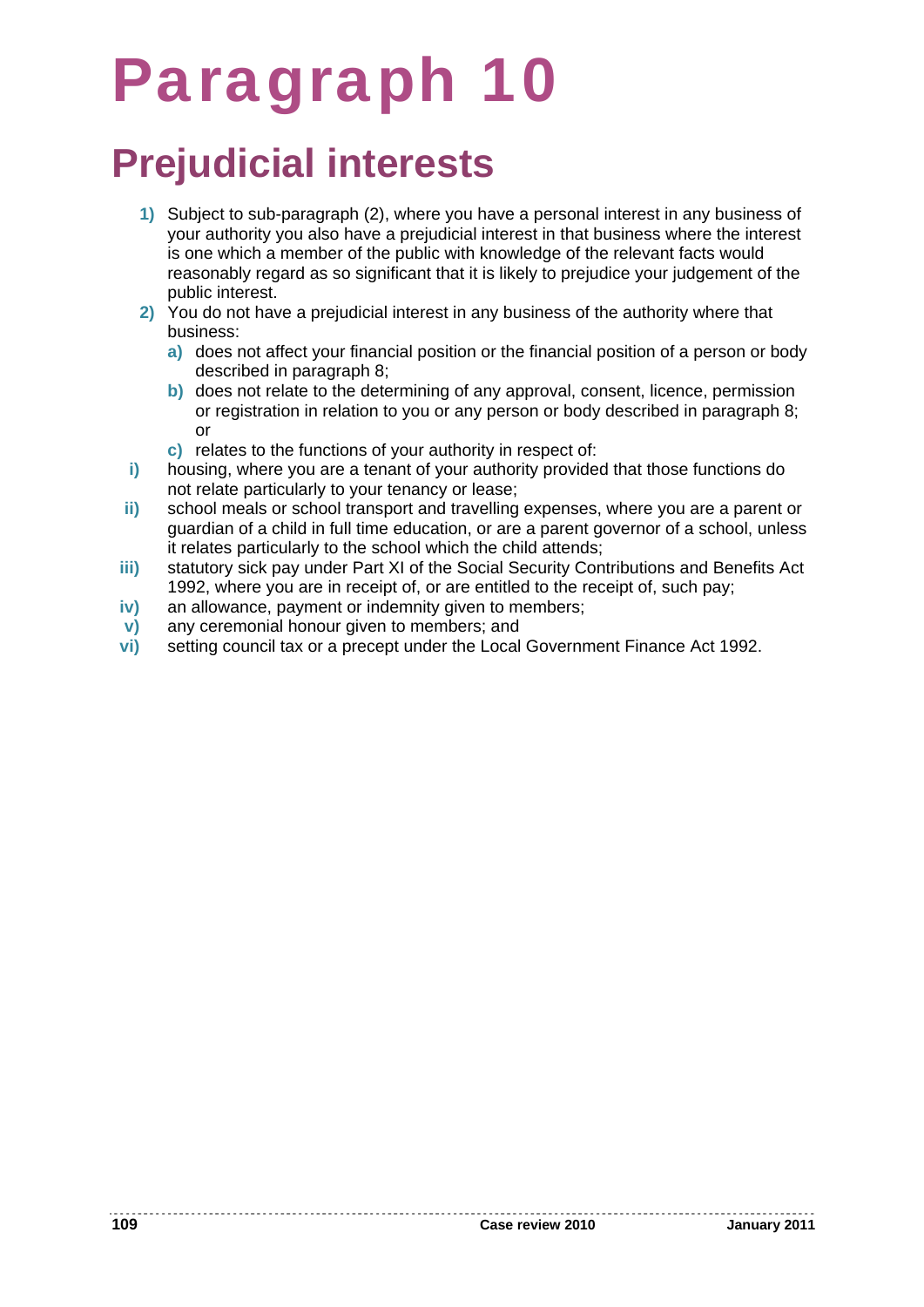

### **Q96: Does a prejudicial interest mean that a member also has a personal interest and vice versa?**

You cannot have a prejudicial interest unless a personal interest has first been established, unless your prejudicial interest arises under paragraph 11 of the Code (see paragraph 11).

However, a personal interest is not necessarily a prejudicial interest.

### **Q97: What can amount to a prejudicial interest?**

A personal interest will only be a prejudicial interest if all of the following conditions are met:

- **1)** The matter affects a member's financial interests or relates to a licensing or regulatory matter.
- **2)** The matter does not fall within the exempt categories set out in paragraph 10(2)(c).
- **3)** A member of the public, who knows the relevant facts, would reasonably think the member's personal interest is so significant that it is likely to prejudice their judgment of the public interest.

### **Q98: How does a member judge if an interest is so significant that it is likely to prejudice judgment of the public interest?**

The member needs to consider how a reasonable and objective observer with knowledge of all the relevant facts would view the situation. They must also particularly consider how the circumstances are likely to impact on their judgment of the public interest.

Care needs to be taken when considering this topic. The judgment must be a reasonable one and an interest will only be prejudicial if it can objectively be regarded as significant. Almost any degree of personal involvement or knowledge of the circumstances is likely to affect a member's judgment. A member may well have been elected precisely because of their local knowledge.

For an interest to be prejudicial it must be "likely to prejudice" the member's judgment. In other words, the interest must be likely to harm or impair the member's ability to judge the public interest. The mere existence of local knowledge, or connections within the local community, will not normally be sufficient to meet the test. There must be some factor that others reasonably think will positively harm the member's ability to judge the public interest objectively.

Some general principles should be considered when applying this test:

- Members should clearly act in the public interest and not in the interests of family or friends. Members are custodians of the public purse and their behaviour and decisions should reflect this responsibility.
- Situations where a member shares a personal interest with a very small number of other people (for example, where a particular part of an authority's area will be affected by a decision) should be given special consideration.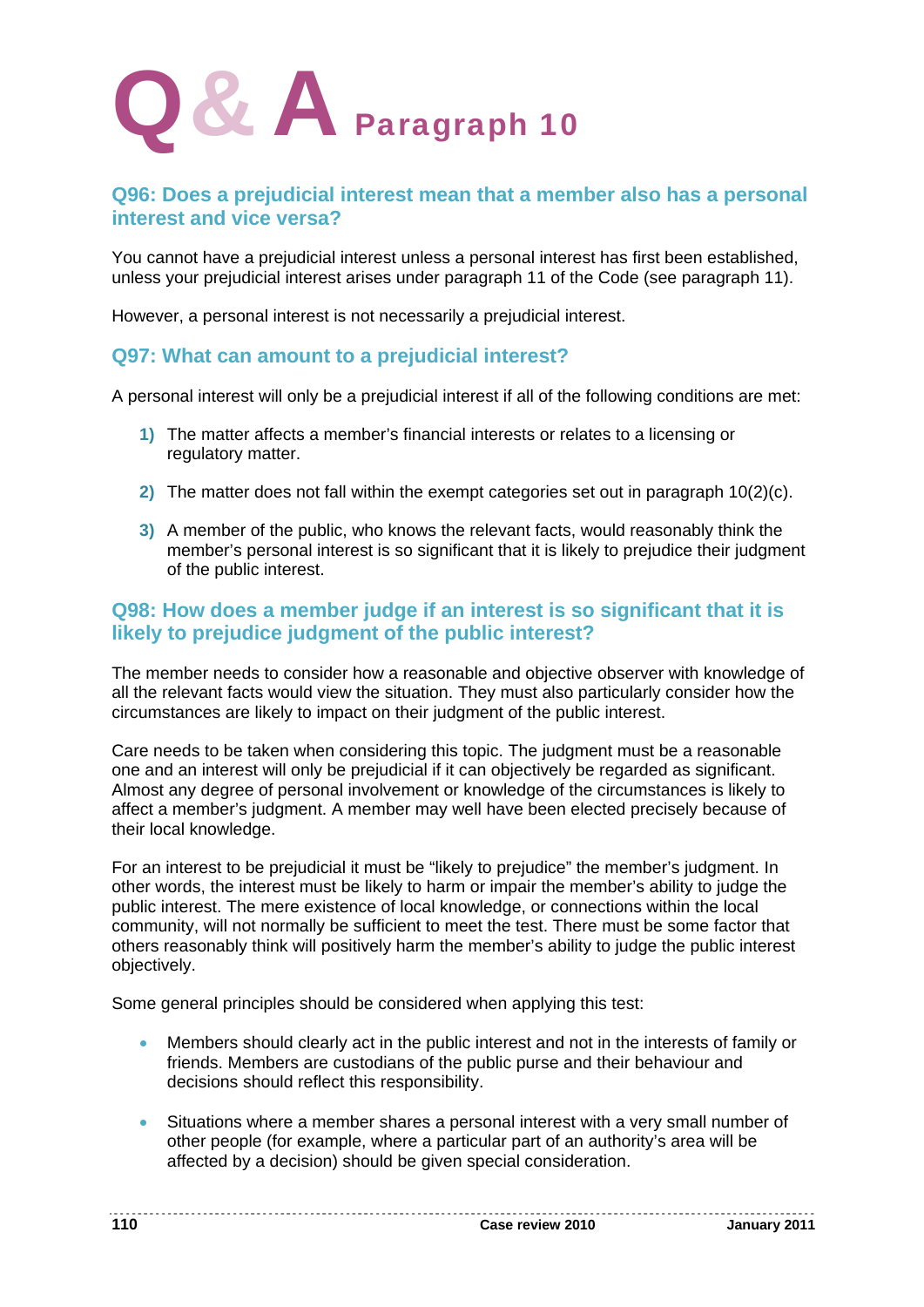

Standards for England considers that if a member shares a personal interest with a large number of people, it is less likely that a prejudicial interest will exist.

An interest shared by a member with very few other people living in the same area is much more likely to prejudice the member's judgment than an interest that affects many people living in the area.

However, each case must be decided on its own facts. A member should also consider the nature of the relationship that gave rise to the personal interest. Members may be very close to some of their relatives but barely know others. Clearly the closer the relationship, the more likely it is that a prejudicial interest will arise.

The SOAP test described below may be used to decide whether a member of the public, with knowledge of the relevant facts, would reasonably regard an interest as so significant that it would be likely to prejudice the member's judgment of the public interest:

- Selflessness could any and every possible decision the member made in connection with the matter be regarded as selfless?
- Objectivity could the member be regarded as being as objective in the matter as his or her fellow members?
- Accountability could the member's involvement in the matter stand up to public scrutiny?
- Public interest would the public interest be harmed by the member's involvement?

### **Q99: What does "affect your financial position" mean?**

This phrase should be broadly construed. A member's financial position can be affected directly or indirectly, favourably or unfavourably, substantially or marginally. Also, members might have a prejudicial interest if what is being discussed at a meeting will affect the financial position of a person or body that gives rise to a personal interest.

### **Q100: What does "determining of any approval, consent, licence, permission or registration" mean?**

Essentially, this means making decisions about regulatory issues like planning applications, licences issued under the Licensing Act 2003, and licences issued for pet shops, dog breeding, petroleum storage, street trading and operating taxis.

Standards for England considers that the word "determining" in this context is wide enough to cover variations, additions, removal and revocation of approvals, consents, licences, permissions and registrations (including conditions attached to them).

In this context, "approval" means some form of regulatory decision-making. It does not have the wider meaning of anything the council is asked to agree to. Also, members might have a prejudicial interest if what is being discussed at a meeting will affect an approval, consent, licence, permission or registration of a person or body that gives rise to a personal interest.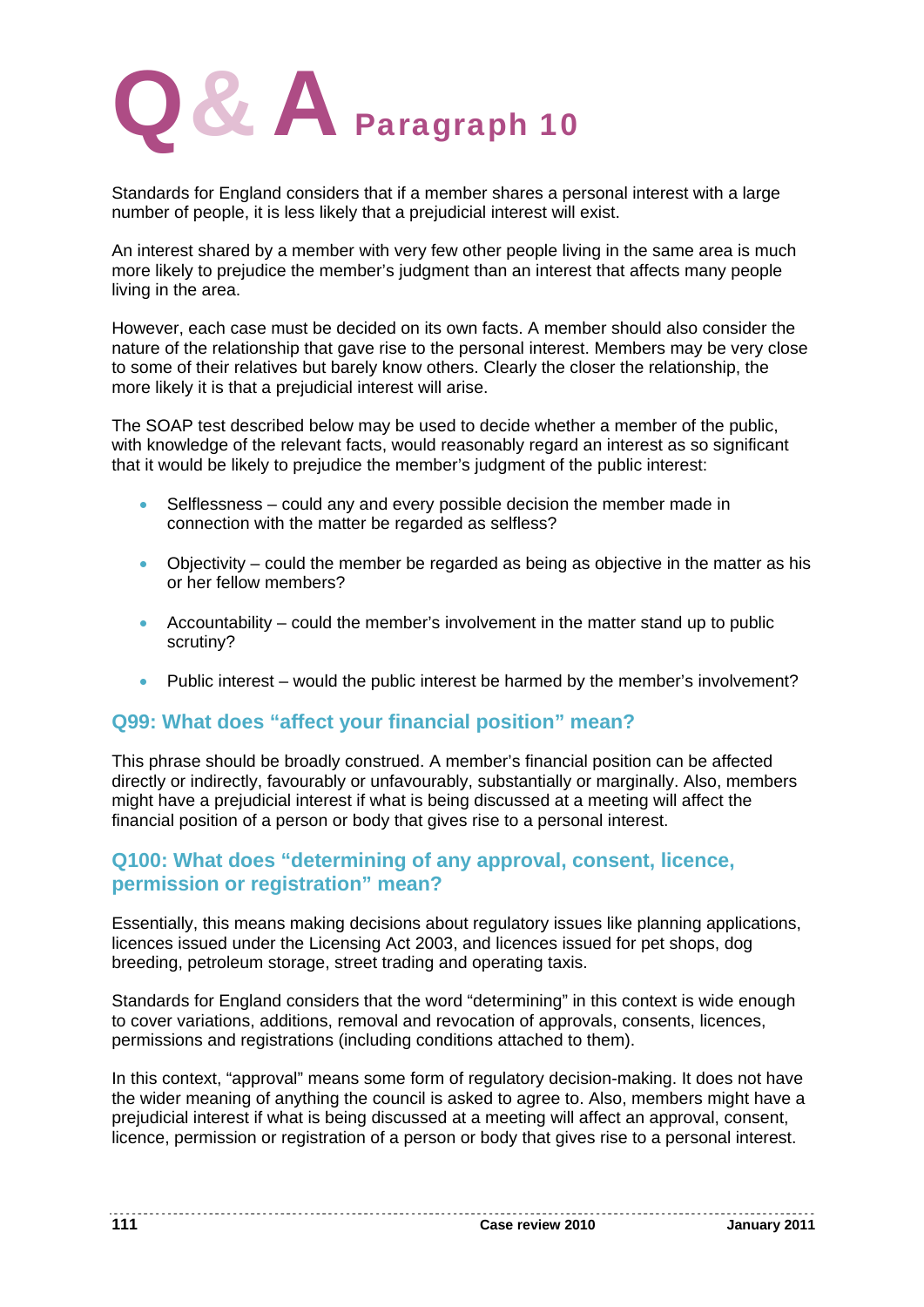

### **Q101: What does "relate to" mean in this context?**

This covers making decisions about issues such as applications made by or approvals sought by the member or one of their interests. However, the provision is wider than that. It could cover consideration, as a consultee, of a decision to be made by another body or person (for example, where a parish council is consulted about a planning application by the local planning authority and a member of the parish council has made the planning application).

A member who belongs to a lobby or campaign group opposing a planning application will have no prejudicial interest when the application is considered simply because it relates to the purposes of the group. However, the member would have a prejudicial interest if the lobby group had submitted the planning application or had land which was affected by it.

A member who is elected on the basis of opposing a planning application and who belongs to a lobby group set up to do so will have no prejudicial interest, since a political stance on a subject does not lead to a personal interest arising.

The issue of predetermination or bias may need to be considered in the examples above. Further information can be found in our occasional paper: Predisposition, Predetermination or Bias, and the Code

### **Q102: What is the effect of paragraph 10(2)(c) of the Code of Conduct?**

Paragraph 10(2)(c) provides absolute exemptions for members from the consideration of whether or not they have a prejudicial interest. The circumstances listed in that subparagraph cannot give rise to a prejudicial interest.

### **Q 102A: When does the exemption at 10(2)(c)(vi) about setting council tax or a precept apply?**

There are many different ways to present the annual budget for the next municipal year and there are many different procedures that councils use to set a council tax or a precept. At some point in the process there will be a motion which calls on members to adopt an annual and details of this will be set out in an officer report. It is the view of Standards for England that no member has a prejudicial interest in such a general motion. All members can therefore attend, debate and vote on that motion.

In the event that there are any amendments proposed to the motion which is intended to adopt the budget any "interest" a member might have in voting for cuts in one part of the annual budget so that their other organisation(s) have secure funding in another, is likely to be too remote for a reasonable person to conclude that on these facts it will prejudice their assessment of the public interest.

If an amendment were moved to the budget motion which would (for example) remove or reduce the funding of a body in which a member has a personal interest then that member would need to declare a prejudicial interest in the debate at that point. Once an amendment is dealt with, the excluded members should be able to return to the debate and continue discussions on the rest of the budget.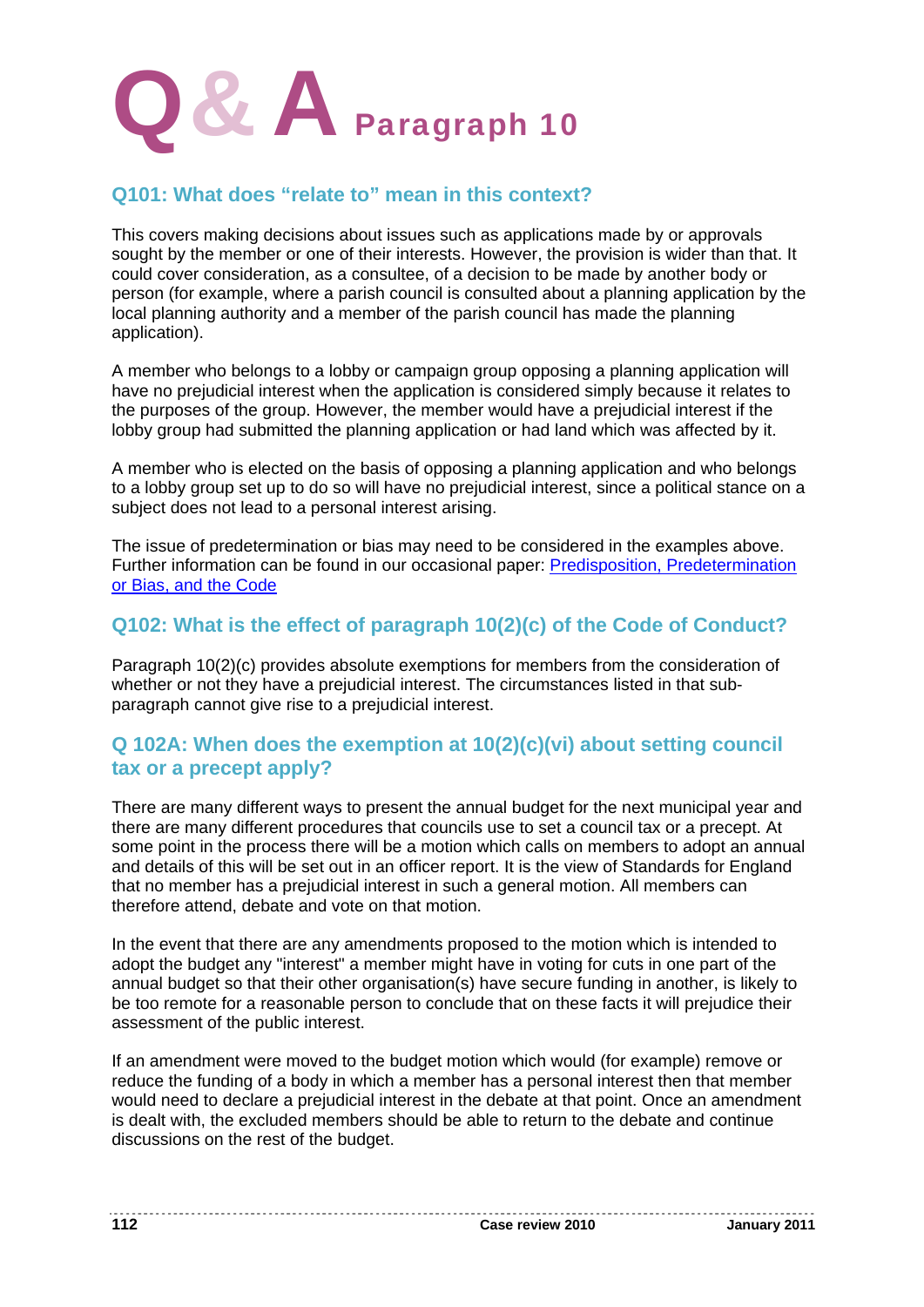

The above is not entirely free from doubt and may not work in all cases. It does, however, work for the majority of cases in practice and allows members not to feel disenfranchised from one of the major tasks of a council.

### **Q103: Are there any variations for different authorities within paragraph 10(2)(c)?**

Paragraphs 10(2)(c)(i) and (ii) do not apply to the following authorities because they do not have responsibility for housing or education:

- parish councils
- police authorities
- the Greater London Authority
- the Metropolitan Police Authority
- the London Fire and Emergency Planning Authority
- **fire and rescue authorities**
- joint authorities
- the Broads Authority
- national park authorities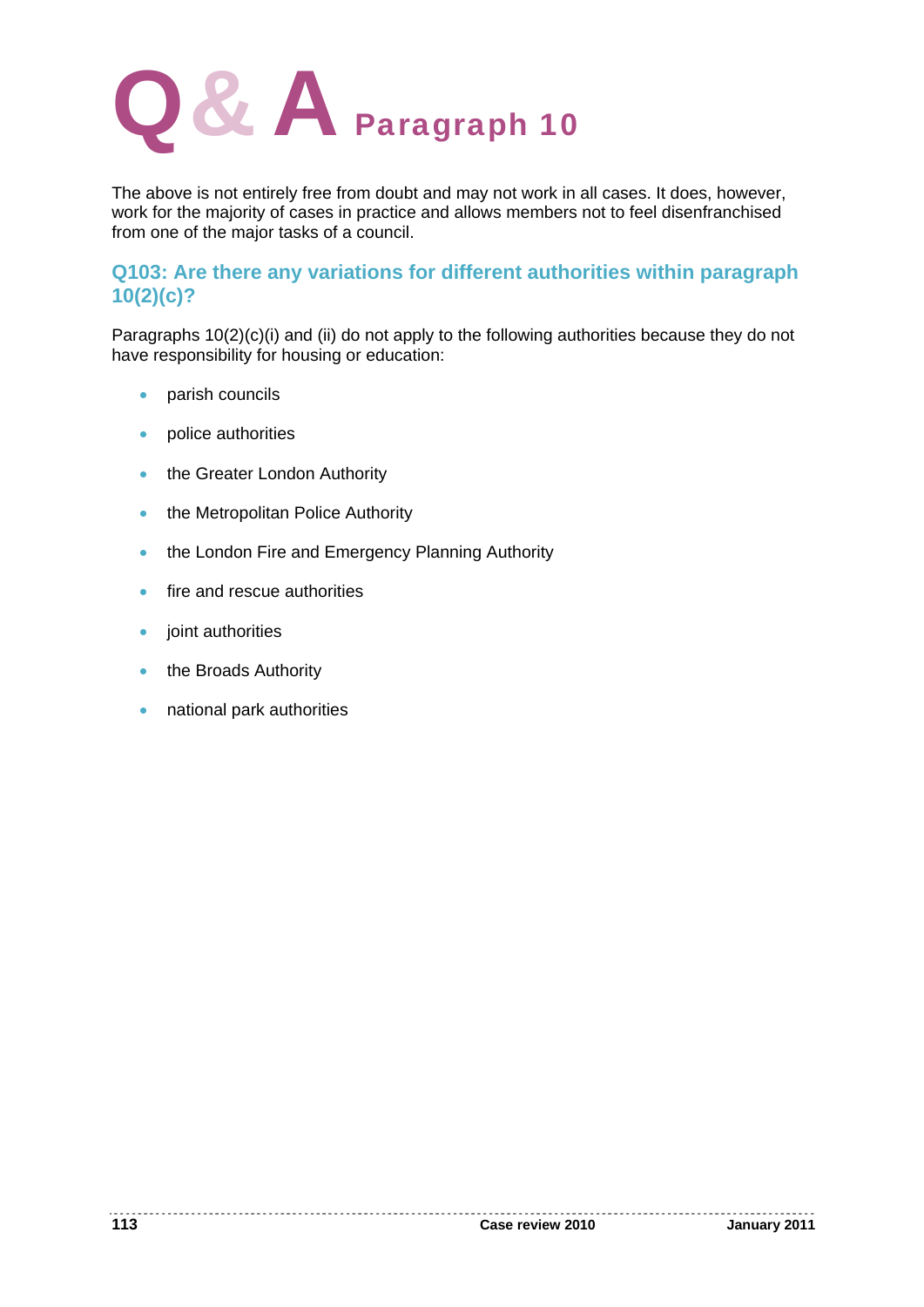# Case examp

### Paragraph 10

### **APE 0201**

This example considers the role of a member as an advocate for a constituent.

A member who was a solicitor and also the leader of a council represented an applicant for a taxi licence in a professional capacity at the council's licensing committee meeting. He was not a member of the committee and was not involved in taking any decisions on the application.

The Adjudication Panel for England decided that he had a prejudicial interest in his client's application and that he could not divest himself of his member role to appear as a solicitor before the meeting. He was suspended for six months as this appeared to be a misjudgment on his part rather than action he had taken for an improper motive.

#### Decision

### **LGS/2010/0492**

This appeal concerned a member's involvement in consideration of a report prepared for the council which responded to the outcome of a consultation exercise about residential care services and set out proposals that would form the basis of the next consultation for modernising those services. The report identified workforce issues and stated. '…changing provision will impact on staff…' and '…workforce planning will look at the skills required and establish what alternative employment/training opportunities are needed to ensure the effective use of staff…'

The member's partner was employed as a care assistant at a council run day centre identified in the report and it was evident that the member's partner could potentially be affected by the proposals outlined in the report. The standards committee had found that the member's partner was a 'relevant person' within the meaning of paragraph 8(2) of the Code. It was also found that he had a personal interest which was prejudicial in accordance with the definition contained in paragraph 10 of the Code. The tribunal agreed. In deciding a period of suspension for one month, the tribunal said that the principal purpose of a sanction is the 'need to impress upon the [member] the severity of the matter and the need to avoid repetition.' They concluded that a suspension for one month would bring home to the member the seriousness of what he has done, and send the right message to all concerned that a serious view was indeed being taken of what he had done.

#### **Decision**

**Note:** see also case examples for paragraph 12.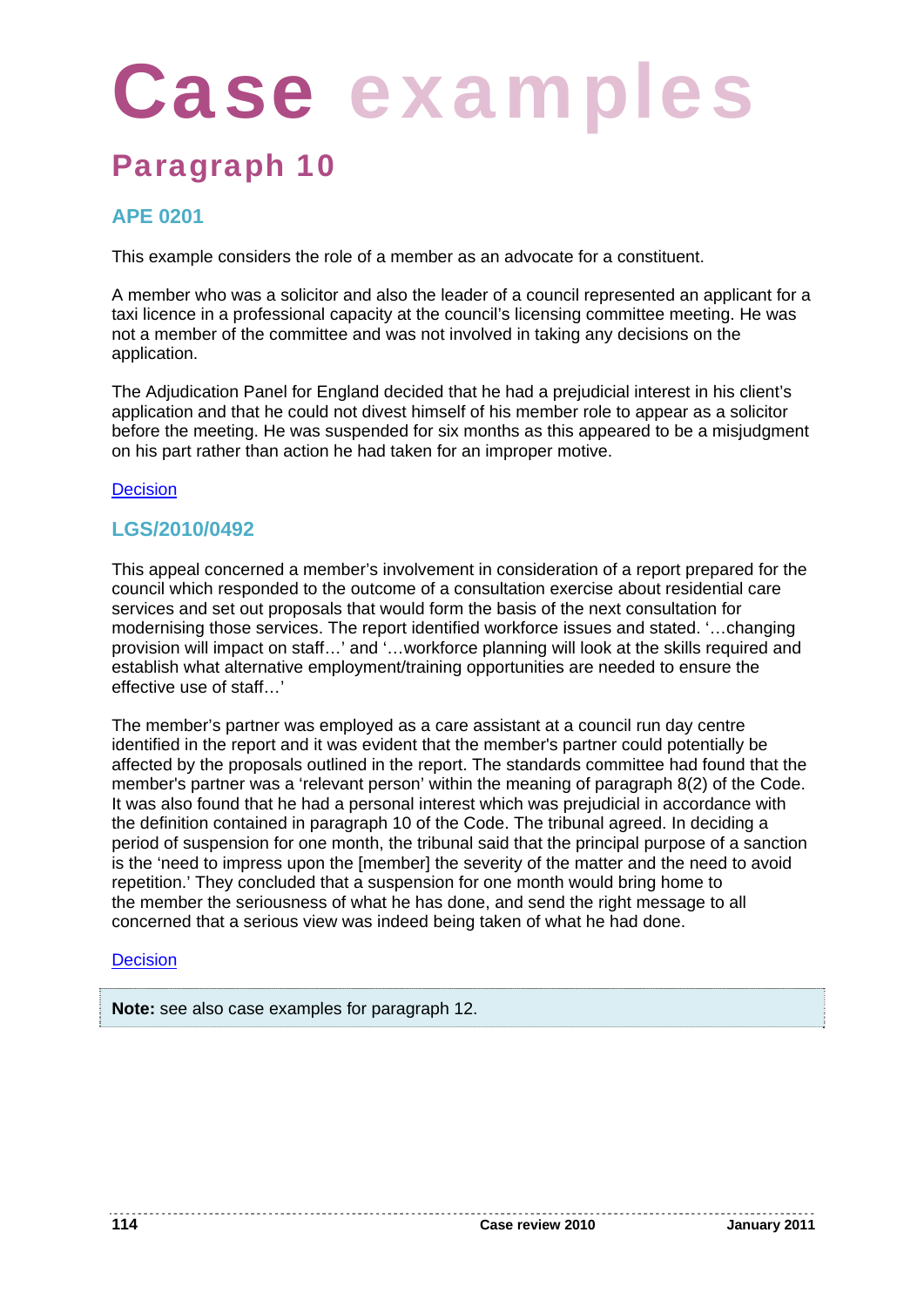### Paragraph 11

### **Prejudicial interests - overview and scrutiny**

You also have a prejudicial interest in any business before an overview and scrutiny committee of your authority (or of a sub- committee of such a committee) where:

- **a)** that business relates to a decision made (whether implemented or not) or action taken by your authority's executive or another of your authority's committees, subcommittees, joint committees or joint sub-committees; and
- **b)** at the time the decision was made or action was taken, you were a member of the executive, committee, sub- committee, joint committee or joint sub- committee mentioned in paragraph (a) and you were present when that decision was made or action was taken.

**Variations between different versions of the mandatory provisions of the Code of Conduct:** 

Paragraph 11 only applies to authorities operating executive arrangements.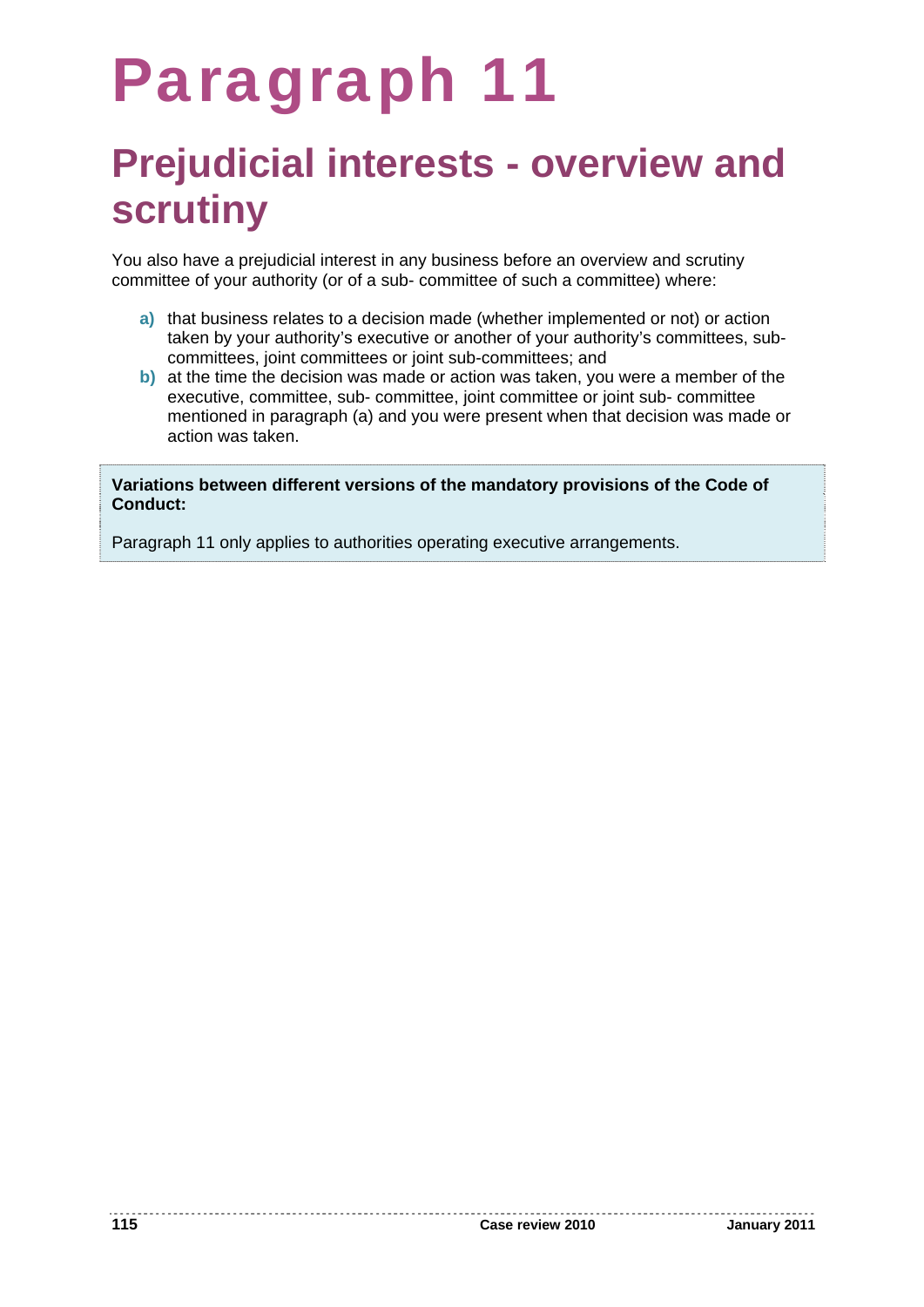

### **Q104: What is the purpose of paragraph 11?**

Paragraph 11 protects the integrity of overview and scrutiny committees.

Members of overview and scrutiny committees should be different from those members who originally took the decision under scrutiny.

The decision-makers can appear before the overview and scrutiny committee to answer questions or give evidence about the decision or action under consideration, but should play no part in the overview and scrutiny committee's deliberations.

### **Q105: Can a member with a prejudicial interest appear before an overview and scrutiny committee if the public are not allowed to attend?**

Yes. Under paragraph 12(2) of the Code, members with a prejudicial interest in the business before the overview and scrutiny committee will not be able to attend the meeting to give evidence or answer questions on the matter unless members of the public are allowed to attend the overview and scrutiny committee for the same purpose.

However even where members of the public are not allowed to attend before overview and scrutiny committee, the Code is overridden so that members with a prejudicial interest under paragraph 11 will be able to attend to answer questions . This is because of section 21(13) of the Local Government Act 2000 which provides as follows:

"An overview and scrutiny committee of a local authority or a sub-committee of such a committee—

- **a)** may require members of the executive and officers of the authority to attend before it to answer questions and
- **b)** may invite other persons to attend meetings of the committee".

Section 21(13) obliges an executive member to attend an overview and scrutiny committee to answer questions so this overrides any Code provision which might prevent that happening.

An executive member should always be required to attend rather than be invited to attend. It is the view of Standards for England that there is no statutory basis for inviting an executive member to attend an overview and scrutiny committee, invitations are only relevant for persons other than executive members.

Similarly where any other member (including former executive member) is invited to attend this will override the Code provisions under paragraph 12 so that a member with a prejudicial interest can attend to answer questions.

If the member concerned sought to sit on the overview and scrutiny committee considering the decision they had been involved in then the member would have a prejudicial interest and the Code provisions would not be overridden.

The decision-makers are able to appear before the overview and scrutiny committee to make representations, answer questions or give evidence about the decision or action under consideration. It may be that, in order to answer questions which may arise, they are invited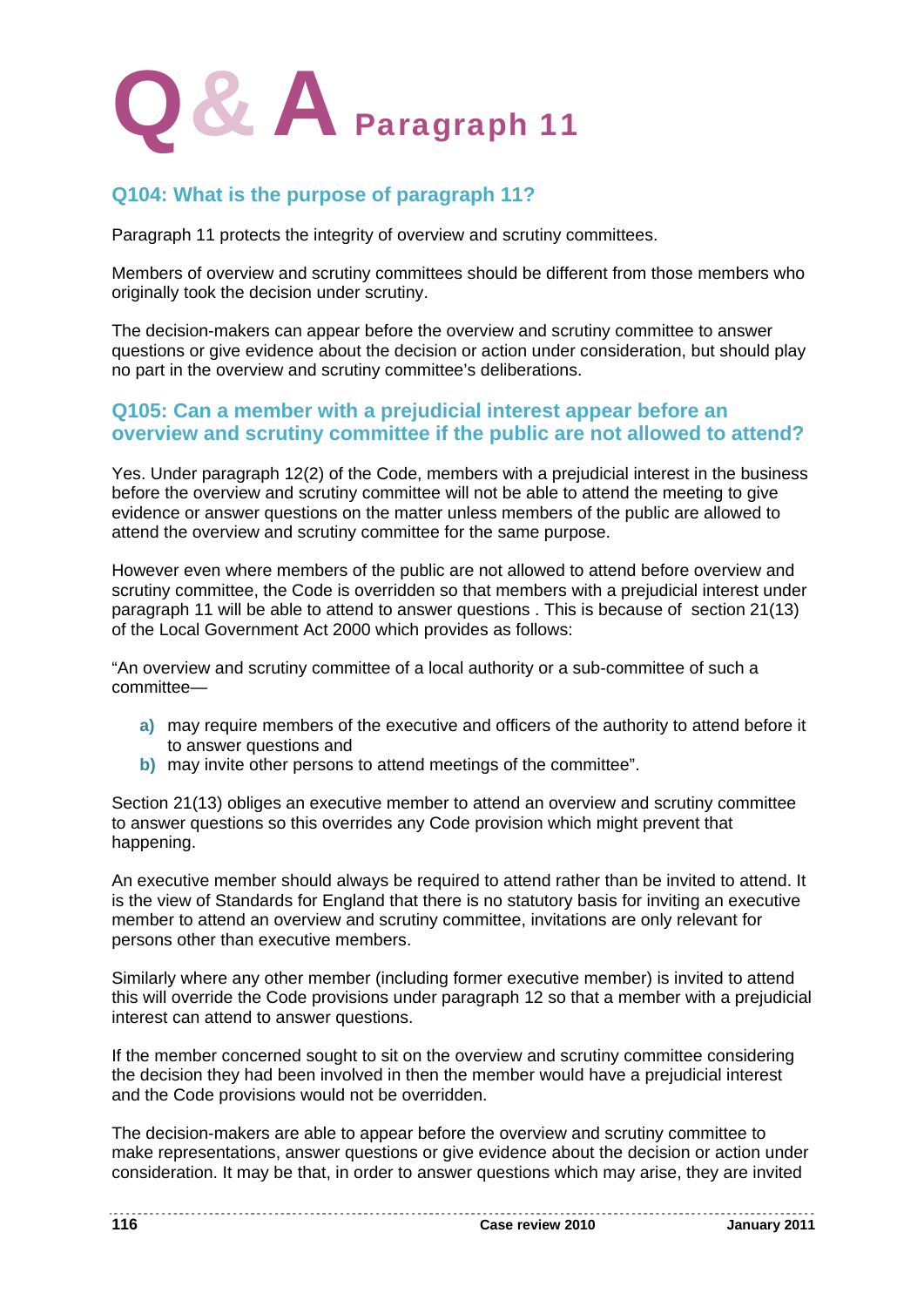

to remain in the room while others give their evidence. This is a matter for local determination. However, they should play no part in the overview and scrutiny committee's deliberations as this may compromise the impartiality of the scrutiny process, which must allow effective challenge free from undue influence.

A member cannot apply for a formal dispensation from the standards committee to participate in consideration of a matter at a meeting of an overview and scrutiny committee, "where that consideration relates to any decision made or action taken by any body of which that person was a member at the time the decision was taken."

### **Q105A : Can members with prejudicial interests stay in the meeting after they have answered questions and given their evidence to the committee?**

We are aware that some authorities actively encourage all their members to attend overview and scrutiny meetings to better inform and improve the quality of the authority's decisionmaking. Our view is that the decision of the Court of Appeal in Richardson (See Q110) would still apply in these circumstances and that normally, after their statutory role is finished, members with prejudicial interests should withdraw from the room.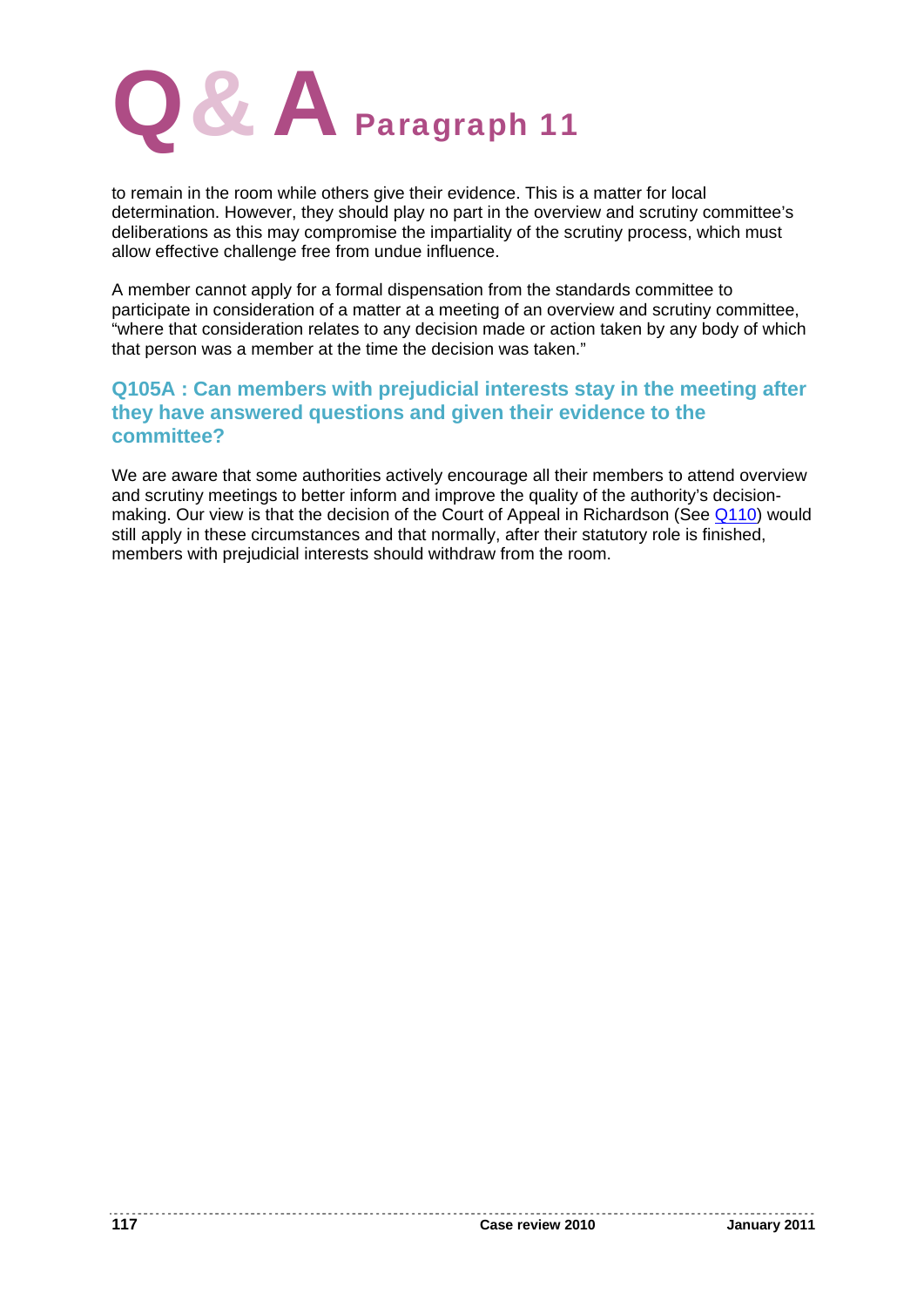# Case examples

### Paragraph 11

No case examples currently available for this paragraph.

. . . . . . . . . . . .

. . . . . . . . . .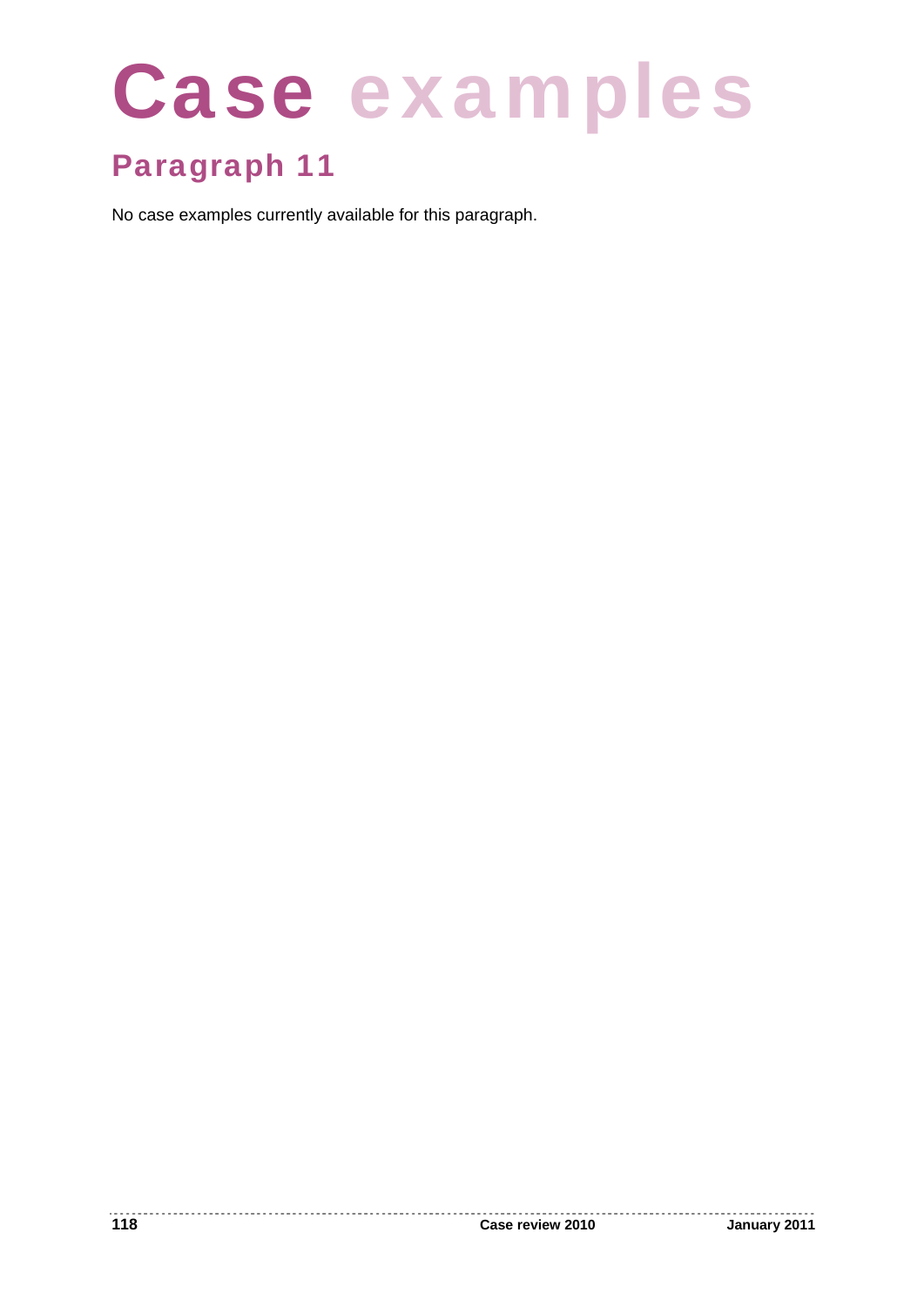### Paragraph 12

### **Prejudicial interests - participation**

- **1)** Subject to sub-paragraph (2), where you have a prejudicial interest in any business of your authority:
	- **a)** you must withdraw from the room or chamber where a meeting considering the business is being held:
		- **i)** in a case where sub-paragraph (2) applies, immediately after making representations, answering questions or giving evidence;
		- **ii)** in any other case, whenever it becomes apparent that the business is being considered at that meeting;

unless you have obtained a dispensation from your authority's standards committee;

- **b)** you must not exercise executive functions in relation to that business; and
- **c)** you must not seek improperly to influence a decision about that business.
- **2)** Where you have a prejudicial interest in any business of your authority, you may attend a meeting (including a meeting of the overview and scrutiny committee of your authority or of a sub-committee of such a committee) but only for the purpose of making representations, answering questions or giving evidence relating to the business, provided that the public are also allowed to attend the meeting for the same purpose, whether under a statutory right or otherwise.

#### **Variations between different versions of the mandatory provisions of the Code of Conduct:**

Paragraph 12(2) does not apply to parish councils which adopt only those provisions of the Code which apply to parish councils. Parish councils need to specifically include paragraph 12(2) in their codes if they want their members to be able to make use of it.

The words in brackets in paragraph 12(2) only apply to authorities operating executive arrangements.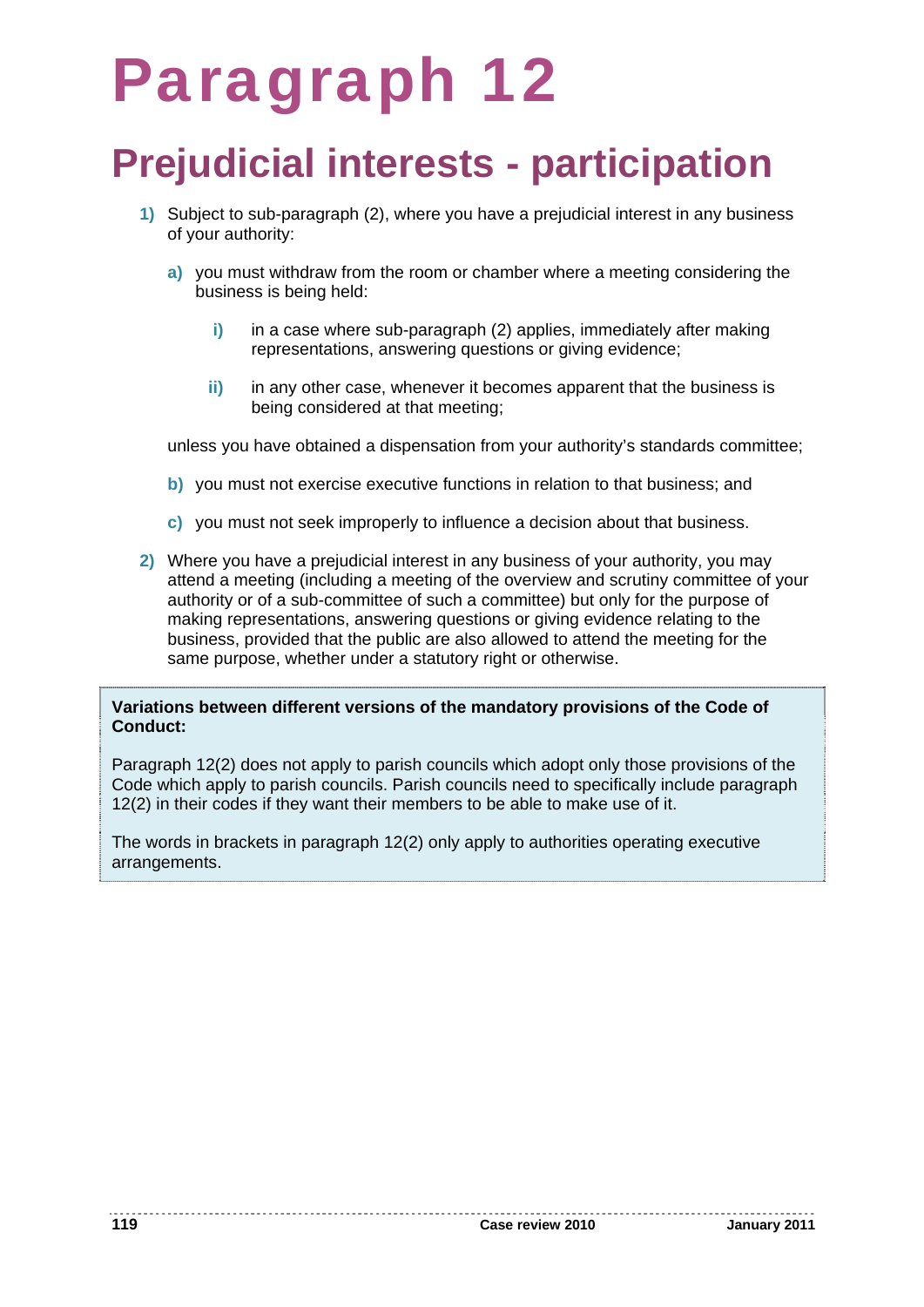

### **Q106: What is meant by a "meeting" in paragraph 12?**

"Meeting" means any meeting of:

- the authority
- the executive of the authority
- any of the authority's or its executive's committees, sub-committees, joint committees, joint sub-committees, or area committees

### **Q107: Does "meeting" also include informal meetings?**

No. Informal meetings between members and officers and political group meetings are not covered by the requirement to declare interests (however, see Question 4 for a detailed examination of the topic including when the requirement does apply).

Nevertheless, paragraph 6(a) of the Code of Conduct, which prevents members from using their position improperly, applies at all times.

A member should not use pre-meetings or informal meetings to influence a matter in which they have a prejudicial interest. If they do so they are very likely to fail to comply with paragraph 12(1)(c) of the Code by improperly seeking to influence a decision.

### **Q108: Should a member declare the existence and nature of a personal interest, which is also prejudicial, before withdrawing?**

Yes. All prejudicial interests are also personal interests.

A declaration under paragraph 9 should be made and minuted prior to the withdrawal required under paragraph 12.

### **Q109: What part can a member play in an item of business in which they have a prejudicial interest?**

The general rule is that a member must leave the meeting room as soon as the relevant item of business is being considered.

However, a member can stay if asked to make representations, answer questions or give evidence, provided that the public can attend for the same reason. Once the member has done so they must leave.

If the meeting decides that a member should finish speaking, despite their intention to say more, they must comply with its decision.

### **Q110: Can a member declare a prejudicial interest, withdraw from the meeting and remain in the room where the meeting is being held?**

No. A member must withdraw from the room and take no further part in the discussion. Although the public may be allowed to observe the discussion and the vote, members are not allowed to do so and must leave the room immediately. Failure to do so may be viewed as an attempt to improperly influence the meeting.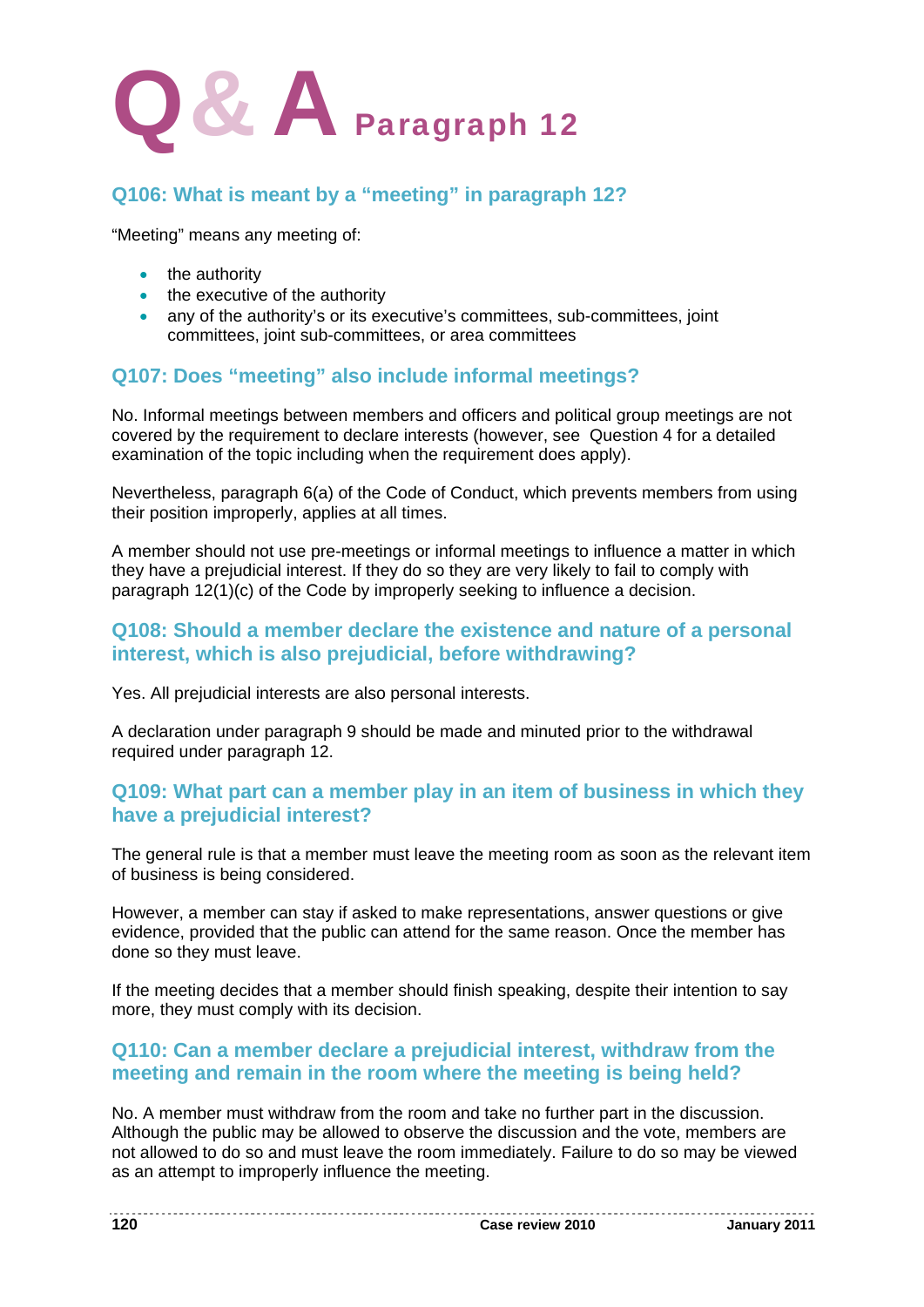

The Code of Conduct's intent here is that a member's presence alone can influence a decision or discussion. For example, it is not acceptable for a member to observe proceedings from the public gallery (see case example 1 - R v North Yorkshire County Council ex parte Richardson [2003] EWHC 764 (Admin)).

### **Q111: Under what circumstances can a dispensation be obtained?**

The circumstances in which a dispensation can be obtained are set out in Regulation 17 of the Standards Committee (Further Provisions) (England) Regulations 2009 (SI 2009/1255).

A dispensation can be obtained in two distinct circumstances:

- When at least 50% of those entitled to participate (excluding those already granted dispensations) are prevented from doing so by a prejudicial interest.
- When the political balance of the decision-making body (excluding those already granted dispensations) is upset.

Dispensations are not granted as a matter of course. The standards committee must be satisfied, in the light of all the circumstances of the case, that it is appropriate to grant the dispensation.

Although these is some ambiguity in the regulations, it is the view of Standards for England that where there is no requirement on a council to achieve political balance on its committees (e.g. parish councils) a dispensation cannot be granted based on the second criterion above.

### **Q112: How is a dispensation obtained?**

Dispensations must be obtained by written application made to the standards committee. The power to grant a dispensation cannot be delegated either to individual members of the standards committee or to officers.

### **Q113: Should a member publicly declare that they are relying on a dispensation?**

Yes, although there is no requirement to do so in the Code of Conduct or the regulations, Standards for England strongly recommends that members publicly declare they are relying on a dispensation. They should do this at the same time as they state the existence and nature of their interest, in order to take part in the consideration of a matter where they have a prejudicial interest. A dispensation does not excuse a member from the need to declare an interest.

### **Q114: Is it possible to obtain a continuing or ongoing dispensation?**

Yes. Regulation 17(2)(a) effectively allows a standards committee to grant a dispensation for a period of up to four years.

The standards committee needs to be satisfied that the criteria for granting a dispensation would be met for the whole period. Standards for England considers that such circumstances will be rare.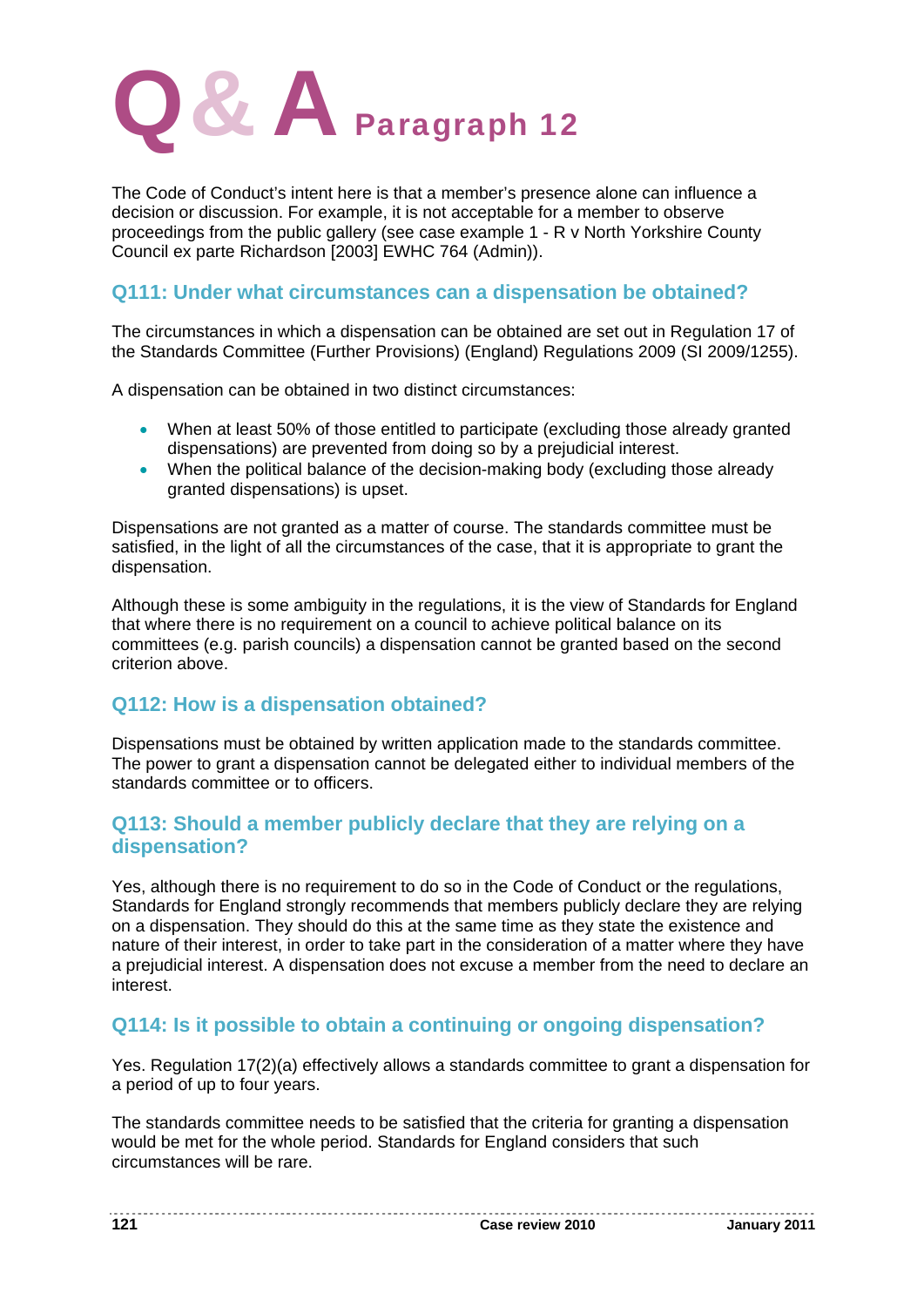

### **Q115: What is meant by an 'improper influence'?**

Paragraph 12(1)(c) does not entirely prevent members seeking to influence matters in which they have prejudicial interests. Not all attempts to influence a decision will be 'improper'.

For example, members who submit a planning application may address a meeting at which their application is being considered if the public could do likewise. They could also appoint a planning agent to represent their interests before the planning committee.

Improper influence would be any attempt by members to use their position to further their own interests, in a way that would not be open to ordinary members of the public. For example, private lobbying of members, or officers, involved in the decision-making process is a clear example of improper influence.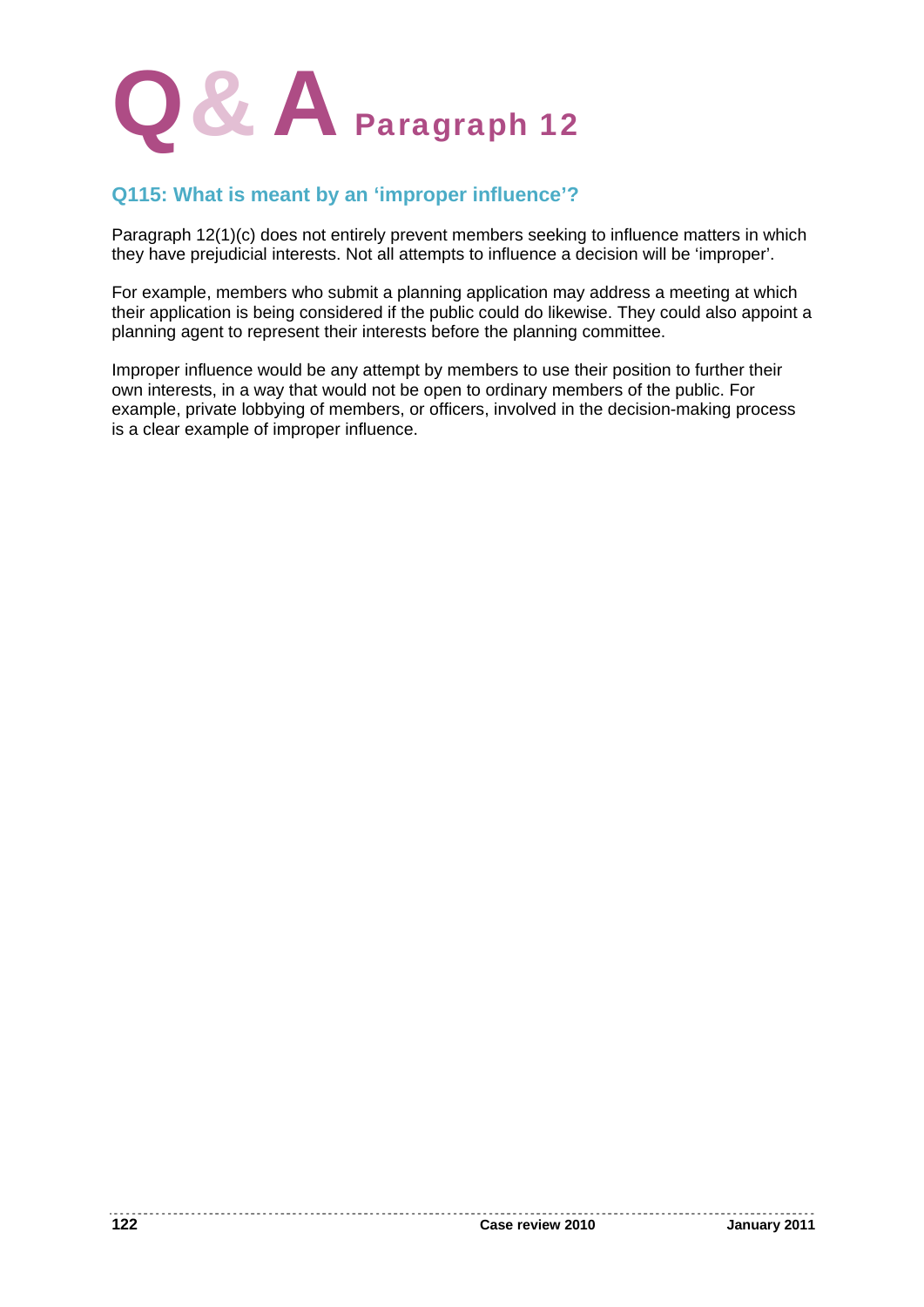# Case examp

### Paragraph 12

### **Example 1**

This case shows that a member with a prejudicial interest cannot attend a meeting as a member of the public.

A member with a prejudicial interest in a planning issue was told that he should not attend a council meeting which was considering the issue. He attended anyway and said that he was attending as a member of the public.

Lord Justice S. Brown in the Court of Appeal in R. (on the application of Richardson) v North Yorkshire County Council [2003] EWCA Civ. 1860 said:

"A member of the authority attending a council meeting cannot, in my judgement, simply by declaring that he attends in his private capacity, thereby divest himself of his official capacity as a councillor. He is still to be regarded as conducting the business of his office. Only by resigning can he shed that role."

The following **three** case examples indicate the sort of prejudicial interests that can lead to serious sanctions.

### **APE 0138**

A councillor failed to withdraw from a council meeting that was considering his son's licensing application for an entertainment venue. He was given a disqualification of 18 months.

#### **Decision**

### **APE 0148**

A town councillor failed to withdraw from a council meeting about the dismissal of a council employee, who was his niece. He was given a disqualification of two years.

#### **Decision**

### **APE 0151**

A parish councillor took part in a council meeting about a playing field despite the fact that he was the chairman of a football club that wanted to use the field. He was given a disqualification of three years.

#### **Decision**

### **APE 0395**

In APE 0395, an appeal from a standards committee, the member declared a personal and prejudicial interest and withdrew from the meeting. He returned after the conclusion of the item to chair the remainder of the agenda.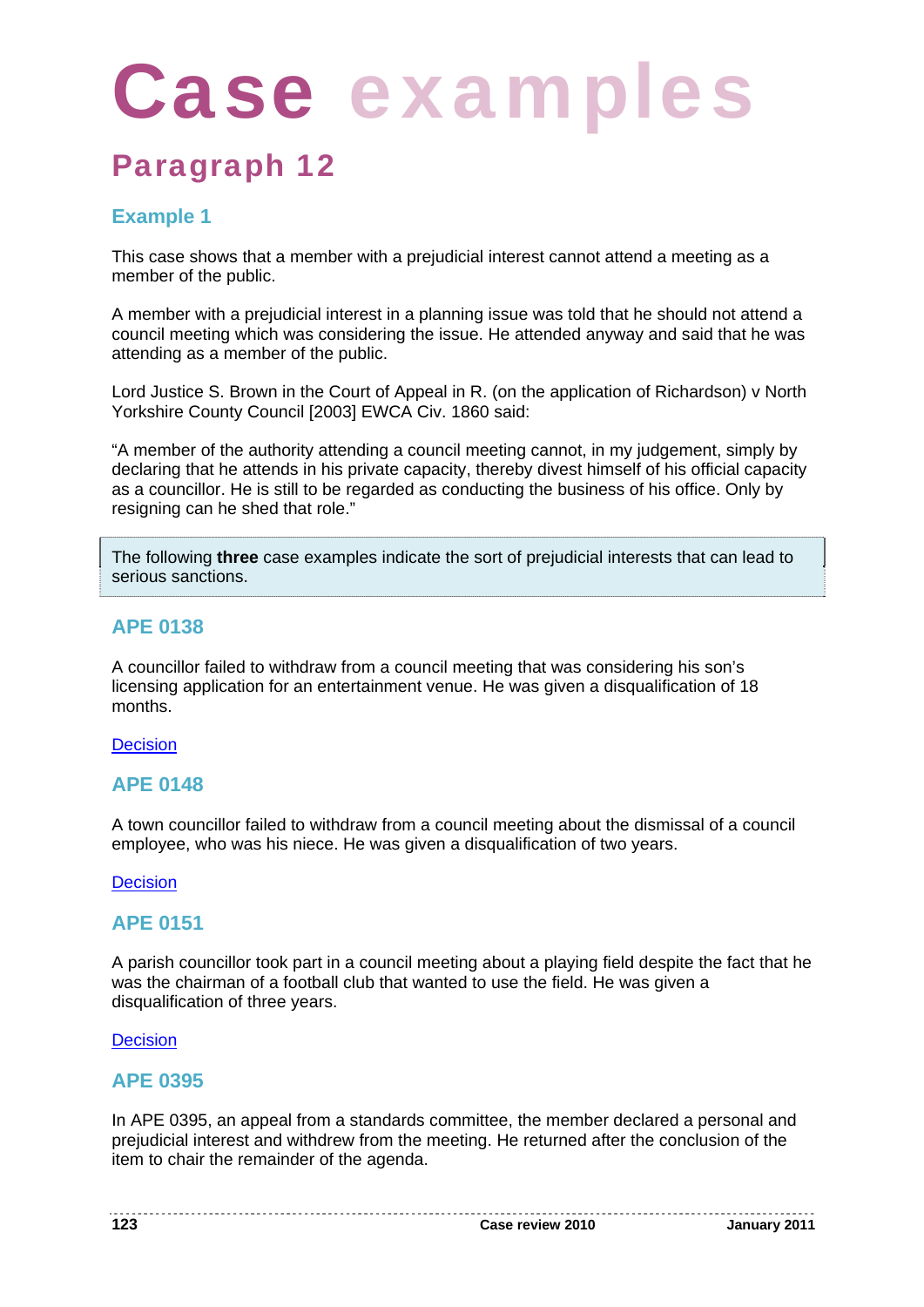# Case examp

### Paragraph 12

The standard agenda item enabling members of the public to raise issues they would like to be included on the next meeting's agenda was then considered. At this point, a member of the public expressed dissatisfaction about the minimal progress made in reaching a decision on the item in which the chair had previously declared the interest. A short exchange then followed between some councillors and that member of the public.

The tribunal decided that this exchange did not constitute consideration for the purposes of the Code, as there was no intention to have a further discussion on that item.

#### **Decision**

### **APE 0448**

The member appealed against a suspension for 3 months.

He was a leading and long-standing member of a Scout Association. An application for remission of charges for the organisation was considered by the council. He declared a personal interest but remained in the room and did not speak. He was shown advice of the monitoring officer on his situation at the start of the meeting. He did not have time to consider it properly and the Tribunal was satisfied that his actions in the meeting were not in deliberate disregard of the advice and were a mistaken interpretation of the position.

The tribunal accepted the finding by the standards committee that he did not seek to improperly influence the proceedings. The tribunal decided that given his long-standing and close association with the Scouts and his position of responsibility within a scout group a member of the public would reasonably consider that his interest was so significant that it was likely to prejudice his judgment of the public interest. He had subsequently undergone training, learnt from it and indicated that in future he would declare a personal and prejudicial interest and leave the room. In the light of these findings a censure was imposed.

#### **Decision**

### **LGS/2009/0477**

This appeal concerned a disputed right of way over a member's land.

The tribunal found that in circulating a misleading and inaccurate letter the member attempted to use his position as a councillor to secure a personal advantage for himself by persuading a committee to decide on this personal matter in his favour. They concluded that he sought to improperly influence a decision of the Committee about his personal business in breach of paragraph 12(1)(c) of the Code. The tribunal recognised that members had a right under paragraph 12 (2) to address the committee but that was restricted to remaining in the meeting to make representations, answer questions or give evidence. There was no right to submit written evidence let alone a letter which undermined the integrity and professionalism of an officer.

#### Decision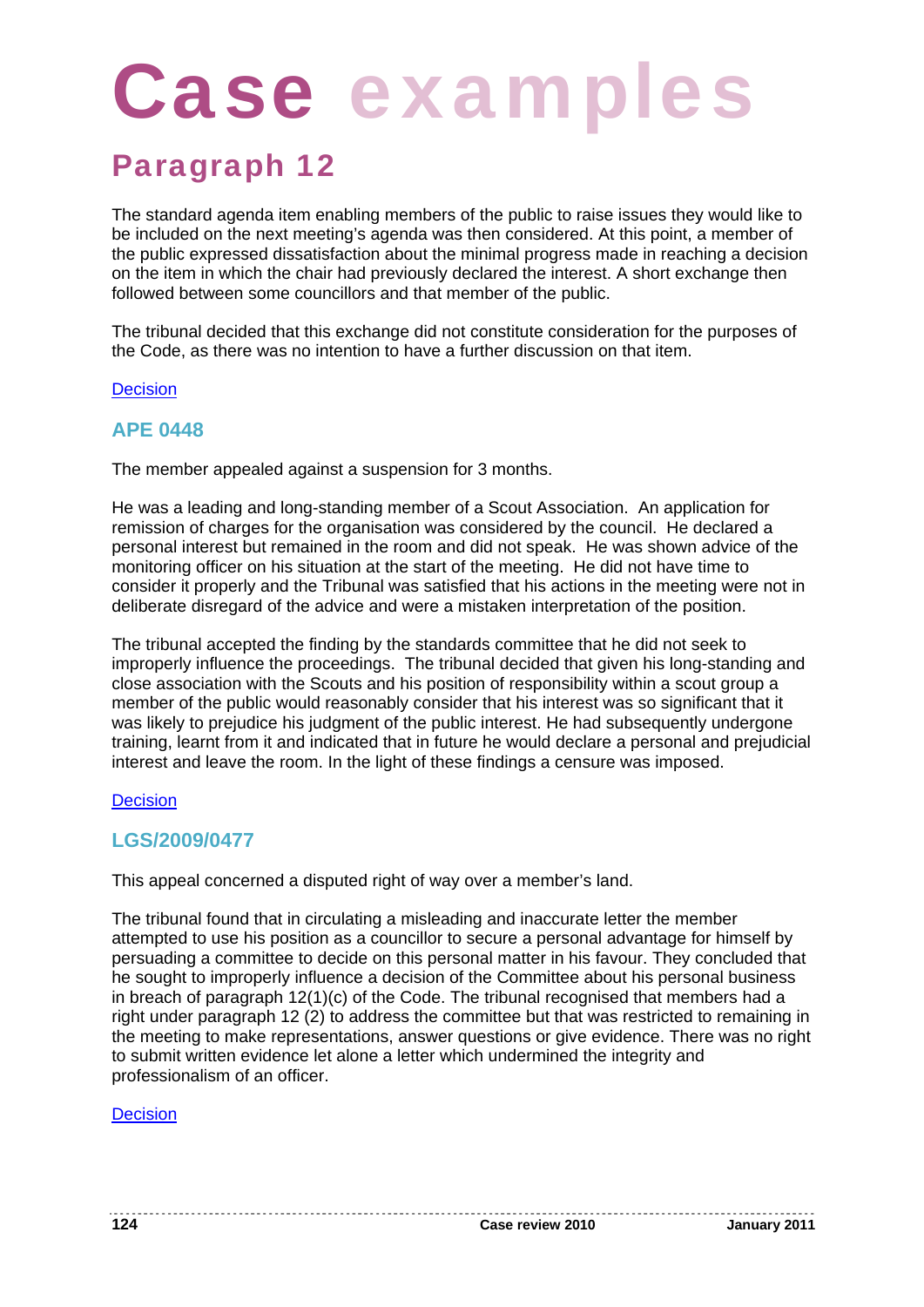### Paragraph 13

### **Registration of interests**

- **1)** Subject to paragraph 14, you must, within 28 days of:
	- **1)** this Code being adopted by or applied to your authority; or
	- **2)** your election or appointment to office (where that is later),

register in your authority's register of members' interests (maintained under section 81(1) of the Local Government Act 2000) details of your personal interests where they fall within a category mentioned in paragraph  $8(1)(a)$ , by providing written notification to your authority's monitoring officer.

**2)** Subject to paragraph 14, you must, within 28 days of becoming aware of any new personal interest or change to any personal interest registered under paragraph (1), register details of that new personal interest or change by providing written notification to your authority's monitoring officer.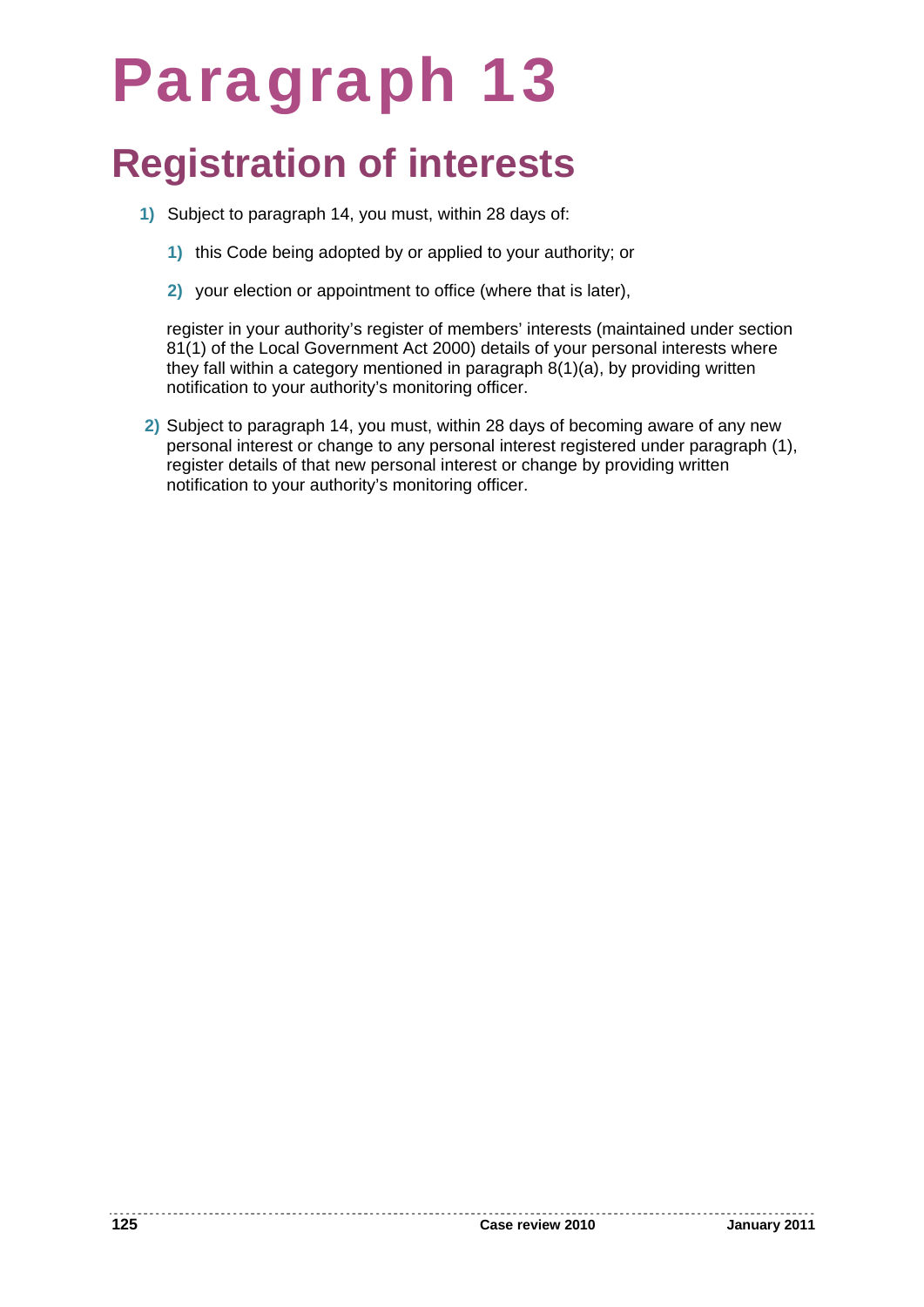

### **Q116: Who should members notify when registering their interests?**

Members must notify their monitoring officer. Parish councillors must notify the monitoring officer of the district council or unitary authority for the area in which the parish council is situated.

Some difficulties can arise in relation to parish councils. The obvious point of contact for information of this type is the parish clerk. The clerk needs to have an up-to-date copy of the register of interests in order to comply with the public access requirements of Section 81(6) of the Local Government Act 2000. It is acceptable for the parish clerk to act as the point of contact between parish councillors and the relevant monitoring officer.

However, members must ensure that there is a system in place for the parish clerk to pass on immediately any information to the relevant monitoring officer. Each individual member is ultimately responsible for ensuring that the relevant monitoring officer is in possession of all the required information.

### **Q117: What happens when a member is re-elected or reappointed or a new Code of Conduct is adopted?**

Members are under an obligation to notify the relevant monitoring officer of their interests within 28 days of election or appointment.

This obligation also applies in relation to re- election and reappointment. It is also likely to apply when a new Code is adopted.

Members are under a continuing obligation to ensure that their register of interests is kept up-to-date. The obligation to re-register in the case of re-election, reappointment or a new Code will usually be satisfied by a letter that confirms that the details held by the monitoring officer are still accurate and that no additional interests need to be added.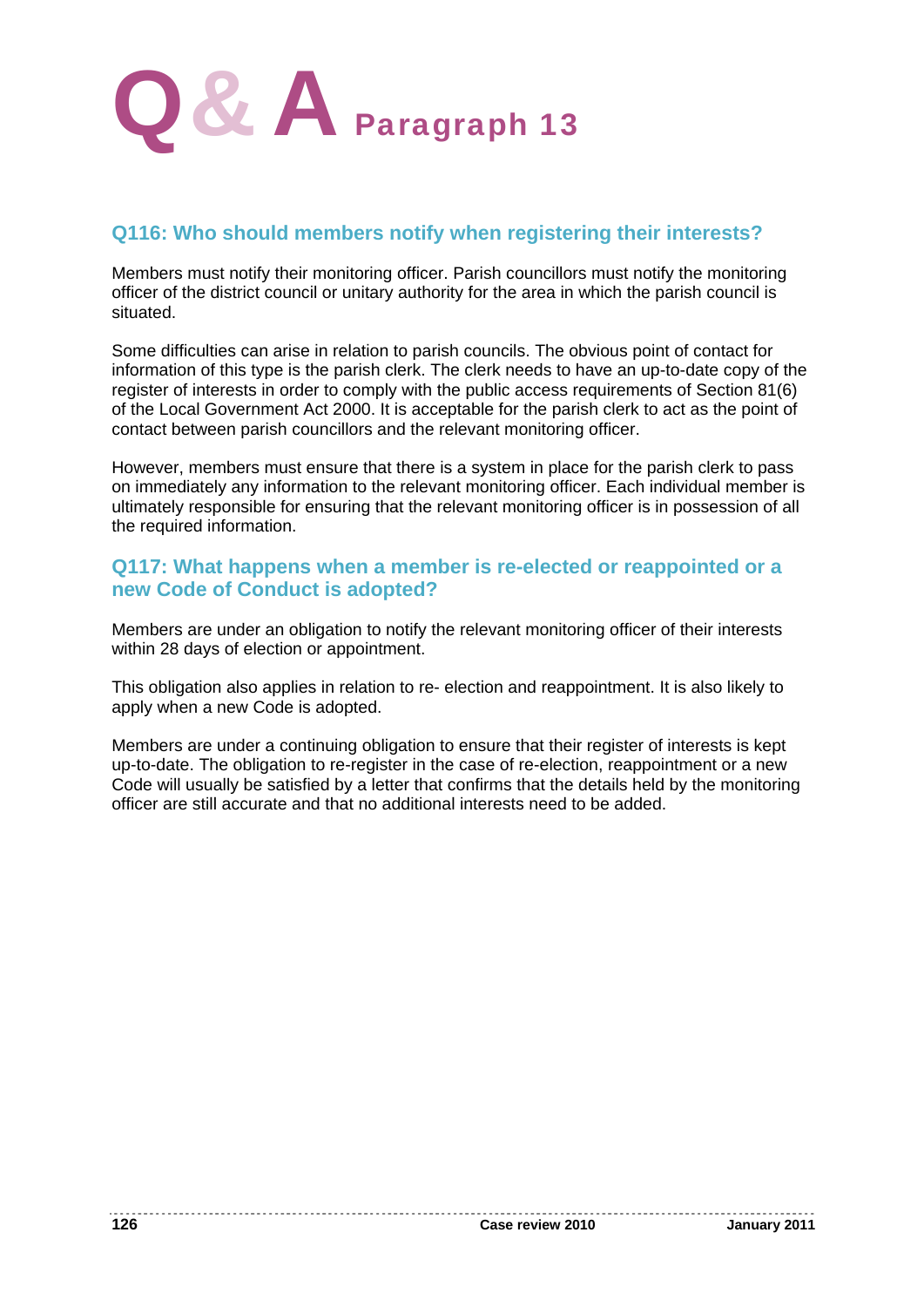# Case examples

### Paragraph 13

No case examples currently available for this paragraph.

. . . . . . . . . . . .

----------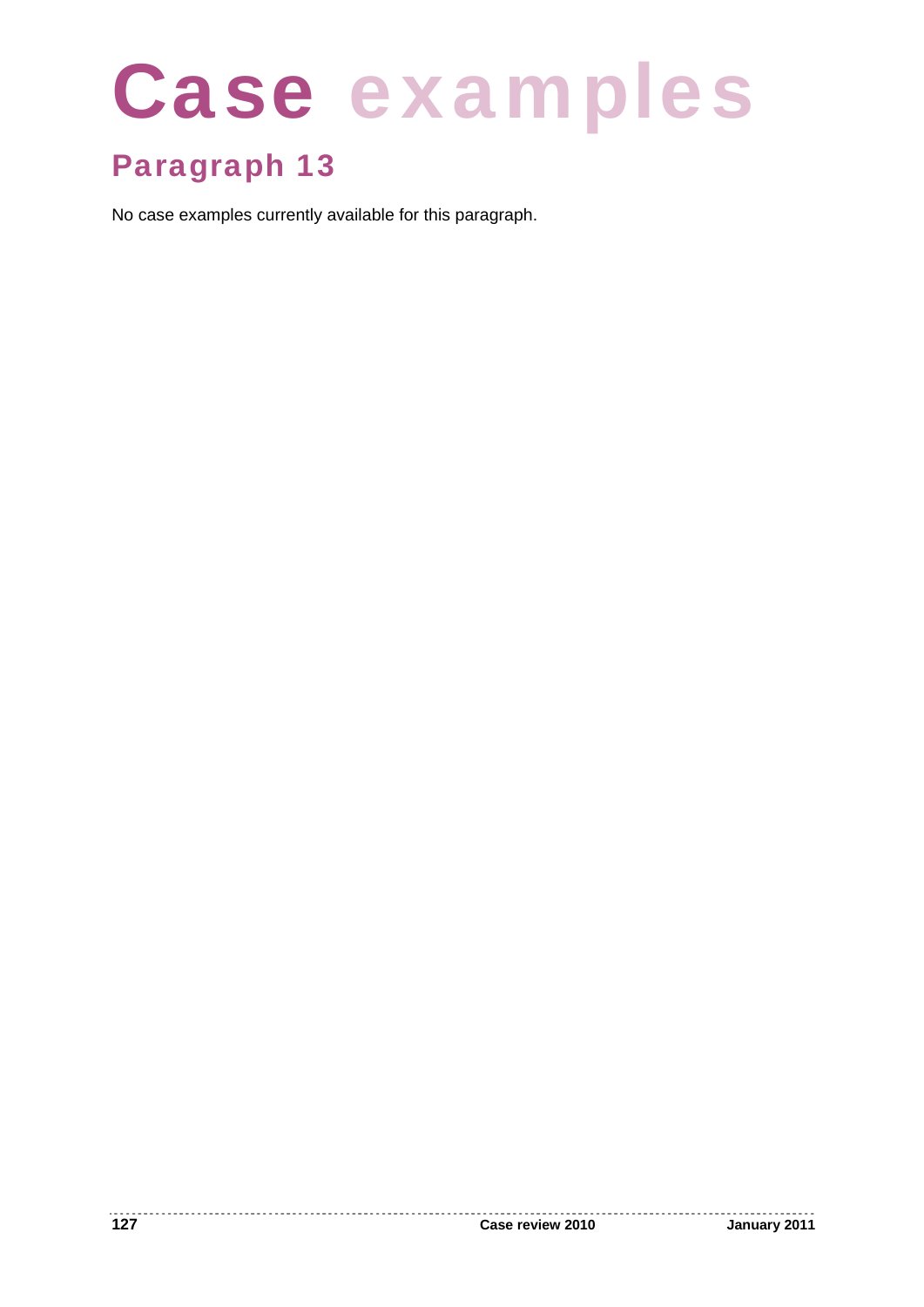### Paragraph 14

### **Sensitive information**

- **1)** Where you consider that the information relating to any of your personal interests is sensitive information, and your authority's monitoring officer agrees, you need not include that information when registering that interest, or, as the case may be, a change to that interest under paragraph 13.
- **2)** You must, within 28 days of becoming aware of any change of circumstances which means that information excluded under paragraph (1) is no longer sensitive information, notify your authority's monitoring officer asking that the information be included in your authority's register of members' interests.
- **3)** In this Code, "sensitive information" means information whose availability for inspection by the public creates, or is likely to create, a serious risk that you or a person who lives with you may be subjected to violence or intimidation.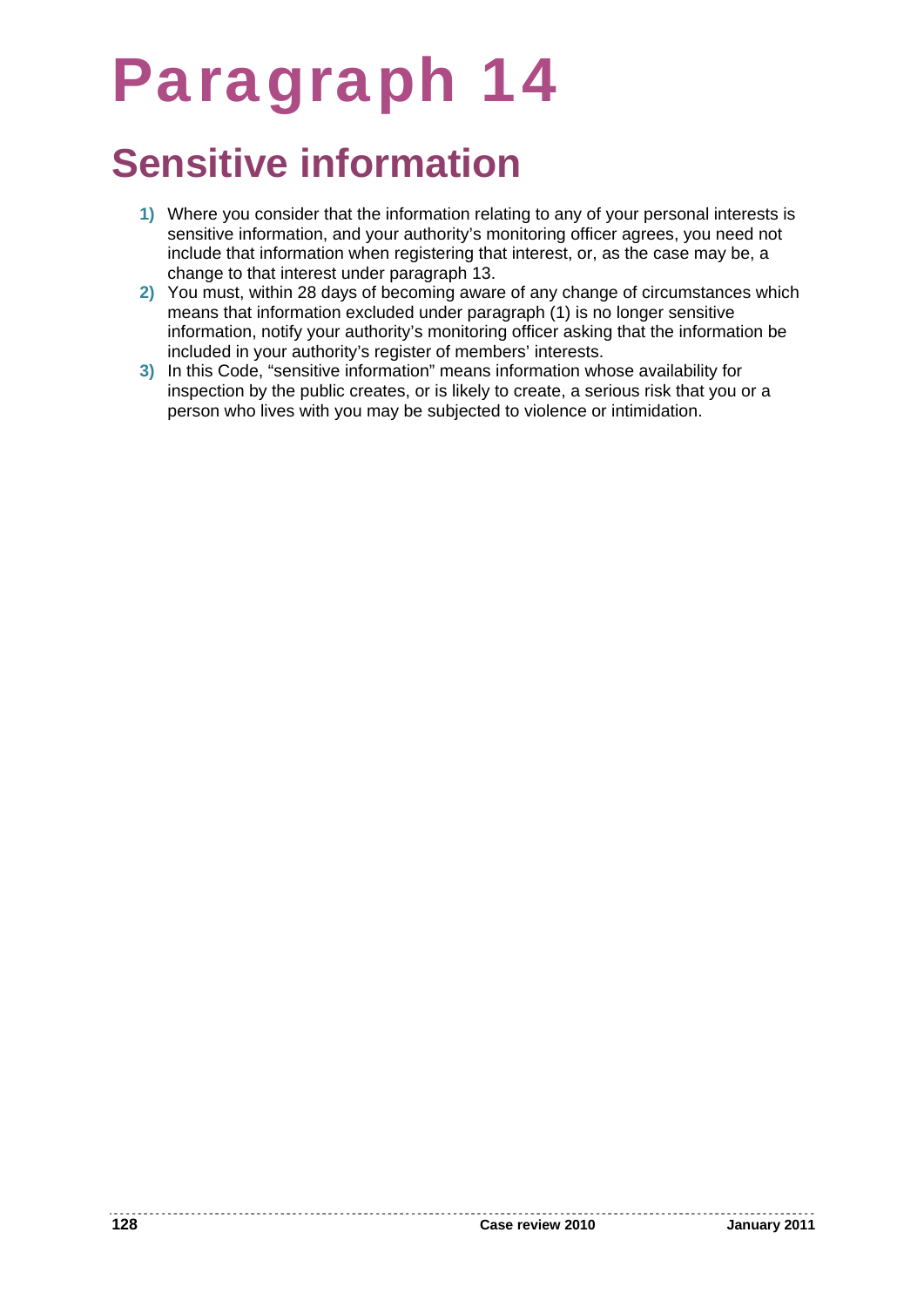

### **Q118: What is meant by "sensitive information"?**

Sensitive information is information which a member considers could create a serious risk that the member or someone in the member's household would be subjected to violence or intimidation, if it became publicly available.

It may include instances where a member is employed in areas of sensitive employment, such as certain types of scientific research, or where a member is a magistrate or judge involved in criminal cases where they are likely to receive threats.

### **Q119: What happens if the monitoring officer does not agree that the information is sensitive?**

It is for the monitoring officer to decide if the information is sensitive. A member must notify the monitoring officer of the information which they think is sensitive.

If the monitoring officer agrees, this information does not need to be included in the register of interests. However, if the monitoring officer disagrees then it must be registered.

### **Q120: What happens if the information stops being sensitive?**

A member must notify the monitoring officer of any change in circumstances which would mean that the sensitive information is no longer sensitive within 28 days of the change.

The information will be included in the authority's register of interests.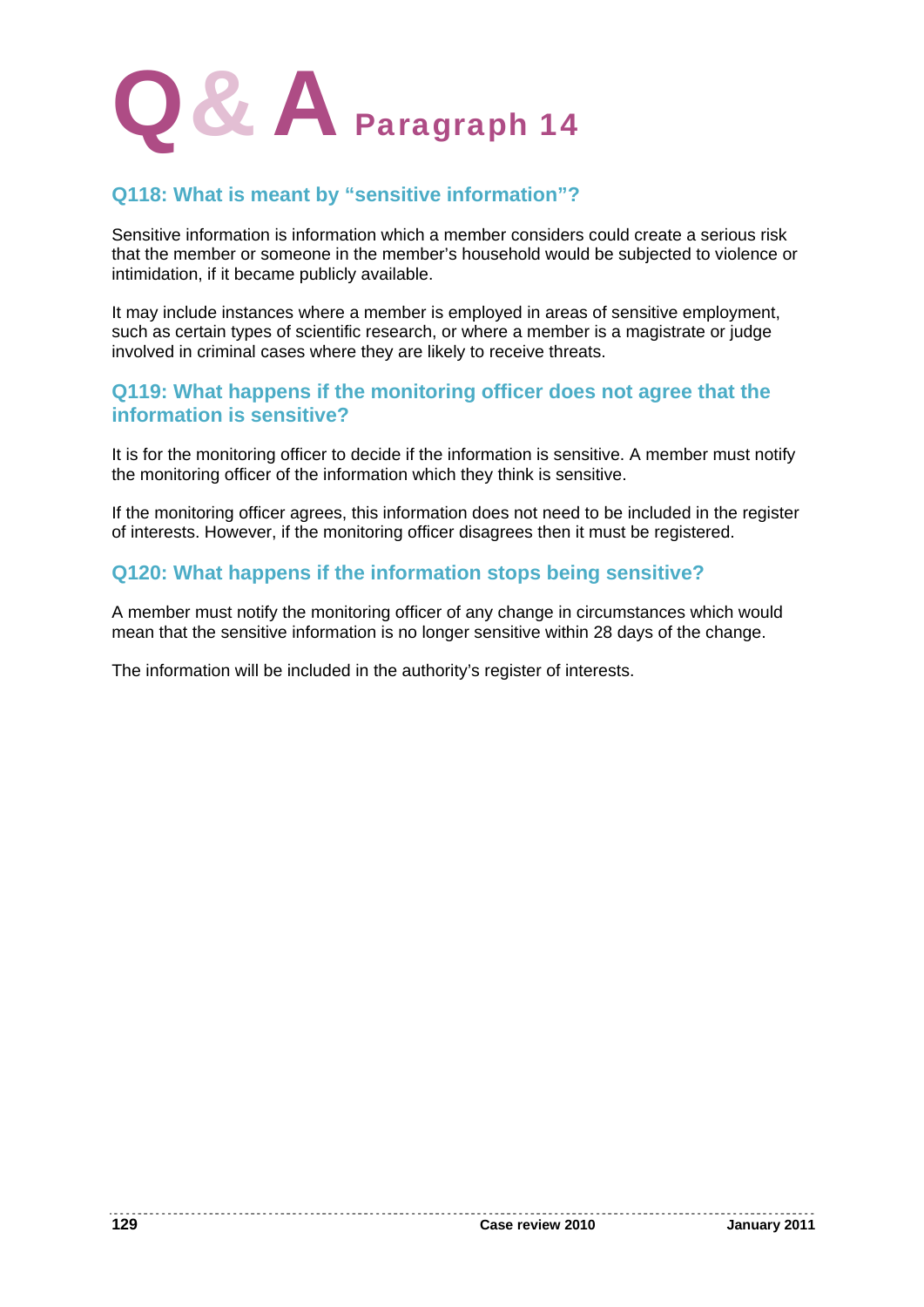# Case examples

### Paragraph 14

No case examples currently available for this paragraph.

. . . . . . . . . . . .

. . . . . . . . . .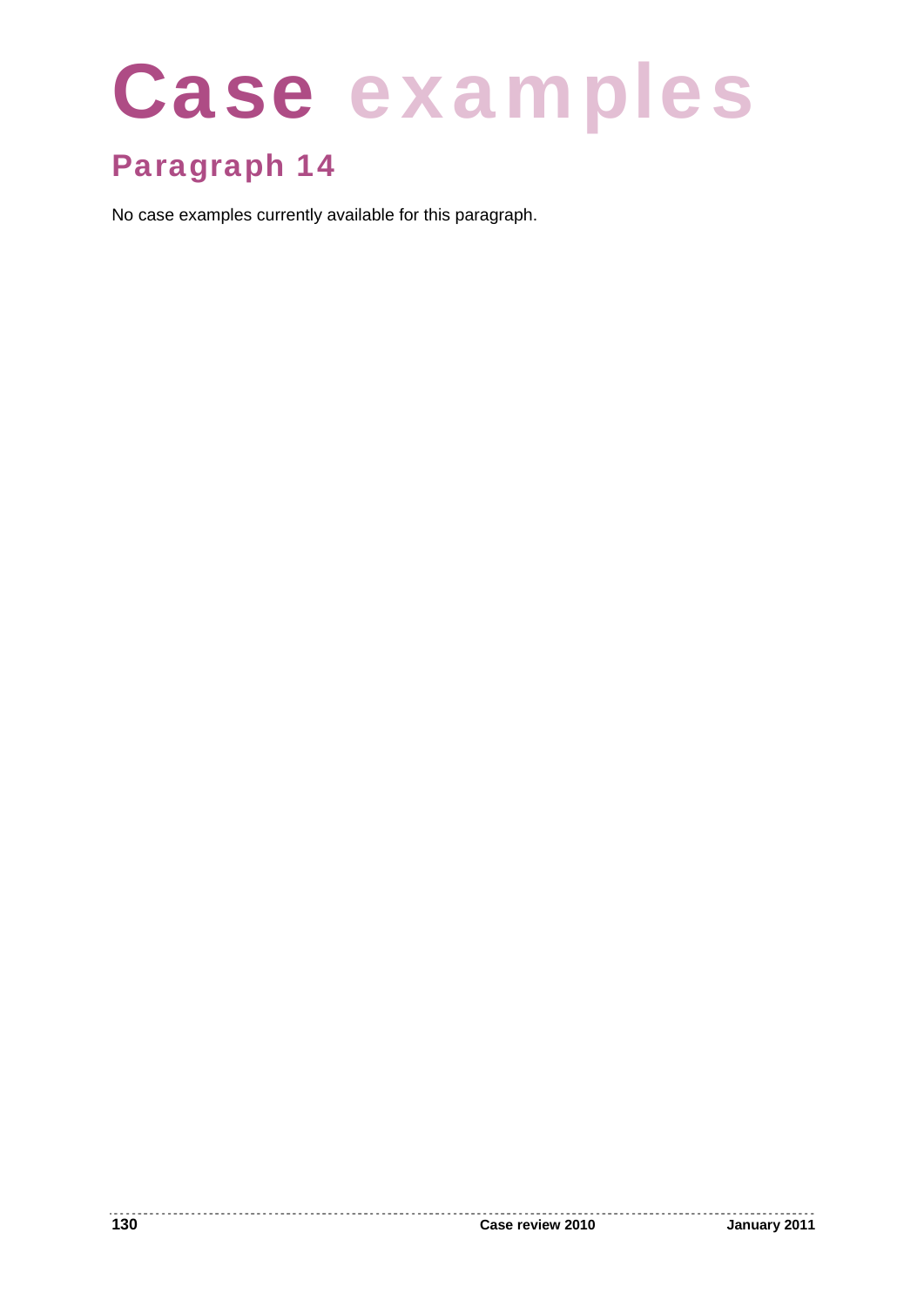### Other significant cases about procedure

. . . . . . . . . . .

--------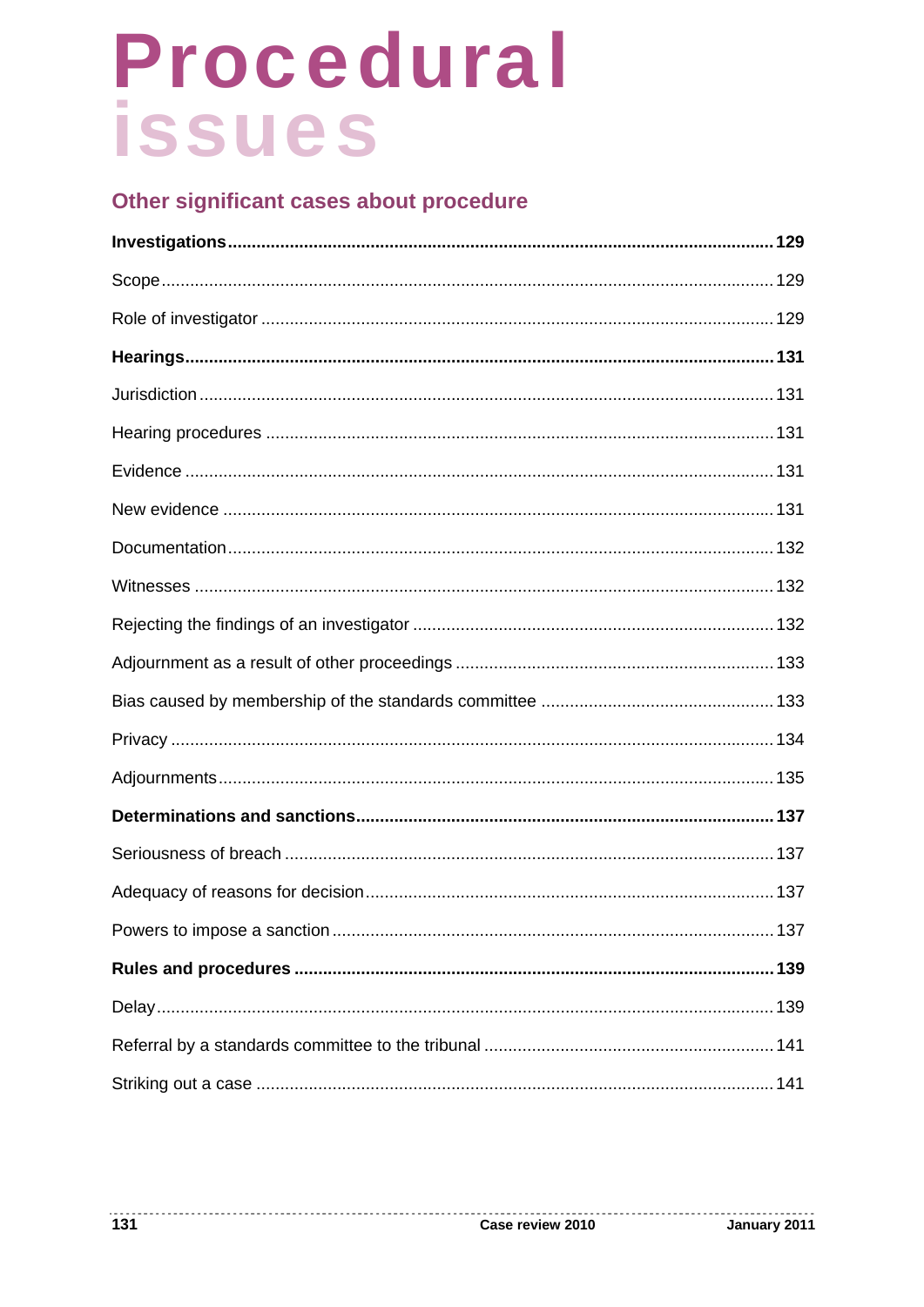### **Investigations**

### **Scope**

### **APE 0401**

The tribunal found that the original complaint did not fix the scope of the investigation  $-$  it is simply the initiating act. They found that it was legitimate for the investigating officer to ultimately allege a breach of the Code not identified by the complainant.

### **Decision**

### **LGS/2010/0479**

On appealing the decision of a standards committee, the appellant raised a procedural issue about the ability of the investigator appointed by the Deputy Monitoring Officer to consider additional potential breaches of the Code, beyond the breach they were originally charged with investigating. The appellant queried whether the investigator, on finding that another part of the Code may have been breached, should have referred the matter back to the Deputy Monitoring Officer.

The tribunal found that it was entirely proper for the investigator to consider, based on the facts of the allegation, whether more than one breach had occurred. Both regulation 14 of the Standards Committee (England) Regulations 2008 and Section 57(A) of the Local Government Act 2000 (as amended) make it clear that it is the allegation that forms the substance of the investigation. What the person investigating the case was required to do was to decide whether on the facts that underlay the allegation there was a breach or breaches of the Code. One set of facts can, and often does, involve more than one breach of the Code.

#### **Decision**

### **Role of investigator**

### **APE 0401**

The appeals tribunal found that it was legitimate for an investigating officer to "chaperone" a witness. Where a witness is called by the investigating officer to support a finding in their report of an alleged breach of the Code, there was no obligation on the investigating officer at that stage of the process to adopt an impartial stance.

### **APE 0403**

The appeals tribunal made clear that the role of the investigating officer is to collect together the evidence and then present this to the standards committee. It was not, in any sense, the investigating officer's evidence.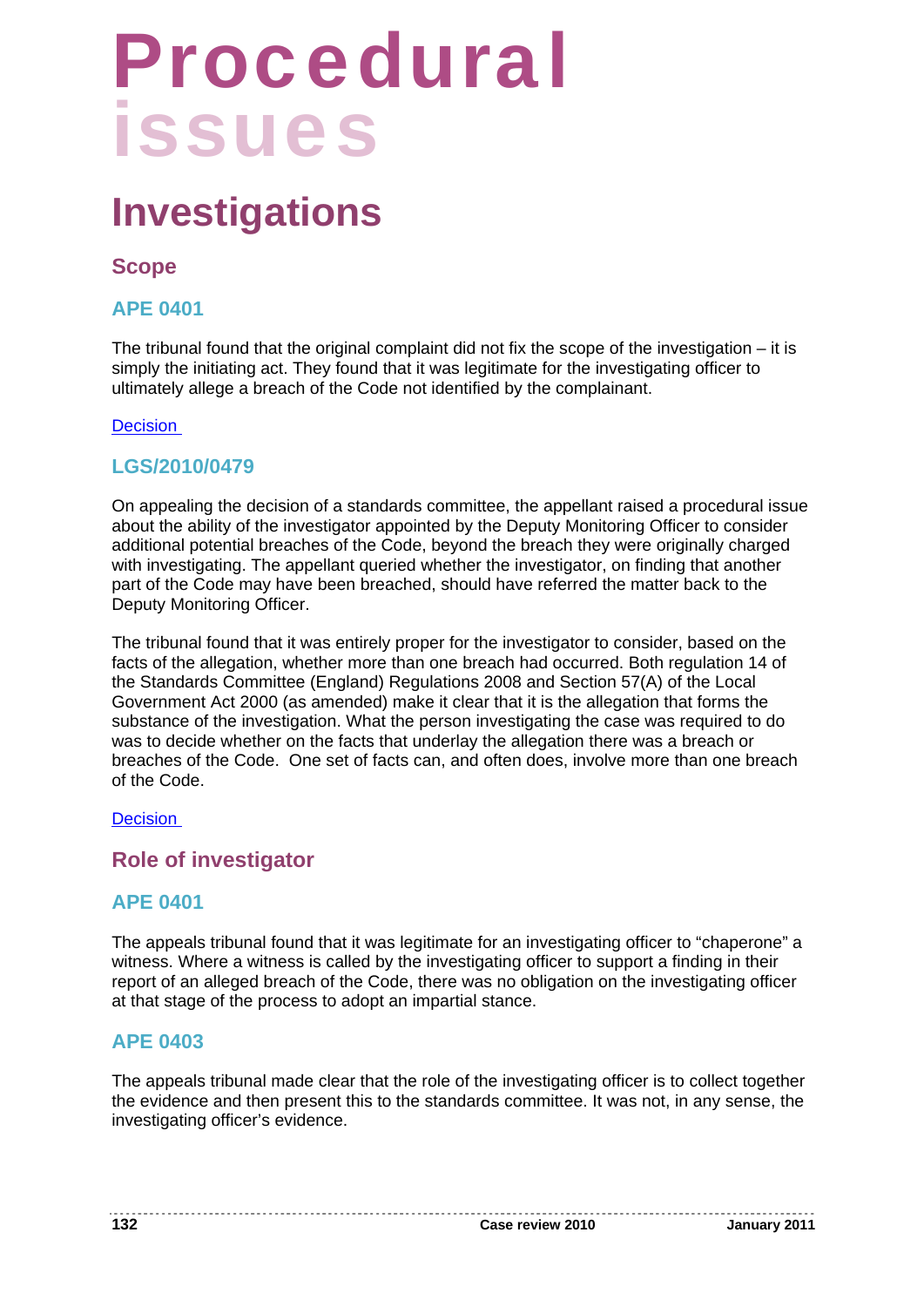It was also part of the investigating officer's role to give their views on whether the evidence substantiated a breach of the Code. This stood as advice to the standards committee to take into account, but which it was not obliged to follow.

### **APE 0441**

In this case the investigating officer was the monitoring officer. The role of the investigating officer is a difficult task and he needs to be in a position in which he can act impartially at all times. If a person does have knowledge which would assist by way of evidence or has played any material role in the circumstances given rise to the complaint, he should not be appointed as investigating officer. It would be good practice to have in place a reciprocal arrangement with neighbouring authorities to provide investigating officers when there is clear difficulty in using the authority's own officers.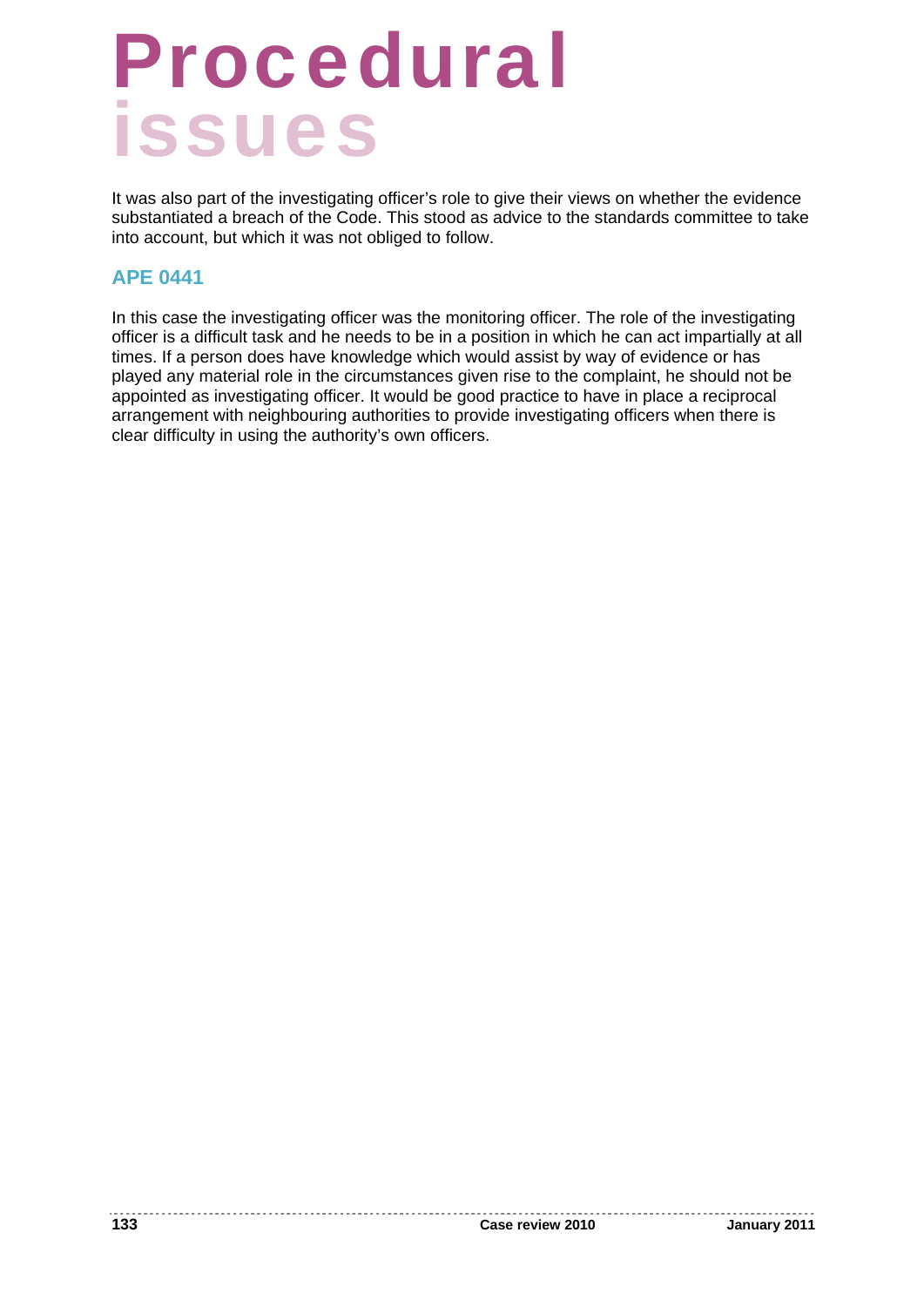### **Hearings**

### **Jurisdiction**

### **APE 0403**

The appeals tribunal decided that a standards committee does not exceed its jurisdiction by dealing with a matter that has not been complained about. The investigating officer's report did not reflect the complainant's letter in exact terms. However, the tribunal decided that the facts and matters which gave rise to the breach were clearly before the standards committee. The tribunal therefore decided it was not a matter beyond the standards committee's jurisdiction.

### **Decision**

### **Hearing procedures**

### **APE 0399**

The appeals tribunal concluded that while standards committees are free to regulate their own procedures, following the guidance produced by Standards for England provides a firm procedural foundation for the hearings. Not doing so in this case may have led to a degree of unfairness at the hearing.

**Decision** 

**Evidence** 

### **APE 0394**

The appeals tribunal advised that where an allegation is about a failure to declare a personal interest at a meeting, it is essential that the committee satisfies itself that the member was present at the relevant meeting. This is on the basis of the available evidence, usually in the form of committee minutes. The standards committee should not expect the member to prove that he was not present at the meeting.

Decision

### **New evidence**

### **APE 0399**

An appeal tribunal decided that a situation might arise where the facts of the case are undisputed and the case is being heard in the absence of the subject member. This is on the basis of papers served on them before the hearing. In such situations, further evidence should not be introduced to the standards committee without giving the subject member the opportunity to look at the substance of that evidence. The subject member is then able to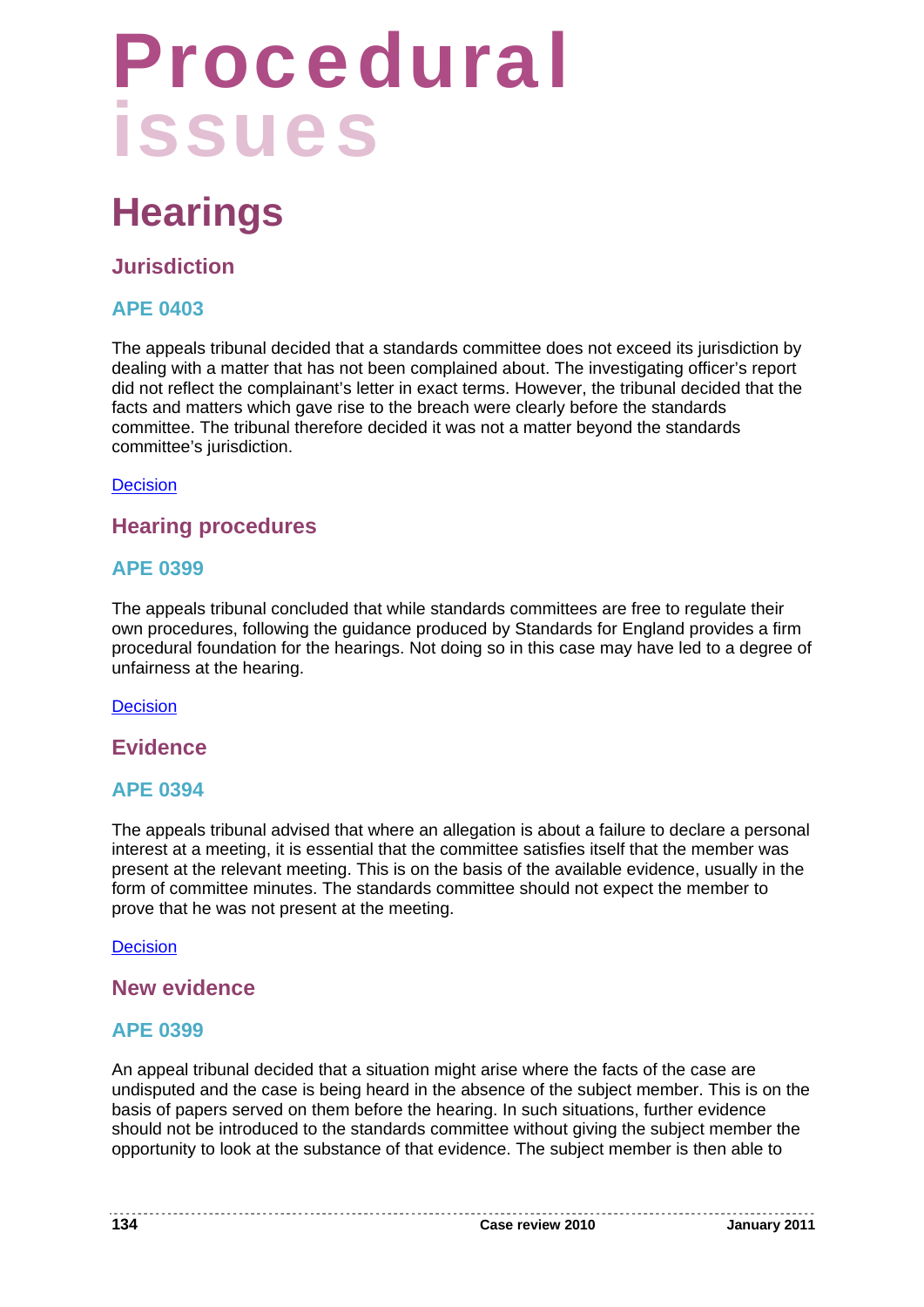make a decision about whether to attend the hearing to rebut the evidence or to make written representations about it.

#### **Decision**

### **APE 0439**

The appeals tribunal decided to take new evidence into account in examining this appeal. The tribunal recognised that the two additional matters raised by the member did not entirely satisfy the test in Ladd v Marshall (1954) CA 745, that is, 'In order to justify the reception of new evidence or a new trial, three conditions must be fulfilled: first, it must be shown that the evidence could not have been obtained with reasonable diligence for use at the trial: second, the evidence must be such that, if given, it would probably have an important influence on the result of the case, although it need not be decisive; third, the evidence must be such as is presumably to be believed, or in other words, it must be apparently credible, although it need not be incontrovertible.' However, in the view of the tribunal, the importance of the issues appeared not to have been recognised by the member at the time of the standards committee hearing and there was no prejudice to a third party by admission of the issues.

Decision

### **Documentation**

### **APE 0441**

The appeal tribunal stated that the circulation of papers prior to the hearing was a fundamental requirement, as is ensuring that all persons have access to the same documentation. It is not unreasonable to assume that a party will have copies of documents he has provided. However as a matter of good practice, paginated bundles should be prepared for all parties and members of the standards committee.

#### **Decision**

### **Witnesses**

### **APE 0441**

The appeals tribunal considered that a standards committee has a duty to consider the relevance of the evidence to be given by potential witnesses and to give reasons for not calling witnesses. The same considerations applied to an investigating officer's refusal to interview potential witnesses.

#### **Decision**

### **Rejecting the findings of an investigator**

### **APE 0463**

The standards committee had rejected the investigating officer's finding of no breach of the Code. This, in part, formed the basis for the appeal to the tribunal. Whilst the power to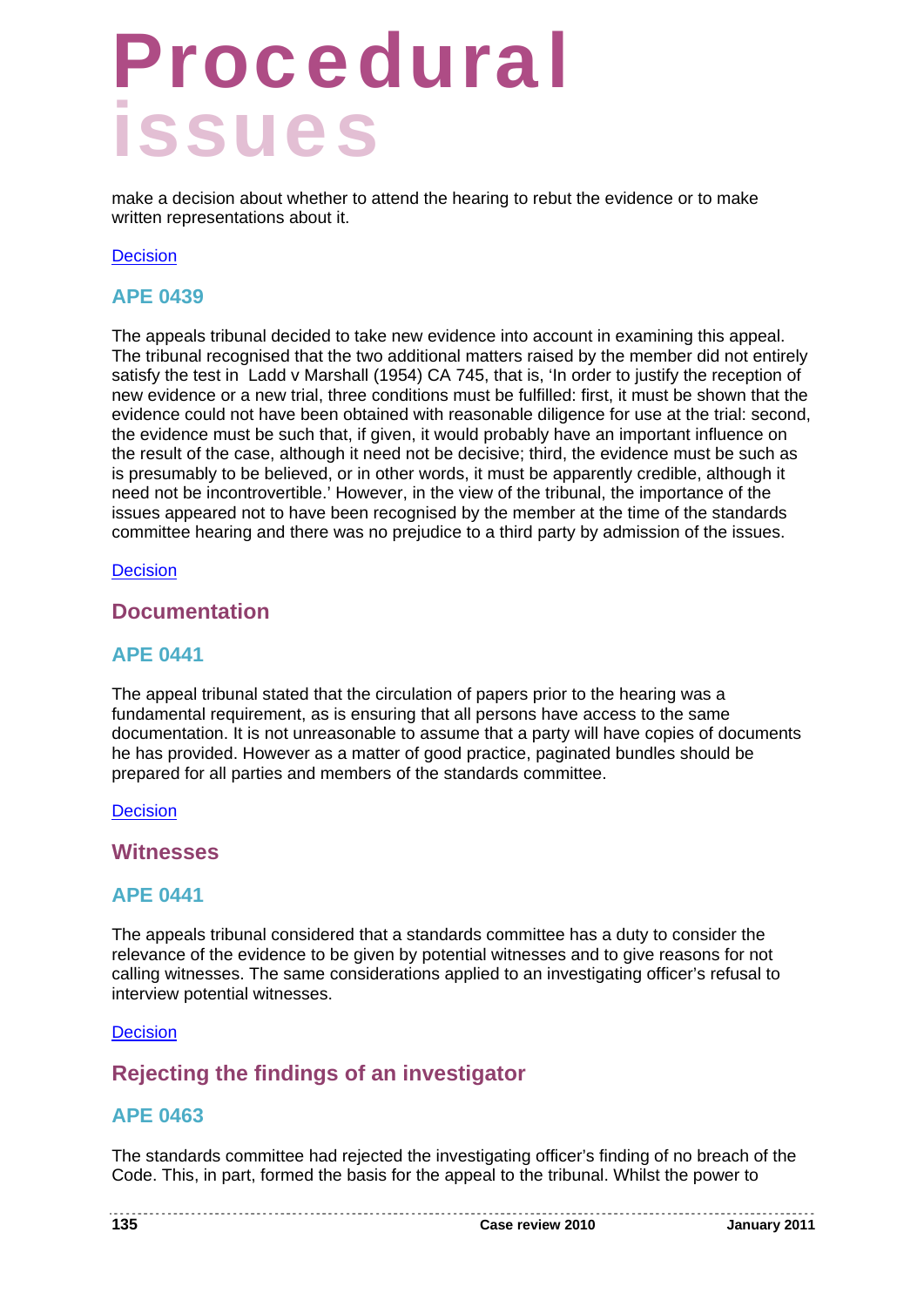decide whether or not a breach has occurred rests with the committee and the committee is entitled to accept or reject the findings of the investigating officer, the committee needs to provide strong and clear reasons as to why it has rejected the conclusions reached after the investigation. In this case, the tribunal found that the investigating officer had put together a very good report which should be given considerable weight. The standards committee rejected his findings but did not provide any cogent reasons as to why which, given the strength of the investigating officer's reasoning, was essential.

#### **Decision**

### **Adjournment as a result of other proceedings**

### **APE 0415**

In this case the respondent applied for an adjournment of the hearing on the basis that it was inextricably linked to an employment tribunal case which would be considering many of the same facts. The respondent felt that the employment tribunal could be prejudiced by the APE tribunal and that it should have primacy. As both cases were civil matters, no criminal matters could be prejudiced and the tribunal could not see why one case should take precedence over another. Although some of the same facts and events would be considered at both hearings, those present would be required to tell the truth and the mere fact that an issue could be discussed at both hearings did not of itself cause prejudice. Also, there was a public interest in both hearings proceeding to a conclusion in a timely matter. The tribunal therefore decided that an adjournment was not appropriate.

### **Decision**

### **Bias caused by membership of the standards committee**

### **APE 0366**

The member drew the attention of the appeals tribunal to the fact that the hearing panel of the standards committee was not politically balanced. He asserted that it should have been and that, in the absence of this, the panel must be held to have been biased. He pointed out that three out of the five members of the panel were Conservatives and that he was a Liberal Democrat. Two Conservative members declared a personal interest in that they knew the complainant. They were not asked to explain the nature or extent of their personal interest. The Deputy Monitoring Officer reported that immediately before the hearing he had been advised that one of the 2 Conservative councillors was a friend of the complainant. He had taken this up with the councillor who denied that he and the complainant were friends.

The tribunal was of the view that the panel of the standards committee could not be impugned on the grounds of bias, either on account of the political composition of the panel or the fact that two members had declared personal interests (as opposed to prejudicial interests). It was clear from the legislation that Parliament did not require standards committees and by necessary implication, hearing panels of such committees, to be politically balanced. The tribunal did not consider that the fact that the majority of the councillors on the panel were Conservatives, in and of itself, could undermine the decision on grounds of bias. It recognised that in an exceptional case it may be necessary for attention to be paid to the political composition of the panel.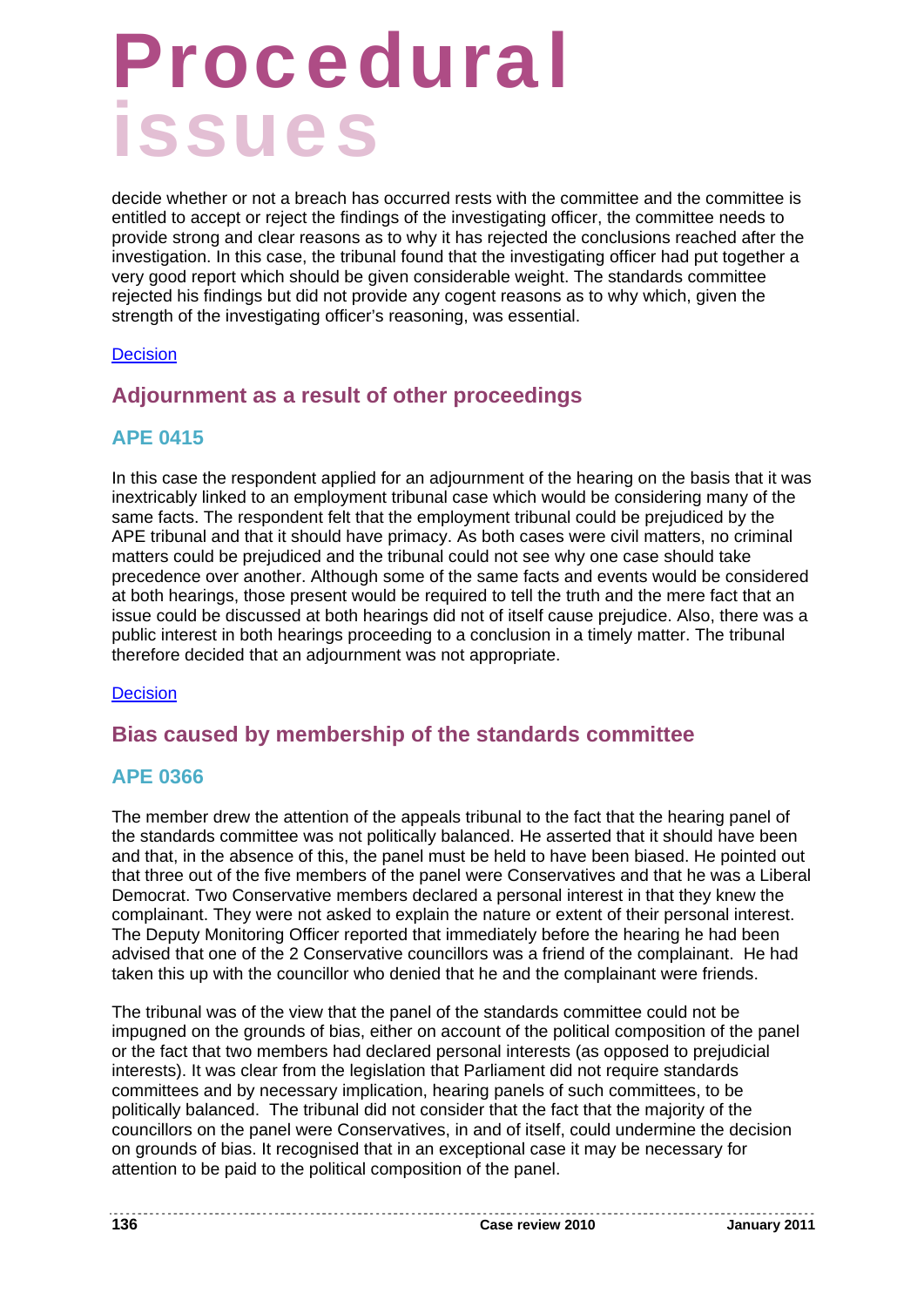With regard to the declarations of personal interest the role of the legal adviser did not go beyond providing advice to the members concerned. It was not his responsibility to actively investigate the background. That said, where a councillor raised the possibility that a councillor was a friend of the complainant he acted entirely properly in questioning the councillor further. The tribunal noted that there was no evidence before it to contradict the councillor's denial that he was a friend of the complainant. It was of the view that in these circumstances, there was nothing to indicate that the councillor in question had to declare anything beyond a personal interest and thus the argument that the panel was biased for this reason was not well founded.

#### **Decision**

### **APE 0441**

During an appeal allegations of bias were made concerning members of the standards committee. The appeals tribunal considered a standards committee had a duty to consider any allegation of bias and should hear those allegations. The duty is a continuing one and is relevant in relation to the bias shown at a hearing. It is good practice for a committee to ensure that its proceedings are free from actual bias or perceived bias. In this respect, a committee should take a proactive role rather than relying on individuals to declare interests.

#### **Decision**

### **LGS/2010/0521**

The councillor claimed that some members of the Sub-Committee were potentially biased against him. He asserted that, because of past conflicts between them, one councillor could not be seen as an objective and fair member of the hearing panel and that both independent members were known to be supporters of the Conservative Party and, therefore, possibly biased against him.

The Tribunal considered that a standards committee has a duty to consider any allegation of bias and should hear those allegations. The duty is a continuing one and is relevant in relation to any bias shown or perceived at a hearing. It is good practice for a standards committee to ensure that its proceedings are free from actual bias or perceived bias. In this respect, a committee should take a proactive role rather than relying on individuals to declare interests or to express subjective views as to their impartiality.

The tribunal found that insufficient consideration was given to the issue by the panel and that this was compounded by the absence of reasons for their decision. The tribunal added that the inclusion on the panel of members of a different party political persuasion does not in itself give rise to bias. Having considered all the evidence, the tribunal did not find that there was actual bias against the appellant, but expressed concern that the panel appeared not to have addressed the councillor's concerns by allowing him to express them fully and responding to them with adequate and cogent reasons.

**Decision**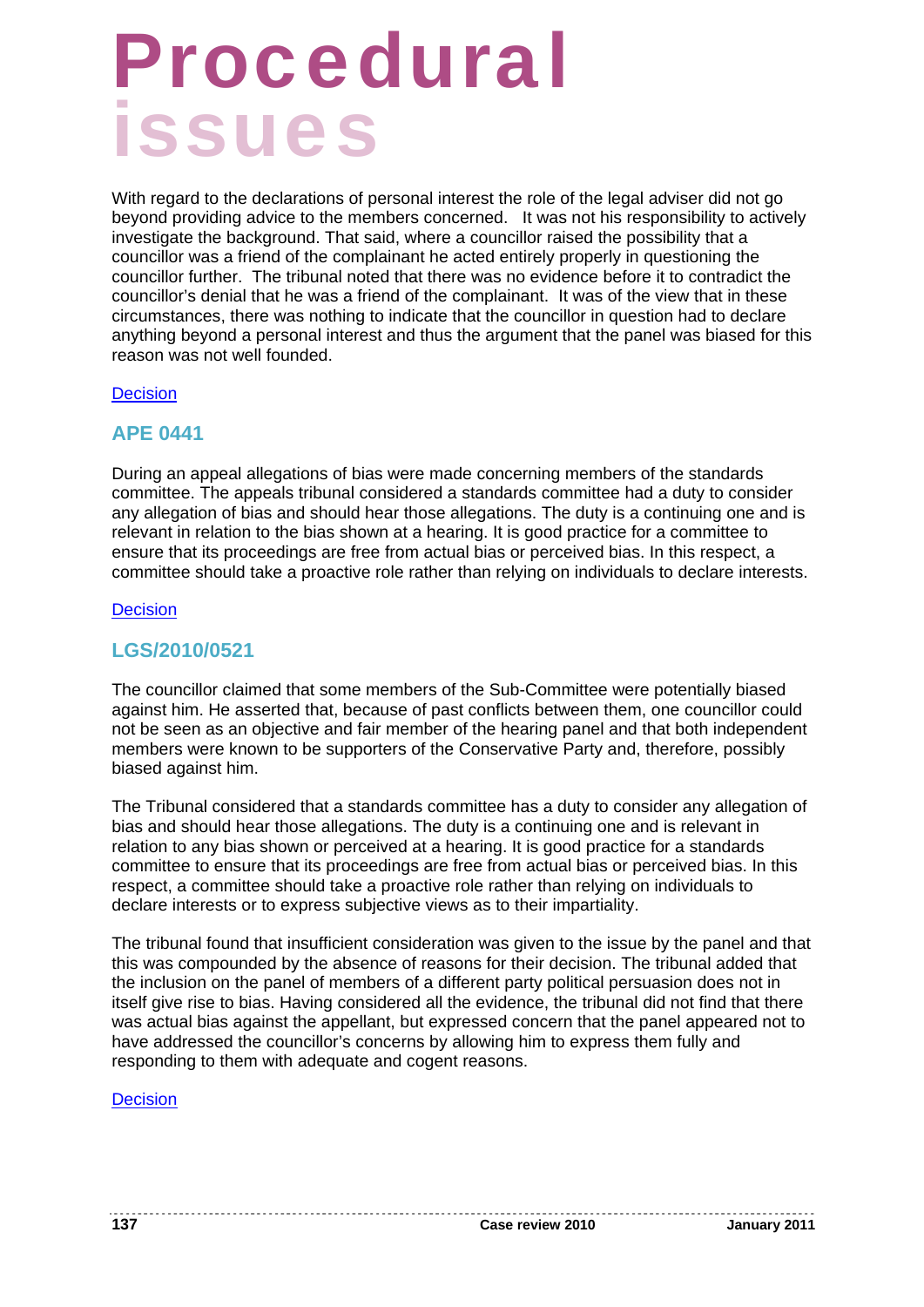### **Privacy**

### **APE 0374**

The councillor made a request that submissions relating to his state of mind should be taken in private session because of the personal nature of the information which he wished to disclose and the impact such information might have on his family. There was a discussion, in private session, between the parties and the tribunal, and an adjournment for the councillor and his representative to consider the points raised. He decided that he would not be prevented from fully putting his case by the hearing being in open session and agreed to proceed on that basis.

### **Decision**

### **APE 0406**

This case concerned allegations that a councillor had failed to comply with the Code by being convicted on three counts of making indecent images of a child and four of possessing indecent images of a child. One of these counts referred to thirteen images found on a computer that had been provided to him by the council. The councillor requested that the matter be heard in private.

The tribunal decided that it was a very clear principle that proceedings in tribunals should be heard in public. The right of the public and press to attend and report hearings was a key element in ensuring that the public had confidence in the administration of justice. Thus the tribunal would require convincing evidence that there was substantial harm to either the individuals involved in the hearing or to the public interest generally before holding a hearing in private. However the tribunal did decide that his home address should not be disclosed.

### **Decision**

### **Adjournments**

### **APE 0322**

The councillor was given approximately three months notice of a hearing. The day before it was due to take place he requested an adjournment on the basis of ill health. He produced a medical note stating that he should refrain from work for 2 weeks on account of stress. The Chairwoman issued a direction that the case be adjourned and that if the councillor wished to request a further adjournment he should produce a "medical report" and that this was to include an opinion about whether he was fit to attend the hearing. The day before the rescheduled hearing the councillor requested a further adjournment on the basis of ill health. He provided a statutory sick note from the doctor stating that he should refrain from work for 2 weeks on account of stress. The Chairwoman did not grant an adjournment on the grounds that this was not a medical report and that the doctor had not given an opinion that the councillor was not fit to attend the hearing. She issued a direction that any further communication from the doctor should contain the following information:

**1)** detail of his medical condition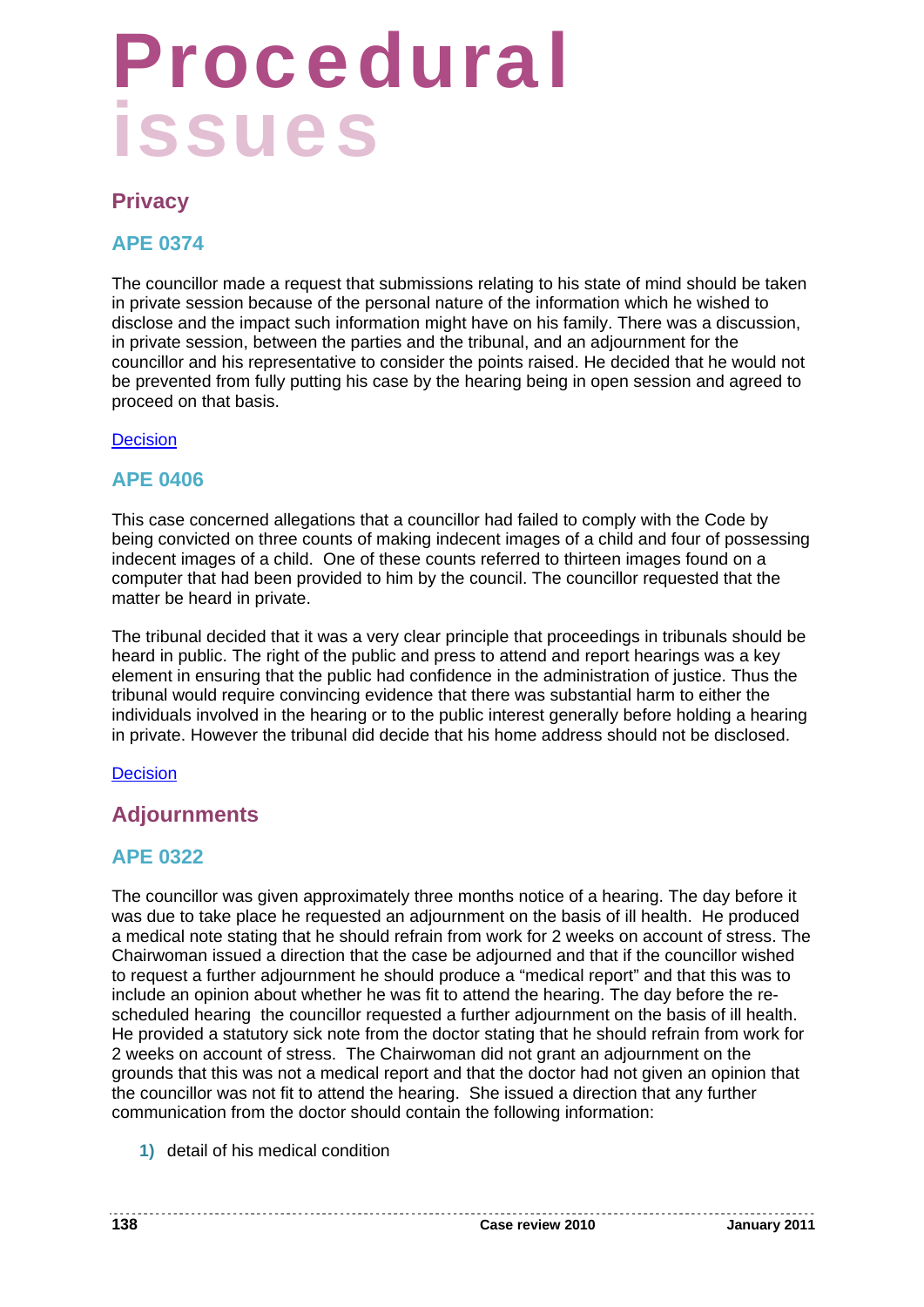- **2)** whether this meant that he was medically unfit to attend the hearing and if so, what would be the medical consequences of his attending
- **3)** for how long this diagnosis was likely to last
- **4)** whether there were any conditions under which the hearing could go ahead, that is, what the tribunal might do to alleviate any stress.

The tribunal was provided with a letter from the councillor's doctor on the morning of the hearing. The letter, which was extremely short, confirmed that the source of the stress was the forthcoming tribunal and that his symptoms were "headaches, sleep disorder and lack of concentration, which have led to an inability to prepare for this tribunal". On being asked to address the further information required as a result of the direction the doctor wrote a second letter which stated "This gentleman is unfit to attend today's tribunal. Please refer to my earlier letter of today".

The tribunal further delayed the start of the hearing to allow the councillor to travel to the hearing. The councillor attended and argued that it should not go ahead. He explained that the complaint had made him unwell with stress, that he had headaches and was unable to sleep. He submitted that he had not been well enough to look at the documents since they were sent to him the previous year. The tribunal decided to proceed.

On the one hand, it recognised that the councillor had produced some medical evidence that he was not fit to attend the hearing. On the other the tribunal took into account that despite the previous directions, the medical evidence did not adequately address the nature or severity of his condition and in particular the prognosis for how long this might continue. The significance of this was that, given the cause of the stress was the hearing itself, this raised the possibility that the councillor would not for some significant period of time, or indeed ever, be fit to attend the hearing. The tribunal had to take into account the public interest in the matter being resolved within a reasonable period of time. Further, the tribunal had received representations both from the ESO and the council that he was continuing in the course of conduct which had given rise to the current allegations, that is, that he was continuing to cause difficulty and upset amongst council officers and thereby impede council business. The tribunal also took into account that he was continuing to carry out some of his councillor related functions. It noted that resolution of the matter would be operative in ending the stress faced by the councillor. The tribunal took account of the fact that he had at no stage availed himself of the opportunity of responding to the allegations and that, if he had been unable or unwilling to prepare for the hearing in six months, there was little likelihood that he would do so in any further adjournment.

On being told the hearing was to go ahead, the councillor was asked what support the tribunal could give to assist him with the proceedings but decided to leave. The tribunal decided to proceed in his absence on the basis that it was not satisfied, having heard him in person and taking into account that he was continuing to carry out some of his councillor related functions, that he was unable to present his own case and to remain at the hearing. The Case Tribunal took note of the fact that he had had an extensive period of time within which to prepare and to seek assistance and representation.

On appeal to the High Court (Janik v Standards Board for England - [2007] All ER (D) 335 (Mar)) it was held that the normal approach in cases where a litigant was seeking an adjournment on medical grounds was to allow such an adjournment, unless strong facts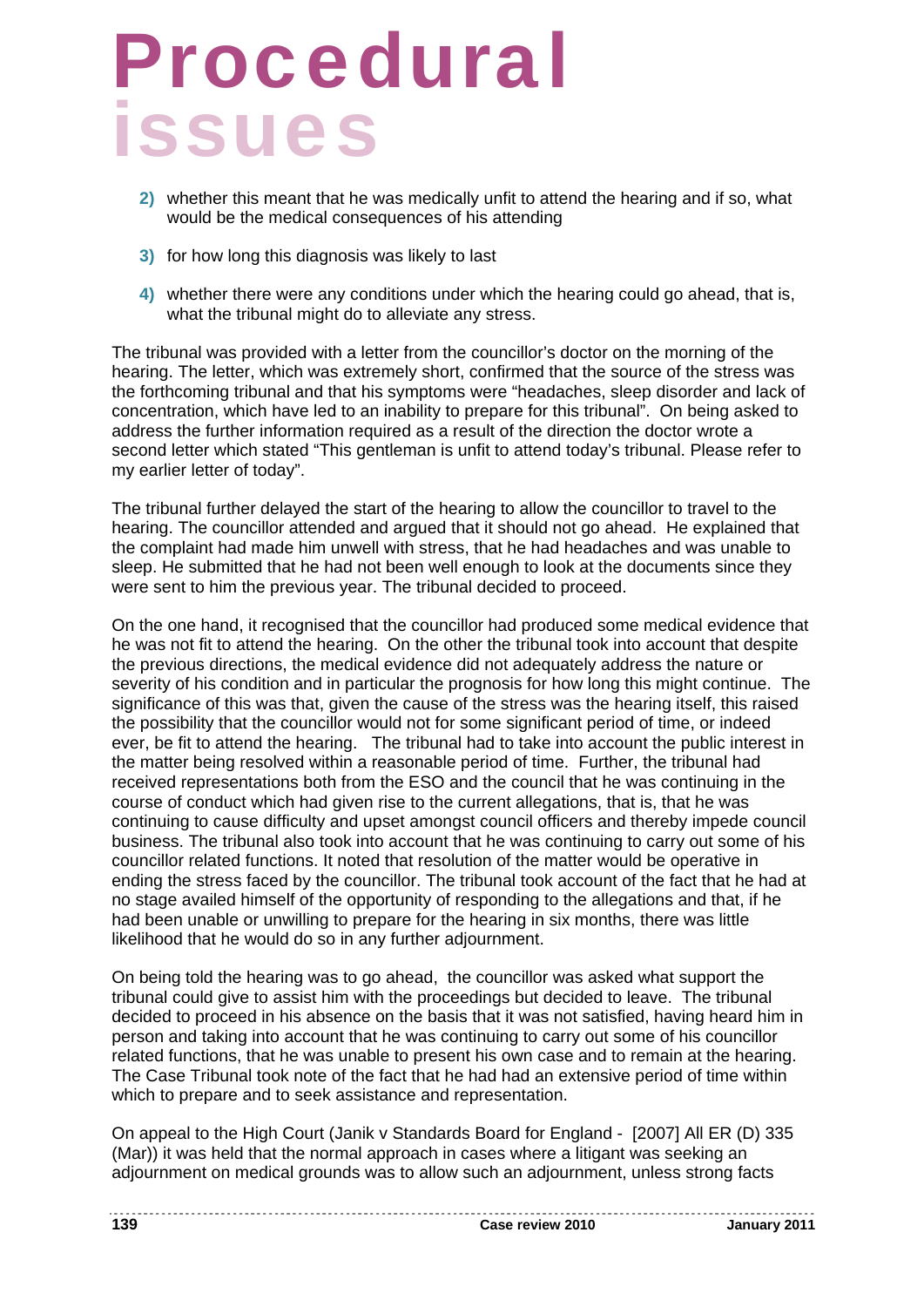pointed to the contrary. In the circumstances, the tribunal had been entitled to refuse an adjournment and proceed in the claimant's absence.

**Decision**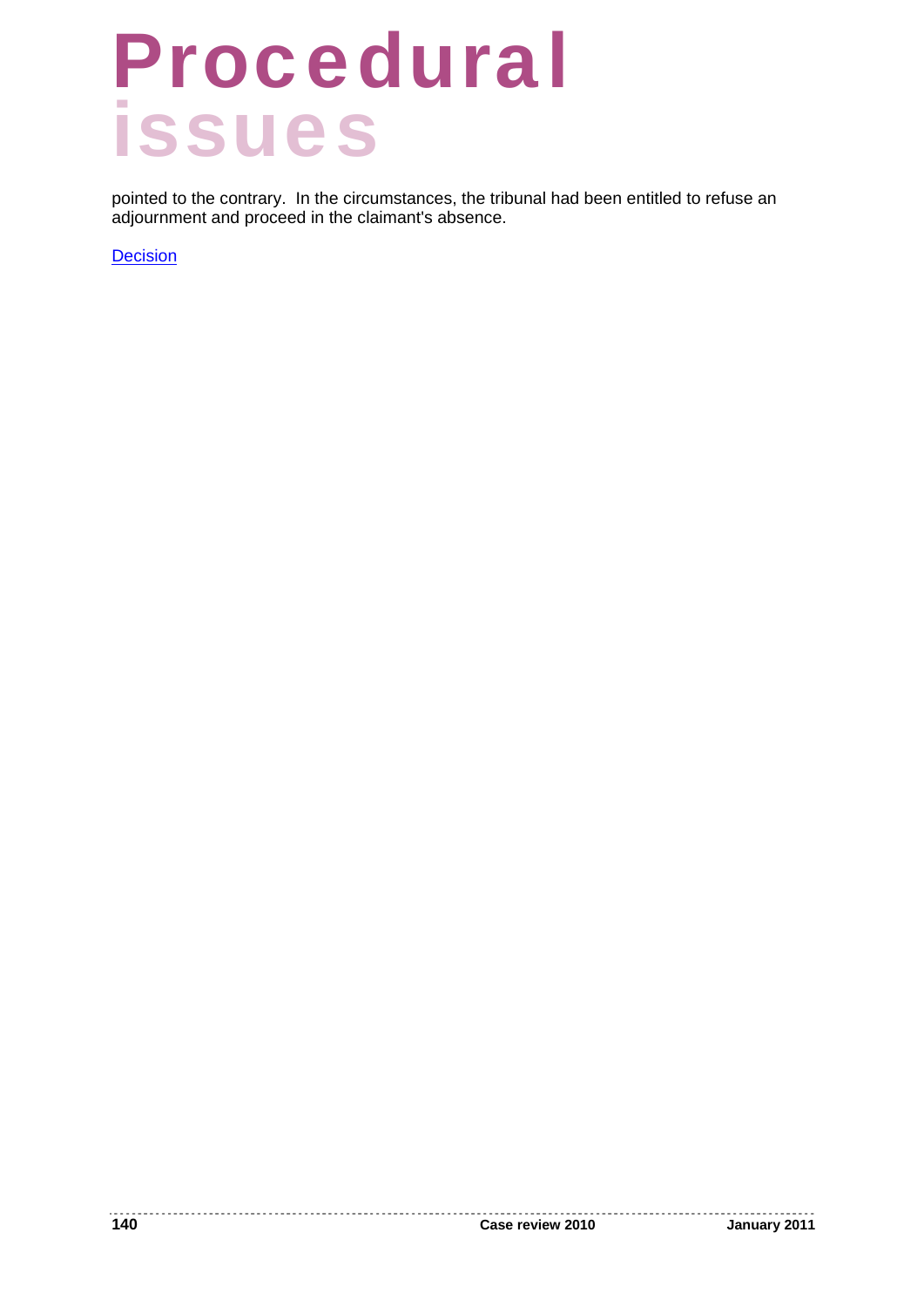### **Determinations and sanctions**

### **Seriousness of breach**

### **APE 0396**

The chair at a planning committee meeting declared a personal interest but not a prejudicial interest, which he also had. The member voted at the meeting and used his casting vote as chair following an equality of votes to object to the planning application. The appeals tribunal upheld the standards committee finding that the use of the casting vote elevated the seriousness of the breach. This was taken into account when the sanction was imposed.

#### **Decision**

### **APE 0403**

The appeals tribunal was of the view that whether or not advice is provided, it is the personal responsibility of a member to determine if they have a prejudicial interest and so whether they need to withdraw from a meeting. This means that even if a member relies on incorrect legal advice, it does not mean that a breach has not been committed. Any advice sought or given only affects the seriousness of the breach and therefore the sanction.

#### **Decision**

### **Adequacy of reasons for decision**

### **LGS/2010/0495**

The tribunal upheld the standards committee's finding that the member failed to treat the parish clerk with respect and partly upheld the finding that the member, by her actions brought her office into disrepute. It varied the sanctions imposed by the Standards Committee.

The tribunal commented on the content of the Notice of Decision prepared by the standards committee stating it to be confusing and inadequate. The notice did not explain its findings of fact and conclude erroneously that certain facts were not in dispute. It did not adequately give its reasons for finding there had been a failure to comply with the Code or whether all or part of paragraph 5 was breached. Perhaps more importantly, some of the sanctions imposed by the Standards Committee were confusing and were beyond their powers.

#### **Decision**

### **Powers to impose a sanction**

### **APE 0464**

In this case the local standards committee had imposed a sanction on the councillor concerned which included going on equalities training. However, as part of the sanction the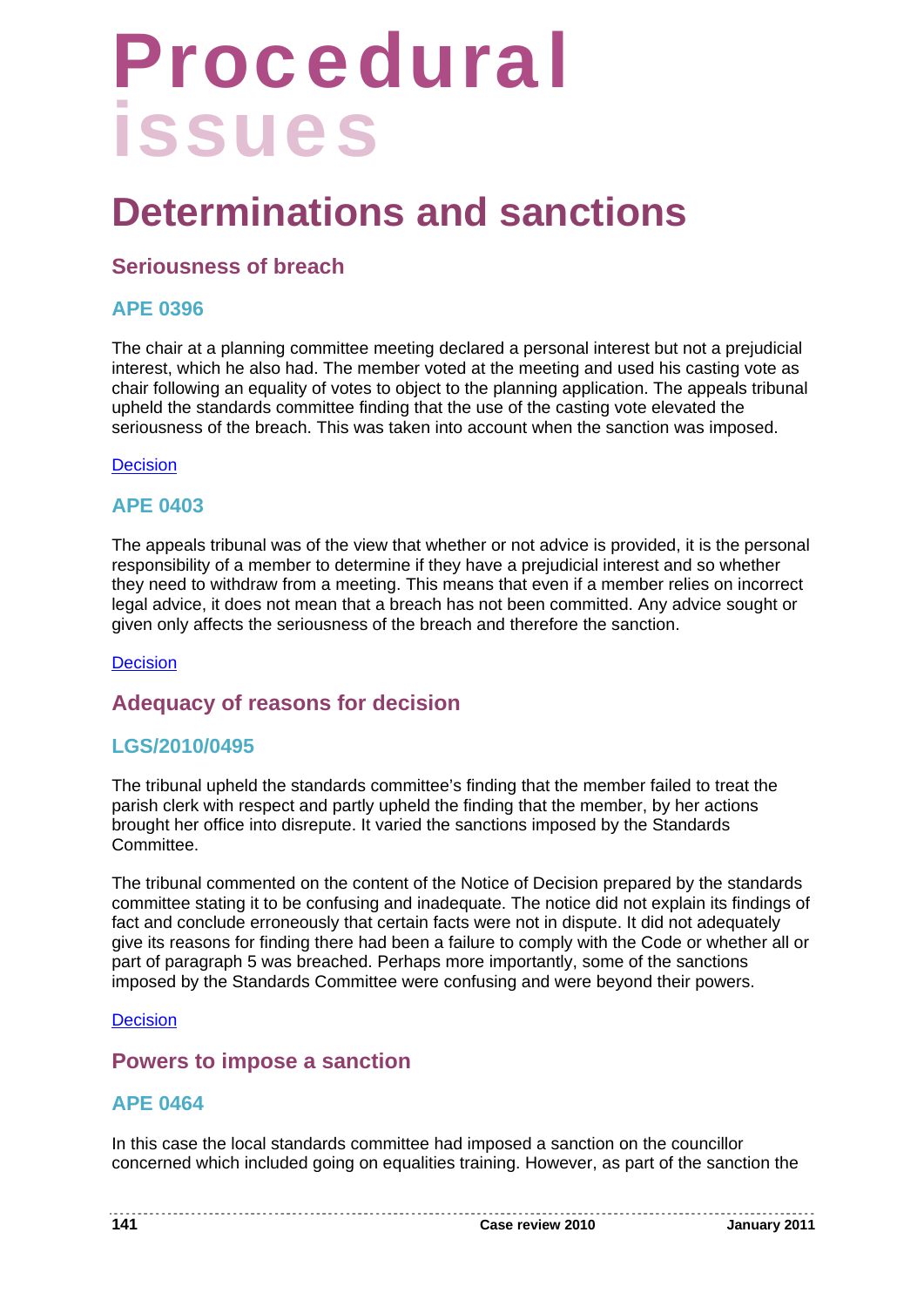committee also decided that the councillor would have to pay the first £250 of the cost of that training.

The tribunal considered regulation 19 of the Standards Committee (England) Regulations 2008 which deals with a standards committee's powers to impose sanctions following a finding of a breach of the Code. Regulation 19(3) lays down a list of sanctions and provides that the standards committee "shall impose any one of, or any combination of, the following sanctions." The tribunal took this wording to mean that only the sanctions laid out in regulation 19 are available and that it was therefore beyond the powers of the standards committee to require the member to pay towards the cost of the training.

**Decision**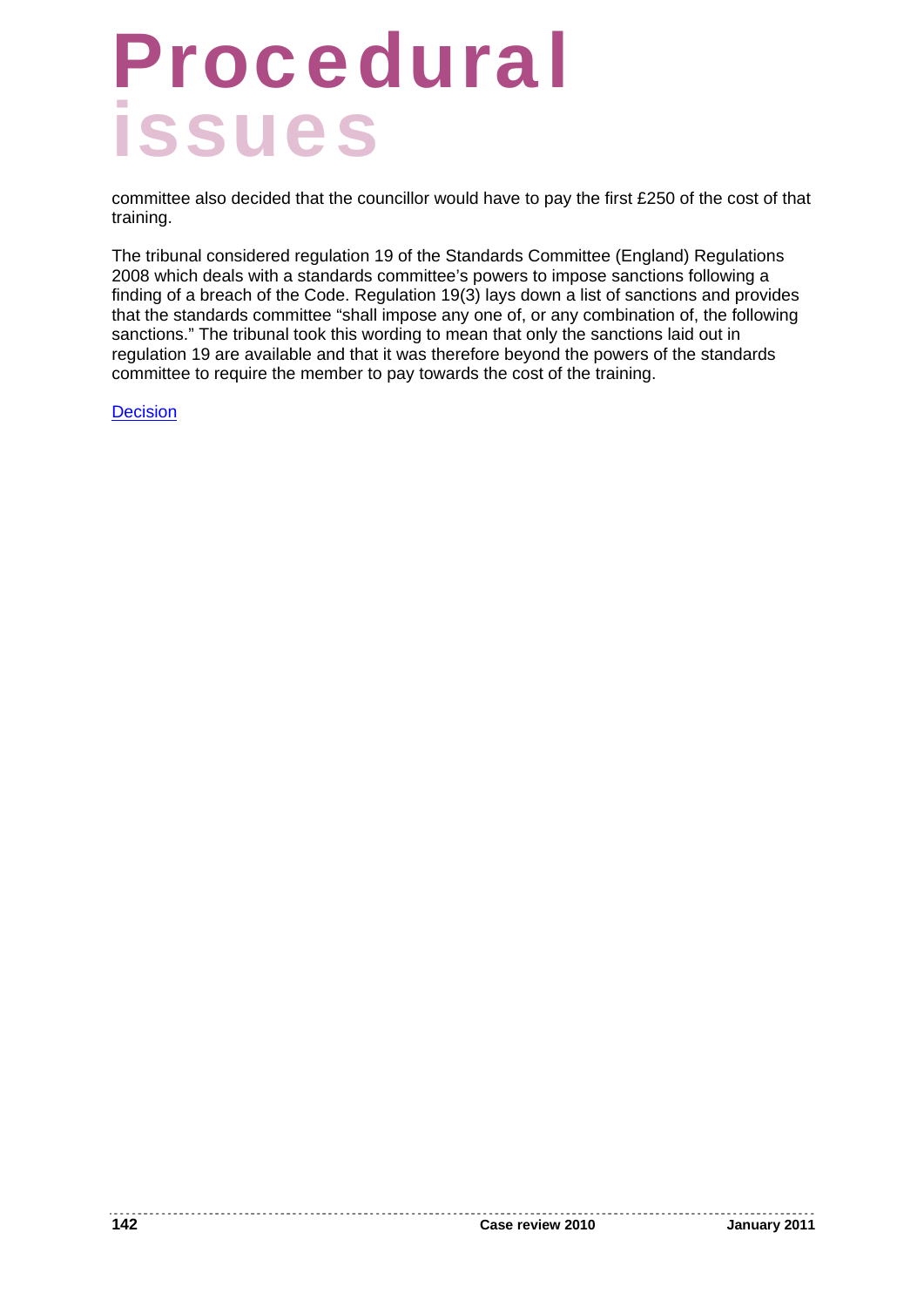### **Rules and procedures**

### **Delay**

### **Dawkins v Bolsover District Council 2004, CO/3011/2004**

**Note:** This case was dealt with under the rules and procedures applicable at the time and not under paragraph 18(1)(b) and (d) of the standards Committee (England) Regulations 2008. Nevertheless it is relevant in interpreting the words "as soon as reasonably practicable" in paragraph 18(1)(d).

The relevant regulations at the time contained a requirement to hold a hearing within the period of three months beginning on the date on which the monitoring officer first received a report from the ESO. The ESO produced a report which was received by the monitoring officer on 20 August.. That triggered the three month period which expired on 20 November. During this three month period slippage in deadlines for responses, training sessions for committee members as to new procedures under the regulations and a change in monitoring officer led to a meeting on 26 November which set the hearing date for 24 February the following year. However, the chairman of the committee was ill on that date and therefore the hearing was postponed until 6 April 2004. Following the hearing a decision was made on 20 April to suspend the claimant from office for a period of three months. The councillor concerned applied for judicial review.

The Court decided that the councillor's application would be allowed. It concluded that in such cases substantial compliance would suffice to prevent a hearing from being a nullity. The principle purpose of the regulations was to preserve and enforce high standards in public life. It was in the public interest that allegations were resolved quickly. However, the time limit was a fixed, not flexible deadline. Unforeseen events, such as illness, could be enough to justify delay, however, ordinary operational reasons and foreseen obstacles would not.

In the circumstances of this case however there had not been substantial compliance with the three-month deadline. The fact that the reasons for delay might have been understandable was not enough to make them sufficient. Accordingly the decision of the standards committee was quashed.

### **APE 0367**

**Note:** This case was dealt with under the rules and procedures applicable at the time and not under paragraph 18(1)(b) and (d) of the standards Committee (England) Regulations 2008. Nevertheless it is relevant in interpreting the words "as soon as reasonably practicable" in paragraph 18(1)(d).

The appeals tribunal considered, as a preliminary issue, whether the standards committee was able to consider the matter because of the lapse of time since it received the reference from the ethical standards officer (ESO). It took account of the judgement of Mr Justice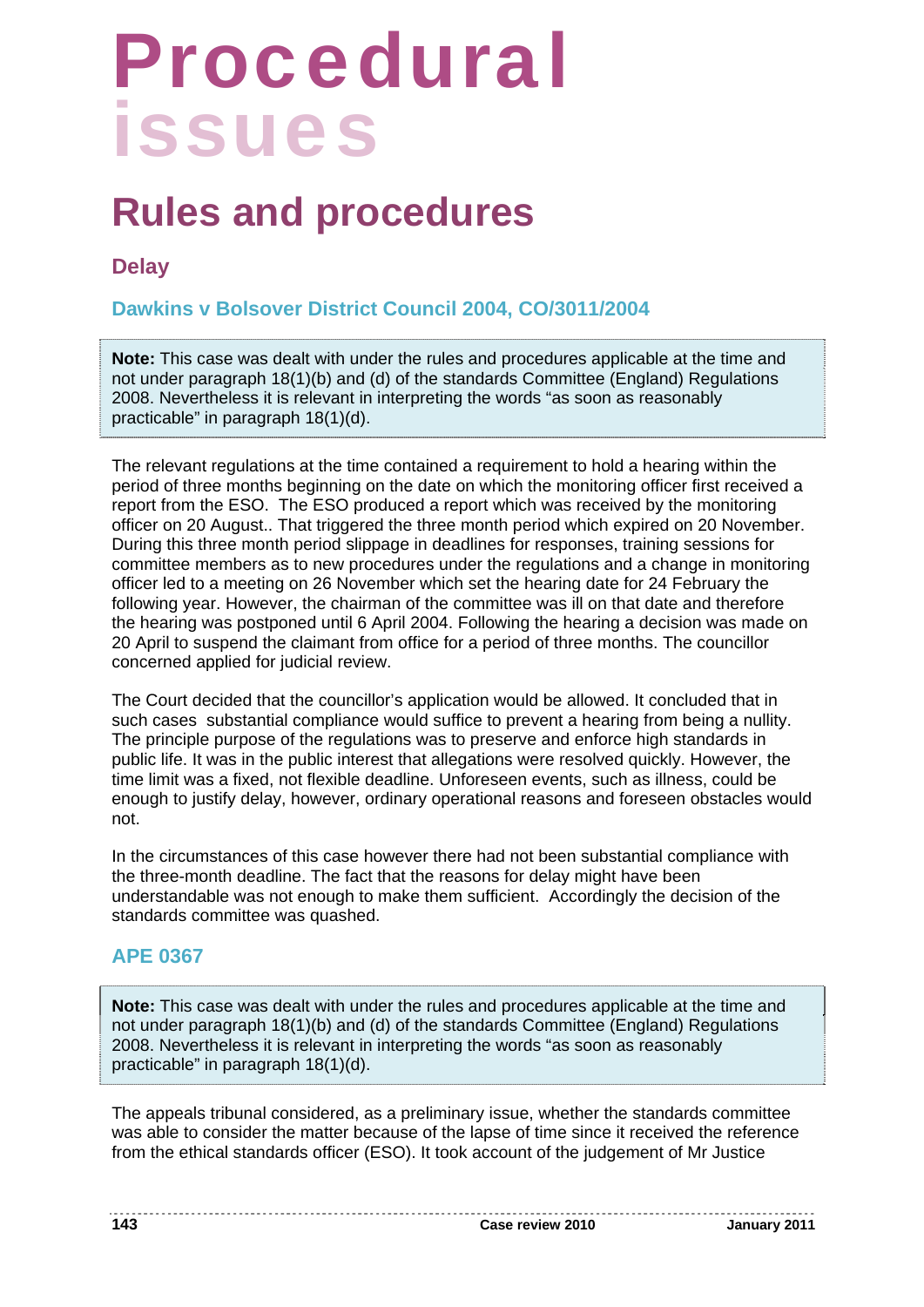Hughes in the case of Dawkins v Bolsover District Council 2004, CO/3011/2004 which considered this point in an application for judicial review.

The tribunal noted the requirement to hold a hearing within the period of three months beginning on the date on which the monitoring officer first received a report from the ESO. They considered whether there had been substantial compliance with the provisions of the regulations, in that there had been a "genuine and determined effort to hold the hearing within the three month period" (Mr Justice Hughes in the Dawkins case at paragraph 65).

The failure of the standards committee to hold a substantive hearing within the timetable laid was not for reasons which, in the tribunal's view, were beyond the control of the council, or outside what could reasonably have been anticipated. The council's own decision at a very late stage (after the expiry of the time limit) to increase the pool of standards committee members from whom panels might be selected bore this out. In addition there were some delays which were not adequately, if at all, explained in the papers before them. As a result the hearing which had taken place was unlawful and of no effect.

#### **Decision**

### **APE 0378**

The tribunal noted that Parliament had not provided any limitation period within which a complaint had to be made. Therefore, if an allegation relies on a series of events, it is appropriate for the tribunal to look at the individual event as part of that series when considering whether its age makes it unfair or detrimental to the subject member. In considering unfairness and the detrimental effect in this case, the Tribunal took into account:

- that all the events occurred within two years
- the allegations were supported by written evidence rather than personal recollections
- the events related to breaches of the same paragraph of the Code
- the member had not identified any detriment she had suffered as a result of the age of some of the events

There was therefore no unfairness or detriment in the allegations being dealt with.

#### **Decision**

### **APE 0441**

The tribunal stated that it is desirable that any investigations and consequential proceedings should be undertaken with the minimum of delay, particularly if any delay prejudices a party by the timing of a decision.

#### Decision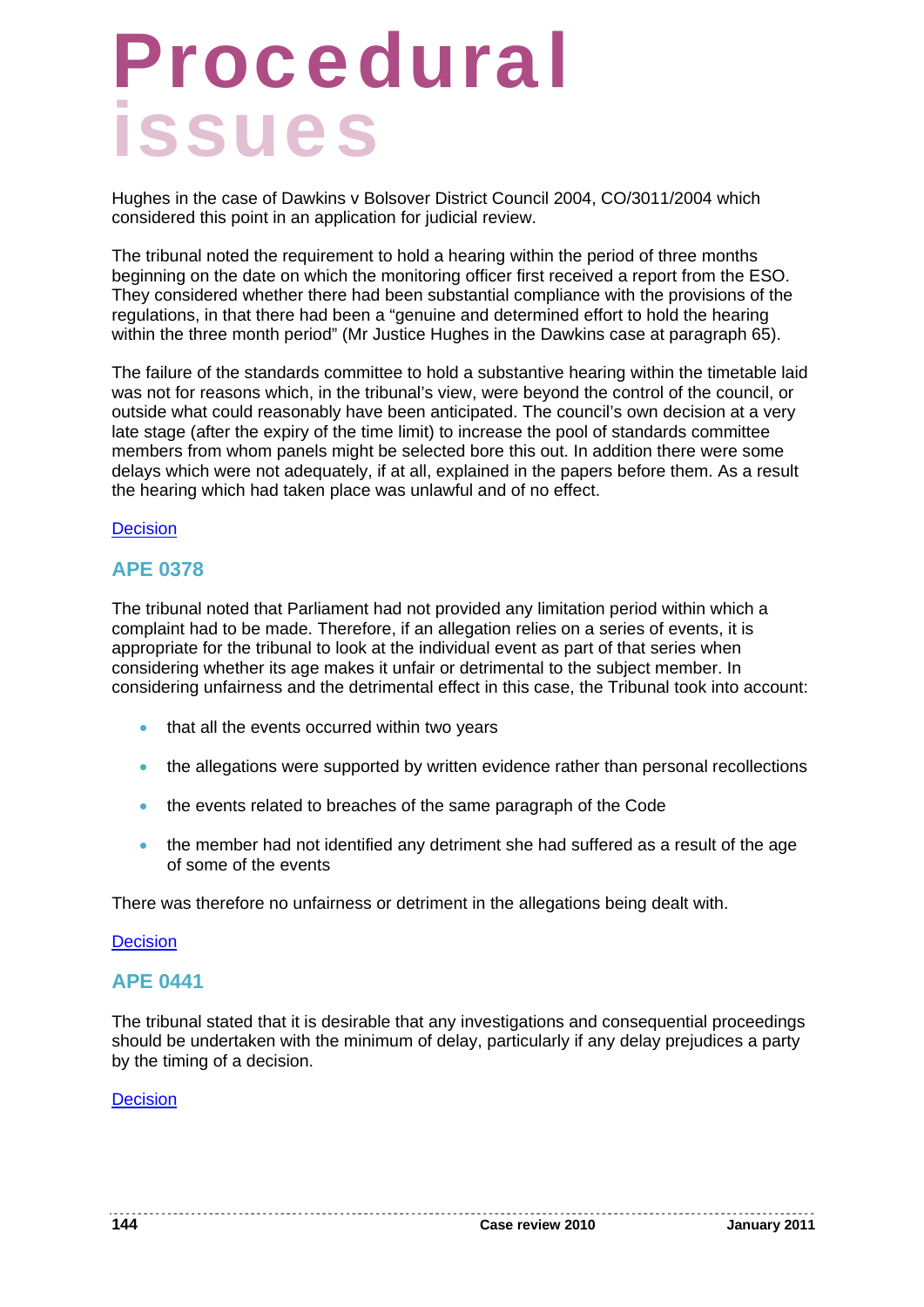# Procedural issues

## **Referral by a standards committee to the tribunal**

### **APE 0439**

The matters in this case were the subject of an investigation by an ethical standards officer (ESO). The ESO referred the matter back to the monitoring officer of the relevant authority. Given the nature of the allegations involved and the status of the elected member involved, the authority's standards committee decided that the matter should be referred to the Adjudication Panel for England (as was then). This was because they concluded that the action which the committee could take would be insufficient if they found that there had been a breach of the Code.

Following submissions from the ESO's representative regarding the tribunal's jurisdiction to consider such a referral where the matters which were the subject of an investigation had been referred by the ESO to the monitoring officer, the tribunal decided that it did have jurisdiction to consider the matter and had power to apply sanctions, including disqualification.

#### **Decision**

### **Striking out a case**

## **LGS/2010/0509**

The tribunal received a reference under Regulation 17 of the Standards Committee (England) Regulations 2008. It concerned the actions of a councillor towards and/or relating to a clerk to a parish council dating back over six years and involved nine complaints most of which had been considered by Standards for England (SfE) already. The council was directed, amongst other things, to clarify the allegations being pursued which did not involve matters that had already been considered by SfE. Only three allegations remained for consideration.

In the light of the fact that only three allegations remained for consideration, the council sought the consent of the tribunal to withdraw the reference given that the seriousness of the residual allegations (both cumulatively and individually) was such that the powers of sanction available to it in relation to these matters would be adequate were a breach to be found. The intention was that the matters would be referred back to the standards committee for reconsideration. The councillor opposed the request.

Because of this opposition the Presiding Judge directed that a hearing take place in order to consider three matters, namely:

- **1)** Whether the Tribunal should give consent to the Applicant under Rule 17(2) of the Tribunal Procedure (First-tier Tribunal) (General Regulatory Chamber) Rules 2009 ("the Tribunal Rules") to withdraw the reference;
- **2)** If not, whether having regard to the evidence, it would be appropriate for the Tribunal to exercise its powers under Rule 8(3)(c) of the Tribunal Rules to strike out the whole or part of the Applicant's case on the ground that it has no reasonable prospect of success; and if not;